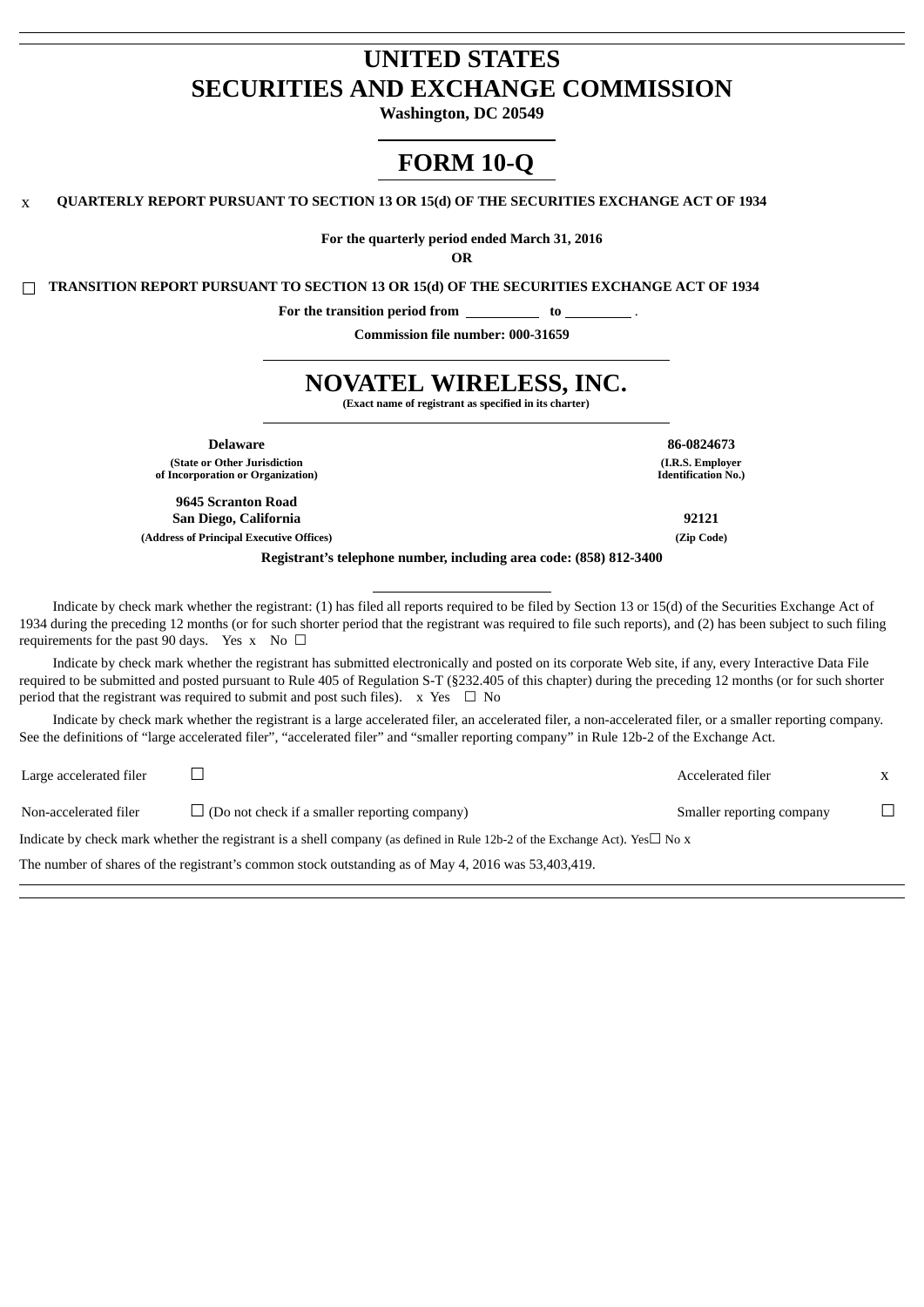# **Item 1.** *Financial Statements*

# **NOVATEL WIRELESS, INC. CONDENSED CONSOLIDATED BALANCE SHEETS (In thousands, except per share data)**

|                                                                                                                                                                                                                            | March 31, 2016<br>(Unaudited) |            | December 31,<br>2015 |            |
|----------------------------------------------------------------------------------------------------------------------------------------------------------------------------------------------------------------------------|-------------------------------|------------|----------------------|------------|
|                                                                                                                                                                                                                            |                               |            |                      |            |
| <b>ASSETS</b>                                                                                                                                                                                                              |                               |            |                      |            |
| Current assets:                                                                                                                                                                                                            |                               |            |                      |            |
| Cash and cash equivalents                                                                                                                                                                                                  | \$                            | 8,261      | \$                   | 12,570     |
| Accounts receivable, net of allowance for doubtful accounts of \$539 at March 31, 2016 and \$601 at December 31, 2015                                                                                                      |                               | 34,813     |                      | 35,263     |
| Short-term investments                                                                                                                                                                                                     |                               | 1,100      |                      | 1,267      |
| Inventories                                                                                                                                                                                                                |                               | 48,335     |                      | 55,837     |
| Prepaid expenses and other                                                                                                                                                                                                 |                               | 7,141      |                      | 6,039      |
| Total current assets                                                                                                                                                                                                       |                               | 99,650     |                      | 110,976    |
| Property, plant and equipment, net of accumulated depreciation of \$63,556 at March 31, 2016 and \$62,832 at December 31, 2015                                                                                             |                               | 8,543      |                      | 8,812      |
| Rental assets, net                                                                                                                                                                                                         |                               | 6,318      |                      | 6,155      |
| Intangible assets, net of accumulated amortization of \$18,875 at March 31, 2016 and \$17,380 at December 31, 2015                                                                                                         |                               | 43,383     |                      | 43,089     |
| Goodwill                                                                                                                                                                                                                   |                               | 30,947     |                      | 29,520     |
| Other assets                                                                                                                                                                                                               |                               | 21         |                      | 201        |
| Total assets                                                                                                                                                                                                               | \$                            | 188,862    | \$                   | 198,753    |
| <b>LIABILITIES AND STOCKHOLDERS' EQUITY</b>                                                                                                                                                                                |                               |            |                      |            |
| Current liabilities:                                                                                                                                                                                                       |                               |            |                      |            |
| Accounts payable                                                                                                                                                                                                           | \$                            | 25,851     | \$                   | 35,286     |
| Accrued expenses and other current liabilities                                                                                                                                                                             |                               | 32,462     |                      | 25,613     |
| DigiCore bank facilities                                                                                                                                                                                                   |                               | 3,305      |                      | 3,313      |
| Total current liabilities                                                                                                                                                                                                  |                               | 61,618     |                      | 64,212     |
| Long-term liabilities:                                                                                                                                                                                                     |                               |            |                      |            |
| Convertible senior notes, net                                                                                                                                                                                              |                               | 84,573     |                      | 82,461     |
| Revolving credit facility                                                                                                                                                                                                  |                               | 3,400      |                      |            |
| Deferred tax liabilities, net                                                                                                                                                                                              |                               | 3,563      |                      | 3,475      |
| Other long-term liabilities                                                                                                                                                                                                |                               | 13,792     |                      | 18,142     |
| <b>Total liabilities</b>                                                                                                                                                                                                   |                               | 166,946    |                      | 168,290    |
| <b>Commitments and Contingencies</b>                                                                                                                                                                                       |                               |            |                      |            |
| Stockholders' equity:                                                                                                                                                                                                      |                               |            |                      |            |
| Preferred stock, par value \$0.001; 2,000 shares authorized and none outstanding                                                                                                                                           |                               |            |                      |            |
| Common stock, par value \$0.001; 150,000 shares authorized at March 31, 2016 and December 31, 2015, respectively, 53,379 and<br>53,165 shares issued and outstanding at March 31, 2016 and December 31, 2015, respectively |                               | 53         |                      | 53         |
| Additional paid-in capital                                                                                                                                                                                                 |                               | 503,395    |                      | 502,337    |
| Accumulated other comprehensive loss                                                                                                                                                                                       |                               | (6,229)    |                      | (8,507)    |
| Accumulated deficit                                                                                                                                                                                                        |                               | (475, 353) |                      | (463, 451) |
| Total stockholders' equity attributable to Novatel Wireless, Inc.                                                                                                                                                          |                               | 21,866     |                      | 30,432     |
| Noncontrolling interests                                                                                                                                                                                                   |                               | 50         |                      | 31         |
| Total stockholders' equity                                                                                                                                                                                                 |                               | 21,916     |                      | 30,463     |
| Total liabilities and stockholders' equity                                                                                                                                                                                 | \$                            | 188,862    | \$                   | 198,753    |

See accompanying notes to unaudited condensed consolidated financial statements.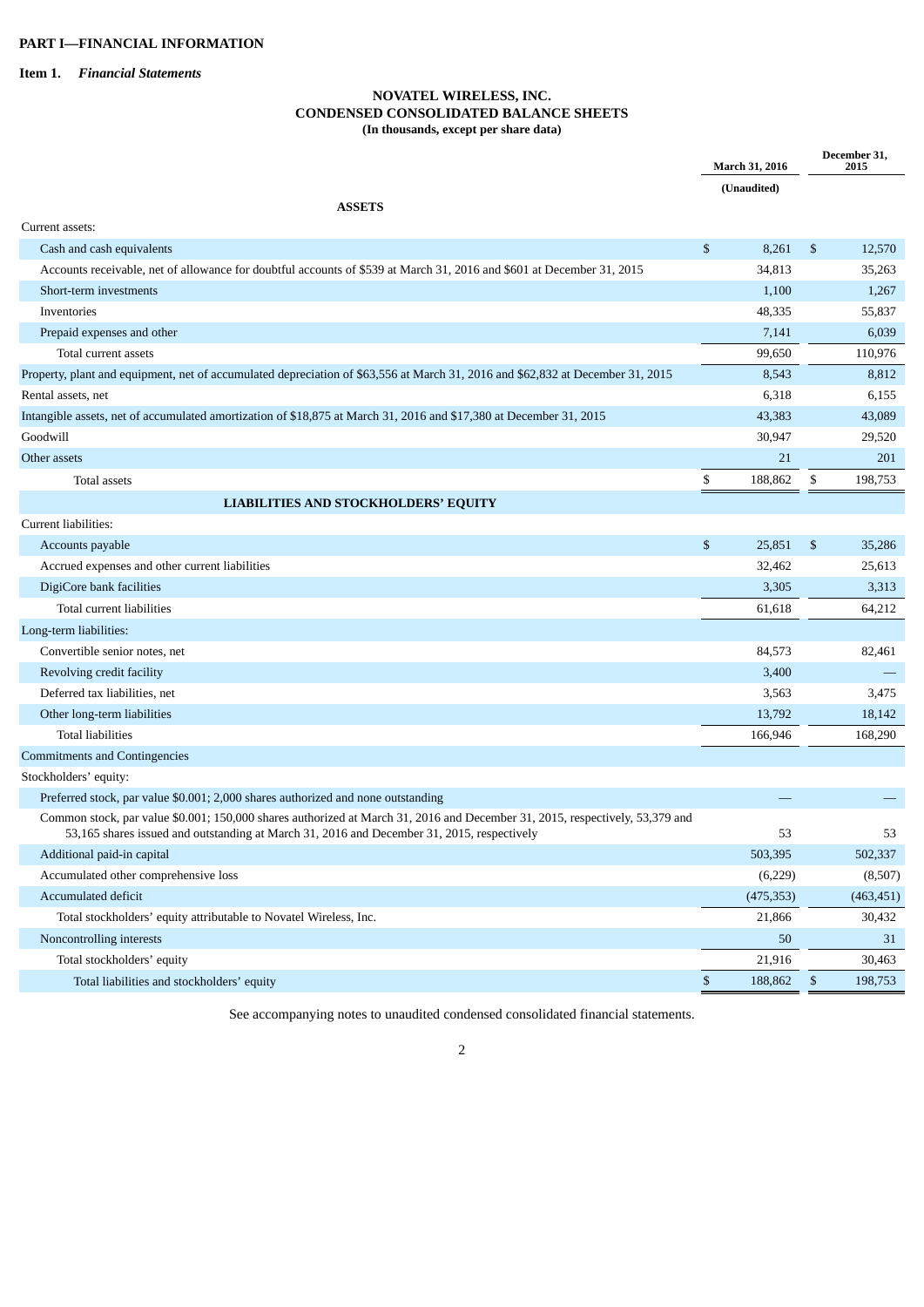# **NOVATEL WIRELESS, INC. CONDENSED CONSOLIDATED STATEMENTS OF OPERATIONS (In thousands, except per share data) (Unaudited)**

|                                                                                      | <b>Three Months Ended</b><br>March 31. |                |          |
|--------------------------------------------------------------------------------------|----------------------------------------|----------------|----------|
|                                                                                      | 2016                                   | 2015           |          |
| Net revenues:                                                                        |                                        |                |          |
| Hardware                                                                             | \$<br>54,161                           | $\mathfrak{F}$ | 53,011   |
| SaaS, software and services                                                          | 12,783                                 |                | 483      |
| Cost of net revenues:                                                                |                                        |                |          |
| Hardware                                                                             | 40,869                                 |                | 40,823   |
| SaaS, software and services                                                          | 4,892                                  |                | 37       |
| Gross profit                                                                         | 21,183                                 |                | 12,634   |
| Operating costs and expenses:                                                        |                                        |                |          |
| Research and development                                                             | 8,025                                  |                | 10,758   |
| Sales and marketing                                                                  | 7,753                                  |                | 4,224    |
| General and administrative                                                           | 10,199                                 |                | 5,364    |
| Amortization of purchased intangible assets                                          | 928                                    |                | 167      |
| Restructuring charges                                                                | 622                                    |                | (164)    |
| Total operating costs and expenses                                                   | 27,527                                 |                | 20,349   |
| <b>Operating loss</b>                                                                | (6,344)                                |                | (7, 715) |
| Other income (expense):                                                              |                                        |                |          |
| Interest expense, net                                                                | (3,928)                                |                | (74)     |
| Other expense, net                                                                   | (1,296)                                |                | (17)     |
| Loss before income taxes                                                             | (11, 568)                              |                | (7,806)  |
| Income tax provision                                                                 | 331                                    |                | 20       |
| Net loss                                                                             | (11, 899)                              |                | (7, 826) |
| Less: Net income attributable to noncontrolling interests                            | (5)                                    |                |          |
| Net loss attributable to Novatel Wireless, Inc.                                      | \$<br>(11,904)                         | \$             | (7, 826) |
| Per share data:                                                                      |                                        |                |          |
| Net loss per share:                                                                  |                                        |                |          |
| Basic and diluted                                                                    | \$<br>(0.22)                           | \$             | (0.17)   |
| Weighted average shares used in computation of basic and diluted net loss per share: |                                        |                |          |
| Basic and diluted                                                                    | 53,251                                 |                | 46,262   |
|                                                                                      |                                        |                |          |

See accompanying notes to unaudited condensed consolidated financial statements.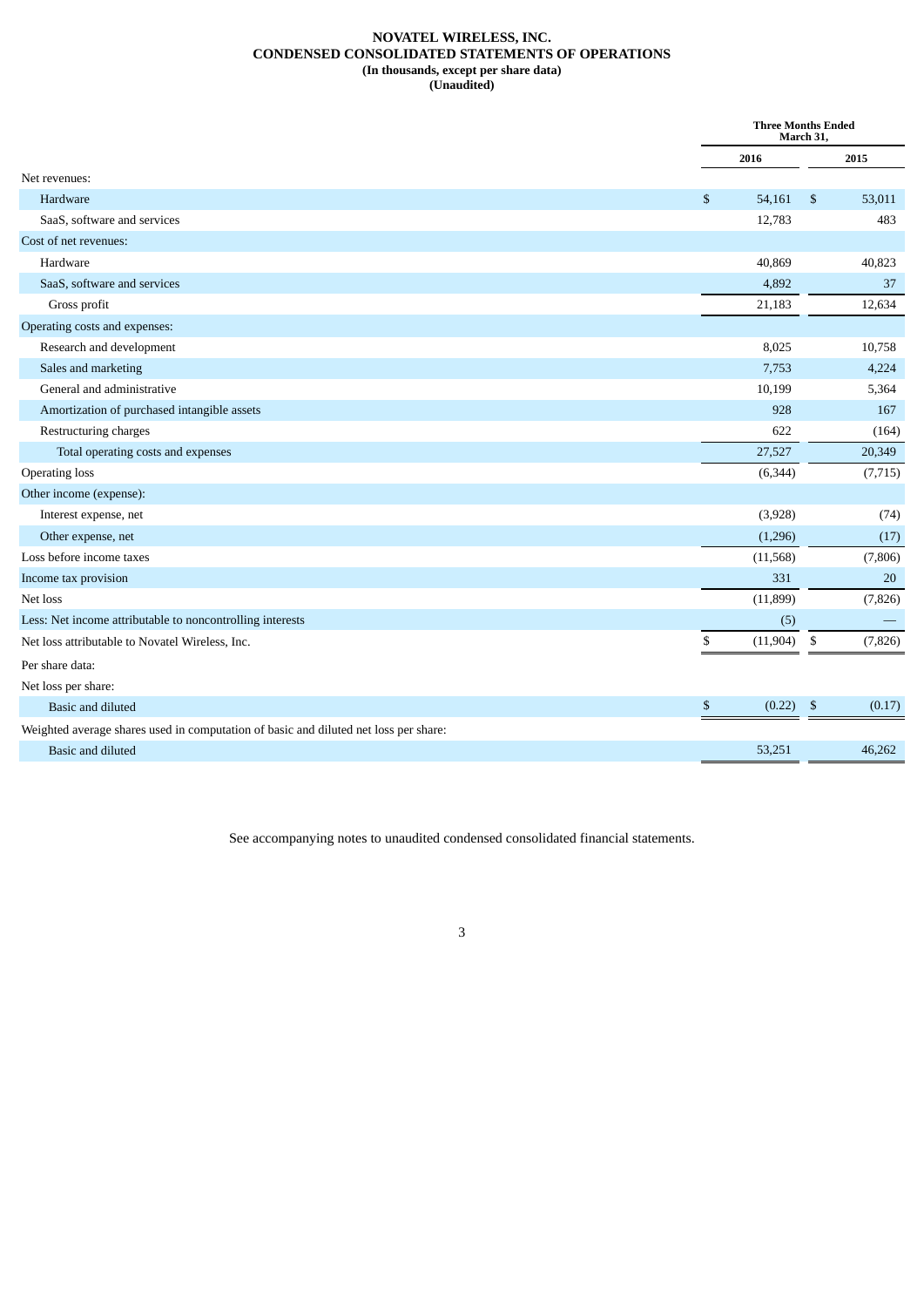# **NOVATEL WIRELESS, INC. CONDENSED CONSOLIDATED STATEMENTS OF COMPREHENSIVE LOSS (In thousands) (Unaudited)**

|                                         | <b>Three Months Ended</b><br>March 31, |          |  |          |
|-----------------------------------------|----------------------------------------|----------|--|----------|
|                                         |                                        | 2016     |  | 2015     |
| Net loss                                |                                        | (11,899) |  | (7, 826) |
| Foreign currency translation adjustment |                                        | 2,278    |  | $-$      |
| Total comprehensive loss                |                                        | (9,621)  |  | (7, 826) |

See accompanying notes to unaudited condensed consolidated financial statements.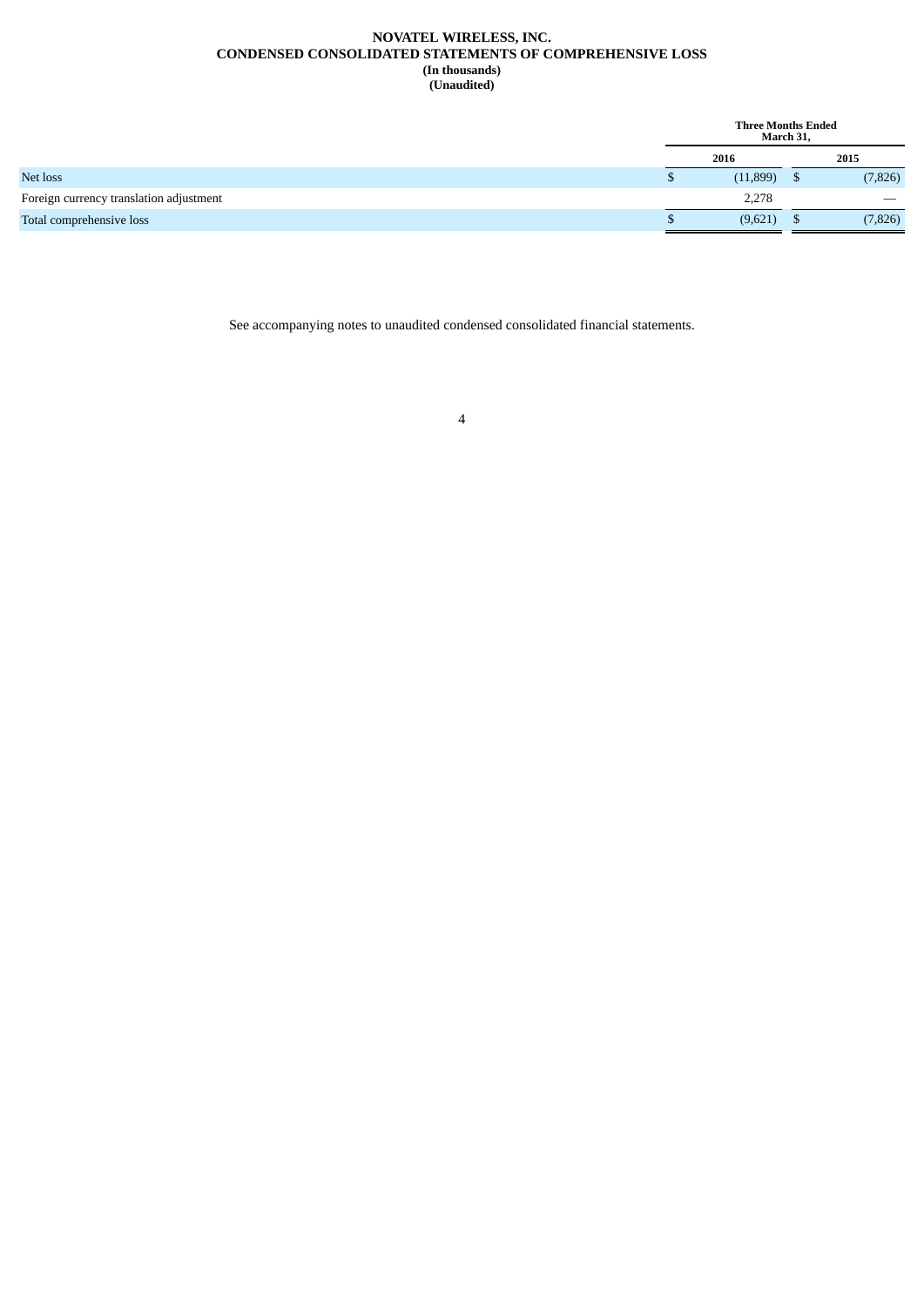# **NOVATEL WIRELESS, INC. CONDENSED CONSOLIDATED STATEMENTS OF CASH FLOWS (In thousands) (Unaudited)**

|                                                                                          |                        | <b>Three Months Ended</b><br>March 31, |
|------------------------------------------------------------------------------------------|------------------------|----------------------------------------|
|                                                                                          | 2016                   | 2015                                   |
| Cash flows from operating activities:                                                    |                        |                                        |
| Net loss                                                                                 | \$<br>(11,899)         | -\$<br>(7,826)                         |
| Adjustments to reconcile net loss to net cash used in operating activities:              |                        |                                        |
| Depreciation and amortization                                                            | 3,598                  | 1,196                                  |
| Amortization of acquisition-related inventory step-up                                    | 1,829                  | 51                                     |
| Provision for bad debts, net of recoveries                                               | (111)                  | (41)                                   |
| Provision for excess and obsolete inventory                                              | 1,311                  | 206                                    |
| Share-based compensation expense                                                         | 1,066                  | 790                                    |
| Amortization of debt discount and debt issuance costs                                    | 2,112                  |                                        |
| Deferred income taxes                                                                    | 88                     |                                        |
| Unrealized foreign currency transaction loss, net                                        | 1,171                  |                                        |
| Other                                                                                    | 445                    |                                        |
| Changes in assets and liabilities, net of effects from acquisitions:                     |                        |                                        |
| Accounts receivable                                                                      | 378                    | (6,111)                                |
| Inventories                                                                              | 3,649                  | 1,449                                  |
| Prepaid expenses and other assets                                                        | (922)                  | 1,152                                  |
| Accounts payable                                                                         | (10,063)               | (3,601)                                |
| Accrued expenses, income taxes, and other                                                | 1,010                  | 5,602                                  |
| Net cash used in operating activities                                                    | (6, 338)               | (7, 133)                               |
| Cash flows from investing activities:                                                    |                        |                                        |
| Acquisitions, net of cash acquired                                                       |                        | (9,063)                                |
| Purchases of property, plant and equipment                                               | (448)                  | (111)                                  |
| Proceeds from the sale of property, plant and equipment                                  | 115                    |                                        |
| Purchases of intangible assets                                                           | (656)                  | (224)                                  |
| Net cash used in investing activities                                                    | (989)                  | (9,398)                                |
| Cash flows from financing activities:                                                    |                        |                                        |
| Proceeds from the exercise of warrant to purchase common stock                           |                        | 8,644                                  |
| Net repayments on DigiCore bank facilities                                               | (156)                  |                                        |
| Net borrowings on revolving credit facility                                              | 3,400                  | 2,000                                  |
| Payoff of acquisition-related assumed liabilities                                        |                        | (2,633)                                |
| Principal payments under capital lease obligations                                       | (273)                  |                                        |
| Principal payments on mortgage bond                                                      | (54)                   |                                        |
| Taxes paid on vested restricted stock units, net of proceeds from stock option exercises | (9)                    | 66                                     |
| Net cash provided by financing activities                                                | 2,908                  | 8,077                                  |
| Effect of exchange rates on cash and cash equivalents                                    | 110                    | (29)                                   |
| Net decrease in cash and cash equivalents                                                | (4,309)                | (8, 483)                               |
| Cash and cash equivalents, beginning of period                                           | 12,570                 | 17,853                                 |
| Cash and cash equivalents, end of period                                                 | ${\mathbb S}$<br>8,261 | $\$$<br>9,370                          |
| Supplemental disclosures of cash flow information:                                       |                        |                                        |
| Cash paid during the year for:                                                           |                        |                                        |
| Interest                                                                                 | \$<br>154              | \$<br>36                               |
| Income taxes                                                                             | \$<br>$18\,$           | ${\mathbb S}$<br>$\overline{a}$        |

See accompanying notes to unaudited condensed consolidated financial statements.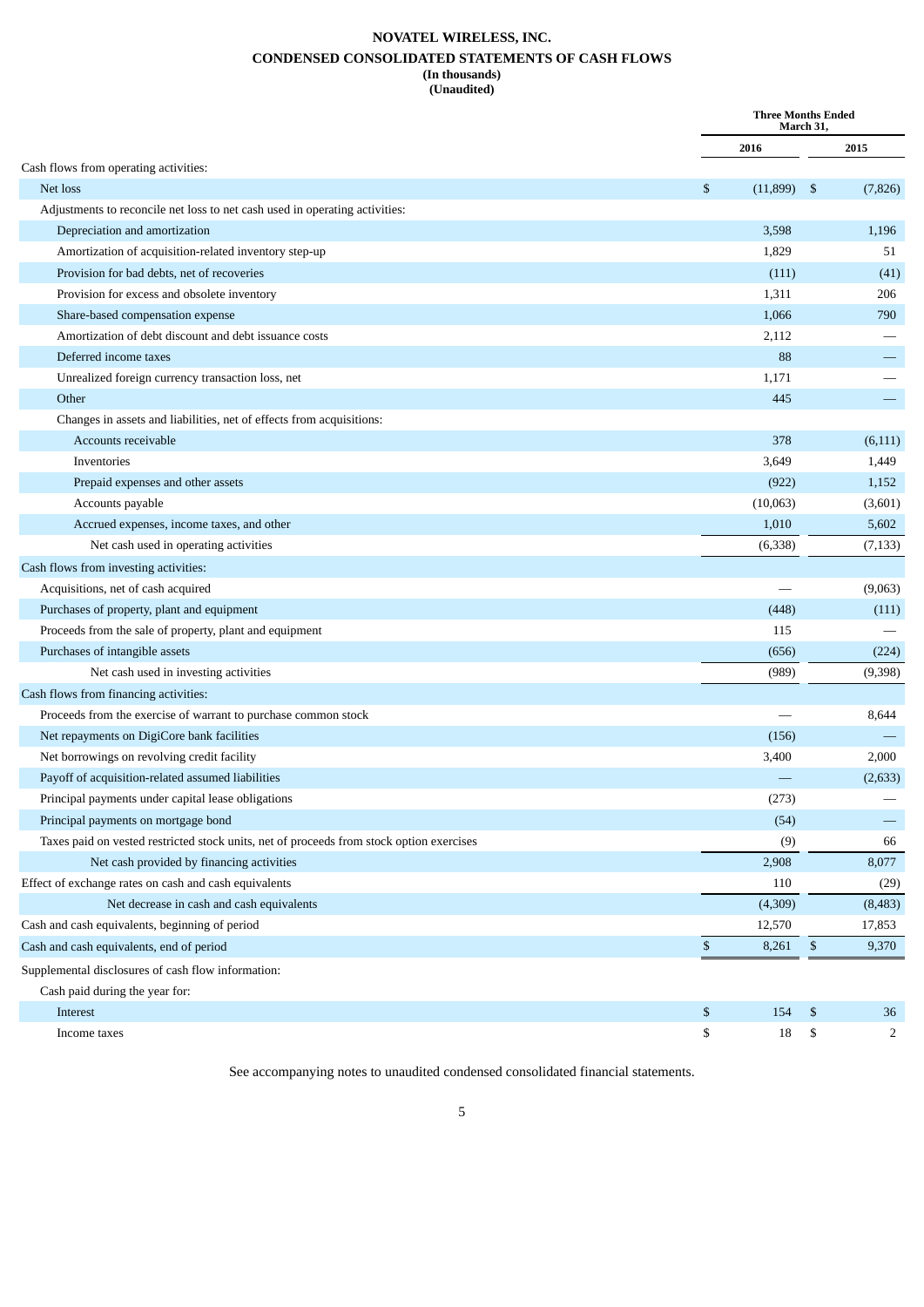#### **NOVATEL WIRELESS, INC.**

#### **NOTES TO CONDENSED CONSOLIDATED FINANCIAL STATEMENTS**

#### **(Unaudited)**

### **1. Basis of Presentation**

The information contained herein has been prepared by Novatel Wireless, Inc. (the "Company") in accordance with the rules of the Securities and Exchange Commission (the "SEC"). The information at March 31, 2016 and the results of the Company's operations for the three months ended March 31, 2016 and 2015 are unaudited. The condensed consolidated financial statements reflect all adjustments, consisting of only normal recurring accruals, which are, in the opinion of management, necessary for a fair statement of the results of the interim periods presented. These condensed consolidated financial statements and notes hereto should be read in conjunction with the audited financial statements from which they were derived and notes thereto included in the Company's Annual Report on Form 10-K for the year ended December 31, 2015. The accounting policies used in preparing these condensed consolidated financial statements are the same as those described in the Company's Annual Report on Form 10-K. The results of operations for the interim periods presented are not necessarily indicative of results to be expected for any other interim period or for the year as a whole.

#### *Principles of Consolidation*

The condensed consolidated financial statements include the accounts of the Company and its wholly-owned subsidiaries. All intercompany transactions and balances have been eliminated in consolidation.

#### *Segment Information*

Management has determined that the Company has one reportable segment. The Chief Executive Officer, who is also the Chief Operating Decision Maker, does not manage any part of the Company separately, and the allocation of resources and assessment of performance is based solely on the Company's consolidated operations and operating results.

# *Use of Estimates*

The preparation of financial statements in conformity with accounting principles generally accepted in the United States of America ("GAAP") requires management to make estimates and assumptions. These estimates and assumptions affect the reported amounts of assets, liabilities, revenues and expenses, and disclosure of contingent liabilities. Actual results could differ materially from these estimates. Significant estimates include allowance for doubtful accounts receivable, provision for excess and obsolete inventory, valuation of intangible and long-lived assets, valuation of goodwill, valuation of debt obligations, royalty costs, accruals relating to litigation and restructuring, provision for warranty costs, income taxes and share-based compensation expense.

# *New Accounting Pronouncements*

From time to time, new accounting pronouncements are issued by the Financial Accounting Standards Board (the "FASB"), which are adopted by the Company as of the specified date. Unless otherwise discussed, management believes the impact of recently issued standards, some of which are not yet effective, will not have a material impact on its unaudited condensed consolidated financial statements upon adoption.

In March 2016, the FASB issued Accounting Standards Update ("ASU") 2016-09, *Improvements to Employee Share-Based Payment Accounting*, which affects entities that issue share-based payment awards to their employees. The guidance is designed to identify areas for simplification involving several aspects of accounting for share-based payment transactions, including the income tax consequences, classification of awards as either equity or liabilities, an option to recognize gross stock compensation expense with actual forfeitures recognized as they occur, as well as certain classifications on the statement of cash flows. This guidance is effective prospectively for interim and annual periods beginning after December 15, 2017. Early adoption is permitted. The Company is currently assessing the impact of this guidance.

In February 2016, the FASB issued ASU 2016-02, *Leases (Topic 842)*, which establishes the principles to report transparent and economically neutral information about the assets and liabilities that arise from leases. This guidance results in the Company providing a more faithful representation of the rights and obligations arising from operating and capital leases by requiring lessees to recognize the lease assets and lease liabilities that arise from leases in the statement of financial position and to disclose qualitative and quantitative information about lease transactions, such as information about variable lease payments and options to renew and terminate leases. This guidance is effective prospectively for interim and annual periods beginning after December 15, 2018. Early adoption is permitted. The Company is currently assessing the impact of this guidance.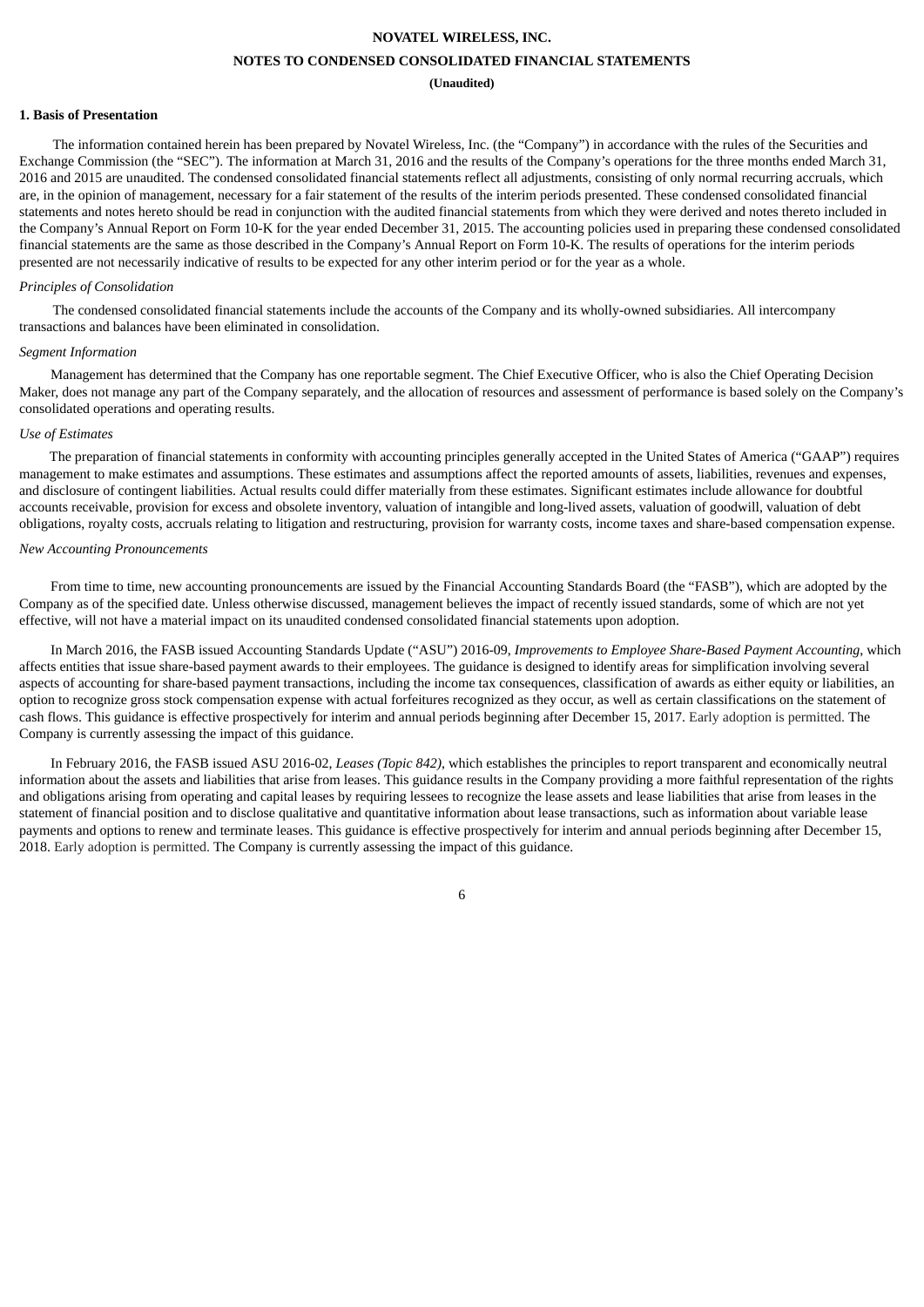In September 2015, the FASB issued ASU 2015-16, *Business Combinations (Topic 805): Simplifying the Accounting for Measurement-Period Adjustments*, which eliminates the requirement for an acquirer to retrospectively adjust provisional amounts recorded in a business combination to reflect new information about the facts and circumstances that existed as of the acquisition date and that, if known, would have affected the measurement or recognition of amounts initially recognized. As an alternative, the update requires that an acquirer recognize adjustments to provisional amounts that are identified during the measurement period in the reporting period in which the adjustment amounts are determined. The update requires that the acquirer record, in the financial statements of the period in which adjustments to provisional amounts are determined, the effect on earnings of changes in depreciation, amortization, or other income effects, if any, as a result of the change to the provisional amounts, calculated as if the accounting had been completed at the acquisition date. The Company implemented this guidance during the first quarter of 2016. This guidance did not have a material impact on the Company's unaudited condensed consolidated financial statements upon adoption.

In April 2015, the FASB issued ASU 2015-05, Intangibles - Goodwill and Other - Internal-Use Software (Subtopic 350-40): Customer's Accounting for *Fees Paid in a Cloud Computing Arrangement*. Under this standard, if a cloud computing arrangement includes a software license, the software license element of the arrangement should be accounted for consistent with the acquisition of other software licenses. If a cloud computing arrangement does not include a software license, the arrangement should be accounted for as a service contract. The Company implemented this guidance during the first quarter of 2016. This guidance did not have a material impact on the Company's unaudited condensed consolidated financial statements upon adoption.

In May 2014, the FASB issued ASU 2014-09, *Revenue from Contracts with Customers*, which provides guidance for revenue recognition. The new standard will require revenue recognized to represent the transfer of promised goods or services to customers in an amount that reflects the consideration the company expects to receive in exchange for those goods or services. The standard also requires new, expanded disclosures regarding revenue recognition. In August 2015, the FASB issued ASU 2015-14, *Revenue from Contracts with Customers: Deferral of Effective Date*. The standard defers the effective date of adoption of ASU 2014-09 to interim and annual reporting periods beginning after December 15, 2017. Early adoption is permitted but not before the original effective date of December 15, 2016. There are two adoption methods available for implementation of this guidance. Under one method, the guidance is applied retrospectively to contracts for each reporting period presented, subject to allowable practical expedients. Under the other method, the guidance is applied only to the most current period presented, recognizing the cumulative effect of the change as an adjustment to the beginning balance of retained earnings, and also requires additional disclosures comparing the results to the previous guidance. The Company is currently evaluating the adoption methods and assessing the impact of this guidance.

# **2. Acquisitions and Divestitures**

### *Acquisitions*

#### *DigiCore Holdings Limited (DBA Ctrack and DigiCore)*

On June 18, 2015, the Company entered into a transaction implementation agreement (the "TIA") with DigiCore Holdings, Inc. ("DigiCore"), a company specializing in the research, development, manufacturing, sales and marketing of telematics tools used for fleet and mobile asset management solutions and user-based insurance applications. Ctrack's products and services provide enterprise fleets, international businesses and consumers with solutions for maximizing the security and efficient operation of their global assets.

Pursuant to the terms of the TIA, the Company agreed to acquire 100% of the issued and outstanding ordinary shares of DigiCore (with the exception of certain excluded shares, including treasury shares) for 4.40 South African Rand per ordinary share outstanding; provided that, the total cash consideration could not exceed 1,094,223,363.20 South African Rand (the "Maximum Consideration Amount"). The total cash purchase price was guaranteed, on behalf of the Company, by a registered South African bank. To obtain such guarantee, the Company placed the Maximum Consideration Amount, in South African Rand, into escrow with the South African bank. On October 5, 2015 the transaction closed. Upon consummation of the acquisition, Ctrack became an indirect wholly-owned subsidiary of the Company.

Upon the closing of the transaction, holders of unvested in-the-money DigiCore stock options received stock options to purchase shares of the Company's common stock as replacement awards.

In connection with the acquisition, the Company incurred \$1.7 million in total transaction costs and expenses, all of which were recognized in 2015.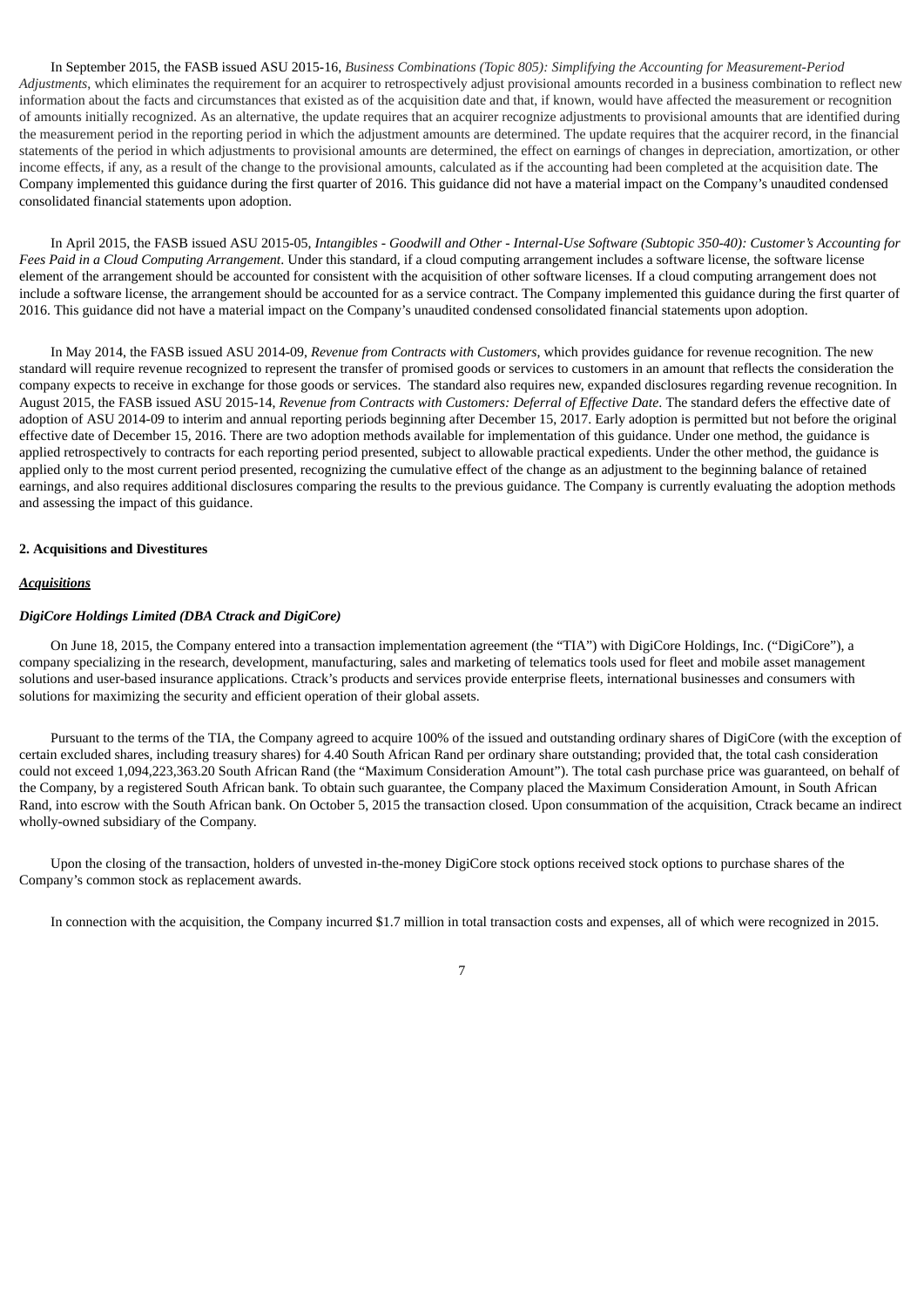The total purchase price was approximately \$80.0 million and included a cash payment for all of the outstanding ordinary shares of DigiCore and the purchase of in-the-money vested stock options held by Ctrack employees on the closing date of the transaction and the portion of the fair value of replacement equity awards issued to Ctrack employees that related to services performed prior to the date the transaction closed.

Set forth below is supplemental purchase consideration information related to the Ctrack acquisition (in thousands):

| Cash payments                                                                                  | 79.365 |
|------------------------------------------------------------------------------------------------|--------|
| Fair value of replacement equity awards issued to Ctrack employees for precombination services | 62     |
| Total purchase price                                                                           | 79.988 |

## *Allocation of Fair Value*

The Company accounted for the transaction using the acquisition method and, accordingly, the consideration has been allocated to the tangible and intangible assets acquired and liabilities assumed on the basis of their respective estimated fair values on the acquisition date. Goodwill resulting from this acquisition is largely attributable to the experienced workforce of Ctrack and synergies expected to arise after the integration of Ctrack's products and operations into those of the Company. Goodwill resulting from this acquisition is not deductible for tax purposes. Identifiable intangible assets acquired as part of the acquisition included definite-lived intangible assets for developed technologies, customer relationships and trade names, which are being amortized using the straight-line method over their estimated useful lives, as well as indefinite-lived intangible assets. Liabilities assumed from DigiCore included a mortgage bond and capital lease obligations.

The fair value has been allocated based on the estimated fair values of assets acquired and liabilities assumed as follows (in thousands):

|                               | <b>October 5, 2015</b> |          |
|-------------------------------|------------------------|----------|
| Cash                          | \$                     | 2,437    |
| Accounts receivable           |                        | 15,052   |
| Inventory                     |                        | 11,361   |
| Property, plant and equipment |                        | 5,924    |
| Rental assets                 |                        | 6,603    |
| Intangible assets             |                        | 28,270   |
| Goodwill                      |                        | 29,273   |
| Other assets                  |                        | 5,695    |
| <b>Bank facilities</b>        |                        | (2, 124) |
| Accounts payable              |                        | (7, 446) |
| Accrued and other liabilities |                        | (15,018) |
| Noncontrolling interests      |                        | (39)     |
| Net assets acquired           | \$                     | 79,988   |

The above fair value allocation is considered preliminary and is subject to revision during the measurement period. Management is in the process of completing its evaluation of obligations related to income tax.

## *Valuation of Intangible Assets Acquired*

The following table sets forth the components of definite-lived intangible assets acquired in connection with the Ctrack acquisition (in thousands):

|                                  | <b>Amount Assigned</b> | <b>Amortization Period</b><br>(in years) |  |
|----------------------------------|------------------------|------------------------------------------|--|
| Developed technologies           | 10,170                 | 6.0                                      |  |
| Trade name                       | 14,030                 | 10.0                                     |  |
| Customer relationships           | 4,070                  | 5.0                                      |  |
| Total intangible assets acquired | 28,270                 |                                          |  |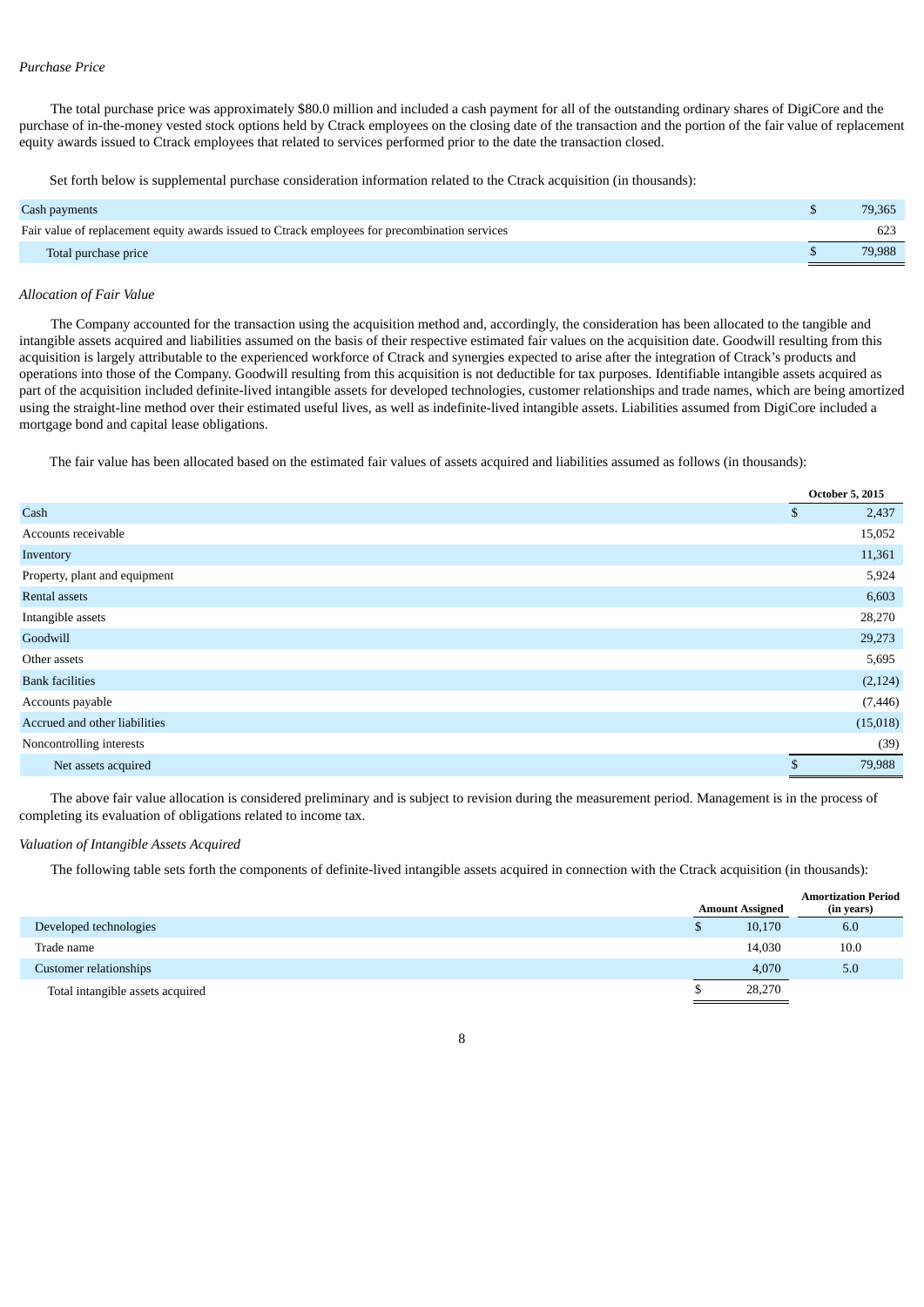# *R.E.R. Enterprises, Inc. (DBA Feeney Wireless)*

On March 27, 2015, the Company entered into an asset purchase agreement ("APA") with R.E.R. Enterprises, Inc. ("RER") to acquire all of the issued and outstanding shares of RER and its wholly-owned subsidiary and principal operating asset, Feeney Wireless, LLC, an Oregon limited liability company (collectively, "FW"), which develops and sells solutions for the Internet of Things that integrate wireless communications into business processes. This strategic acquisition expanded the Company's product and solutions offerings to include private labeled cellular routers, in-house designed and assembled cellular routers, high-end wireless surveillance systems, modems, computers and software, along with associated hardware, purchased from major industry suppliers. Additionally, FW's services portfolio includes consulting, systems integration and device management services.

In connection with the acquisition, the Company incurred \$0.9 million in total costs and expenses, all of which were recognized in 2015.

#### *Purchase Price*

The total consideration was approximately \$24.8 million and included a cash payment at closing of approximately \$9.3 million, \$1.5 million of which was placed into an escrow fund to serve as partial security for the indemnification obligations of RER and its former shareholders, the Company's assumption of \$0.5 million in certain transaction-related expenses incurred by FW, and the future issuance of shares of the Company's common stock valued at \$15.0 million, payable no later than the tenth business day after the Company files its Annual Report on Form 10-K for the year ended December 31, 2015 with the SEC.

The total consideration of \$24.8 million did not include amounts, if any, payable under an earn-out arrangement pursuant to which the Company may have been required to pay up to an additional \$25.0 million to the former shareholders of RER contingent upon FW's achievement of certain financial targets for the years ending December 31, 2015, 2016, and 2017 (the "Earn-Out Arrangement"). Such payments, if any, under the Earn-Out Arrangement would have been payable in either cash or shares of the Company's common stock at the discretion of the Company, and would have been recorded as compensation expense during the service period earned.

Set forth below is supplemental purchase consideration information related to the FW acquisition (in thousands):

| Cash payments                   | 9,268  |
|---------------------------------|--------|
| Future issuance of common stock | 15,000 |
| Other assumed liabilities       | 509    |
| Total purchase price            | 24,777 |

On January 5, 2016, the Company and RER amended certain payment terms of the APA. Under the amended agreement, the \$1.5 million placed into escrow on the date of acquisition was released to RER and its former shareholders on January 8, 2016, and the \$15.0 million that was payable in shares of the Company's common stock in March 2016 will now be paid in five cash installments over a four-year period, beginning in March 2016. In addition, the Earn-Out Arrangement has been amended as follows: (a) any amount earned under the Earn-Out Arrangement for the achievement of financial targets for the year ended December 31, 2015 will now be paid in five cash installments over a four-year period, beginning in March 2016 and (b) in replacement of the potential earn-out contingent upon FW's achievement of certain financial targets for the years ended December 31, 2016 and 2017 the Company will issue to the former shareholders of RER approximately 2.9 million shares of the Company's common stock in three equal installments over a three-year period, beginning in March 2017, contingent upon the retention of certain key personnel.

The total amount earned pursuant to the Earn-Out Arrangement upon FW's achievement of certain financial targets for the year ended December 31, 2015 was \$6.1 million.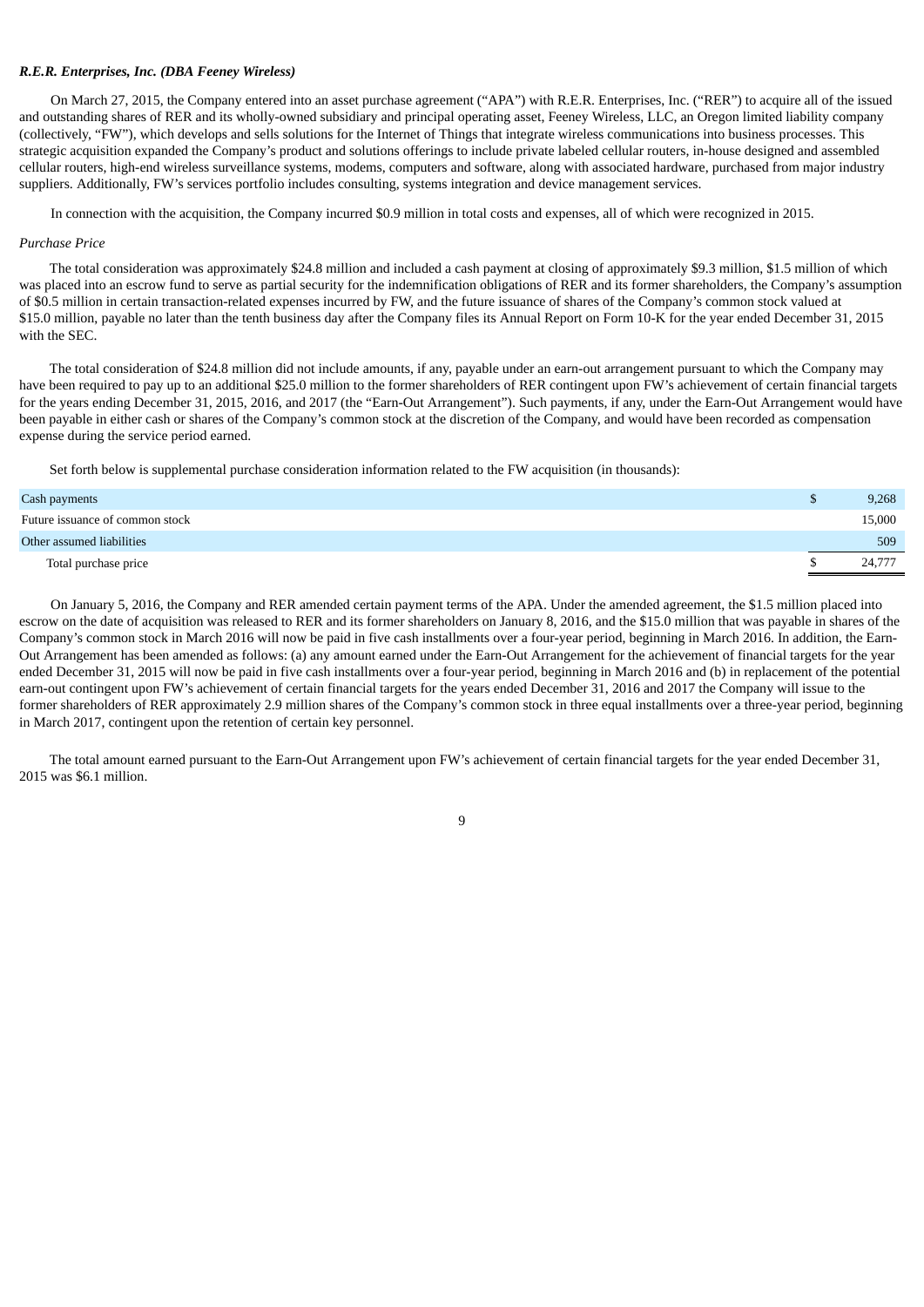# *Allocation of Fair Value*

The Company accounted for the transaction using the acquisition method and, accordingly, the consideration has been allocated to the tangible and intangible assets acquired and liabilities assumed on the basis of their respective estimated fair values on the acquisition date as set forth below. Goodwill resulting from this acquisition is largely attributable to the experienced workforce of FW and synergies expected to arise after the integration of FW's products and operations into those of the Company. Goodwill resulting from this acquisition is deductible for tax purposes. Identifiable intangible assets acquired as part of the acquisition included definite-lived intangible assets for developed technologies, customer relationships, and trademarks, which are being amortized using the straight-line method over their estimated useful lives, as well as indefinite-lived intangible assets, including in-process research and development. Liabilities assumed from FW included a term loan and capital lease obligations. The term loan and certain capital lease obligations were paid in full by the Company immediately following the closing of the acquisition on March 27, 2015.

The fair value has been allocated based on the estimated fair values of assets acquired and liabilities assumed as follows (in thousands):

|                               | March 27, 2015 |          |
|-------------------------------|----------------|----------|
| Cash                          | \$             | 205      |
| Accounts receivable           |                | 3,331    |
| Inventory                     |                | 10,008   |
| Property, plant and equipment |                | 535      |
| Intangible assets             |                | 18,880   |
| Goodwill                      |                | 3,949    |
| Other assets                  |                | 544      |
| Accounts payable              |                | (7, 494) |
| Accrued and other liabilities |                | (1, 916) |
| Deferred revenues             |                | (270)    |
| Note payable                  |                | (2,575)  |
| Capital lease obligations     |                | (420)    |
| Net assets acquired           | \$             | 24,777   |

# *Valuation of Intangible Assets Acquired*

The following table sets forth the components of intangible assets acquired in connection with the FW acquisition (dollars in thousands):

|                                     | <b>Amount Assigned</b> | <b>Amortization Period</b><br>(in years) |  |
|-------------------------------------|------------------------|------------------------------------------|--|
| Definite-lived intangible assets:   |                        |                                          |  |
| Developed technologies              | \$<br>3,660            | 6.0                                      |  |
| Trademarks                          | 4,700                  | 10.0                                     |  |
| Customer relationships              | 8,500                  | 10.0                                     |  |
| Indefinite-lived intangible assets: |                        |                                          |  |
| In-process research and development | 2,020                  |                                          |  |
| Total intangible assets acquired    | 18,880                 |                                          |  |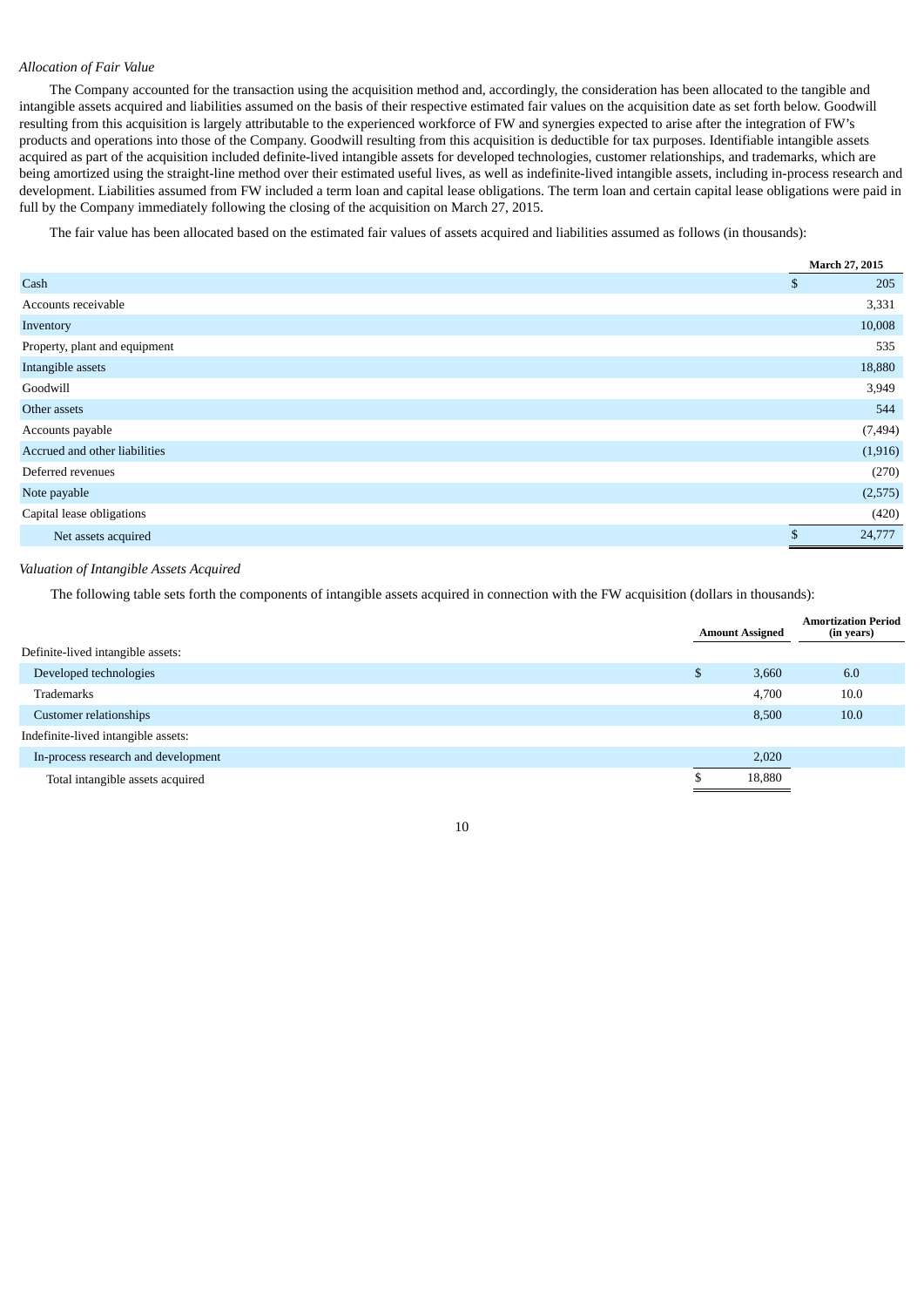#### *Pro Forma Summary*

The unaudited consolidated pro forma results for the three months ended March 31, 2016 and 2015 are set forth in the table below (in thousands). These pro forma consolidated results combine the results of operations of the Company, Ctrack and FW as though Ctrack and FW had been acquired as of January 1, 2015 and include amortization charges for the acquired intangibles for both acquisitions and interest expense related to the Company's borrowings to finance the Ctrack acquisition. The pro forma financial information is presented for informational purposes only and is not necessarily indicative of the results of operations that would have been achieved if the acquisition had taken place at the beginning of 2015.

|              | <b>Three Months Ended</b><br>March 31, |          |        |          |
|--------------|----------------------------------------|----------|--------|----------|
|              | 2016                                   |          |        | 2015     |
| Net revenues | Ъ                                      | 66,944   | œ<br>D | 75,921   |
| Net loss     | S                                      | (11,899) | \$     | (11,008) |

# *Divestiture*

On April 11, 2016, subsequent to the balance sheet date, the Company signed a definitive asset purchase agreement with Telit Technologies (Cyprus) Limited and Telit Wireless Solutions, Inc. (collectively, "Telit") pursuant to which the Company would sell, and Telit would acquire, certain hardware modules and related assets for an initial purchase price of \$11.0 million in cash, subject to adjustment in connection with the terms of the agreement. The Company also has the potential to receive an additional cash payment of approximately \$3.8 million from Telit within 90 days of the closing of the transaction related to the purchase of module product inventory from the Company.

## **3. Balance Sheet Details**

## *Inventories*

Inventories consist of the following (in thousands):

|                              |  | <b>March 31, 2016</b> |    | December 31,<br>2015 |  |
|------------------------------|--|-----------------------|----|----------------------|--|
| Finished goods               |  | 41,506                |    | 47,094               |  |
| Raw materials and components |  | 6.829                 |    | 8,743                |  |
| Total inventories            |  | 48,335                | ۰D | 55,837               |  |

#### *Accrued Expenses and Other Current Liabilities*

Accrued expenses and other current liabilities consist of the following (in thousands):

|                                                      | <b>March 31, 2016</b> |        | December 31,<br>2015 |        |
|------------------------------------------------------|-----------------------|--------|----------------------|--------|
| Royalties                                            | \$                    | 2,996  | \$                   | 2,740  |
| Payroll and related expenses                         |                       | 5,653  |                      | 4,406  |
| Warranty obligations                                 |                       | 989    |                      | 932    |
| Market development funds and price protection        |                       | 2,635  |                      | 2,805  |
| Professional fees                                    |                       | 3,168  |                      | 1,060  |
| Deferred revenue                                     |                       | 1,306  |                      | 1,836  |
| Restructuring                                        |                       | 955    |                      | 1,044  |
| Acquisition-related liabilities                      |                       | 7,912  |                      | 5,274  |
| Other                                                |                       | 6,848  |                      | 5,516  |
| Total accrued expenses and other current liabilities | \$                    | 32,462 | S                    | 25,613 |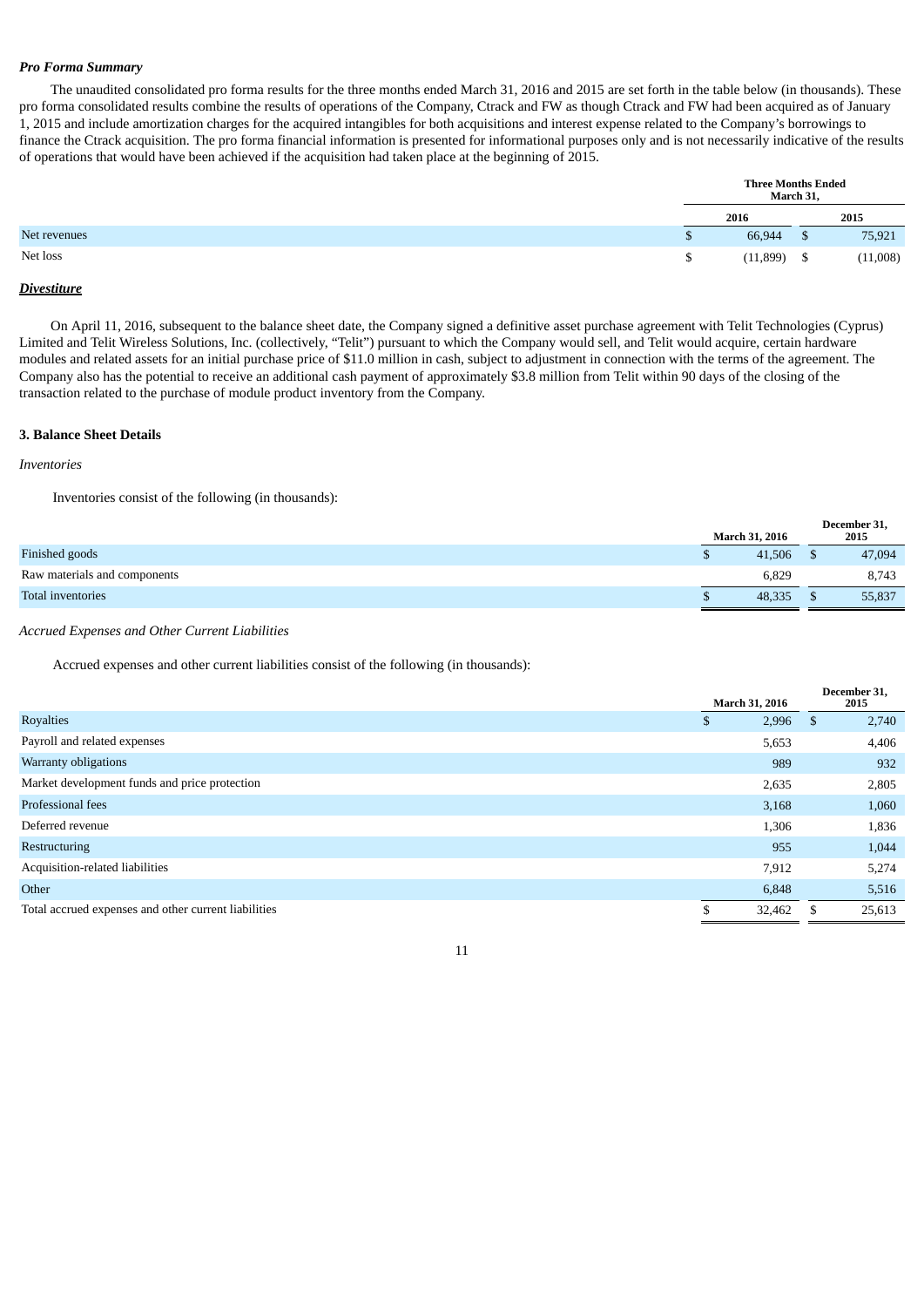#### *Accrued Warranty Obligations*

Accrued warranty obligations activity during the three months ended March 31, 2016 was as follows (in thousands):

| Warranty liability at December 31, 2015 | 932   |
|-----------------------------------------|-------|
| Additions charged to operations         | 350   |
| Deductions from liability               | (293) |
| Warranty liability at March 31, 2016    | 989   |

#### **4. Intangible Assets**

The balances in goodwill and intangible assets were primarily a result of the Company's acquisitions of Ctrack, FW and Enfora, Inc. See Note 4, *Intangible Assets*, in the Company's 2015 Annual Report on Form 10-K for a discussion of the components of goodwill and additional information regarding intangible assets.

#### **5. Fair Value Measurement of Assets and Liabilities**

Fair value is defined as the price that would be received to sell an asset or paid to transfer a liability in an orderly transaction between market participants at the measurement date (exit price). A fair value measurement reflects the assumptions market participants would use in pricing an asset or liability based on the best available information. These assumptions include the risk inherent in a particular valuation technique (such as a pricing model) and the risks inherent in the inputs to the model.

The Company classifies inputs to measure fair value using a three-level hierarchy that maximizes the use of observable inputs and minimizes the use of unobservable inputs by requiring that the most observable inputs be used when available. The categorization of financial instruments within the valuation hierarchy is based upon the lowest level of input that is significant to the fair value measurement. The hierarchy is prioritized into three levels (with Level 3 being the lowest) and is defined as follows:

- *Level 1:* Pricing inputs are based on quoted market prices for identical assets or liabilities in active markets (e.g., NYSE or NASDAQ). Active markets are those in which transactions for the asset or liability occur in sufficient frequency and volume to provide pricing information on an ongoing basis.
- *Level 2:* Pricing inputs include benchmark yields, trade data, reported trades and broker dealer quotes, two-sided markets and industry and economic events, yield to maturity, Municipal Securities Rule Making Board reported trades and vendor trading platform data. Level 2 includes those financial instruments that are valued using various pricing services and broker pricing information including Electronic Communication Networks and broker feeds.

*Level* 3: Pricing inputs include significant inputs that are generally less observable from objective sources, including the Company's own assumptions.

The Company reviews the fair value hierarchy classification on a quarterly basis. Changes in the observability of valuation inputs may result in a reclassification of levels for certain securities within the fair value hierarchy. There have been no transfers of assets or liabilities between fair value measurement classifications during the three months ended March 31, 2016.

The following table summarizes the Company's financial instruments measured at fair value on a recurring basis in accordance with the authoritative guidance for fair value measurements as of March 31, 2016 (in thousands):

|                            | <b>Balance as of March 31,</b><br>2016 |       |      | Level 1 |
|----------------------------|----------------------------------------|-------|------|---------|
| Assets:                    |                                        |       |      |         |
| Cash equivalents           |                                        |       |      |         |
| Money market funds         |                                        | 35    | - \$ | 35      |
| Total cash equivalents     |                                        | 35    |      | 35      |
| Short-term investments     |                                        | 1,100 |      | 1,100   |
| Total assets at fair value |                                        | 1,135 |      | 1,135   |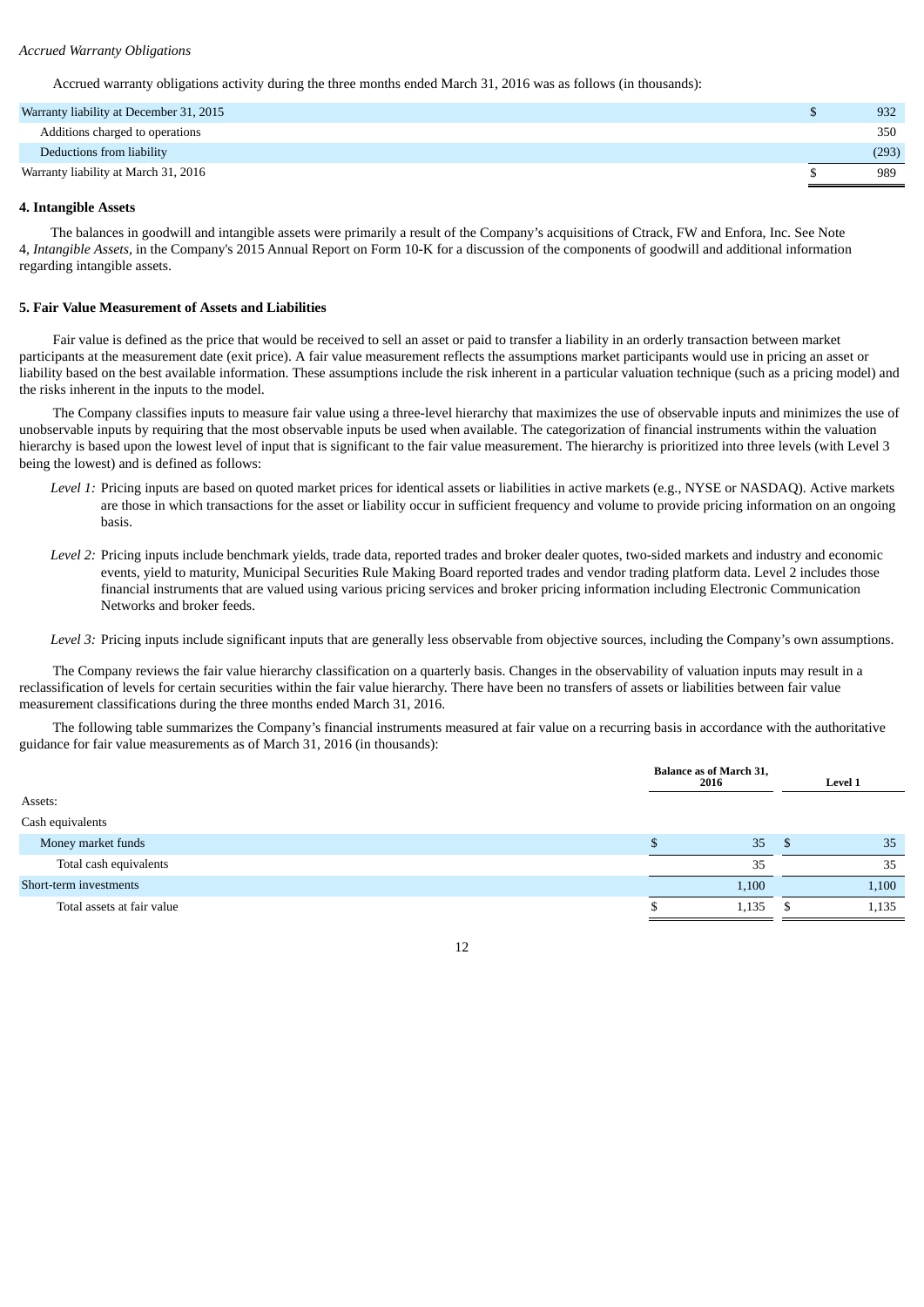The following table summarizes the Company's financial instruments measured at fair value on a recurring basis in accordance with the authoritative guidance for fair value measurements as of December 31, 2015 (in thousands):

|                            | <b>Balance as of December</b><br>31, 2015 |      | Level 1 |
|----------------------------|-------------------------------------------|------|---------|
| Assets:                    |                                           |      |         |
| Cash equivalents           |                                           |      |         |
| Money market funds         | 35                                        | - \$ | 35      |
| Total cash equivalents     | 35                                        |      | 35      |
| Short-term investments     | 1,267                                     |      | 1,267   |
| Total assets at fair value | 1,302                                     |      | 1,302   |

#### *Other Financial Instruments*

The Company's financial assets and liabilities are carried at fair value or at amounts that, because of their short-term nature, approximate current fair value, with the exception of its \$120.0 million in 5.50% convertible senior notes due on June 15, 2020 (the "Convertible Notes") (see Note 6). The Company carries its Convertible Notes at amortized cost. The debt and equity components of the Convertible Notes were measured using Level 3 inputs and are not measured on a recurring basis. The fair value of the liability component of the Convertible Notes, which approximated its carrying value on the valuation date due to the recent issuance of such Convertible Notes, was \$84.6 million as of March 31, 2016.

# **6. Debt**

#### *Revolving Credit Facility*

On October 31, 2014, the Company entered into a five-year senior secured revolving credit facility in the amount of \$25.0 million (the "Revolver") with Wells Fargo Bank, National Association, as lender. Concurrently with the acquisition of FW, the Company amended the Revolver to include FW as a borrower and Loan Party, as defined by the agreement. On November 17, 2015, the Revolver was amended to increase the maximum borrowing capacity to \$48.0 million.

The amount of borrowings that may be made under the Revolver is based on a borrowing base comprised of a specified percentage of eligible receivables. If, at any time during the term of the Revolver, the amount of borrowings outstanding under the Revolver exceeds the borrowing base then in effect, the Company is required to repay such borrowings in an amount sufficient to eliminate such excess. The Revolver includes \$3.0 million available for letters of credit.

The Company may borrow funds under the Revolver from time to time, with interest payable monthly at a base rate determined by using the daily three month LIBOR rate, plus an applicable margin of 3.00% to 3.50% depending on the Company's liquidity as determined on the last day of each calendar month. The Revolver is secured by a first priority lien on substantially all of the assets of the Company and certain of its subsidiaries, subject to certain exceptions and permitted liens. The Revolver includes customary representations and warranties, as well as customary reporting and financial covenants.

There was \$3.4 million outstanding on the Revolver at March 31, 2016. There was no balance outstanding on the Revolver at December 31, 2015. Based on the Company's eligible receivables at March 31, 2016, the Company has available borrowings of approximately \$12.1 million. As of March 31, 2016, the Company was in compliance with all financial covenants contained in the credit agreement.

#### *Convertible Senior Notes*

On June 10, 2015, the Company issued \$120.0 million aggregate principal amount of Convertible Notes. The Company incurred issuance costs of approximately \$3.9 million. The Company used a portion of the proceeds from the offering to finance its acquisition of Ctrack, to pay fees and expenses related to the acquisition, and for general corporate purposes.

The Convertible Notes are governed by the terms of an indenture, dated June 10, 2015, entered into between the Company, as issuer, and Wilmington Trust, National Association, as trustee. The Convertible Notes are senior unsecured obligations and bear interest at a rate of 5.50% per year, payable semiannually in arrears on June 15 and December 15 of each year, beginning on December 15, 2015. The Convertible Notes will mature on June 15, 2020, unless earlier repurchased or converted. The Convertible Notes will be convertible into cash, shares of the Company's common stock, or a combination thereof, at the election of the Company, at an initial conversion price of \$5.00 per share of the Company's common stock.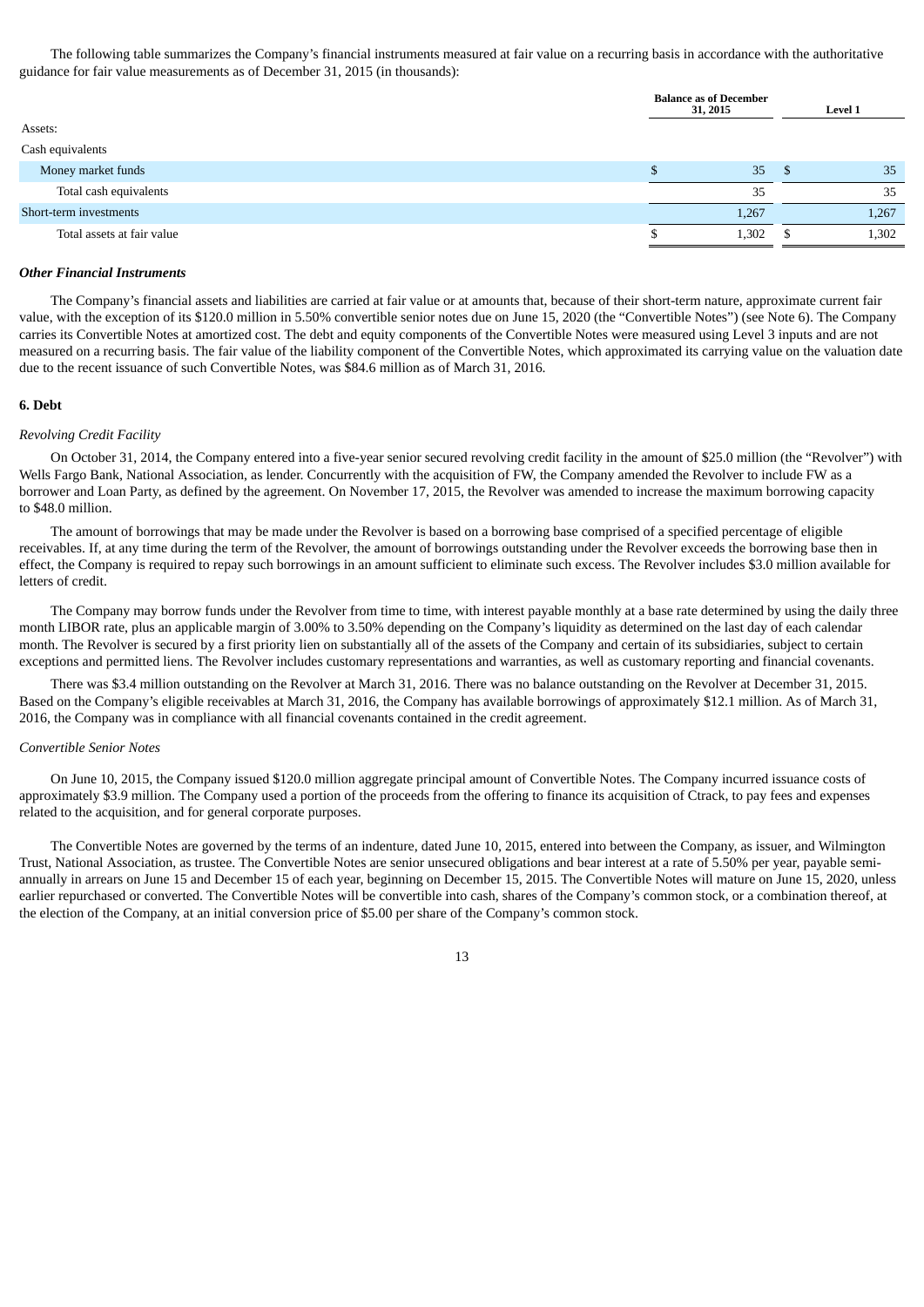The Convertible Notes consisted of the following at March 31, 2016 (in thousands):

| Liability component: |
|----------------------|
|                      |

| Principal                                               | 120,000   |
|---------------------------------------------------------|-----------|
| Less: unamortized debt discount and debt issuance costs | (35, 427) |
| Net carrying amount                                     | 84.573    |
| Equity component                                        | 38,305    |

The Company determined the expected life of the debt was equal to the five-year term of the Convertible Notes. The effective interest rate on the liability component was 17.79% for the three months ended March 31, 2016. The following table sets forth total interest expense recognized related to the Convertible Notes during the three months ended March 31, 2016 (in thousands):

| Contractual interest expense        | 1,650 |
|-------------------------------------|-------|
| Amortization of debt discount       | 1,980 |
| Amortization of debt issuance costs | 132   |
| Total interest expense              | 3,762 |

# **7. Share-based Compensation**

The Company included the following amounts for share-based compensation awards in the unaudited condensed consolidated statements of operations (in thousands):

|                            |   | <b>Three Months Ended</b><br>March 31, |    |      |
|----------------------------|---|----------------------------------------|----|------|
|                            |   | 2016                                   |    | 2015 |
| Cost of revenues           | Œ | 52                                     | -5 | 21   |
| Research and development   |   | 249                                    |    | 215  |
| Sales and marketing        |   | 210                                    |    | 40   |
| General and administrative |   | 555                                    |    | 514  |
| Total                      |   | 1,066                                  |    | 790  |

## *Stock Options*

The following table summarizes the Company's stock option activity (in thousands):

| Outstanding — December 31, 2014 | 3,065    |
|---------------------------------|----------|
| Granted                         | 6,657    |
| Exercised                       | (273)    |
| Canceled                        | (3, 364) |
| Outstanding — December 31, 2015 | 6,085    |
| Granted                         | 952      |
| Exercised                       | (1)      |
| Canceled                        | (312)    |
| Outstanding — March 31, 2016    | 6,724    |
| Exercisable - March 31, 2016    | 1,389    |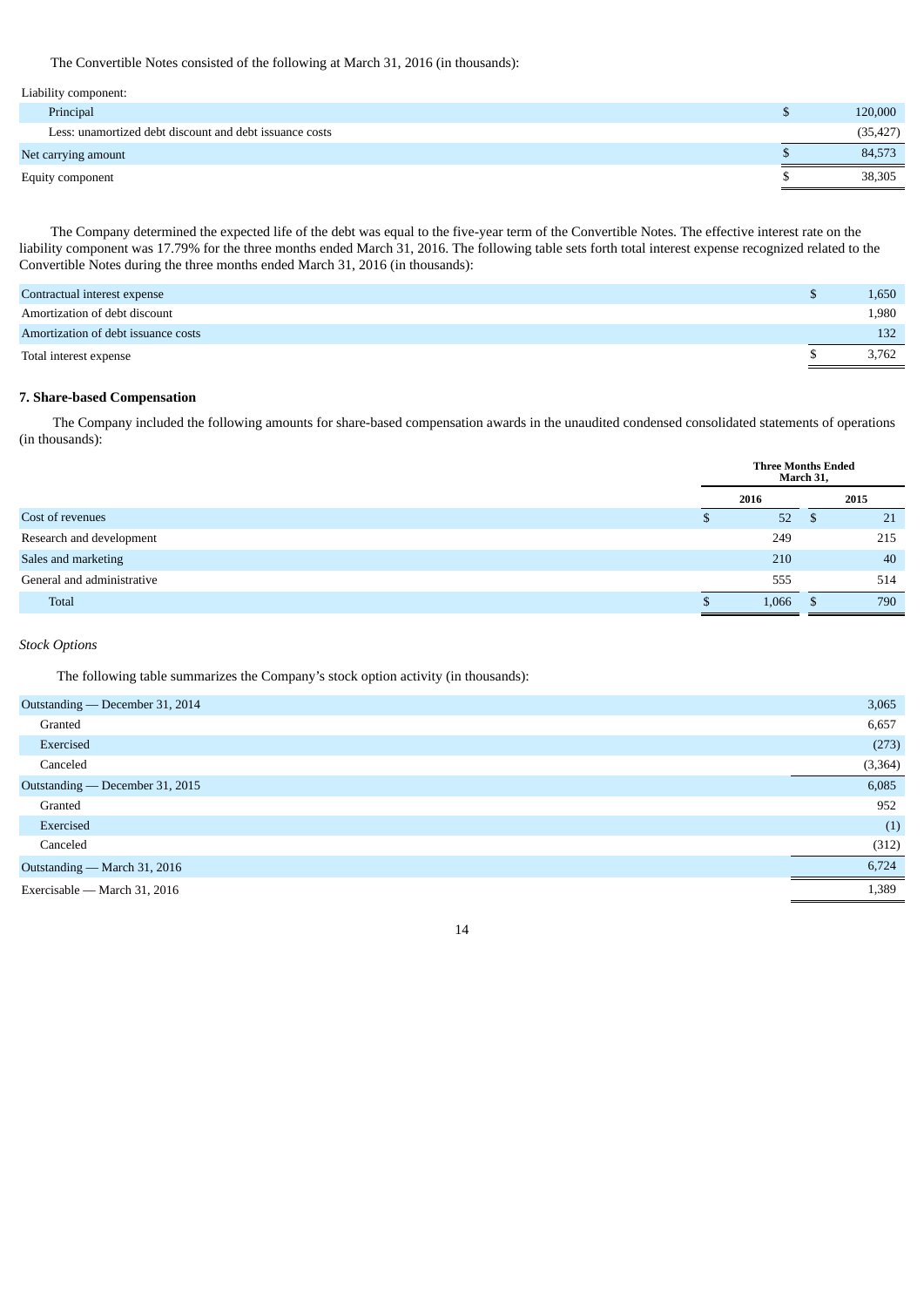# *Restricted Stock Units*

The following table summarizes the Company's restricted stock unit ("RSU") activity (in thousands):

| Non-vested at December 31, 2014 | 1,629 |
|---------------------------------|-------|
| Granted                         | 1,043 |
| Vested                          | (927) |
| Forfeited                       | (785) |
| Non-vested at December 31, 2015 | 960   |
| Granted                         | 2,914 |
| Vested                          | (279) |
| Forfeited                       | (25)  |
| Non-vested at March 31, 2016    | 3,570 |
|                                 |       |

#### *Employee Stock Purchase Plan*

During the three months ended March 31, 2016 and 2015, the Company recognized \$0.1 million and \$0.1 million, respectively, of stock-based compensation expense related to the employee stock purchase plan.

#### **8. Geographic Information and Concentrations of Risk**

#### *Geographic Information*

The following table details the Company's concentration of net revenues by geographic region based on shipping destination:

|                                       | <b>Three Months Ended</b><br>March 31, |        |
|---------------------------------------|----------------------------------------|--------|
|                                       | 2016                                   | 2015   |
| United States and Canada              | 76.8%                                  | 96.1%  |
| Latin America                         | 0.2                                    | 3.2    |
| Europe, Middle East, Africa and other | 21.5                                   | 0.7    |
| Asia and Australia                    | 1.5                                    |        |
|                                       | 100.0%                                 | 100.0% |

#### *Concentrations of Risk*

Historically, a significant portion of the Company's net revenues comes from a small number of customers. For the three months ended March 31, 2016 and 2015, sales to the Company's largest customer accounted for 52.7% and 47.5%, respectively, of net revenues.

## **9. Earnings Per Share**

Basic earnings per share ("EPS") excludes dilution and is computed by dividing net income (loss) attributable to common stockholders by the weighted-average number of common shares outstanding for the period. Diluted EPS reflects the potential dilution that could occur if securities or other contracts to issue common stock were exercised or converted into common stock using the treasury stock method. Potentially dilutive securities (consisting of warrants, stock options, RSUs and ESPP withholdings calculated using the treasury stock method) are excluded from the diluted EPS computation in loss periods and when the applicable exercise price is greater than the market price on the period end date as their effect would be anti-dilutive.

The calculation of basic and diluted EPS was as follows (in thousands, except per share data):

|                                                 | <b>Three Months Ended March 31.</b> |          |  |         |
|-------------------------------------------------|-------------------------------------|----------|--|---------|
|                                                 |                                     | 2016     |  | 2015    |
| Net loss attributable to Novatel Wireless, Inc. |                                     | (11,904) |  | (7,826) |
| Weighted-average common shares outstanding      |                                     | 53,251   |  | 46,262  |
| Basic and diluted net loss per share            |                                     | (0.22)   |  | (0.17)  |

For the three months ended March 31, 2016 and 2015, the computation of diluted EPS excluded 10,574,618 shares and 5,483,254 shares, respectively, related to warrants, stock options, RSUs and the ESPP as their effect would have been anti-dilutive.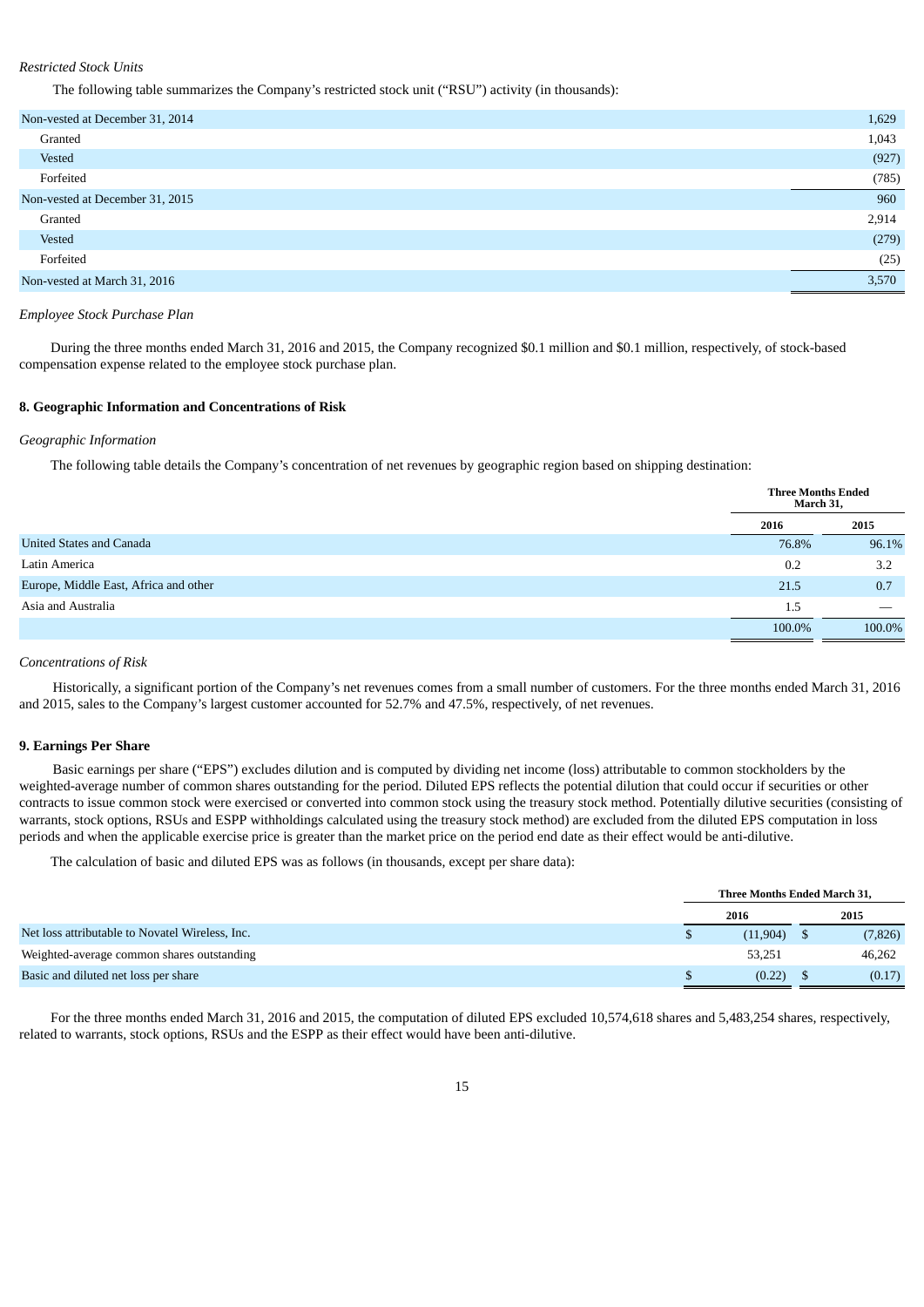#### **10. Commitments and Contingencies**

#### *Legal*

The Company is, from time to time, party to various legal proceedings arising in the ordinary course of business. For example, the Company is currently named as a defendant or co-defendant in some patent infringement lawsuits in the U.S. and is indirectly participating in other U.S. patent infringement actions pursuant to its contractual indemnification obligations to certain customers. Based on an evaluation of these matters and discussions with the Company's intellectual property litigation counsel, the Company currently believes that liabilities arising from or sums paid in settlement of these existing matters, if any, would not have a material adverse effect on its consolidated results of operations or financial condition.

#### *Indemnification*

In the normal course of business, the Company periodically enters into agreements that require the Company to indemnify and defend its customers for, among other things, claims alleging that the Company's products infringe third-party patents or other intellectual property rights. The Company's maximum exposure under these indemnification provisions cannot be estimated but the Company does not believe that there are any matters individually or collectively that would have a material adverse effect on its financial condition, results of operation or cash flows.

#### **11. Income Taxes**

The Company's effective income tax rate for the three months ended March 31, 2016 and 2015 was 2.9% and 0.3%, respectively, which is significantly lower than the statutory tax rate primarily due to offsetting increases in the Company's deferred tax asset valuation allowances.

During the three months ended March 31, 2016, the Company recognized an increase of \$2.8 million in its valuation allowance primarily related to its U.S.-based deferred tax amounts, resulting from carryforward net operating losses generated during the three months ended March 31, 2016.

Pursuant to Internal Revenue Code ("IRC") Sections 382 and 383, annual use of the Company's net operating loss and research and development credit carryforwards may be limited in the event a cumulative change in ownership of more than 50% occurs within a three-year period. The Company is in the process of completing an IRC Section 382 analysis, and the Company expects to have this analysis completed within the next six months.

#### **12. Restructuring**

In September 2013, the Company commenced certain restructuring initiatives including the closure of the Company's development site in Calgary, Canada, and the consolidation of certain supply chain management activities (the "2013 Initiatives"). The 2013 Initiatives are expected to be completed when the facility leases expire in December 2016.

On August 3, 2015, the Company approved a restructuring initiative to better position the Company to operate in current market conditions and more closely align operating expenses with revenues, which included employee severance costs and facility exit related costs. In the fourth quarter of 2015, the Company commenced certain initiatives relating to the reorganization of executive level management, which included, among other actions, the replacement of the former Chief Executive Officer (collectively, the "2015 Initiatives"). The Company continued these initiatives in the first quarter of 2016 with a reduction-in-force and the completion of the closure of its facility in Richardson, TX. The 2015 Initiatives are expected to be completed when the Richardson, TX lease expires in June 2020.

The Company accounts for facility exit costs in accordance with ASC 420, *Exit or Disposal Cost Obligations*, which requires that a liability for such costs be recognized and measured initially at fair value on the cease-use date based on remaining lease rentals, adjusted for the effects of any prepaid or deferred items recognized, reduced by the estimated sublease rentals that could be reasonably obtained even if the Company does not intend to sublease the facilities.

The Company is required to estimate future sublease income and future net operating expenses of the facilities, among other expenses. The most significant of these estimates relate to the timing and extent of future sublease income which reduce lease obligations, and the probability that such sublease income will be realized. The Company based estimates of sublease income, in part, on information from third party real estate experts, current market conditions and rental rates, an assessment of the time period over which reasonable estimates could be made, and the location of the respective facility, among other factors. Further adjustments to the facility exit liability accrual will be required in future periods if actual exit costs or sublease income differ from current estimates. Exit costs recorded by the Company under these provisions are neither associated with, nor do they benefit, continuing activities.

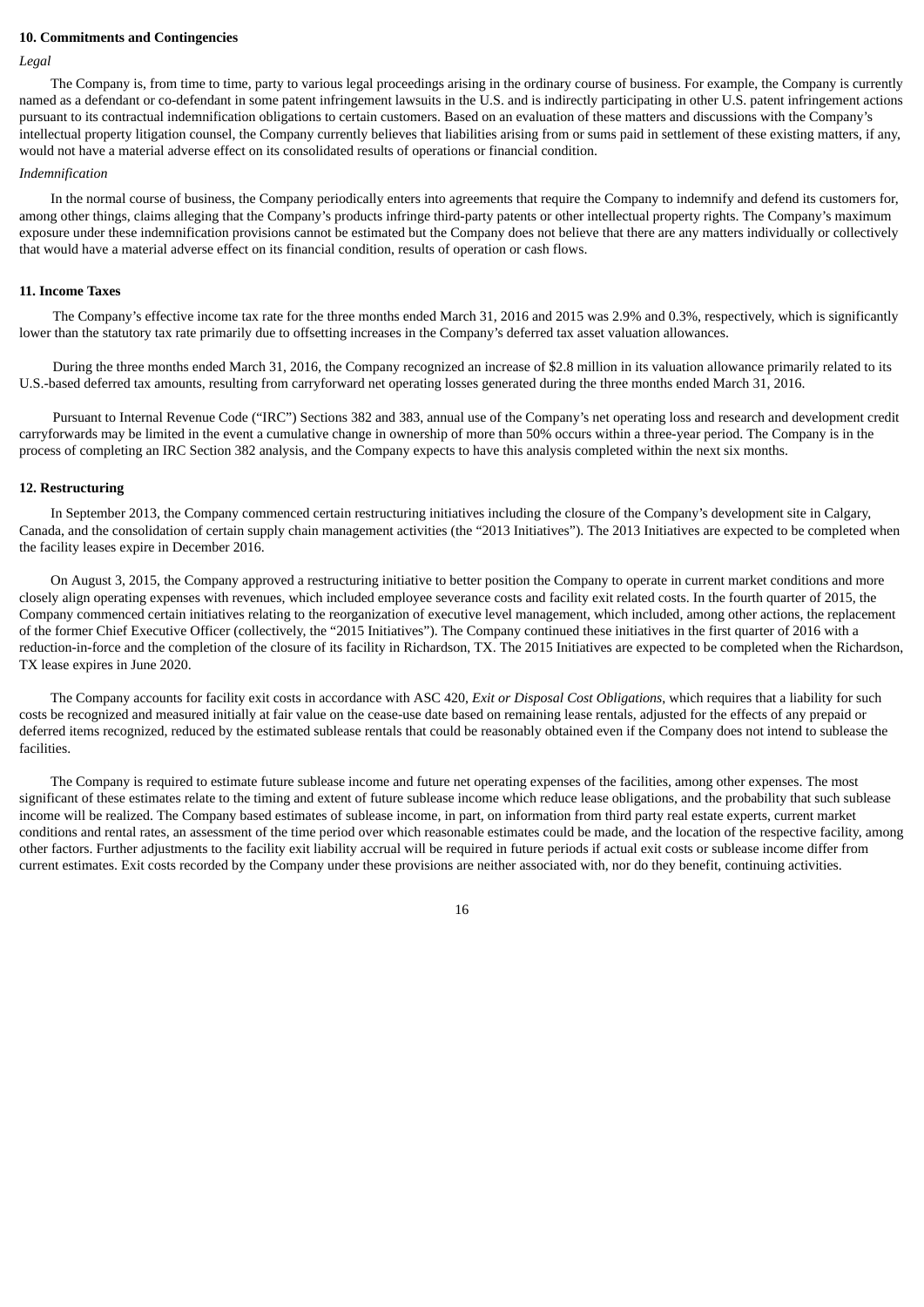The following table sets forth activity in the restructuring liability for the three months ended March 31, 2016 (in thousands):

| 2013 Initiatives                   |     | <b>Balance</b> at<br><b>December 31, 2015</b> | <b>Costs Incurred</b> | <b>Payments</b> |    | Non-cash                 | Translation<br><b>Adjustment</b> |               | <b>Balance</b> at<br><b>March 31, 2016</b> |              | <b>Cumulative</b><br><b>Costs Incurred</b><br>to Date |    | <b>Total Expected</b><br>Restructuring<br>Costs |
|------------------------------------|-----|-----------------------------------------------|-----------------------|-----------------|----|--------------------------|----------------------------------|---------------|--------------------------------------------|--------------|-------------------------------------------------------|----|-------------------------------------------------|
| <b>Employee Severance Costs</b>    | \$  |                                               |                       |                 |    | $\overline{\phantom{0}}$ | \$<br>$\overline{\phantom{0}}$   |               |                                            | \$           | 3,986                                                 | \$ | 3,986                                           |
| <b>Facility Exit Related Costs</b> |     | 72                                            |                       | (19)            |    |                          |                                  |               | 53                                         |              | 2,625                                                 |    | 2,630                                           |
|                                    |     |                                               |                       |                 |    |                          |                                  |               |                                            |              |                                                       |    |                                                 |
| 2015 Initiatives                   |     |                                               |                       |                 |    |                          |                                  |               |                                            |              |                                                       |    |                                                 |
| <b>Employee Severance Costs</b>    |     | 1,330                                         | 526                   | (865)           |    |                          | 16                               |               | 1,007                                      |              | 4,117                                                 |    | 4,117                                           |
| <b>Facility Exit Related Costs</b> |     | 328                                           | 96                    | (86)            |    | 159                      |                                  |               | 497                                        |              | 477                                                   |    | 500                                             |
| <b>Total</b>                       | \$. | 1,730                                         | 622                   | \$<br>(970)     | £. | 159                      | \$<br>16                         | <sup>\$</sup> | 1,557                                      | $\mathbf{s}$ | 11,205                                                | £. | 11,233                                          |

The balance of the restructuring liability at March 31, 2016 consists of approximately \$1.0 million in current liabilities and \$0.6 million in long-term liabilities.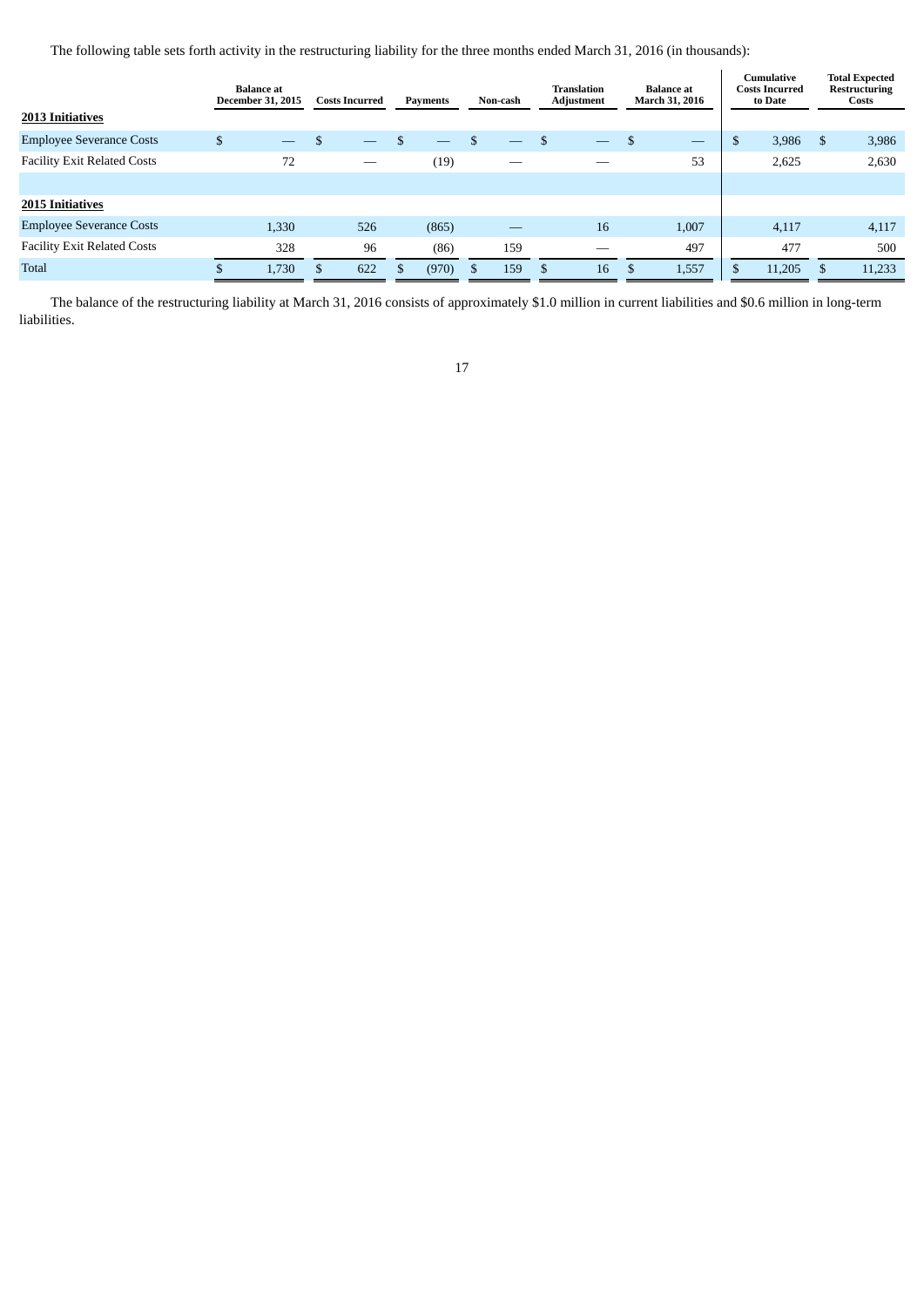As used in this report on Form 10-Q, unless the context otherwise requires, the terms "we," "us," "our," the "Company" and "Novatel Wireless" refer to Novatel Wireless, Inc., a Delaware corporation, and its wholly owned subsidiaries.

# **Forward-Looking Statements**

This report contains forward-looking statements within the meaning of Section 27A of the Securities Act of 1933, as amended (the "Securities Act") and Section 21E of the Securities Exchange Act of 1934, as amended (the "Exchange Act"). You should not place undue reliance on these statements. These forward-looking statements include statements that reflect the views of our senior management with respect to our current expectations, assumptions, estimates and projections about Novatel Wireless and our industry. These forward-looking statements speak only as of the date of this report. We disclaim any undertaking to publicly update or revise any forward-looking statements contained herein to reflect any change in our expectations with regard thereto or any change in events, conditions or circumstances on which any such statement is based. Statements that include the words "may," "could," "should," "would," "estimate," "anticipate," "believe," "expect," "preliminary," "intend," "plan," "project," "outlook," "will" and similar words and phrases identify forwardlooking statements. Forward-looking statements address matters that involve risks and uncertainties that could cause actual results to differ materially from those anticipated in these forward-looking statements as of the date of this report. We believe that these factors include those related to:

- our ability to compete in the market for wireless broadband data access products, products relating to the Internet of Things ("IoT"), and telematics, vehicle tracking and fleet management products;
- our ability to develop and timely introduce new products successfully;
- our dependence on a small number of customers for a substantial portion of our revenues;
- our ability to execute on our corporate development activities without distracting or disrupting our business operations;
- our ability to integrate the operations of R.E.R. Enterprises, Inc. ("RER") and its wholly-owned subsidiary and principal operating asset, Feeney Wireless, LLC (collectively, "FW"), DigiCore Holdings Limited ("DigiCore" or "Ctrack"), and any business, products, technologies or personnel that we may acquire in the future, including: (i) our ability to retain key personnel from the acquired company or business and (ii) our ability to realize the anticipated benefits of the acquisition;
- our ability to introduce and sell new products that comply with current and evolving industry standards and government regulations;
- our ability to develop and maintain strategic relationships to expand into new markets;
- our ability to properly manage the growth of our business to avoid significant strains on our management and operations and disruptions to our business;
- our reliance on third parties to procure components and manufacture our products;
- our ability to accurately forecast customer demand and order the manufacture and timely delivery of sufficient product quantities;
- our reliance on sole source suppliers for some components used in our products;
- the continuing impact of uncertain global economic conditions on the demand for our products;
- our ability to be cost competitive while meeting time-to-market requirements for our customers;
- our ability to meet the product performance needs of our customers in both mobile broadband and IoT markets;
- demand for broadband wireless access to enterprise networks and the Internet;
- demand for fleet and vehicle management software-as-a-service telematics solutions;
- our dependence on wireless telecommunication operators delivering acceptable wireless services;
- the outcome of any pending or future litigation, including intellectual property litigation;
- infringement claims with respect to intellectual property contained in our products;
- our continued ability to license necessary third-party technology for the development and sale of our products;
- the introduction of new products that could contain errors or defects;
- doing business abroad, including foreign currency risks;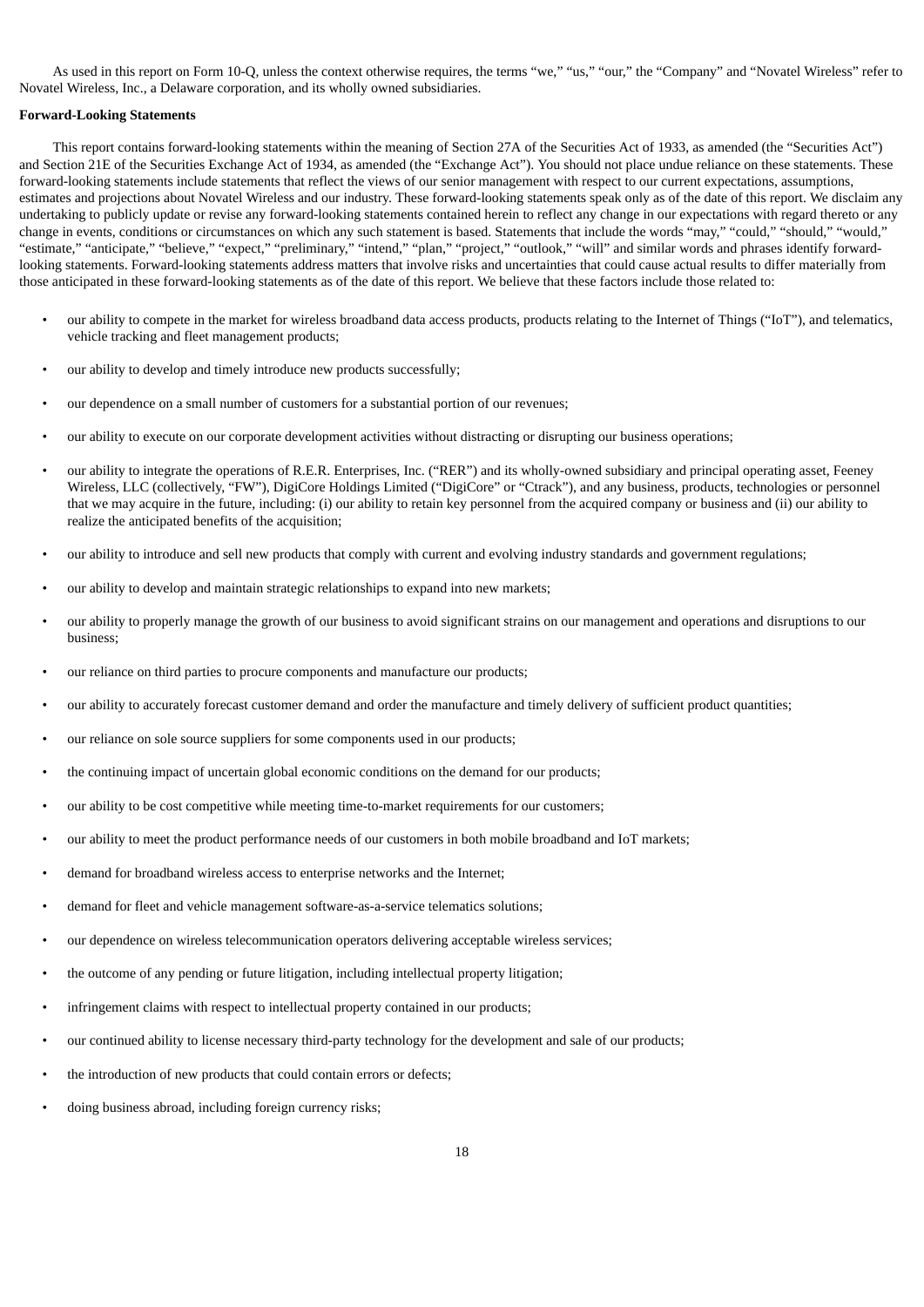- our ability to make focused investments in research and development; and
- our ability to hire, retain and manage additional qualified personnel to maintain and expand our business.

The foregoing factors should not be construed as exhaustive and should be read together with the other cautionary statements included in this and other reports we file with or furnish to the Securities and Exchange Commission ("SEC"), including the information in "Item 1A. Risk Factors" in Part I of our Annual Report on Form 10-K for the year ended December 31, 2015. If one or more events related to these or other risks or uncertainties materialize, or if our underlying assumptions prove to be incorrect, actual results may differ materially from what we anticipate.

#### **Trademarks**

"Novatel Wireless", the Novatel Wireless logo, "MiFi", "MiFi Intelligent Mobile Hotspot", "MiFi OS", "MiFi Powered", "MiFi Home", "MobiLink", "Ovation", "Expedite" and "MiFi Freedom. My Way." are trademarks or registered trademarks of Novatel Wireless, Inc. "Enfora", the Enfora logo, "Spider", "Enabling Information Anywhere", "Enabler" and "N4A" are trademarks or registered trademarks of Enfora, Inc. "FW", "Crossroads" and the Feeney Wireless logo are trademarks or registered trademarks of Feeney Wireless, LLC. "DigiCore", "Ctrack" and the Ctrack logo are trademarks or registered trademarks of DigiCore Holdings Limited. Other trademarks, trade names or service marks used in this report are the property of their respective owners.

| ۰.<br>×<br>۰, |
|---------------|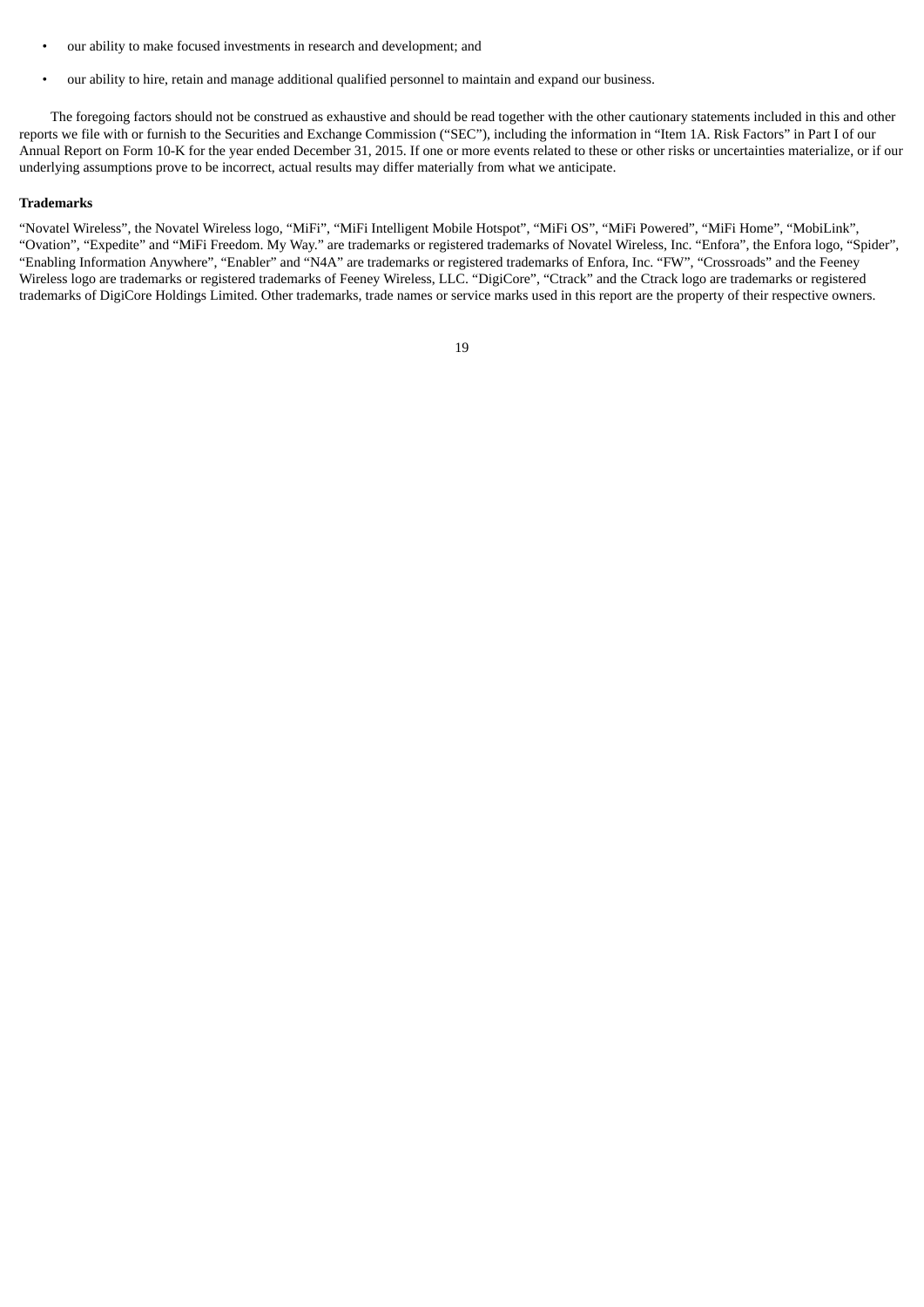#### **Item 2.** *Management's Discussion and Analysis of Financial Condition and Results of Operations*

The following information should be read in conjunction with the condensed consolidated financial statements and the accompanying notes included in Part I, Item 1 of this report, as well as the audited consolidated financial statements and accompanying notes and Management's Discussion and Analysis of Financial Condition and Results of Operations for the year ended December 31, 2015 contained in our Annual Report on Form 10-K for the year ended December 31, 2015.

#### **Business Overview**

We are a leader in the design and development of products and solutions that simplify IoT, delivering innovative hardware and cloud-based, SaaS services to carriers, distributors, retailers, OEMs and vertical markets worldwide. Our products and solutions provide anywhere, anytime communications and analytics for consumers and businesses of all sizes, with approximately 534,000 global subscribers, including 164,000 subscribers within the fleet management vertical of telematics.

We have invented and reinvented ways which the world stays connected and accesses information. With multiple first-to-market innovations, a strong and growing portfolio of hardware and software innovations for IoT, we have been advancing technology and driving industry transformation for over 20 years. We invented and patented the award-winning global MiFi® brand of mobile hotspots and MiFi technology platform for IoT. It is this proven expertise and commitment to quality and innovation that make us the preferred global partner of operators, distributors, system integrators, businesses and consumers.

#### **Our Sources of Revenue**

#### *SaaS, Software and Services*

Through our acquisitions of DigiCore on October 5, 2015, and of FW on March 27, 2015, our product portfolio was further expanded to include additional product offerings for fleet and vehicle telematics, stolen vehicle recovery, usage-based insurance, IoT integration services and solutions, and applications software and SaaS services. Our SaaS delivery platforms include Ctrack® platforms, which provide asset, fleet, vehicle, and SaaS telematics, and FW's Crossroads, which provides easy IoT device management and service enablement. We sell our SaaS, software and services solutions through our direct sales force and through distributors.

Ctrack specializes in the research, design, development, manufacturing, sales and support of technologically advanced solutions for the vehicle tracking, fleet management and insurance telematics verticals for an international client base. With more than 30 years of innovation, technical and implementation experience, Ctrack provides advanced machine-to-machine communication and telematics solutions that add value to its global base of customers with mobile assets. Ctrack's operations span over more than 50 countries on six continents with approximately 1,000 employees and 370,000 subscribers. Through successful global acquisitions and by identifying strong and capable distributors, Ctrack has been able to establish a strong presence in high-growth, lowpenetration, developed markets such as the United Kingdom, Netherlands and Australia, and emerging markets such as Asia, Africa and Latin America.

Ctrack's end-to-end research, design, development, manufacture, sales and support of tailored solutions for customers is serviced by a global network of staff and team members. Ctrack develops a range of asset management and monitoring systems using GPS satellite positioning, GSM cellular communication systems and other advanced communication and sensor technologies. The result is products and solutions ranging from basic track-and-trace with stolen vehicle response services for the consumer market to complete integrated enterprise-level solutions for large fleet owners under the Ctrack brand.

Our SaaS, Software and Services customer base includes fleet transportation companies, vehicle insurance companies, public and private telecommunications entities, commercial companies, and both state and federal government agencies.

#### *Hardware*

We provide intelligent wireless hardware products for the worldwide mobile communications market. Our hardware products address multiple vertical markets for our customers including fleet and commercial telematics, after-market telematics, remote monitoring and control, security and connected home, and wireless surveillance systems. Our broad range of products principally includes intelligent mobile hotspots, wireless routers for IoT, USB modems, integrated telematics and mobile tracking hardware devices, which are supported by applications software and cloud services designed to enable customers to easily analyze data insights and also configure and manage our hardware remotely. Our products currently operate on every major cellular wireless technology platform. Our mobile hotspots are actively used by millions of customers annually to provide subscribers with secure and convenient high-speed access to corporate, public and personal information through the Internet and enterprise networks. Our wireless routers and USB modems serve as gateways to the rapidly growing and underpenetrated IoT segment. Our telematics and mobile tracking hardware devices collect and control critical vehicle data and driver behaviors, and can reliably deliver that information to the cloud, all managed by our services enablement platform that includes the N4A™ Communications and Management Software and N4A Device Manager.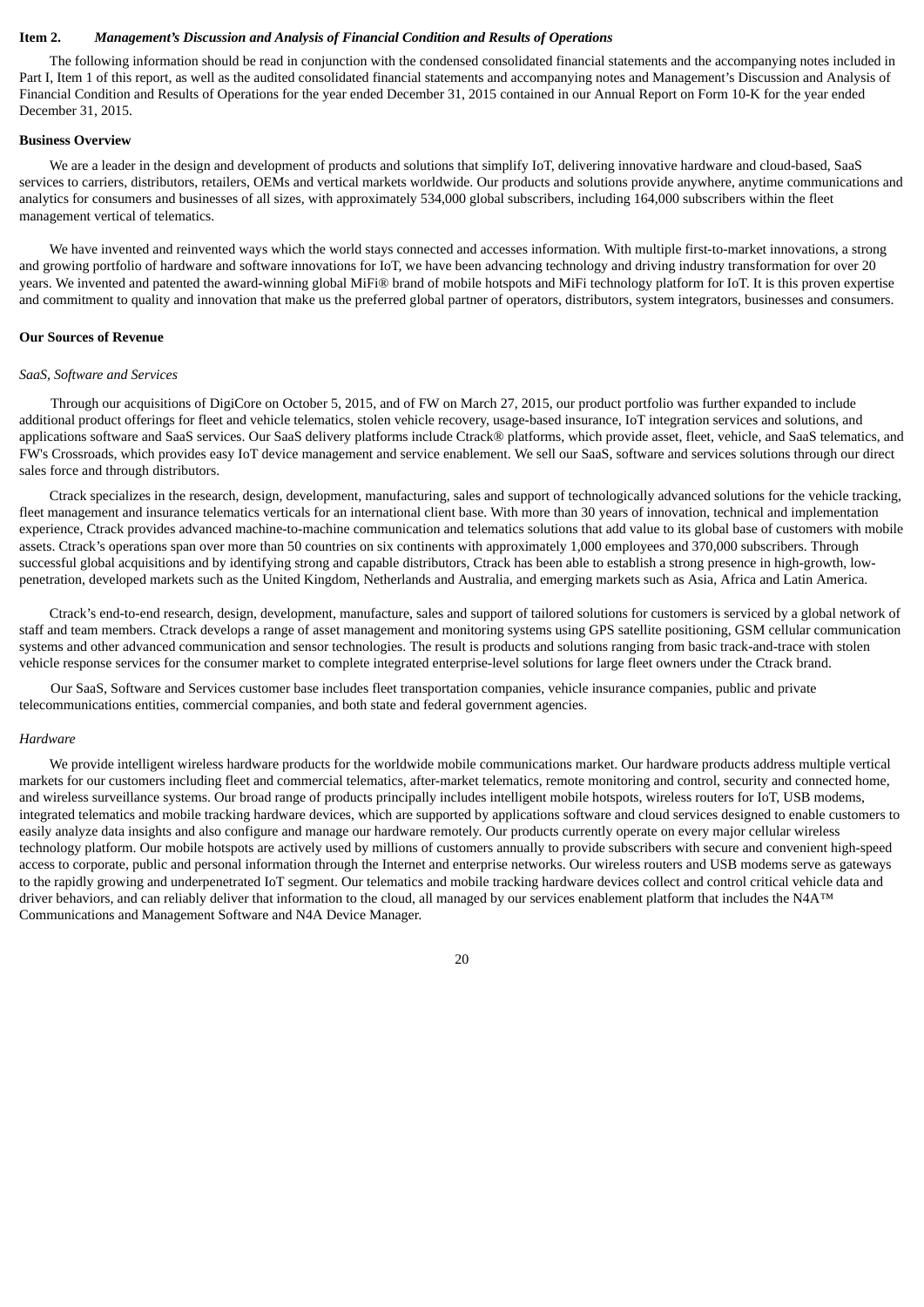We sell our intelligent mobile hotspots primarily to wireless operators either directly or through strategic relationships. Our mobile-hotspot customer base is comprised of wireless operators, including Verizon Wireless, Inc. ("Verizon Wireless"), AT&T, Inc. ("AT&T"), and Sprint Corporation ("Sprint"), as well as distributors and various companies in other vertical markets.

We sell our wireless routers for IoT and integrated telematics and mobile tracking hardware devices through our direct sales force and through distributors. The customer base for our wireless routers for IoT and integrated telematics and mobile tracking hardware devices is comprised of transportation companies, industrial companies, manufacturers, application service providers, system integrators and distributors, and enterprises in various industries, including fleet and vehicle transportation, energy and industrial automation, security and safety, medical monitoring and government.

The hardware used in our solutions is produced by contract manufacturers. Their services include component procurement, assembly, testing, quality control and fulfillment. Our contract manufacturers include AsiaTelco Technologies Co., Inventec Appliances Corporation, Hon Hai Precision Industry Co., Ltd. and Production Logix CC. Under our manufacturing agreements, contract manufacturers provide us with services including component procurement, product manufacturing, final assembly, testing, quality control and fulfillment.

Our hardware products are managed through a structured life cycle process, from identifying initial customer requirements through development and commercial introduction to eventual phase-out. During product development, emphasis is placed on innovation, time-to-market, performance, meeting industry standards and customer product specifications, ease of integration, cost reduction, manufacturability, quality and reliability.

# **Merger, Acquisition and Divestiture Activities**

### *Acquisitions*

### *DigiCore Holdings Limited (DBA Ctrack)*

On June 18, 2015, we entered into a transaction implementation agreement (the "TIA") with DigiCore. Pursuant to the terms of the TIA, we acquired 100% of the issued and outstanding ordinary shares of DigiCore (with the exception of certain excluded shares, including treasury shares) for 4.40 South African Rand per ordinary share outstanding.

On October 5, 2015 (the "Closing Date"), the transaction was completed. The total purchase price was approximately \$80.0 million and included (i) cash consideration of \$79.4 million for all of the outstanding ordinary shares of DigiCore and the purchase of in-the-money vested stock options held by Ctrack employees on the closing date and (ii) \$0.6 million for the portion of the fair value of replacement equity awards issued to Ctrack employees that related to services performed prior to the Closing Date. Upon consummation of the acquisition, Ctrack became an indirect wholly-owned subsidiary of the Company.

## *R.E.R. Enterprises, Inc. (DBA Feeney Wireless)*

On March 27, 2015, the Company entered into an asset purchase agreement ("APA") with FW to acquire all of the issued and outstanding shares of FW. The total consideration was approximately \$24.8 million and included a cash payment at closing of approximately \$9.3 million, including \$1.5 million which was placed into an escrow fund to serve as partial security for the indemnification obligations of RER and its former shareholders, the Company's assumption of \$0.5 million in certain transaction-related expenses incurred by FW, and the future issuance of shares of our common stock valued at \$15.0 million to RER's former shareholders, payable no later than the tenth business day after we file our Annual Report on Form 10-K for the year ended December 31, 2015 with the SEC.

The total consideration of \$24.8 million paid by the Company for FW did not include amounts, if any, payable under an earn-out arrangement pursuant to which we may have been required to pay up to an additional \$25.0 million to the former shareholders of RER contingent upon FW's achievement of certain financial targets for the years ending December 31, 2015, 2016, and 2017 (the "Earn-Out Arrangement"). Such payments, if any, under the Earn-Out Arrangement would have been payable in either cash or shares of the Company's common stock at the discretion of the Company, and would have been recorded as compensation expense during the service period earned.

On January 5, 2016, the Company and RER amended certain payment terms of the APA related to the Company's acquisition of RER (the "RER Amendment"). Under the RER Amendment, the \$1.5 million placed into escrow on the date of acquisition was released to RER and its former shareholders on January 8, 2016, and the \$15.0 million that was payable in shares of our common stock in March 2016 will now be paid in five cash installments over a four-year period, beginning in March 2016. Under the RER Amendment, the Earn-Out Arrangement has been amended as follows: (a) any amount earned under the Earn-Out Arrangement for the achievement of financial targets for the year ended December 31, 2015 will now be paid in five cash installments over a four-year period, beginning in March 2016 and (b) in replacement of the potential earn-out contingent upon FW's achievement of certain financial targets for the years ended December 31, 2016 and 2017, we will issue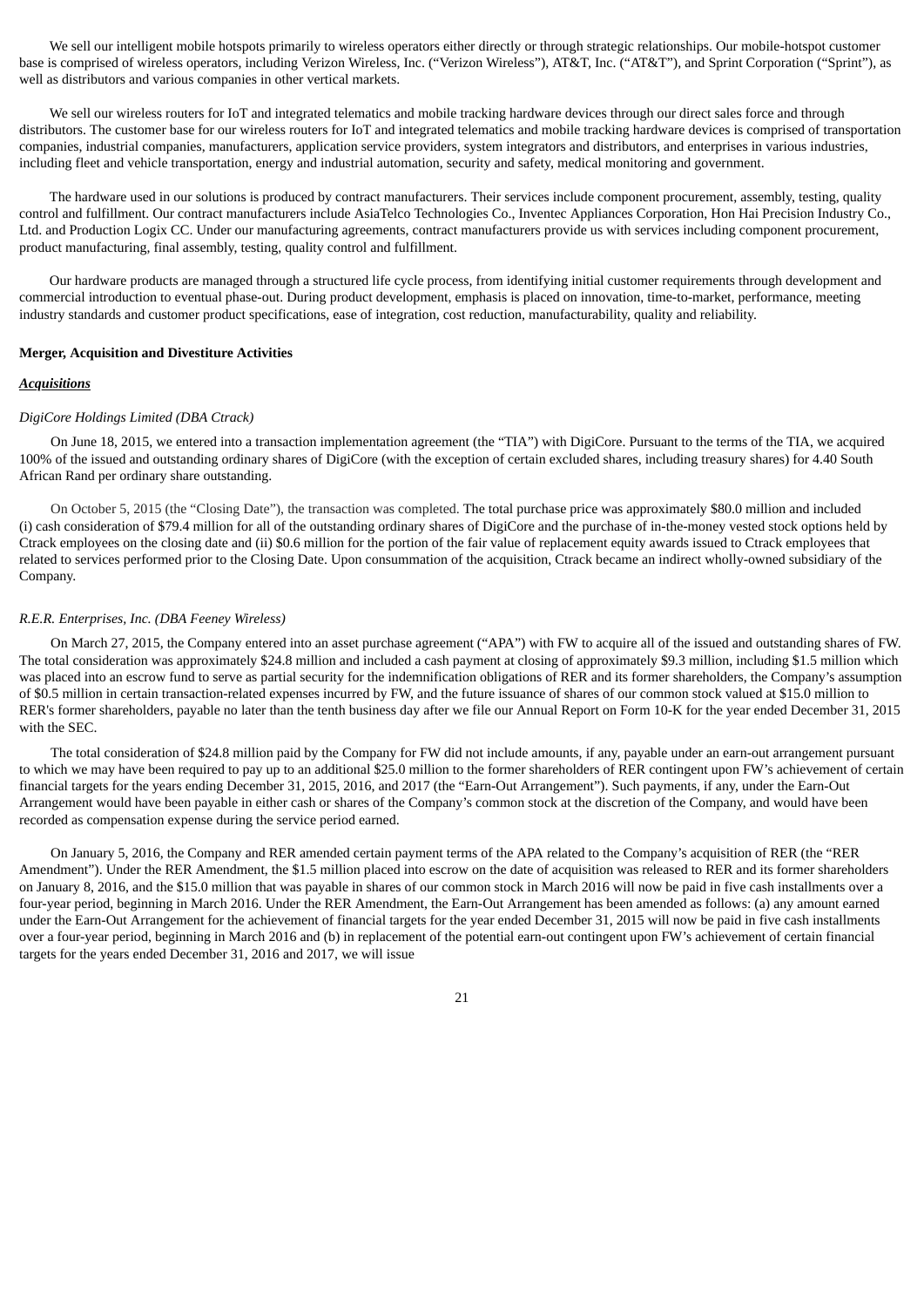to the former shareholders of RER approximately 2.9 million shares of our common stock in three equal installments over a three-year period, beginning in March 2017, contingent upon FW's retention of certain key personnel. Consideration due to former shareholders of RER under the Earn-Out Arrangement will be treated as compensation expense during the service period earned.

The total amount earned pursuant to the Earn-Out Arrangement upon FW's achievement of certain financial targets for the year ended December 31, 2015 was approximately \$6.1 million.

#### *Divestiture*

On April 11, 2016, we signed a definitive asset purchase agreement with Telit Technologies (Cyprus) Limited and Telit Wireless Solutions, Inc. (collectively, "Telit") pursuant to which we would sell, and Telit would acquire, certain hardware modules and related assets for an initial purchase price of \$11.0 million in cash, subject to adjustment in connection with the terms of the agreement. The initial purchase price of \$11.0 million includes \$9.0 million that was paid to the Company on the closing date of the transaction, \$1.0 million to be retained by Telit and paid to the Company in equal quarterly installments over a two-year period in connection with the provision by the Company of certain transition services and \$1.0 million to be retained by Telit and paid to the Company following the satisfaction of certain conditions by the Company, including the assignment of specified contracts and the delivery of certain certifications and approvals. The Company also has the potential to receive an additional cash payment of approximately \$3.8 million from Telit within 90 days of the closing of the transaction. This additional cash payment will be applied to the purchase of module product inventory from the Company. Of the approximately \$3.8 million payment, \$1.0 million will be retained by Telit and paid to the Company in equal quarterly installments over the two-year period following the closing date in connection with the provision by the Company of certain transition services. In addition to the above, the Company may be entitled to receive a subsequent earn-out payment following the closing of the transaction if certain conditions are met.

## **Factors Which May Influence Future Results of Operations**

*Net Revenues.* We believe that our future net revenues will be influenced largely by the speed and breadth of the demand for wireless access to data through the use of next generation networks, including demand for 3G and 4G products, 3G and 4G data access services, demand for fleet and vehicle management SaaS telematics solutions, customer acceptance of our new products that address these markets, including our MiFi line of intelligent mobile hotspots, and our ability to meet customer demand. Factors that could potentially affect customer demand for our products include the following:

- economic environment and related market conditions;
- increased competition from other wireless data device suppliers and fleet and vehicle telematics solutions, as well as suppliers of emerging devices that contain a wireless data access feature;
- demand for broadband access services and networks;
- rate of change to new products;
- timing of deployment of 4G networks by wireless operators;
- decreased demand for 3G and 4G products;
- product pricing; and
- changes in technologies.

Our revenues are also significantly dependent upon the availability of materials and components used in our products.

We anticipate introducing additional products during the next twelve months, including 4G broadband-access products, IoT solutions and software applications and platforms. We continue to develop and maintain strategic relationships with wireless and computing industry leaders like QUALCOMM Incorporated, Verizon Wireless, AT&T, Sprint and major software vendors. Through strategic relationships, we have been able to maintain market penetration by leveraging the resources of our channel partners, including their access to distribution resources, increased sales opportunities and market opportunities.

*Cost of Net Revenues.* All costs associated with our contract manufacturers, as well as distribution, fulfillment and repair services, are included in our cost of net revenues. Cost of net revenues also includes costs of delivering SaaS services, warranty costs, amortization of intangible assets, royalties, operations overhead, costs associated with our cancellation of purchase orders, costs related to outside services and costs related to inventory adjustments, including the FW and Ctrack acquisition-related amortization of the fair value of inventory, as well as any write downs for excess and obsolete inventory. Inventory adjustments are impacted primarily by demand for our products, which is influenced by the factors discussed above.

*Operating Costs and Expenses.* We will likely develop new products to serve our existing and future markets, resulting in increased research and development expenses. We have incurred these expenses in the past and expect to continue to incur these expenses in future periods prior to recognizing net revenues from sales of these products.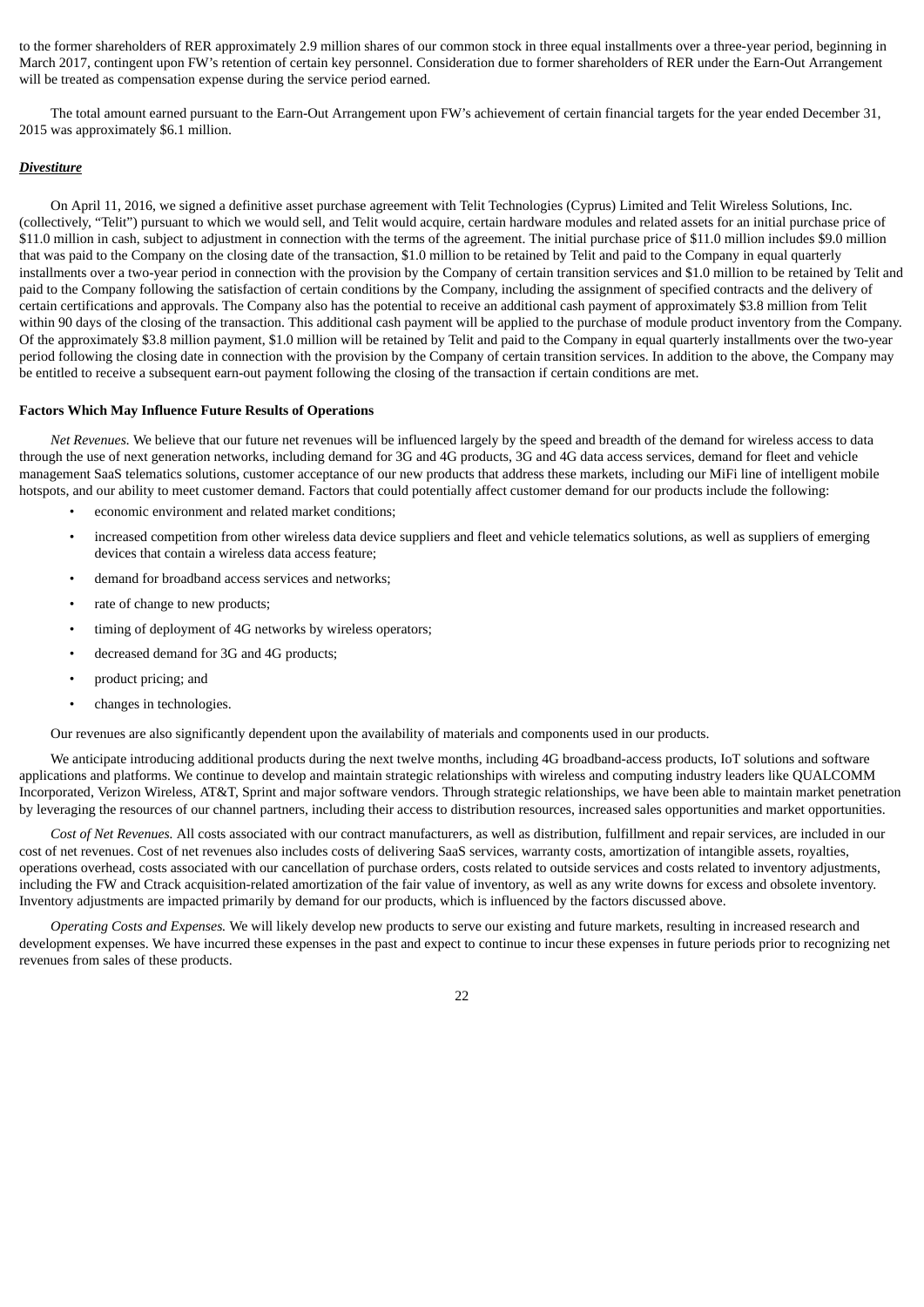Our operating costs consist of three primary categories: research and development; sales and marketing; and general and administrative costs.

Research and development is at the core of our ability to produce innovative, leading-edge products. These expenses consist primarily of engineers and technicians who design and test our highly complex products and the procurement of testing and certification services.

Sales and marketing expense consists primarily of our sales force and product-marketing professionals. In order to maintain strong sales relationships, we provide co-marketing, trade show support, product training and demo units for merchandising. We are also engaged in a wide variety of activities, such as awareness and lead generation programs as well as product marketing. Other marketing initiatives include public relations, seminars and co-branding with partners.

General and administrative expenses include primarily corporate functions such as accounting, human resources, legal, administrative support, and professional fees. This category also includes the expenses needed to operate as a publicly-traded company, including compliance with the Sarbanes-Oxley Act of 2002, as amended, SEC filings, stock exchange fees, and investor relations expense. Although general and administrative expenses are not directly related to revenue levels, certain expenses such as legal expenses and provisions for bad debts may cause significant volatility in future general and administrative expenses.

We have undertaken certain restructuring activities and cost reduction initiatives in an effort to better align our organizational structure and costs with our strategy. Restructuring charges consist primarily of severance costs incurred in connection with the reduction of our workforce and facility exit related costs.

As part of our business strategy, we review, and intend to continue to review, acquisition opportunities that we believe would be advantageous or complementary to the development of our business, such as the acquisitions of FW and Ctrack. Given our current cash position and recent losses, any additional acquisitions we make would likely involve issuing stock and/or borrowing additional funds in order to provide the purchase consideration for the acquisitions. If we make any additional acquisitions, we may incur substantial expenditures in conjunction with the acquisition process and the subsequent assimilation of any acquired business, products, technologies or personnel.

## **Critical Accounting Policies and Estimates**

In the notes to our consolidated financial statements and in "Item 7-Management's Discussion and Analysis of Financial Condition and Results of Operations" included in our 2015 Annual Report on Form 10-K, we have disclosed those accounting policies that we consider to be significant in determining our results of operations and financial condition. There have been no material changes to those policies that we consider to be significant since the filing of our 2015 Annual Report on Form 10-K. The accounting principles used in preparing our unaudited condensed consolidated financial statements conform in all material respects to accounting principles generally accepted in the United States of America ("GAAP").

#### **Results of Operations**

#### **Three Months Ended March 31, 2016 Compared to Three Months Ended March 31, 2015**

*Net revenues*. Net revenues for the three months ended March 31, 2016 were \$66.9 million, an increase of \$13.5 million, or 25.1%, compared to the same period in 2015.

The following table summarizes net revenues by type (in thousands):

|                             | <b>Three Months Ended</b><br>March 31, |        |    |        | Change |        |       |
|-----------------------------|----------------------------------------|--------|----|--------|--------|--------|-------|
|                             |                                        | 2016   |    | 2015   |        |        | $\%$  |
| Hardware                    |                                        | 54,161 | -S | 53,011 |        | 1,150  | 2.2%  |
| SaaS, software and services |                                        | 12,783 |    | 483    |        | 12,300 | $*$   |
| <b>Total</b>                |                                        | 66,944 | -S | 53,494 |        | 13,450 | 25.1% |

\* Not meaningful.

*Hardware.* The increase in hardware net revenues is primarily a result of the acquisitions of Ctrack and FW, offsetting a decline in the legacy Novatel Wireless hardware business as the company continued its efforts to focus on its most profitable products.

*SaaS, software and services.* The increase in SaaS, software and services net revenues is primarily a result of our acquisitions of Ctrack and FW.

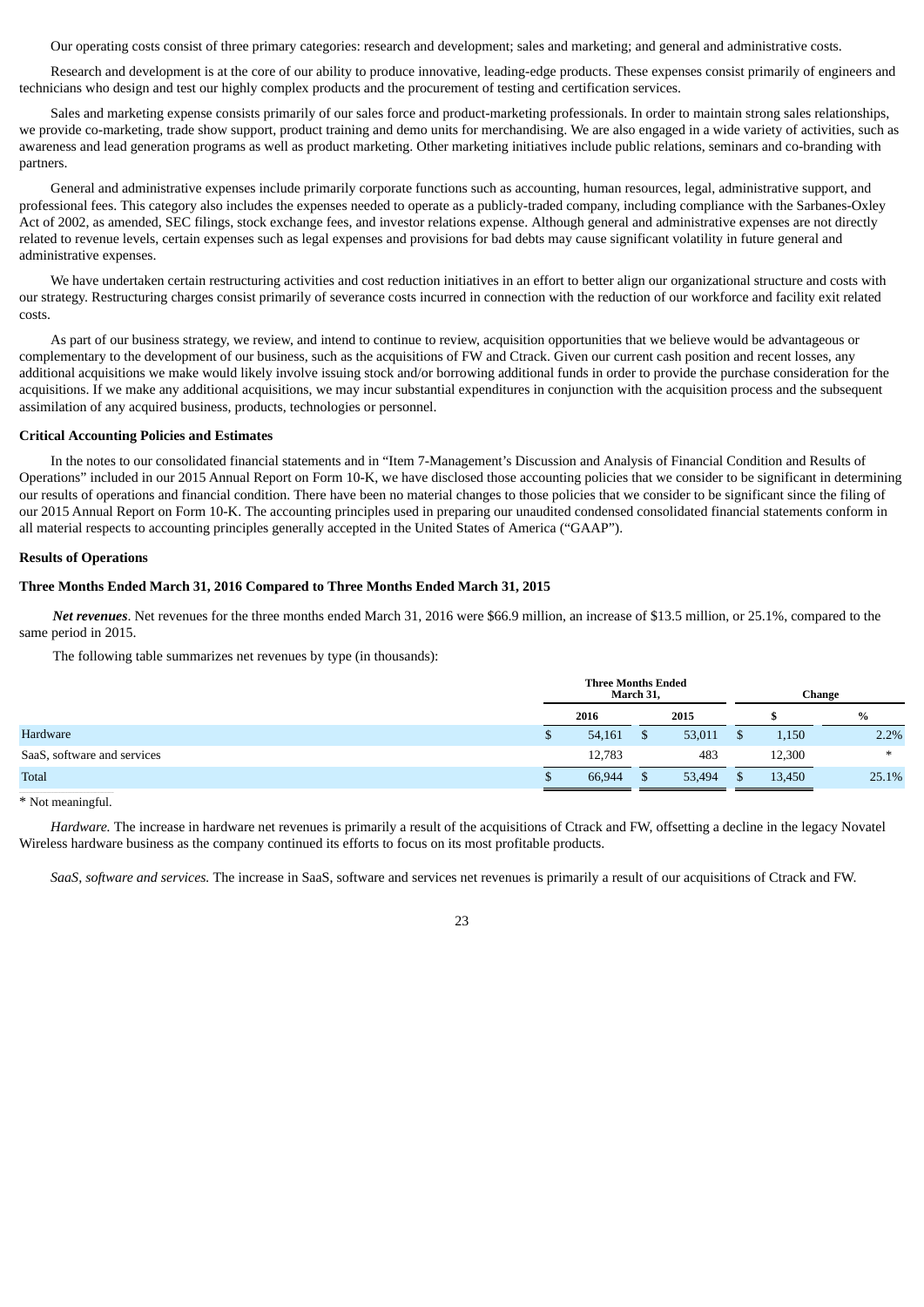*Cost of net revenues.* Cost of net revenues for the three months ended March 31, 2016 was \$45.8 million, an increase of \$4.9 million, or 12.0%, compared to \$40.9 million for the same period in 2015.

The following table summarizes cost of net revenues by type (in thousands):

|                             | <b>Three Months Ended</b><br>March 31, |        |  |        |  | Change |               |  |
|-----------------------------|----------------------------------------|--------|--|--------|--|--------|---------------|--|
|                             |                                        | 2016   |  | 2015   |  |        | $\frac{9}{6}$ |  |
| Hardware                    |                                        | 40,869 |  | 40,823 |  | 46     | 0.1%          |  |
| SaaS, software and services |                                        | 4,892  |  | 37     |  | 4,855  | $*$           |  |
| <b>Total</b>                |                                        | 45,761 |  | 40,860 |  | 4,901  | 12.0%         |  |

\* Not meaningful.

*Hardware.* The increase in hardware cost of net revenues is primarily a result of the increase in net revenues as well as the inclusion of non-cash purchase accounting adjustments. Excluding these non-cash adjustments, the underlying profitability of the hardware product portfolio would have increased more meaningfully.

*SaaS, software and services.* The increase in SaaS, software and services cost of net revenues is primarily a result of our acquisitions of Ctrack and FW and the associated increase in SaaS, software and services revenues.

*Gross profit.* Gross profit for the three months ended March 31, 2016 was \$21.2 million, or a gross margin of 31.6%, compared to \$12.6 million, or a gross margin of 23.6%, for the same period in 2015. The increase in gross profit was primarily a result of the changes in net revenues and cost of net revenues as discussed above. The increase in gross margin was primarily a result of the diversification of the revenue base with the more highly profitable SaaS, software and services business as well as the increase in profitability of the hardware portfolio.

*Research and development expenses.* Research and development expenses for the three months ended March 31, 2016 were \$8.0 million, or 12.0% of net revenues, compared to \$10.8 million, or 20.1% of net revenues, for the same period in 2015. Research and development expenses decreased for the three months ended March 31, 2016 as compared to the same period in 2015 primarily due to reduction of headcount and associated expenses as we rationalized our product portfolio to focus on the more profitable products, partially offset by our acquisitions of Ctrack and FW with their associated research and development expenses.

*Sales and marketing expenses.* Sales and marketing expenses for the three months ended March 31, 2016 were \$7.8 million, or 11.6% of net revenues, compared to \$4.2 million, or 7.9% of net revenues, for the same period in 2015. The increase was primarily a result of the acquisitions of Ctrack and FW, partially offset by our cost containment initiatives.

*General and administrative expenses.* General and administrative expenses for the three months ended March 31, 2016 were \$10.2 million, or 15.2% of net revenues, compared to \$5.4 million, or 10.0% of net revenues, for the same period in 2015. General and administrative expenses increased for the three months ended March 31, 2016 primarily a result of the acquisitions of Ctrack and FW, partially offset by our cost containment initiatives.

*Amortization of purchased intangible assets***.** The amortization of purchased intangible assets for the three months ended March 31, 2016 and 2015 was \$0.9 million and \$0.2 million, respectively. Amortization of purchased intangible assets for the three months ended March 31, 2016 includes the amortization of intangible assets purchased through the acquisitions of Ctrack and FW. Amortization of purchased intangible assets for the three months ended March 31, 2015 includes the amortization of intangible assets purchased through the acquisition of FW for the period following the March 27, 2015 date of acquisition through March 31, 2015.

*Restructuring charges.* Restructuring expenses for the three months ended March 31, 2016 were \$0.6 million and predominantly consisted of severance costs incurred in connection with the reduction of our workforce, as well as facility exit related costs. During the three months ended March 31, 2015, we recorded a reduction of \$0.2 million in restructuring charges, primarily related to a re-evaluation of our expected remaining restructuring accrual for severance and facility exit related costs.

*Interest expense, net.* Interest expense, net for the three months ended March 31, 2016 was \$3.9 million, compared to \$74,000 for the same period in 2015. The increase in interest expense is primarily a result of the interest expense related to the Convertible Notes that we issued during the second quarter of 2015, which includes the amortization of the debt discount and debt issuance costs.

*Other expense, net.* Other expense, net, for the three months ended March 31, 2016 was \$1.3 million, compared to \$17,000 for the same period in 2015. The increase in other expense is a result of an unrealized foreign currency loss on an outstanding intercompany loan that Ctrack has with one of its whollyowned subsidiaries, which is re-measured at each reporting period, and the effect of exchange rates on cash and cash equivalents during the period.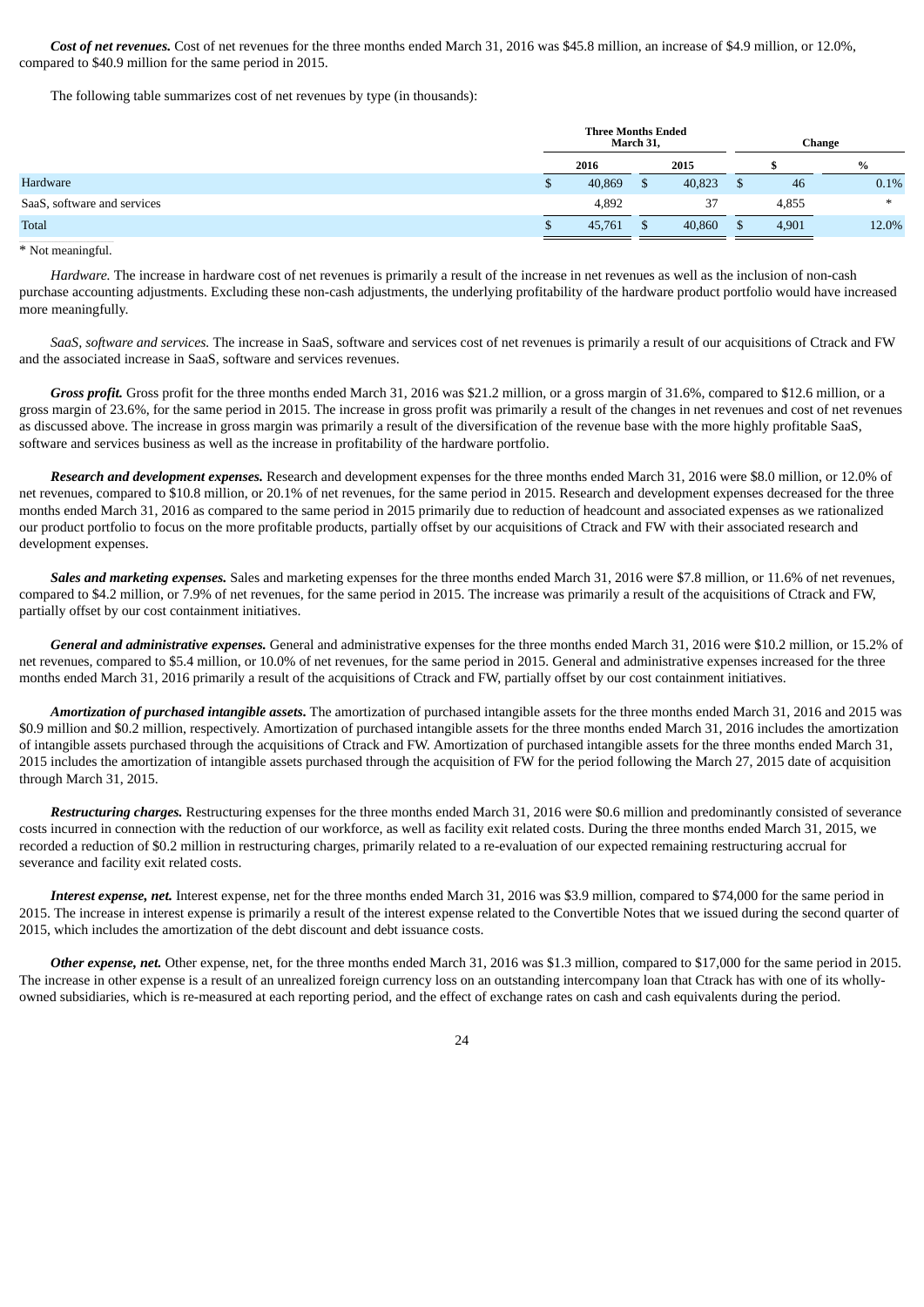*Income tax provision.* Income tax expense for the three months ended March 31, 2016 was \$0.3 million as compared to \$20,000 for the same period in 2015. The increase in income tax expense is primarily due to certain of our profitable subsidiaries in foreign jurisdictions.

*Net income attributable to noncontrolling interests.* For the year ended March 31, 2016, net income attributable to noncontrolling interests was \$5,000. We did not have any noncontrolling interests during the three months ended March 31, 2015.

#### **Liquidity and Capital Resources**

Our principal sources of liquidity are our existing cash and cash equivalents and cash generated from operations.

## *Revolving Credit Facility*

On October 31, 2014, we entered into a senior secured revolving credit facility in the amount of \$25.0 million with Wells Fargo Bank, National Association (the "Revolver"). On November 17, 2015, the Revolver was amended to increase the maximum borrowing capacity to \$48.0 million. The amount of borrowings that may be made under the Revolver are based on a borrowing base and are comprised of a specified percentage of eligible receivables. If, at any time during the term of the Revolver, the amount of borrowings outstanding under the Revolver exceeds the borrowing base then in effect, we would be required to repay such borrowings in an amount sufficient to eliminate such excess. The Revolver includes \$3.0 million of availability for letters of credit. At March 31, 2016, the outstanding balance on the Revolver was \$3.4 million. Based on our eligible receivables at March 31, 2016, we have available borrowings of approximately \$12.1 million.

#### *Convertible Senior Notes*

On June 10, 2015, we issued \$120.0 million of Convertible Notes, which are governed by the terms of an indenture between us, as issuer, and Wilmington Trust, National Association, as trustee. The Convertible Notes are senior unsecured obligations and bear interest at a rate of 5.50% per year, payable semi-annually in arrears on June 15 and December 15 of each year, beginning on December 15, 2015. The Convertible Notes will mature on June 15, 2020, unless earlier repurchased or converted. The Convertible Notes will be convertible into cash, shares of our common stock, or a combination thereof, at our election, at an initial conversion price of \$5.00 per share of our common stock.

## *RER Amendment*

Pursuant to the RER Amendment, we are obligated to pay a total of \$15.0 million in five cash installments over a four-year period, beginning in March 2016. We are also obligated to pay a total of \$6.1 million over a four-year period, beginning in March 2016, related to the Earn-Out Arrangement. We believe that our cash and cash equivalents and our availability under the Revolver, together with anticipated cash flows from operations, will be sufficient to meet these obligations.

## *Historical Cash Flows*

The following table summarizes our condensed consolidated statements of cash flows for the periods indicated (in thousands):

|                                                       | <b>Three Months Ended</b><br>March 31, |         |    |          |
|-------------------------------------------------------|----------------------------------------|---------|----|----------|
|                                                       |                                        | 2016    |    | 2015     |
| Net cash used in operating activities                 | п                                      | (6,338) | S, | (7, 133) |
| Net cash used in investing activities                 |                                        | (989)   |    | (9,398)  |
| Net cash provided by financing activities             |                                        | 2,908   |    | 8,077    |
| Effect of exchange rates on cash and cash equivalents |                                        | 110     |    | (29)     |
| Net decrease in cash and cash equivalents             |                                        | (4,309) |    | (8,483)  |
| Cash and cash equivalents, beginning of period        |                                        | 12,570  |    | 17,853   |
| Cash and cash equivalents, end of period              |                                        | 8,261   |    | 9,370    |

*Operating activities.* Net cash used in operating activities was \$6.3 million for the three months ended March 31, 2016 compared to \$7.1 million for the same period in 2015. Net cash used in operating activities for the three months ended March 31, 2016 was primarily attributable to the net loss in the period along with a decrease in accounts payable, partially offset by the non-cash charges for depreciation and amortization, including the amortization of the acquisition-related inventory step up and debt discount and debt issuance costs, inventory provision and share-based compensation expense. Net cash used in operating activities for the three months ended March 31, 2015 was attributable to the net loss in the period, partially offset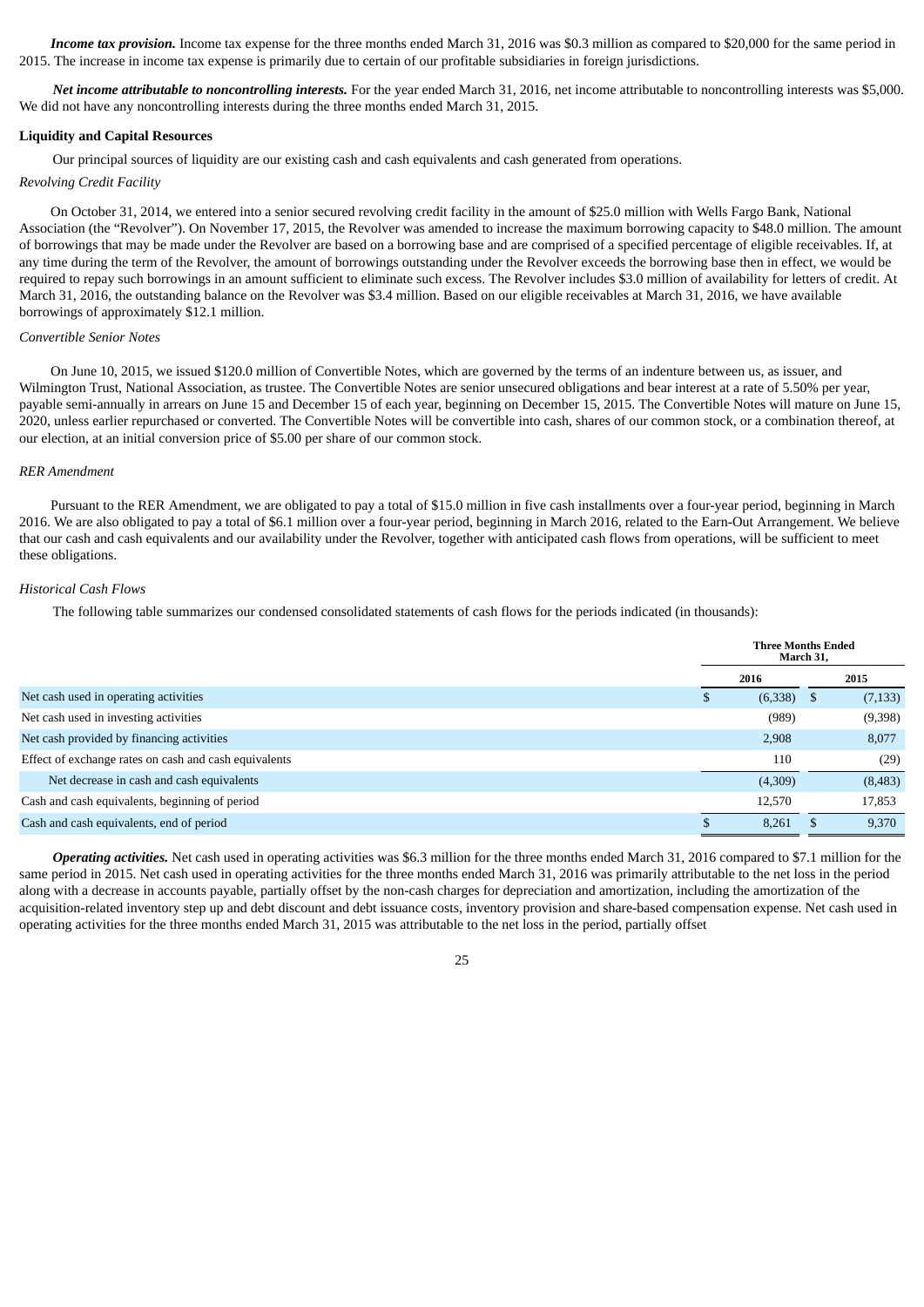by an increase in accounts receivable and non-cash charges for depreciation and amortization and share-based compensation expense.

*Investing activities*. Net cash used in investing activities during the three months ended March 31, 2016 was \$1.0 million compared to \$9.4 million used in investing activities for the same period in 2015. Cash used in investing activities during the three months ended March 31, 2016 was primarily related to our accounting system upgrade and the capitalization of certain costs related to the research and development of software to be sold in our solutions. Cash used in investing activities during the three months ended March 31, 2015 was primarily related to our acquisition of FW.

*Financing activities.* Net cash provided by financing activities during the three months ended March 31, 2016 was \$2.9 million, compared to net cash provided by financing activities of \$8.1 million for the same period in 2015. Net cash provided by financing activities during the three months ended March 31, 2016 was primarily related to our drawn down on the Revolver. Net cash provided by financing activities during the three months ended March 31, 2015 was primarily related to proceeds received from the exercise of the 2014 Warrant and borrowings under our Revolver in connection with the FW acquisition, partially offset by the payoff of the FW assumed credit line and certain capital lease obligations.

#### *Other Liquidity Needs*

As of March 31, 2016, we had available cash and cash equivalents totaling \$8.3 million and working capital of \$38.0 million. We also had availability for borrowings under the Revolver. Borrowings under this facility are secured by a first priority lien on substantially all of our assets and the assets of certain of our subsidiaries, subject to certain exceptions and permitted liens. At March 31, 2016, the outstanding balance on the Revolver was \$3.4 million. Based on our eligible receivables at March 31, 2016, we have available borrowings of approximately \$12.1 million. In addition, on April 11, 2016, the Company received \$9.0 million related to the closing of the asset purchase agreement with Telit Wireless, a portion of which was used to repay the outstanding balance on the Revolver.

Our ability to transition to attaining profitable operations is dependent upon achieving a level of revenues adequate to support our evolving cost structure. If events or circumstances occur such that we do not meet our operating plan as expected, we may be required to reduce planned research and development activities, incur additional restructuring charges or reduce other operating expenses which could have an adverse impact on our ability to achieve our intended business objectives. We believe that our cash and cash equivalents and our availability under the Revolver, together with anticipated cash flows from operations, will be sufficient to meet our working capital needs for the next twelve months.

Our liquidity could be impaired if there is any interruption in our business operations, a material failure to satisfy our contractual commitments or a failure to generate revenue from new or existing products.

We may raise additional funds to accelerate development of new and existing services and products, to respond to competitive pressures or to acquire complementary products, businesses or technologies. There can be no assurance that any required additional financing will be available on terms favorable to us, or at all. In addition, in order to obtain additional borrowings we must comply with certain requirements under the Revolver. If additional funds are raised by the issuance of equity securities, our shareholders could experience dilution of their ownership interests and securities issued may have rights senior to those of the holders of our common stock. If additional funds are raised by the issuance of debt securities, we may be subject to certain limitations on our operations. If adequate funds are not available or not available on acceptable terms, we may be unable to take advantage of acquisition opportunities, develop or enhance products or respond to competitive pressures, any of which could have a material adverse effect on our business, financial condition and results of operations.

#### *Contractual Obligations and Commercial Commitments*

There have been no material changes to our contractual obligations and commercial commitments from those disclosed in our Annual Report on Form 10-K for the year ended December 31, 2015.

#### *Off-Balance Sheet Arrangements*

We do not engage in any off-balance sheet financing activities.

#### **Item 3.** *Quantitative and Qualitative Disclosures About Market Risk*

Market risk is the risk of potential economic loss principally arising from adverse changes in the fair value of financial instruments. The major components of market risk affecting us are interest rate risk, global credit risk and foreign currency exchange rate risk.

Since December 31, 2015, there have been no material changes in the quantitative or qualitative aspect of our market risk profile. For additional information regarding the Company's exposure to certain market risks, see Item 7A, "*Quantitative and Qualitative Disclosures About Market Risk*" in our Annual Report on Form 10-K for the year ended December 31, 2015.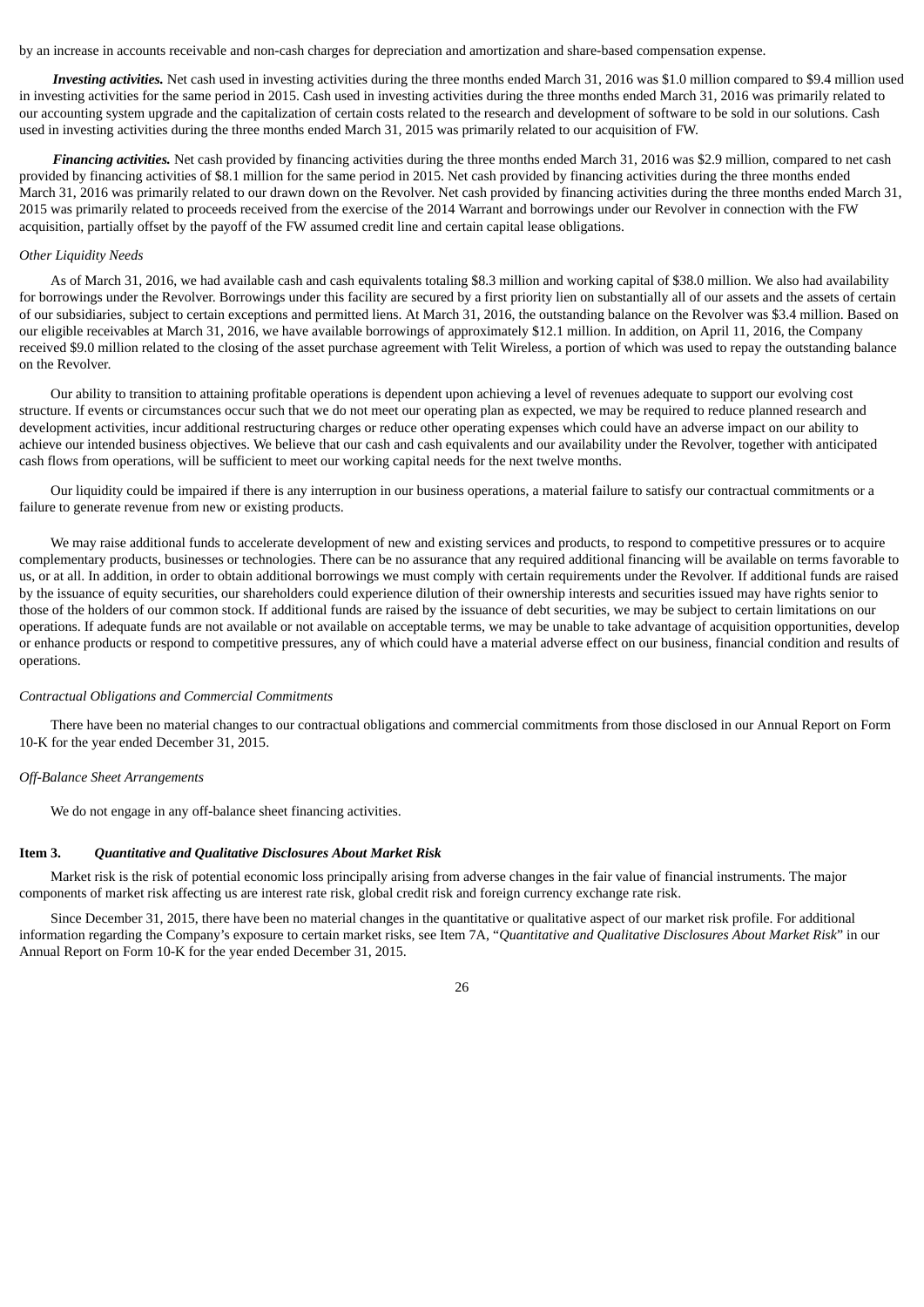# **Item 4.** *Controls and Procedures*

# **Evaluation of Disclosure Controls and Procedures**

The Company maintains disclosure controls and procedures, as defined in Rule 13a-15(e) promulgated under the Exchange Act, that are designed to ensure that information required to be disclosed by the Company in the reports that it files or submits under the Exchange Act is recorded, processed, summarized and reported within the time periods specified in the SEC's rules and forms, and that such information is accumulated and communicated to the Company's management, including its Chief Executive Officer and Chief Financial Officer, as appropriate, to allow timely decisions regarding required disclosure. The Company carried out an evaluation, under the supervision and with the participation of the Company's management, including the Company's Chief Executive Officer and Chief Financial Officer, of the effectiveness of the design and operation of the Company's disclosure controls and procedures as of March 31, 2016, the end of the period covered by this report. Based on the foregoing, our principal executive officer and principal financial and accounting officer concluded that our disclosure controls and procedures were effective as of March 31, 2016.

#### **Changes in Internal Control Over Financial Reporting**

There were no changes in the Company's internal control over financial reporting, as defined in Rule 13a-15(f) promulgated under the Exchange Act, during the three months ended March 31, 2016, that have materially affected, or are reasonably likely to materially affect, the Company's internal control over financial reporting.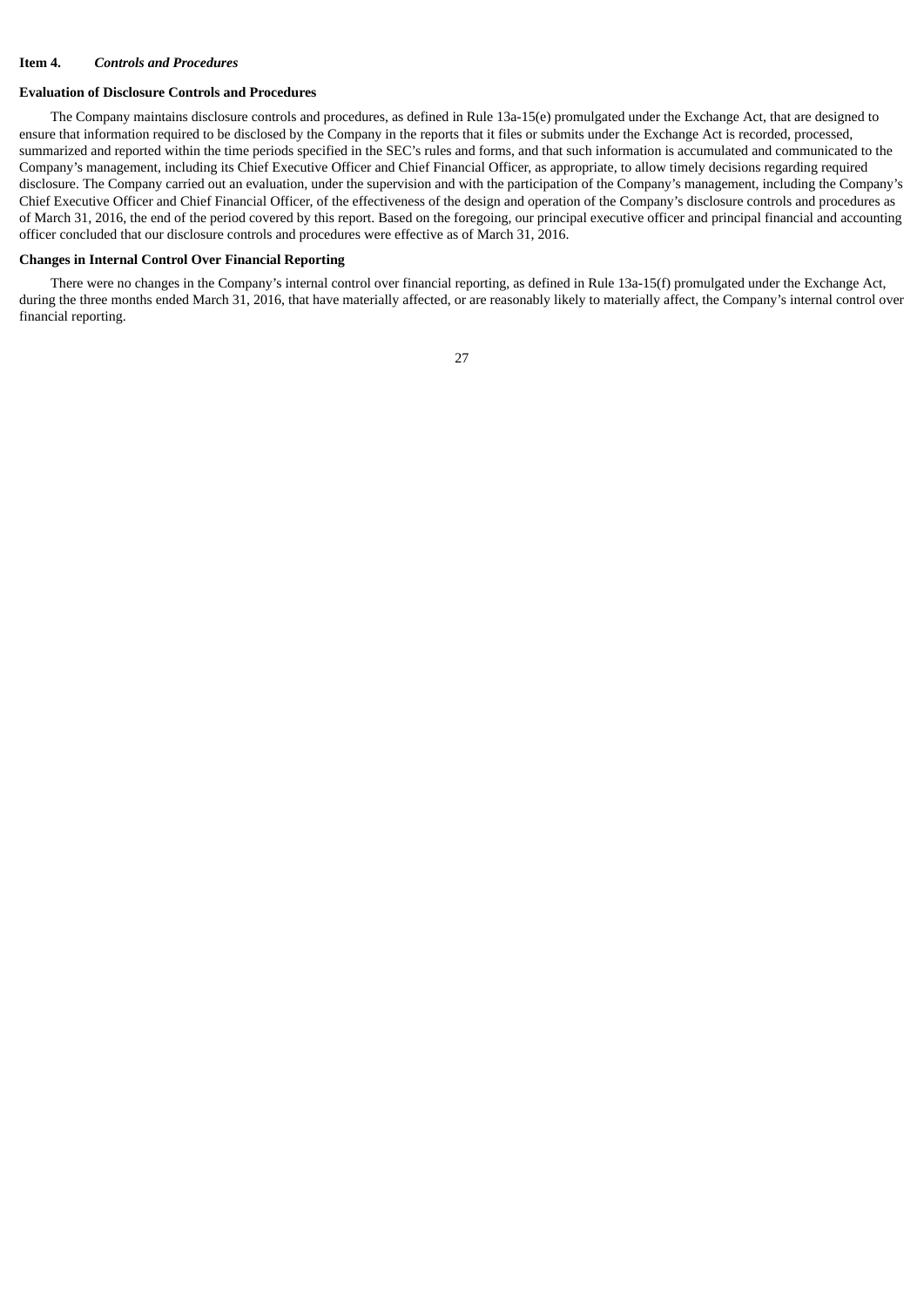# **PART II—OTHER INFORMATION**

# **Item 1.** *Legal Proceedings.*

The disclosure in Note 10, *Commitments and Contingencies*, in the accompanying unaudited condensed consolidated financial statements includes a discussion of our legal proceedings and is incorporated herein by reference.

The Company is also engaged in various other legal actions arising in the ordinary course of our business and, while there can be no assurance, the Company currently believes that the ultimate outcome of these other legal actions will not have a material adverse effect on its business, results of operations, financial condition or cash flows.

# **Item 1A.** *Risk Factors.*

There have been no material changes in our risk factors from those disclosed in Item 1A of the Company's Annual Report on Form 10-K for the year ended December 31, 2015, except for the risk factors listed below.

#### Our corporate development activities could disrupt our business and harm our financial condition and results of operations.

As part of our business strategy, we review and intend to continue to review, acquisition and divestiture opportunities that we believe would be advantageous or complementary to the development of our business. Based on these opportunities, we may acquire additional businesses, assets, or technologies in the future. Alternatively, we may divest businesses, assets or technologies. All of these activities are subject to risks and uncertainties and could disrupt or harm our business. For example, if we make an acquisition, we could take any or all of the following actions, any one of which could adversely affect our business, financial condition, results of operations or stock price:

- use a substantial portion of our available cash:
- incur substantial debt, which may not be available to us on favorable terms and may adversely affect our liquidity;
- issue equity or equity-based securities that would dilute the percentage ownership of existing stockholders;
- assume contingent liabilities; and
- take substantial charges in connection with acquired assets.

Acquired businesses may have liabilities or adverse operating issues that we fail to discover through due diligence prior to the acquisition. In particular, to the extent that prior owners of any acquired businesses or properties failed to comply with or otherwise violated applicable laws or regulations, or failed to fulfill their contractual obligations to customers, we, as the successor owner, may be financially responsible for these violations and failures and may suffer reputational harm or otherwise be adversely affected. Acquisitions also frequently result in the recording of goodwill and other intangible assets which are subject to potential impairment in the future that could harm our financial results. In addition, if we finance acquisitions by issuing convertible debt or equity securities, our existing stockholders may be diluted, which could affect the market price of our stock. Acquisitions and/or the related equity financings could also impact our ability to utilize our net operating loss carryforwards.

Numerous other risks of engaging in acquisitions include: difficulties in assimilating acquired operations, products, technologies and personnel; unanticipated costs; diversion of management's attention from existing operations; adverse effects on existing business relationships with suppliers and customers; risks of entering markets in which we have limited or no prior experience; and potential loss of key employees from either our existing business or the acquired organization. Acquisitions may result in substantial accounting charges for restructuring and other expenses, amortization of purchased technology and intangible assets and stock-based compensation expense, any of which could materially adversely affect our operating results.

Conversely, there are many risks associated with corporate divestitures, including the proposed divestiture of our telematics hardware assets or the recent sale of portions of our IoT modules business to Telit. The numerous risks of engaging in sales of assets, technology or portions of our business include: difficulties separating divested operations from ongoing operations; loss of sales, marketing and operating synergies; loss of key employees and know-how related to the on-going portions of the business; unanticipated costs; diversion of management's attention from existing operations; and adverse effects on existing business relationships with suppliers and customers. Similar to discontinued operations, divestitures may be disruptive and result in substantial accounting charges for any related restructuring.

As a result, if we fail to properly evaluate or implement acquisitions or divestitures, including the proposed divestiture of our telematics hardware assets and the recent sale of portions of our IoT modules business to Telit, we may not achieve the anticipated benefits of any such transactions, and we may incur unanticipated costs, either of which could harm our business and operating results.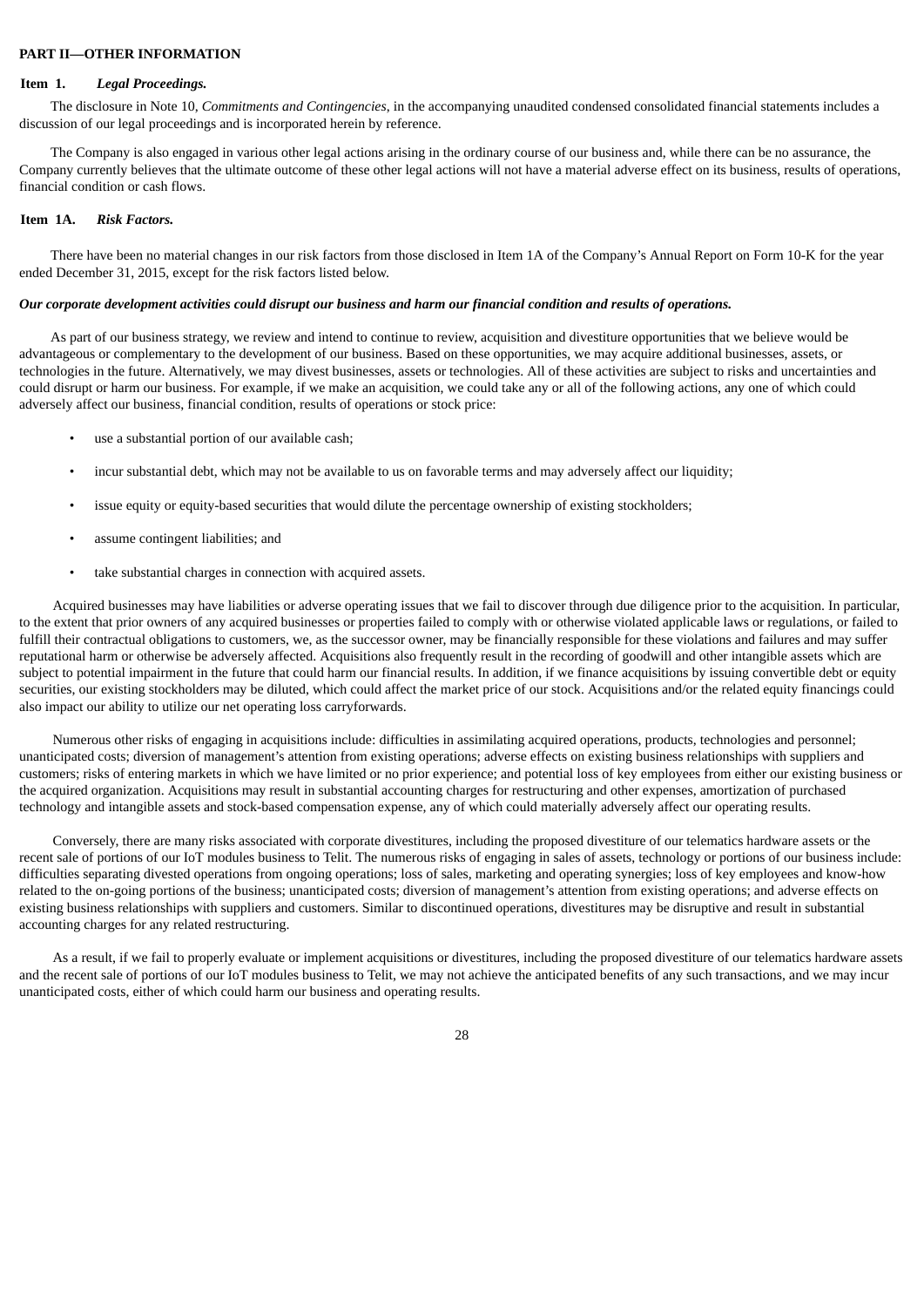# We currently rely on third parties to manufacture and warehouse many of our products, which exposes us to a number of risks and uncertainties outside *our control.*

We currently outsource the manufacturing of all of our mobile computing solutions and many of our IoT devices to companies including: AsiaTelco Technologies Co., Inventec Appliances Corporation, Hon Hai Precision Industry Co., Ltd. and Production Logix CC. In addition, we recently sold portions of our IoT modules business to Telit, and we now rely on Telit to supply us with modules that are critical to the functionality of some of our telematics hardware devices, including devices sold or deployed by Ctrack. If one of these third-party manufacturers were to experience delays, disruptions, capacity constraints or quality control problems in its manufacturing operations, product shipments to our customers could be delayed or rejected or our customers could consequently elect to cancel the underlying product purchase order. These disruptions would negatively impact our revenues, competitive position and reputation. Further, if we are unable to manage successfully our relationship with a manufacturer, the quality and availability of our products may be harmed. None of our third-party manufacturers is obligated to supply us with a specific quantity of products, except as may be provided in a particular purchase order that we have submitted to, and that has been accepted by, such third-party manufacturer. Our third-party manufacturers could, under some circumstances, decline to accept new purchase orders from us or otherwise reduce their business with us. If a manufacturer stopped manufacturing our products for any reason or reduced manufacturing capacity, we may be unable to replace the lost manufacturing capacity on a timely and comparatively cost effective basis, which would adversely impact our operations. In addition, we generally do not enter into long-term contracts with our manufacturers. As a result, we are subject to price increases due to availability, and subsequent price volatility, in the marketplace of the components and materials needed to manufacture our products. If a third-party manufacturer were to negatively change the product pricing and other terms under which it agrees to manufacture for us and we were unable to locate a suitable alternative manufacturer, our manufacturing costs could significantly increase.

Because we outsource the manufacturing of so many of our products, the cost, quality and availability of third-party manufacturing operations is essential to the successful production and sale of our products. Our reliance on third-party manufacturers exposes us to a number of risks which are outside our control, including:

- unexpected increases in manufacturing costs;
- interruptions in shipments if a third-party manufacturer is unable to complete production in a timely manner;
- inability to control quality of finished products;
- inability to control delivery schedules:
- inability to control production levels and to meet minimum volume commitments to our customers;
- inability to control manufacturing yield;
- inability to maintain adequate manufacturing capacity; and
- inability to secure adequate volumes of acceptable components at suitable prices or in a timely manner.

Although we promote ethical business practices and our operations personnel periodically visit and monitor the operations of our manufacturers, we do not control the manufacturers or their labor practices. If our current manufacturers, or any other third-party manufacturer which we may use in the future, violate U.S. or foreign laws or regulations, we may be subjected to extra duties, significant monetary penalties, adverse publicity, the seizure and forfeiture of products that we are attempting to import or the loss of our import privileges. The effects of these factors could render the conduct of our business in a particular country undesirable or impractical and have a negative impact on our operating results.

# We depend on sole source suppliers for some components used in our products and solutions. The availability and sale of those products and solutions would be harmed if any of these suppliers is not able to meet our demand and production schedule and alternative suitable components are not available *on acceptable terms, if at all.*

Our products contain a variety of components, some of which are procured from single suppliers. In addition, some of our vehicle tracking or fleet management solutions rely on devices procured from single suppliers, including Telit, which recently purchased a portion of our IoT modules business from us. From time to time, certain components used in our products or certain products used in our solutions have been in short supply or their anticipated commercial introduction has been delayed or their availability has been subsequently interrupted for reasons outside our control. If there is a shortage or interruption in the availability to us of any such components or products and we cannot timely obtain a commercially and technologically suitable substitute or make sufficient and timely design or other modifications to permit the use of such a substitute component or product, we may not be able to timely deliver sufficient quantities of our products or solutions to satisfy our contractual obligations and particular revenue expectations. Moreover, even if we timely locate a substitute part or product, but its price materially exceeds the original cost of the component or product, then our results of operations would be adversely affected.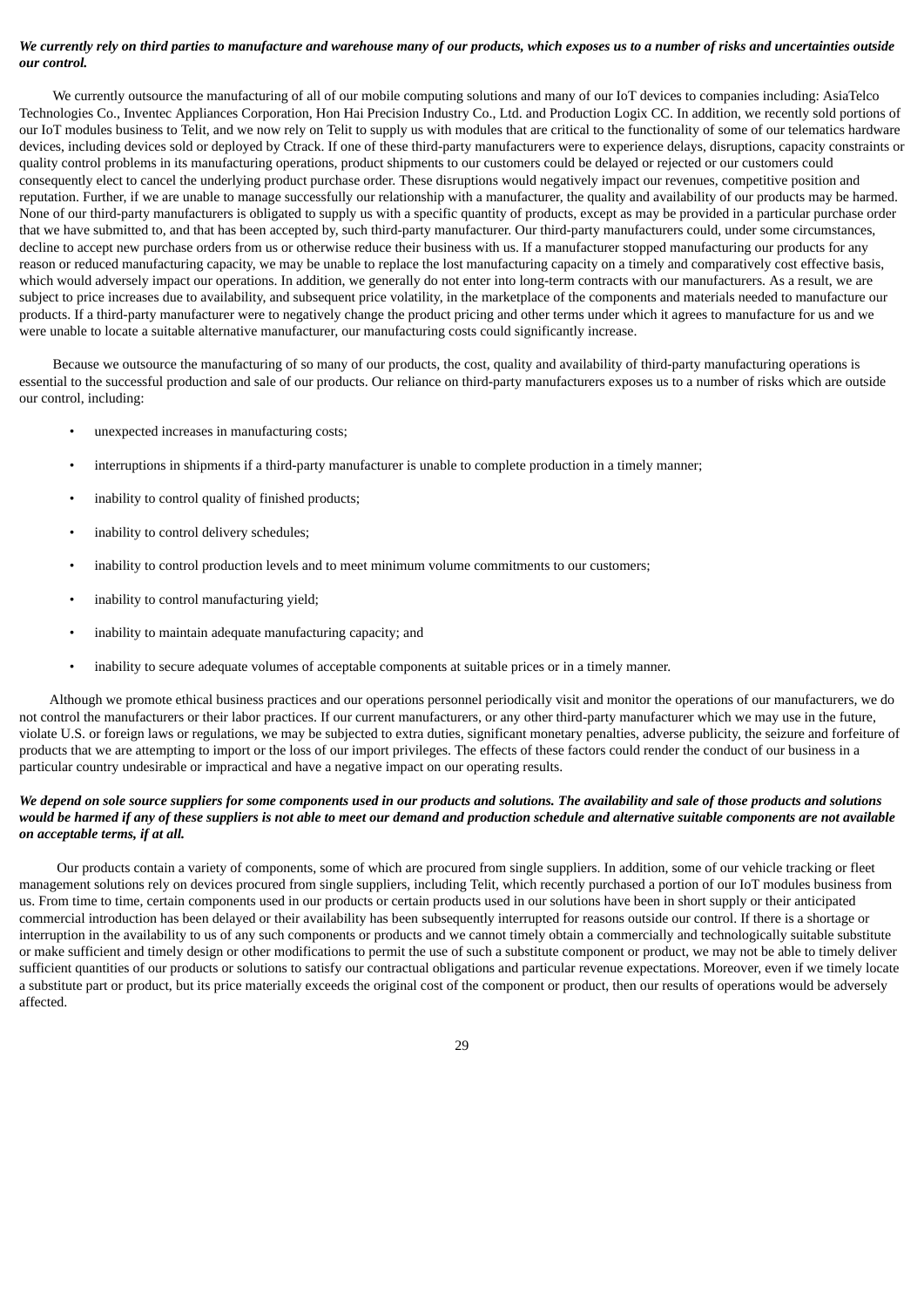# **Item 2.** *Unregistered Sales of Equity Securities and Use of Proceeds.*

None.

# **Item 3.** *Defaults Upon Senior Securities.*

None.

# **Item 4.** *Mine Safety Disclosures.*

Not applicable.

# **Item 5.** *Other Information.*

None.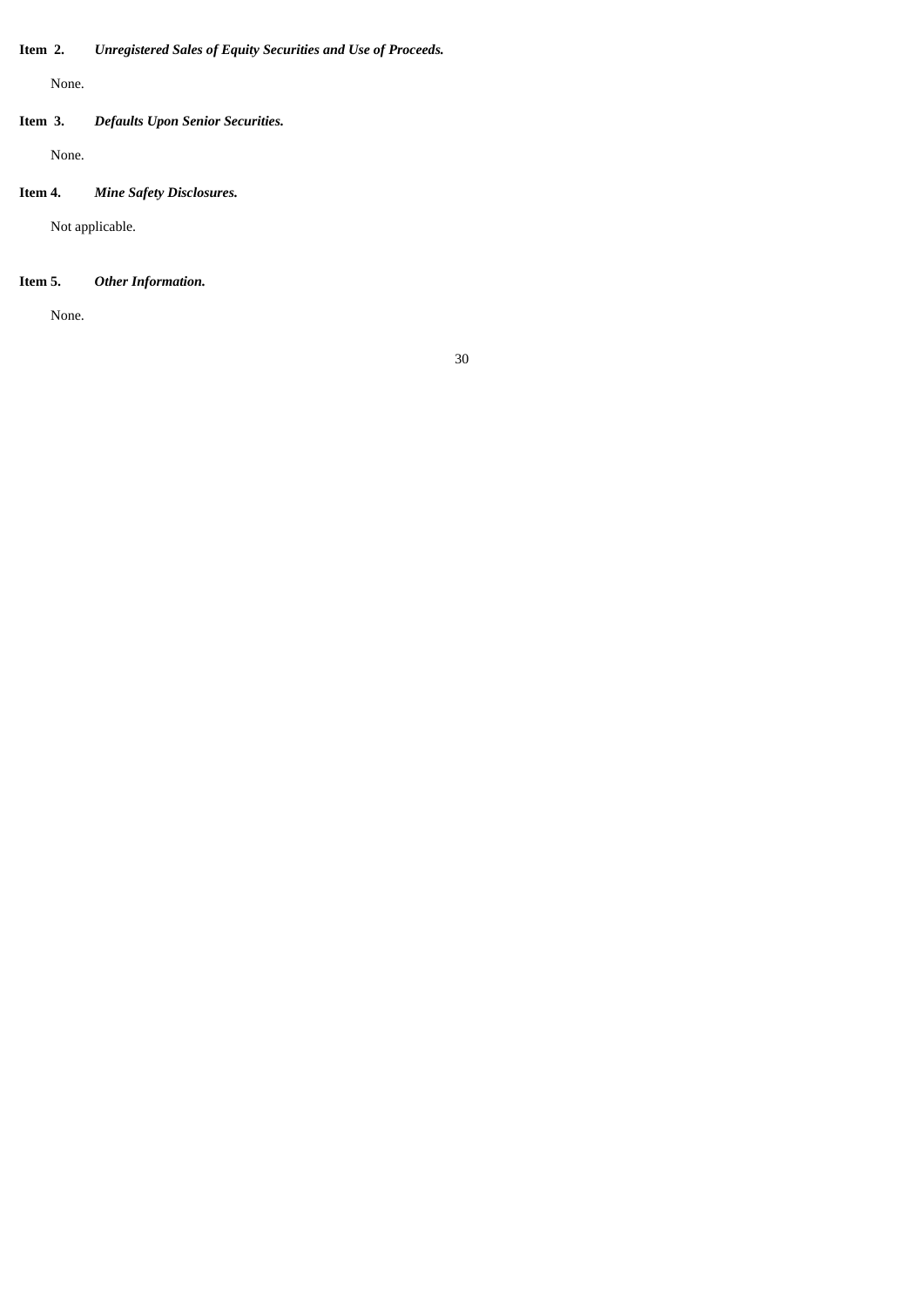# **Item 6.** *Exhibits.*

| <b>Exhibit</b><br><b>Number</b> | <b>Description</b>                                                                                                                                                                                                                                                                                                                                                                                           |
|---------------------------------|--------------------------------------------------------------------------------------------------------------------------------------------------------------------------------------------------------------------------------------------------------------------------------------------------------------------------------------------------------------------------------------------------------------|
| $2.1*$                          | Agreement and Plan of Merger, dated March 27, 2015, by and among Novatel Wireless, Inc., Duck Acquisition, Inc., R.E.R.<br>Enterprises, Inc., the stockholders of R.E.R. Enterprises, Inc. and Ethan Ralston, as the representative of the stockholders of<br>R.E.R. Enterprises, Inc. (incorporated by reference to Exhibit 2.1 to the Company's Current Report on Form 8-K, filed April 1,<br>2015).       |
| 2.2                             | Amendment No. 1 to Agreement and Plan of Merger, dated January 5, 2016, by and among Novatel Wireless, Inc., Duck<br>Acquisition, Inc., R.E.R. Enterprises, Inc., certain stockholders of R.E.R. Enterprises, Inc. and Ethan Ralston, as the representative<br>of the R.E.R. stockholders (incorporated by reference to Exhibit 2.1 to the Company's Current Report on Form 8-K, filed January<br>11, 2016). |
| $2.3*$                          | Transaction Implementation Agreement, dated June 18, 2015, by and between Novatel Wireless, Inc. and DigiCore Holdings<br>Limited (incorporated by reference to Exhibit 2.1 to the Company's Current Report on Form 8-K, filed June 24, 2015).                                                                                                                                                               |
| 2.4                             | Asset Purchase Agreement, dated February 18, 2016, by and among Novatel Wireless Inc. and Micronet Enertec Technologies,<br>Inc. (incorporated by reference to Exhibit 2.1 to the Company's Current Report on Form 8-K, filed February 2, 2016).                                                                                                                                                             |
| $2.5***$                        | Asset Purchase Agreement, dated April 11, 2016, by and among Novatel Wireless Inc. and Telit Technologies (Cyprus) Limited<br>and Telit Wireless Solutions, Inc.                                                                                                                                                                                                                                             |
| 3.1                             | Amended and Restated Certificate of Incorporation (incorporated by reference to Exhibit 3.1 to the Company's Annual Report on<br>Form 10-K405 for the year ended December 31, 2000, filed March 27, 2001).                                                                                                                                                                                                   |
| 3.2                             | Amendment to Amended and Restated Certificate of Incorporation (incorporated by reference to Exhibit 3.1 to the Company's<br>Quarterly Report on Form 10-Q for the period ended September 30, 2002, filed November 14, 2002).                                                                                                                                                                                |
| 3.3                             | Certificate of Amendment to Amended and Restated Certificate of Incorporation (incorporated by reference to Exhibit 3.2 to the<br>Company's Amendment No. 1 to Form 10-K on Form 10-K/A for the year ended December 31, 2003, filed March 31, 2004).                                                                                                                                                         |
| 3.4                             | Certificate of Amendment to Amended and Restated Certificate of Incorporation (incorporated by reference to Exhibit 3.4 to the<br>Company's Form 10-K for the year ended December 31, 2014, filed March 10, 2015).                                                                                                                                                                                           |
| 3.5                             | Certificate of Amendment to Amended and Restated Certificate of Incorporation (incorporated by reference to Exhibit 3.1 to the<br>Company's Current Report on Form 8-K, filed September 3, 2015).                                                                                                                                                                                                            |
| 3.6                             | Amended and Restated Certificate of Designation of Series A Convertible Preferred Stock (incorporated by reference to Exhibit<br>3.4 to the Company's Amendment No. 1 to Form 10-K on Form 10-K/A for the year ended December 31, 2003, filed March 31,<br>2004).                                                                                                                                            |
| 3.7                             | Certificate of Designation of Series B Convertible Preferred Stock (incorporated by reference to Exhibit 3.5 to the Company's<br>Form 10-K/A for the year ended December 31, 2003, filed March 31, 2004).                                                                                                                                                                                                    |
| 3.8                             | Certificate of Designation of Series C Convertible Preferred Stock (incorporated by reference to Exhibit 3.1 to the Company's<br>Current Report on Form 8-K, filed September 8, 2014).                                                                                                                                                                                                                       |
| 3.9                             | Second Amended and Restated Bylaws (incorporated by reference to Exhibit 3.1 to the Company's Current Report on Form 8-K,<br>filed February 19, 2015).                                                                                                                                                                                                                                                       |
| $4.1**$                         | 2016 Corporate Bonus Plan for Novatel Wireless, Inc. Employees.                                                                                                                                                                                                                                                                                                                                              |
| $10.1*$                         | Seventh Amendment to Credit and Security Agreement, dated January 5, 2016, by and among Novatel Wireless, Inc., Enfora, Inc.,<br>Feeney Wireless, LLC and Wells Fargo Bank, National Association (incorporated by reference to Exhibit 10.1 to the Company's<br>Current Report on Form 8-K, filed January 11, 2016).                                                                                         |
| $31.1***$                       | Certification of our Principal Executive Officer adopted pursuant to Section 302 of the Sarbanes-Oxley Act of 2002.                                                                                                                                                                                                                                                                                          |
| $31.2**$                        | Certification of our Principal Financial Officer adopted pursuant to Section 302 of the Sarbanes-Oxley Act of 2002.                                                                                                                                                                                                                                                                                          |
| $32.1***$                       | Certification of Principal Executive Officer pursuant to 18 U.S.C. Section 1350, as adopted pursuant to Section 906 of the<br>Sarbanes-Oxley Act of 2002.                                                                                                                                                                                                                                                    |
| $32.2**$                        | Certification of Principal Financial Officer pursuant to 18 U.S.C. Section 1350, as adopted pursuant to Section 906 of the<br>Sarbanes-Oxley Act of 2002.                                                                                                                                                                                                                                                    |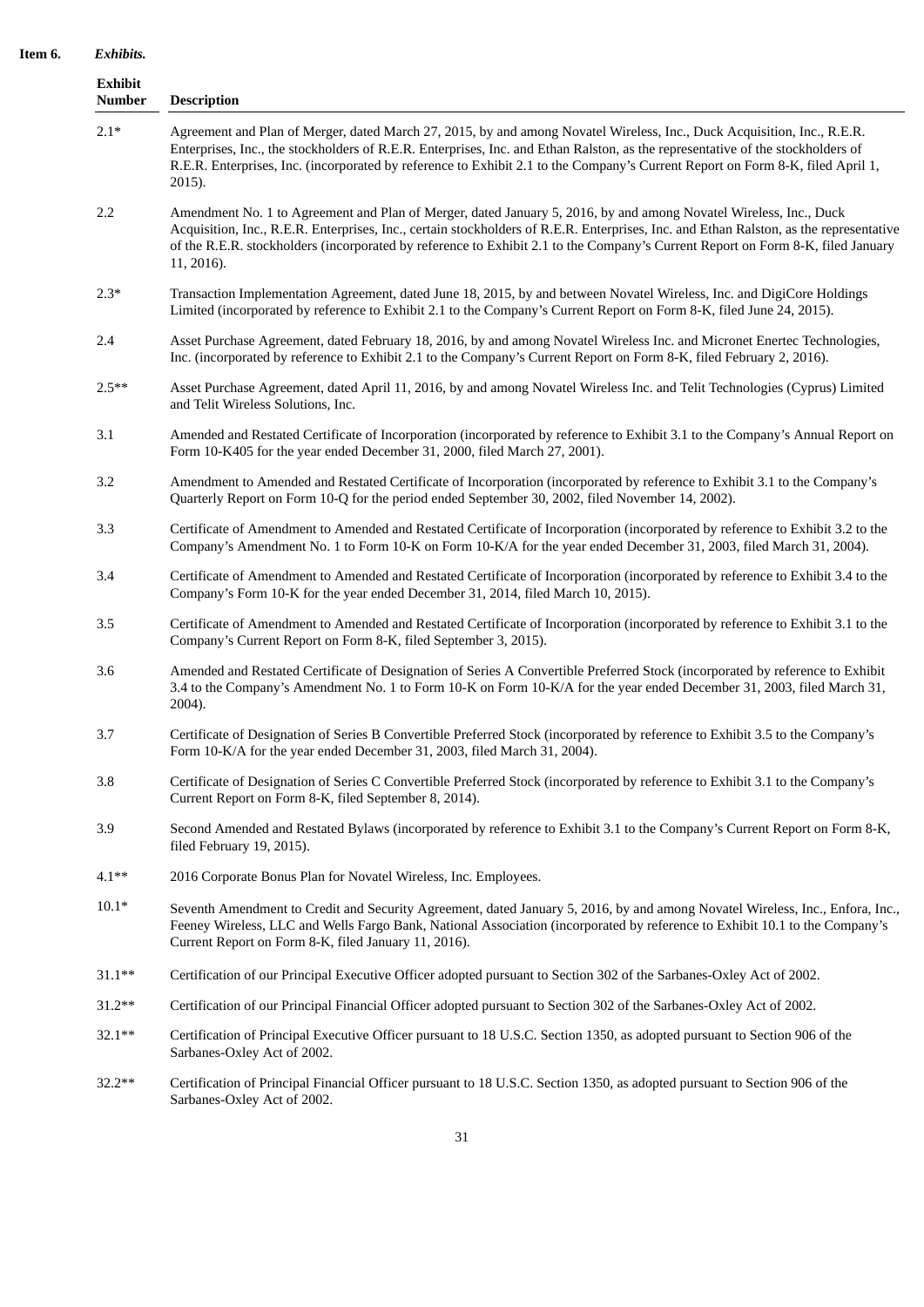| Exhibit<br><b>Number</b> | <b>Description</b>                                                                                                                                                                                                                                                                                                                                                                                                                                                                                            |
|--------------------------|---------------------------------------------------------------------------------------------------------------------------------------------------------------------------------------------------------------------------------------------------------------------------------------------------------------------------------------------------------------------------------------------------------------------------------------------------------------------------------------------------------------|
| $101**$                  | The following financial statements and footnotes from the Novatel Wireless, Inc. Annual Report on Form 10-Q for the quarter<br>ended March 31, 2016 formatted in eXtensible Business Reporting Language (XBRL): (i) Condensed Consolidated Balance<br>Sheets; (ii) Condensed Consolidated Statements of Operations; (iii) Condensed Consolidated Statements of Comprehensive Loss;<br>(iv) Condensed Consolidated Statements of Cash Flows; and (v) the Notes to Condensed Consolidated Financial Statements. |
| $\ast$                   | Certain schedules and exhibits to this agreement have been omitted in accordance with Item 601(b)(2) of Regulation S-K. A copy<br>of any omitted schedule and/or exhibit will be furnished supplementally to the SEC upon request.                                                                                                                                                                                                                                                                            |
| $**$                     | Filed herewith                                                                                                                                                                                                                                                                                                                                                                                                                                                                                                |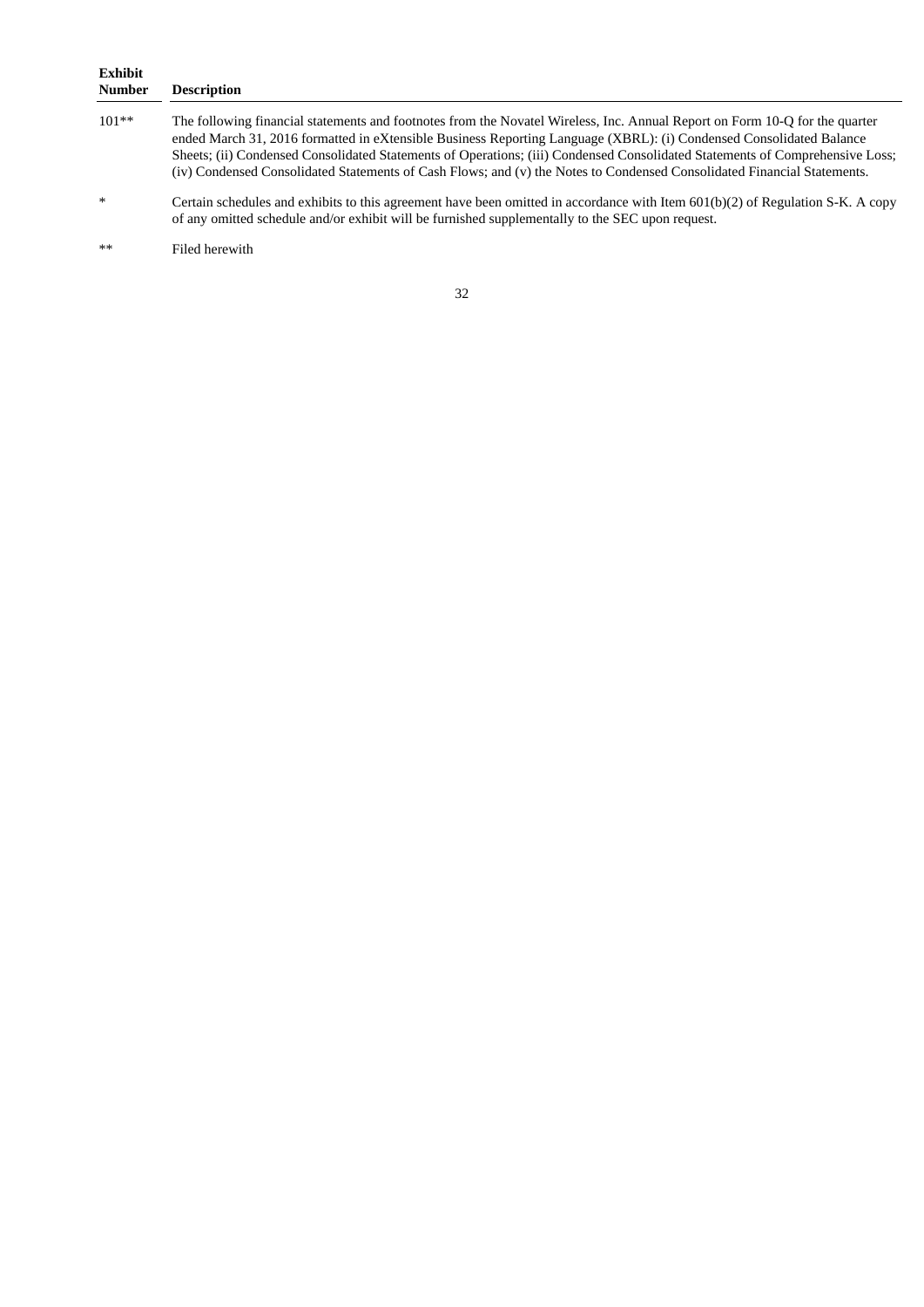# **SIGNATURES**

Pursuant to the requirements of Section 13 or 15(d) of the Securities Exchange Act of 1934 the Registrant has duly caused this report to be signed on its behalf by the undersigned, thereunto duly authorized.

Date: May 10, 2016 Novatel Wireless, Inc.

| By: | /s/ SUE SWENSON    |
|-----|--------------------|
|     | <b>Sue Swenson</b> |

**Chief Executive Officer**

By: /s/ MICHAEL NEWMAN

**Michael Newman Chief Financial Officer**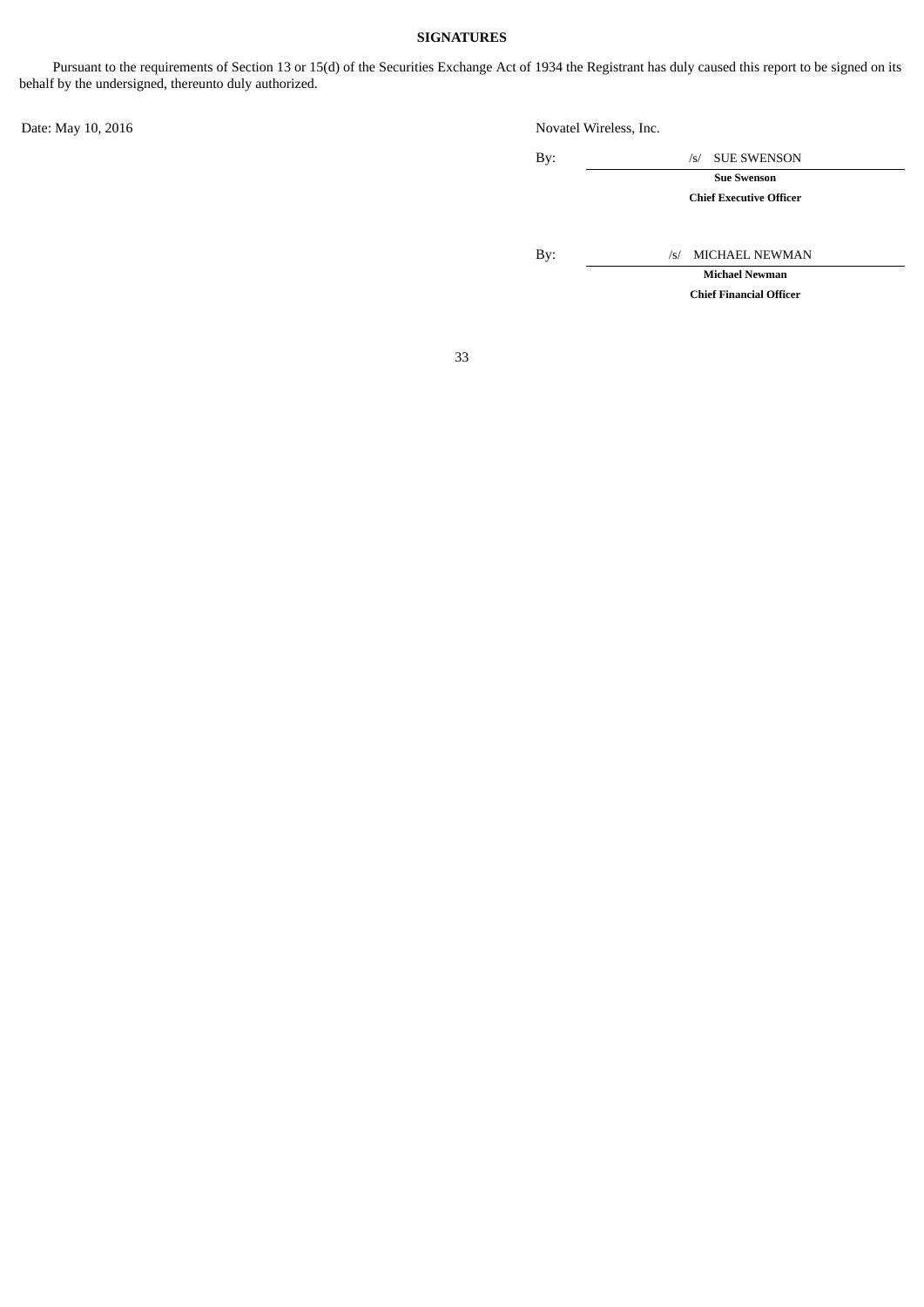# **ASSET PURCHASE AGREEMENT**

# **dated as of April 11, 2016**

**by and between**

# **TELIT TECHNOLOGIES (CYPRUS) LIMITED**

# **TELIT WIRELESS SOLUTIONS, INC.**

**and**

**NOVATEL WIRELESS, INC.**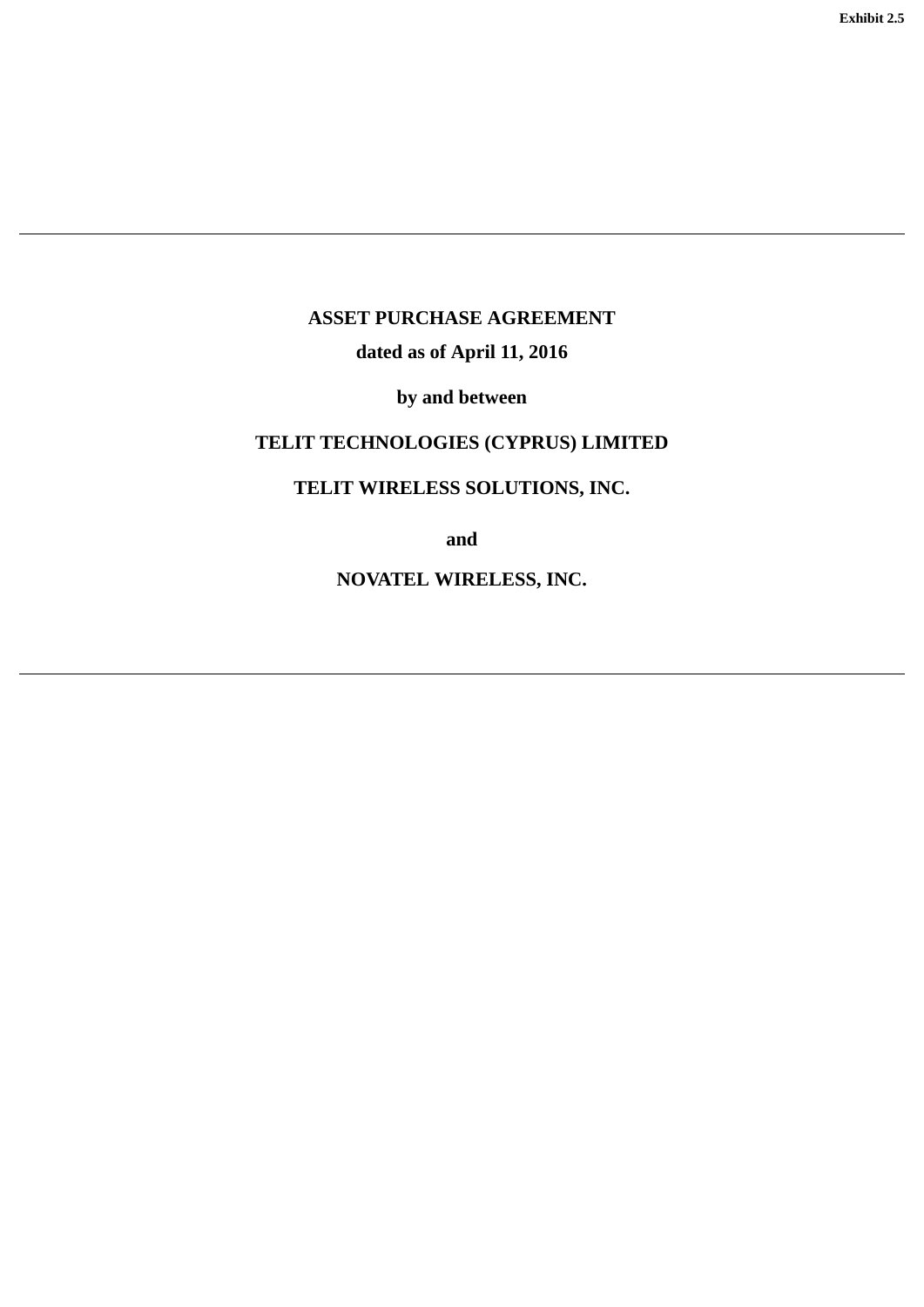# **TABLE OF CONTENTS**

|               | <b>ARTICLE I PURCHASE AND SALE, PURCHASE PRICE, ALLOCATION AND</b>   |
|---------------|----------------------------------------------------------------------|
|               |                                                                      |
| 1.1           |                                                                      |
| $1.2^{\circ}$ |                                                                      |
| 1.3           |                                                                      |
| 1.4           |                                                                      |
| 1.5           |                                                                      |
| 1.6           |                                                                      |
| 1.7           |                                                                      |
|               |                                                                      |
| 2.1           |                                                                      |
| 2.2           |                                                                      |
| 2.3           |                                                                      |
| 2.4           |                                                                      |
|               | ARTICLE III REPRESENTATIONS AND WARRANTIES OF NOVATEL5               |
| 3.1           |                                                                      |
| 3.2           |                                                                      |
| 3.3           |                                                                      |
| 3.4           |                                                                      |
| 3.5           |                                                                      |
| 3.6           |                                                                      |
| 3.7           |                                                                      |
| 3.8           |                                                                      |
| 3.9           |                                                                      |
| 3.10          |                                                                      |
| 3.11          |                                                                      |
| 3.12          |                                                                      |
| 3.13          |                                                                      |
| 3.14          |                                                                      |
| 3.15          |                                                                      |
| 3.16          |                                                                      |
| 3.17          |                                                                      |
| 3.18          |                                                                      |
|               | <b>ARTICLE IV REPRESENTATIONS AND WARRANTIES OF EACH PURCHASER 9</b> |
|               |                                                                      |
| 4.2           |                                                                      |
| 4.3           |                                                                      |
| 4.4           |                                                                      |
|               |                                                                      |
|               |                                                                      |
|               |                                                                      |
|               |                                                                      |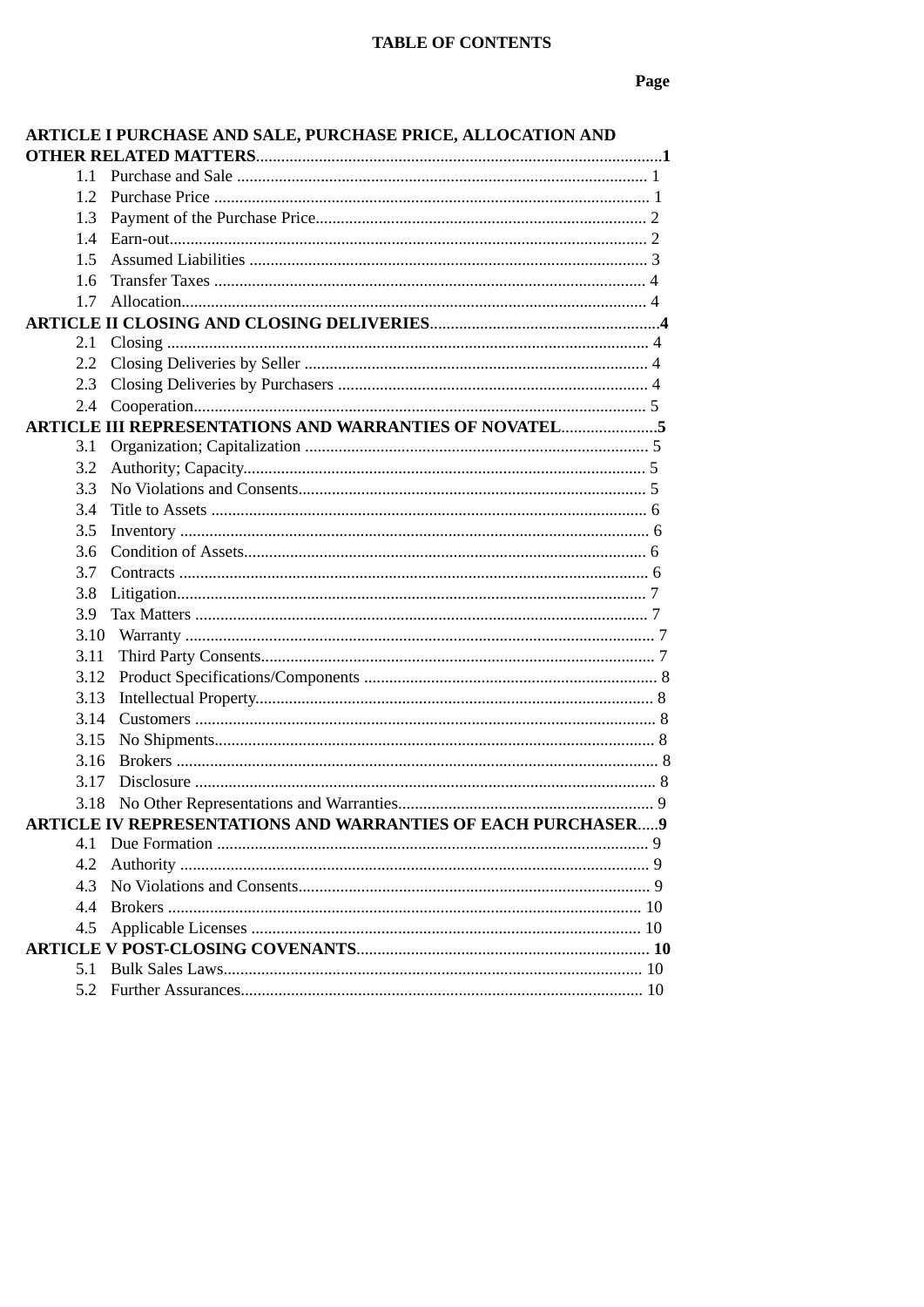# **TABLE OF CONTENTS** (continued)

# Page

| 5.3  |                                                                         |  |
|------|-------------------------------------------------------------------------|--|
| 5.4  |                                                                         |  |
| 5.5  |                                                                         |  |
| 5.6  |                                                                         |  |
| 5.7  |                                                                         |  |
|      |                                                                         |  |
| 6.1  |                                                                         |  |
| 6.2  |                                                                         |  |
| 6.3  |                                                                         |  |
| 6.4  | Survival of Representations, Warranties and Covenants; Determination of |  |
|      |                                                                         |  |
| 6.5  |                                                                         |  |
| 6.6  |                                                                         |  |
| 6.7  |                                                                         |  |
|      |                                                                         |  |
|      |                                                                         |  |
| 7.1  |                                                                         |  |
| 7.2  |                                                                         |  |
| 7.3  |                                                                         |  |
| 7.4  |                                                                         |  |
| 7.5  |                                                                         |  |
| 7.6  |                                                                         |  |
| 7.7  |                                                                         |  |
| 7.8  |                                                                         |  |
| 7.9  |                                                                         |  |
| 7.10 |                                                                         |  |
| 7.11 |                                                                         |  |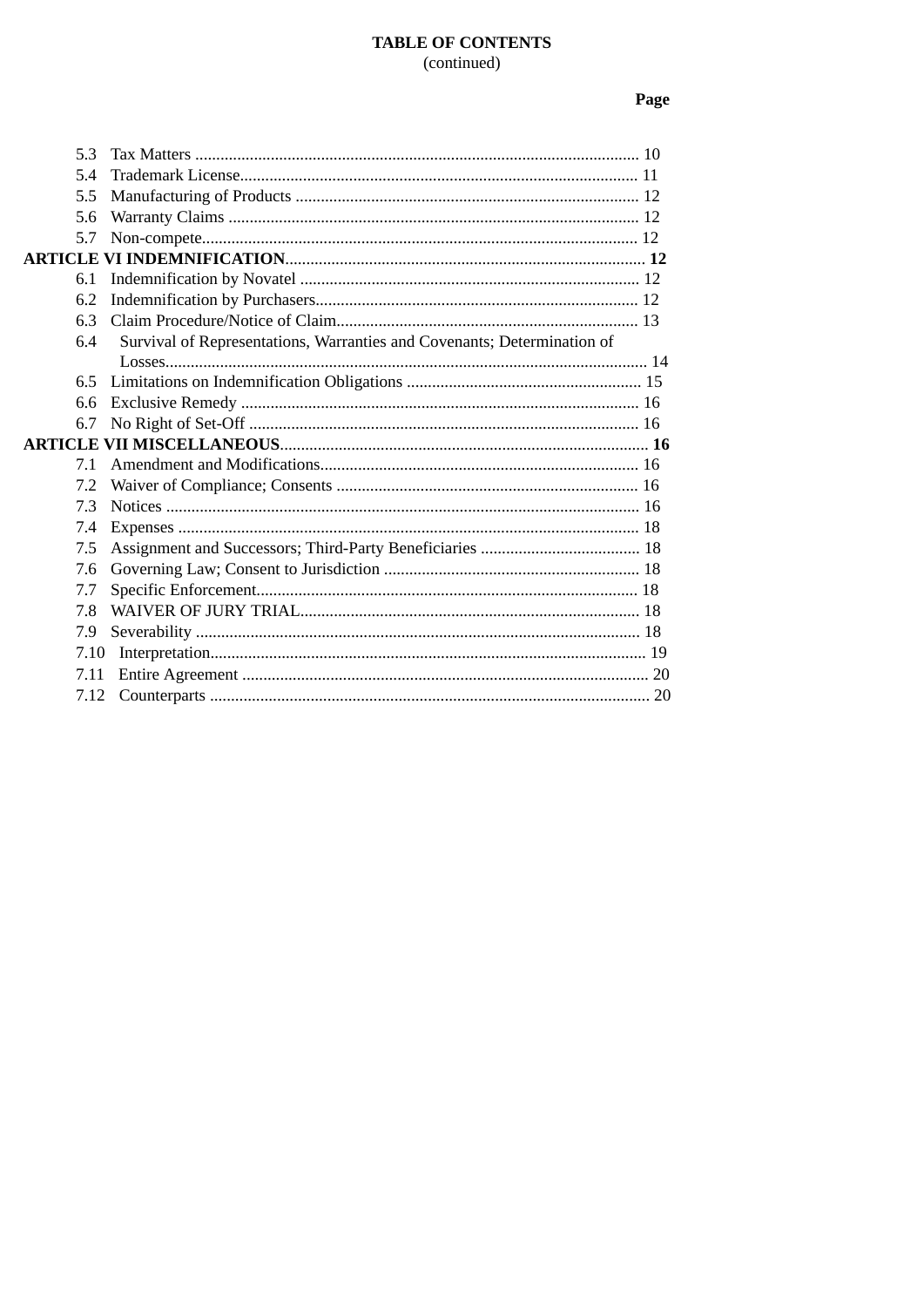| Annex I - Definitions         |
|-------------------------------|
| Annex II - Purchased Assets   |
|                               |
| Exhibit A - License Agreement |

- Exhibit B Transition Services Agreement
- Exhibit C Bill of Sale
- Exhibit D Manufacturing and Supply Agreement
- Exhibit E Module Specifications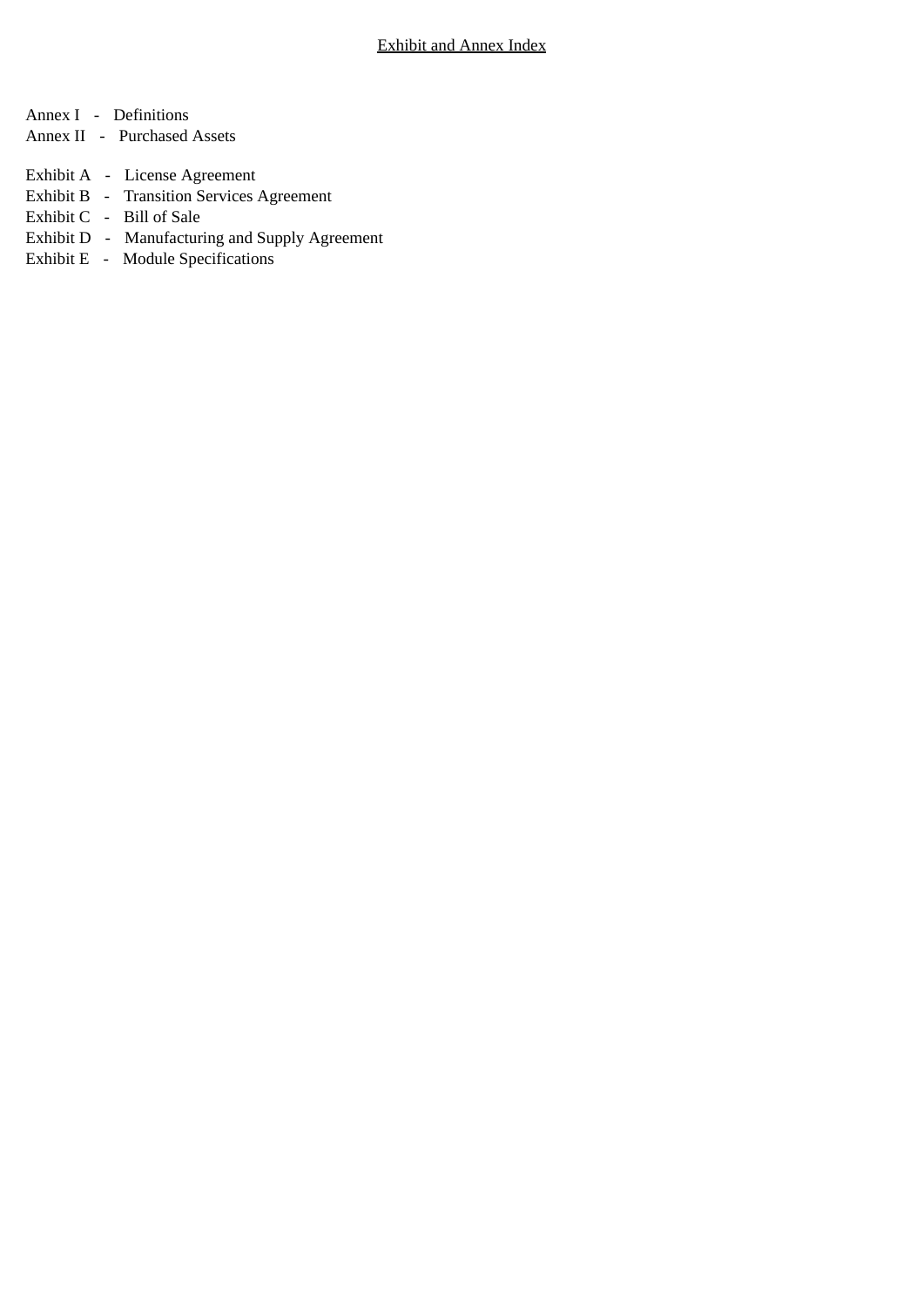# Disclosure Schedules Index

| Schedule 1.3(a)    | Account Information                                    |
|--------------------|--------------------------------------------------------|
| Schedule 1.3(d)    | <b>Conditions to Receive Armstrong Holdback Amount</b> |
| Schedule 3.3(a)    | No Violations                                          |
| Schedule 3.3(b)    | Consents                                               |
| Schedule 3.5       | Inventory                                              |
| Schedule 3.6       | Condition of Assets                                    |
| Schedule 3.7       | <b>Material Contracts</b>                              |
| Schedule 3.8       | Litigation                                             |
| Schedule 3.10      | Warranty                                               |
| Schedule 3.11      | <b>Third Party Consents</b>                            |
| Schedule 3.13      | Intellectual Property                                  |
| Schedule $3.14(a)$ | <b>Customers</b>                                       |
| Schedule 3.14(b)   | <b>Customer Termination Notices</b>                    |
| Schedule 5.6       | Warranty Claims                                        |
|                    |                                                        |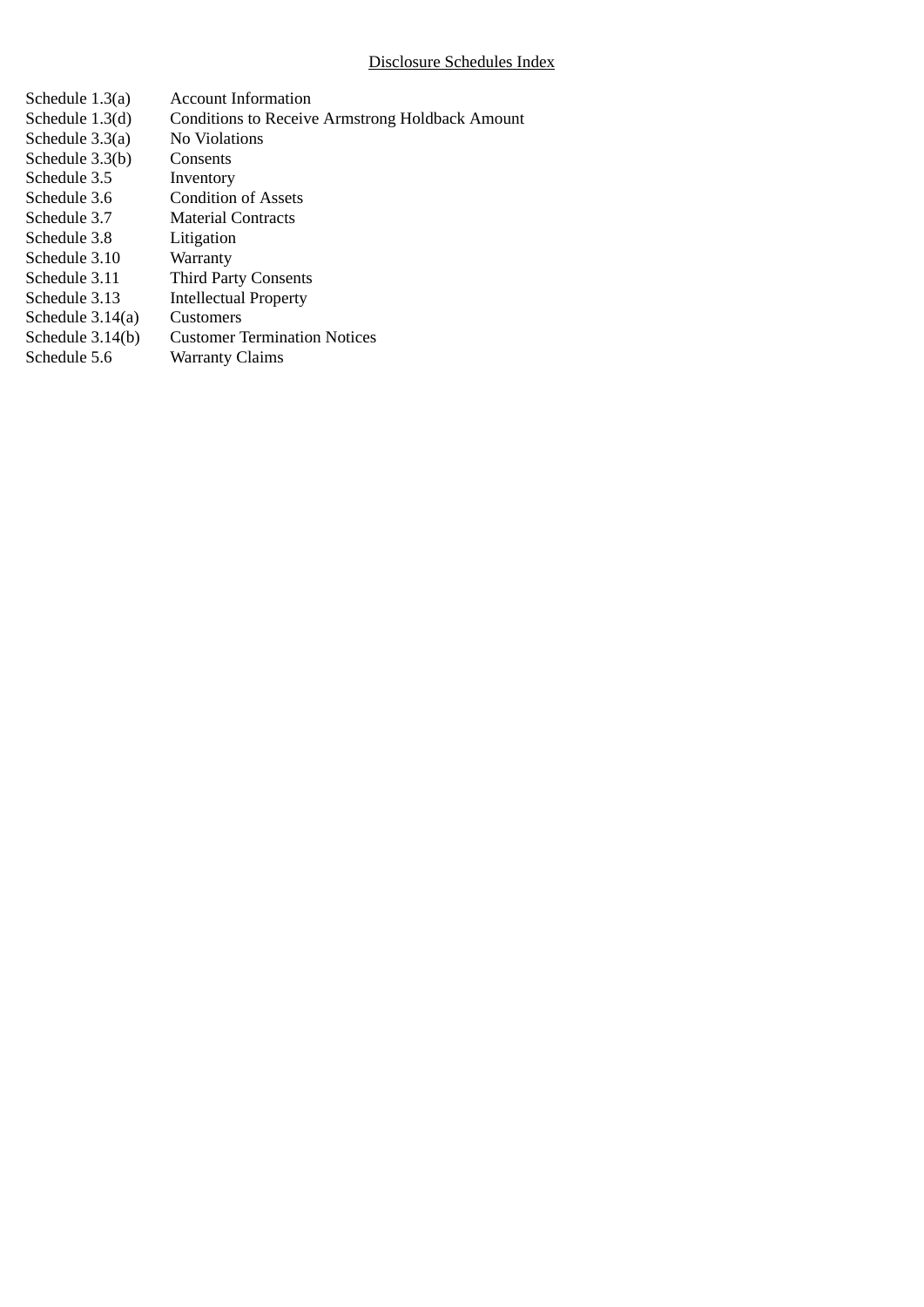### **ASSET PURCHASE AGREEMENT**

This **ASSET PURCHASE AGREEMENT** is made and entered into as of April 11, 2016 (this "Agreement"), by and between TELIT TECHNOLOGIES (CYPRUS) LIMITED, a Cypriot company ("Telit Technologies"), TELIT WIRELESS SOLUTIONS, INC., a Delaware corporation ("Telit Wireless" and together with Telit Technologies, "Purchasers"), and **NOVATEL WIRELESS, INC.**, a Delaware corporation ("Novatel" or "Seller").

#### RECITALS:

**WHEREAS**, Seller desires to sell certain assets of Seller, and each Purchaser desires to acquire such assets from Seller, on the terms and subject to the conditions hereinafter set forth;

**WHEREAS**, in connection with the transactions contemplated by this Agreement, Purchasers and Novatel are concurrently herewith entering into (i) that certain License Agreement attached hereto as Exhibit A (the "License Agreement"), (ii) that certain Transition Services Agreement attached hereto as Exhibit B (the "Transition Services Agreement"), and (iii) that certain Manufacturing and Supply Agreement attached hereto as Exhibit D (the "Manufacturing and Supply Agreement"); and

**WHEREAS**, each term defined in the preamble shall have the meaning set forth above whenever used herein, unless otherwise expressly provided, and each other defined term shall have the meaning given thereto in Annex I.

**NOW, THEREFORE**, in consideration of the foregoing recitals, the representations, warranties and covenants set forth herein, and other good and valuable consideration, the receipt and sufficiency of which are hereby acknowledged, the parties hereto hereby agree as follows:

#### **ARTICLE I**

#### **PURCHASE AND SALE, PURCHASE PRICE, ALLOCATION AND OTHER RELATED MATTERS**

### 1.1 Purchase and Sale.

(a) On and subject to the terms and conditions of this Agreement, Purchasers agree to purchase from Seller, and Seller agrees to sell, assign, convey, transfer and deliver at the Closing for the consideration specified in Section 1.2 to Purchasers, all right, title and interest of Seller in and to all of the Purchased Assets, free and clear of any Liens (the "Acquisition"); *provided, however*, that physical delivery of the Purchased Assets shall not occur on the Closing Date but will occur within seven (7) days following the Closing Date.

(b) Within ninety (90) days following the Closing Date, Purchasers agree to purchase from Seller, and Seller agrees to sell, assign, convey, transfer and deliver to Purchasers the Batch 2 Inventory for the aggregate price attributable to such Inventory as set forth on Annex II.

1.2 Purchase Price. The purchase price payable by Purchasers to Seller for the Purchased Assets and the rights and benefits conferred herein shall be the following: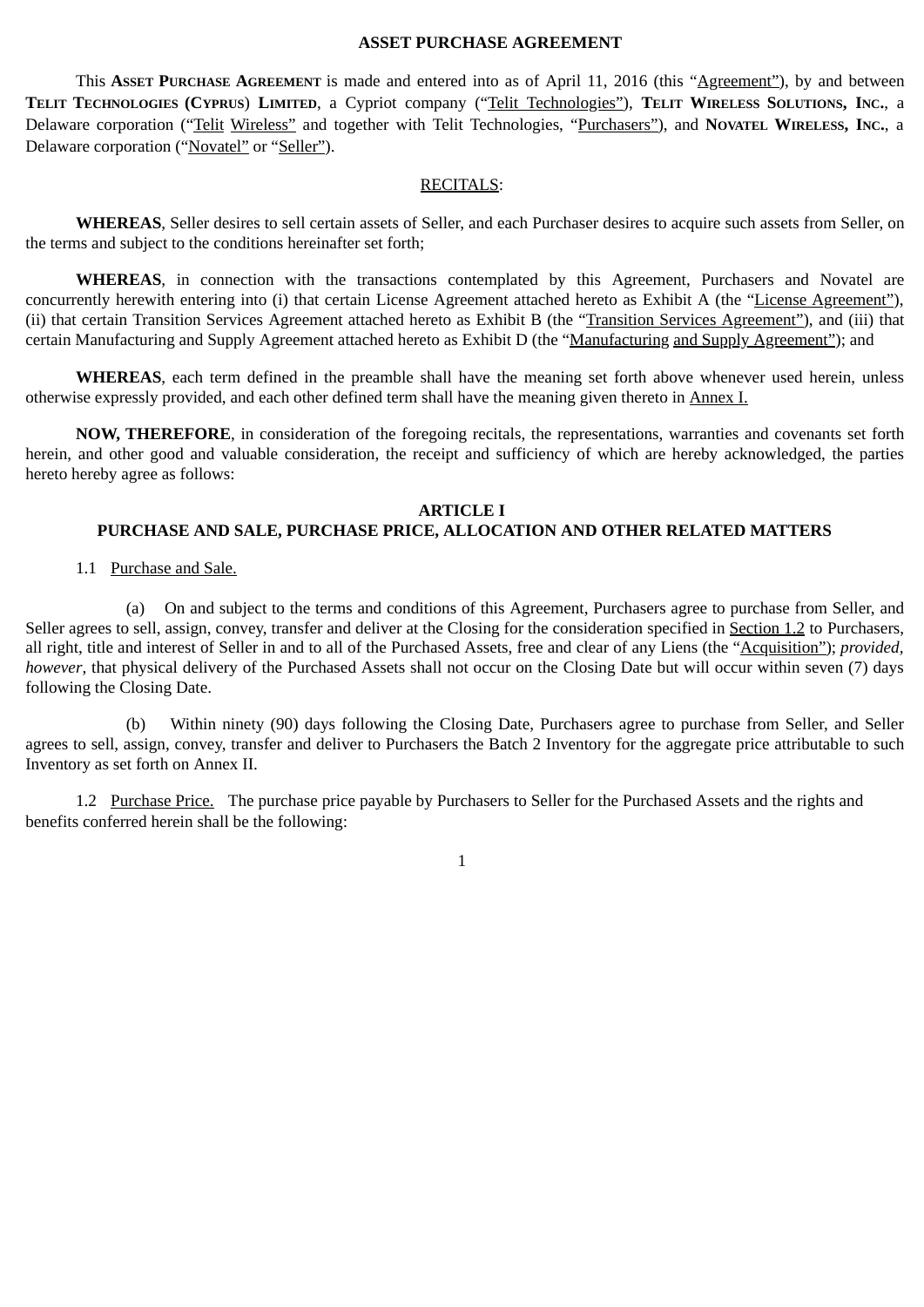(a) an amount equal to \$11,000,000 (as may be adjusted pursuant to Section 1.3(b) and Section 1.4, the "Purchase Price"), payable in accordance with Section 1.3; and

- (b) the assumption by Purchasers of the Assumed Liabilities.
- 1.3 Payment of the Purchase Price. The Purchase Price shall be payable as follows:

(a) Closing Payment. On the Closing Date, Purchasers shall pay to Novatel an amount equal to \$9,000,000 (the "Closing Consideration"), with such payment being made by wire transfer of immediately available funds to the account set forth on Schedule 1.3(a) of the Disclosure Schedules. Of the \$2,000,000 difference between the Purchase Price and the Closing Consideration, \$1,000,000 is referred to herein as the "Closing Holdback Amount" and \$1,000,000 is referred to herein as the "Armstrong Holdback Amount."

(b) Additional Purchase Price for Post-Closing Inventory Purchase. Within ninety (90) days following the Closing Date, Purchasers shall pay to Novatel (i) the aggregate purchase price for the Batch 2 Inventory as set forth on Annex II by wire transfer of immediately available funds to the account set forth on Schedule 1.3(a) of the Disclosure Schedules minus (ii) \$1,000,000 (the "Additional Holdback Amount", and together with the Closing Holdback Amount, the "Services Holdback Amount"). The payment of the aggregate purchase price for the Batch 2 Inventory as set forth on Annex II, including the payment of the Additional Holdback Amount, shall be deemed an adjustment to the Purchase Price.

(c) Payment of Services Holdback Amount. Purchasers shall pay to Novatel the Services Holdback Amount in eight (8) equal quarterly installments of \$250,000 per installment during the two (2) year period following the Closing Date if Seller is in material compliance with its obligations to perform the services identified as item #1 on Exhibit A to the Transition Services Agreement; provided that Seller shall be given thirty (30) days following notice of any alleged noncompliance to cure such alleged noncompliance.

(d) Payment of Armstrong Holdback Amount. Seller shall use commercially reasonable efforts to meet the conditions set forth on Schedule 1.3(d) to the Disclosure Schedules as soon as is commercially practicable. Upon the satisfaction of the conditions set forth on Schedule 1.3(d) to the Disclosure Schedules, Purchasers shall pay to Novatel the Armstrong Holdback Amount by wire transfer of immediately available funds to the account set forth on Schedule 1.3(a) of the Disclosure Schedules. The payment of the Armstrong Holdback Amount shall be deemed an adjustment to the Purchase Price.

## 1.4 Earn-out.

(a) Within forty five (45) days following the end of June and December of each calendar year following Closing through the end of the second (2nd) anniversary of the Closing Date, Purchasers shall provide to Novatel a report setting forth the number of each type of Module Product sold during the respective reporting period and the gross revenue attributable to sales of each of the Module Products during such period. As soon as practicable but not later than forty five (45) days after the second (2nd) anniversary of the Closing Date, Purchasers shall deliver to Novatel a statement (the "Earn-out Revenue Statement") setting forth the number of each type of Module Product sold during the two (2) year period immediately following the Closing, the gross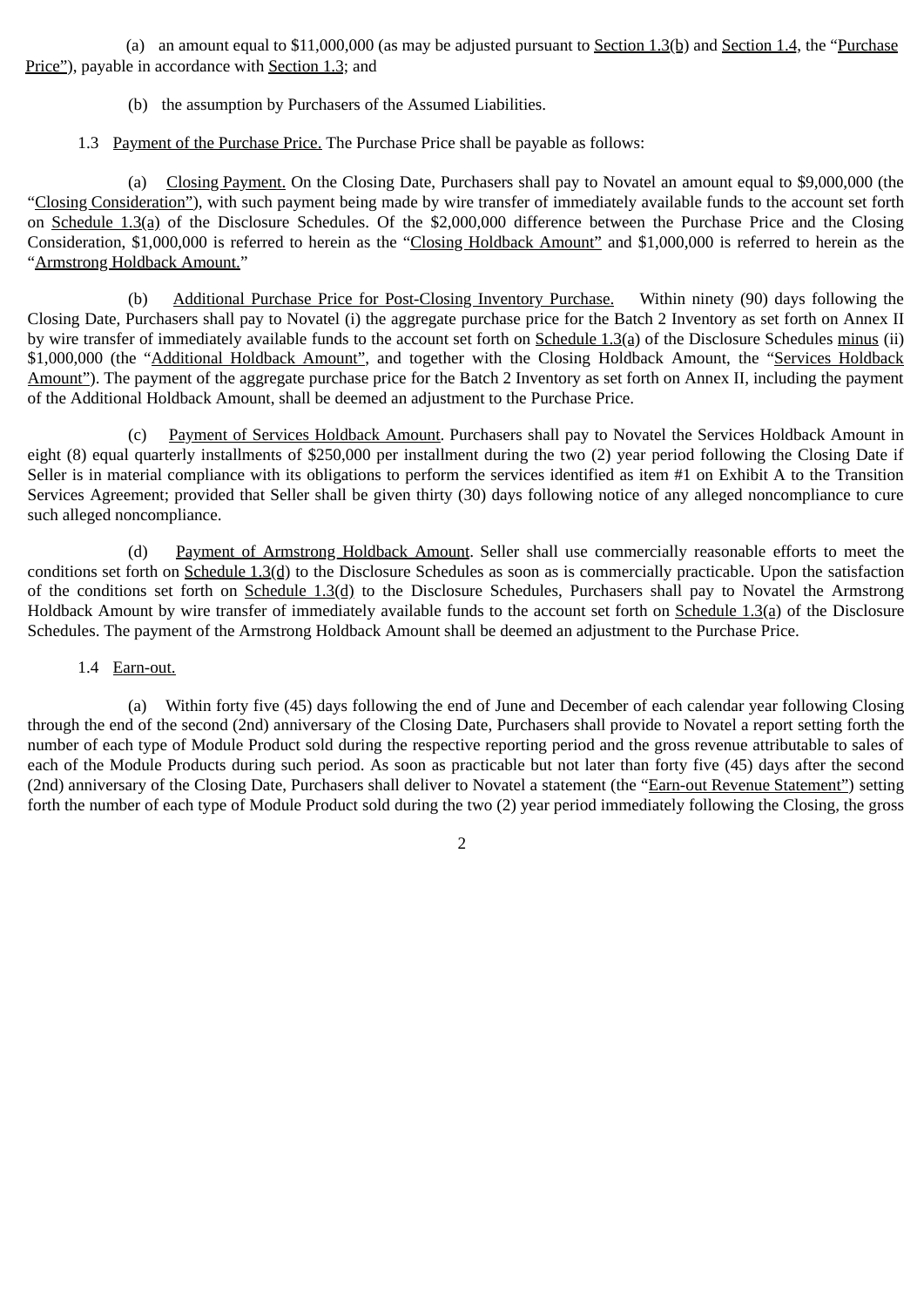revenue attributable to sales of each of the Module Products during such two (2) year period, and the aggregate gross revenue from such sales (the "Final Revenue Amount").

(b) Novatel shall have thirty (30) days from the date of receipt of the Earn-out Revenue Statement from Purchasers to dispute any amount on the Earn-out Revenue Statement, including the Final Revenue Amount, by providing written notice to Purchasers of such dispute (a "Dispute Notice") within such thirty (30) day period. If Novatel provides Purchasers with a Dispute Notice, the parties shall cooperate in good faith to resolve such dispute as promptly as practicable and shall make available to each other and any of their respective Representatives as necessary for the review and resolution of the dispute, all relevant books, records and personnel and provide access to actual physical inventory, as reasonably requested by Purchasers and Novatel, as applicable.

(c) In the event the parties are unable to resolve any dispute regarding the Final Revenue Amount, such dispute shall be submitted to, and all issues having a bearing on such dispute shall be resolved by an independent certified accountant agreed upon by both parties (the "Independent Accountant") whose written determination as to the Final Revenue Amount shall be conclusive and binding on all parties. All fees and expenses charged by the Independent Accountant shall be shared equally by Purchasers, on the one hand, and Novatel, on the other hand.

(d) In the event the Final Revenue Amount, as determined in this Section 1.4, is greater than \$40,000,000, Purchasers shall pay to Novatel, by wire transfer of immediately available funds to an account designated by Novatel, an amount in cash equal to (i) the product of  $(A)$  the Final Revenue Amount times  $(B)$  0.25, minus (ii) \$10,000,000, within five (5) Business Days of the Final Revenue Amount being determined. In the event the Final Revenue Amount, as determined in this Section 1.4, is equal to or less than \$40,000,000, no payment shall be made pursuant to this Section 1.4(d). Any payment made by Purchasers to Novatel pursuant to this Section 1.4(d) shall be deemed an adjustment to the Purchase Price.

## 1.5 Assumed Liabilities.

(a) As part of the consideration for the purchase of the Purchased Assets, each Purchaser shall, at the Closing, by its execution and delivery of a bill of sale and assignment and assumption agreement in substantially the form attached hereto as Exhibit C (the "Bill of Sale"), assume, agree to perform, and in due course pay and discharge, only the following Liabilities of Seller (collectively, the "Assumed Liabilities"):

(i) the obligations of Seller under each Transferred Contract, except to the extent such obligations (i) are not disclosed on the face of such Transferred Contract or (ii) arise from or relate to any breach by Seller of any provision of such Transferred Contract; and

(ii) all outstanding warranty claims or warranty claims made following the Closing Date related to or in connection with the Purchased Assets or Module Products sold by Seller on or prior to the Closing Date (the "Warranty Claims").

(b) Purchasers shall not assume, be deemed to assume, or otherwise have any responsibility or obligation for any Liabilities other than the Assumed Liabilities, and Seller shall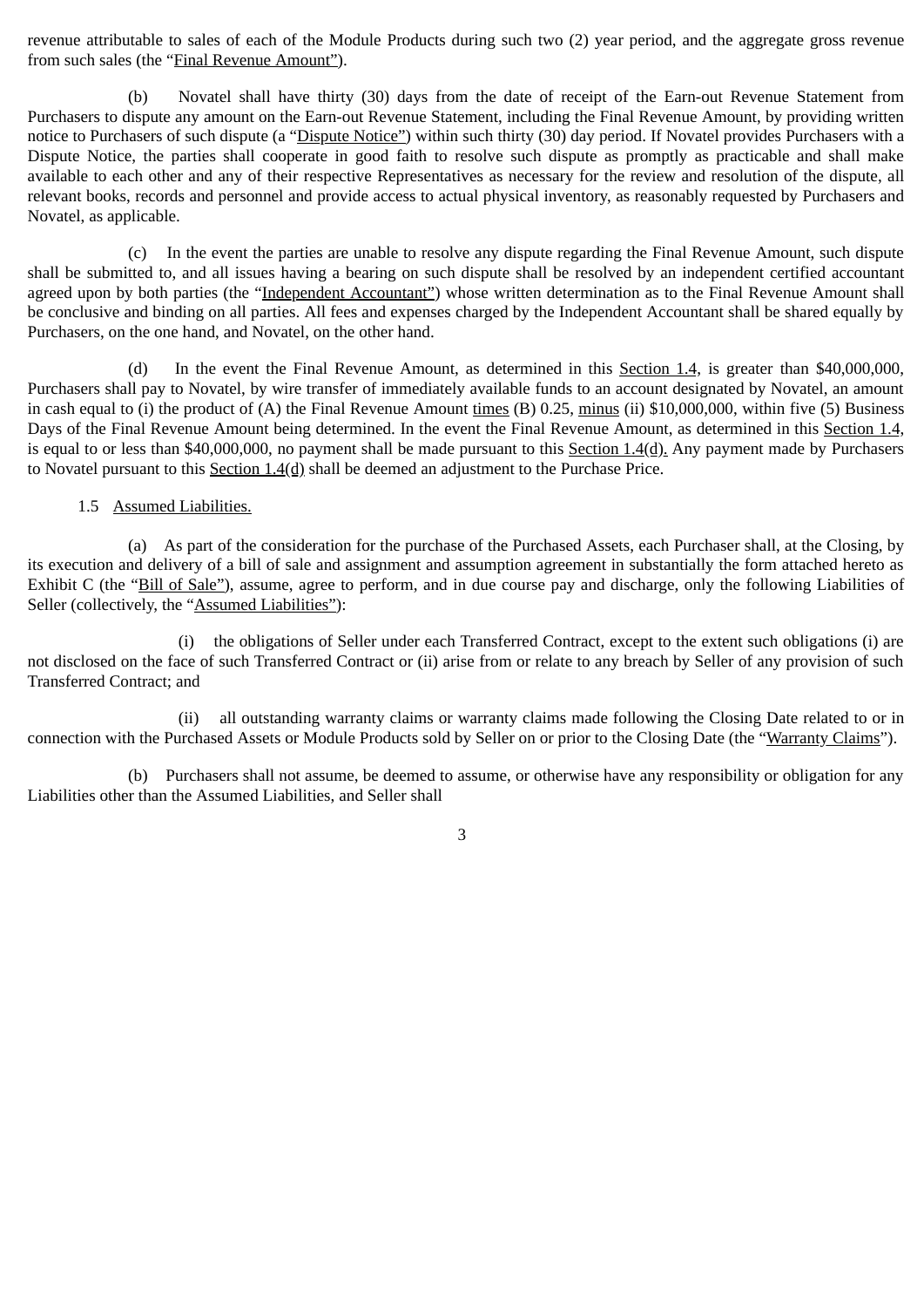continue to be responsible for such Liabilities.

1.6 Transfer Taxes. Any and all transfer, sales, use, purchase, value added, excise, real property, personal property, intangible, stamp, or similar Taxes (collectively, "Transfer Taxes") imposed on, or resulting from, the transfer of any Purchased Assets (including those Transfer Taxes imposed on Purchasers or the Purchased Assets) shall be borne by Novatel.

1.7 Allocation. Within thirty (30) days after the Closing Date, Purchasers and Novatel shall agree upon a schedule allocating the Purchase Price (and all relevant Assumed Liabilities and other relevant items) among the Purchased Assets (the "Purchase Price Allocation Schedule") in a manner consistent with GAAP. The Purchase Price Allocation Schedule shall be prepared in accordance with Code Section 1060, Treasury Regulations Section 1.1060-1(c), and Treasury Regulations Section 1.338. Purchasers and Novatel shall report the transactions for Tax purposes consistent with the Purchase Price Allocation Schedule, as finally determined. To the extent there are any adjustments to the Purchase Price or Assumed Liabilities, the parties shall make appropriate adjustments to the Purchase Price Allocation Schedule, as finally determined, to reflect such changes. Without derogating from the foregoing, Purchasers shall be able to allocate the Purchase price among their Affiliates as they deem fit.

## **ARTICLE II CLOSING AND CLOSING DELIVERIES**

2.1 Closing. The term "Closing" as used herein shall refer to the actual conveyance, transfer, assignment and delivery of the Purchased Assets to Purchasers in exchange for the Closing Consideration payable to Novatel pursuant to Section 1.3. The Closing shall take place on the date of this Agreement (the "Closing Date") at the offices of Paul Hastings LLP, 4747 Executive Drive, Suite 1200, in San Diego, California. The Closing shall be deemed to occur at 5:00 PM Pacific Standard Time on the Closing Date.

- 2.2 Closing Deliveries by Seller. At the Closing, Seller shall deliver to Purchasers:
	- (a) the Bill of Sale, executed by Seller;
	- (b) the License Agreement, executed by Seller;
	- (c) the Transition Services Agreement, executed by Seller; and
	- (d) the Manufacturing and Supply Agreement, executed by Seller.
- 2.3 Closing Deliveries by Purchasers. At the Closing, Purchasers shall deliver to Seller:

(a) the payment to Seller of the Closing Consideration, by wire transfer of immediately available funds, to the account set forth on Schedule 1.3(a) of the Disclosure Schedules;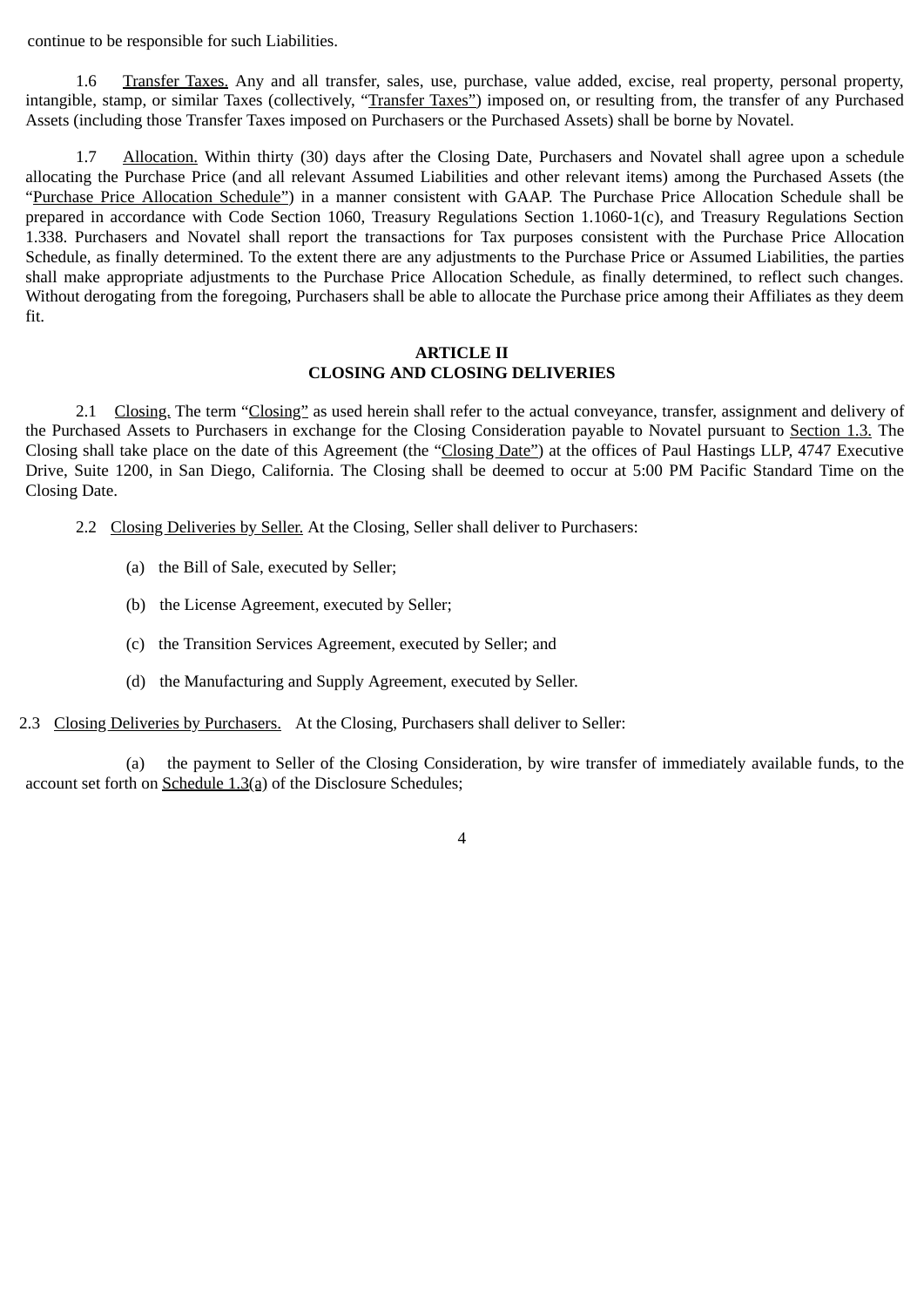- (b) the Bill of Sale, executed by each Purchaser;
- (c) the License Agreement, executed by each Purchaser;
- (d) the Transition Services Agreement, executed by each Purchaser; and
- (e) the Manufacturing and Supply Agreement, executed by each Purchaser.

2.4 Cooperation. Seller and each Purchaser shall, on reasonable request, on and after the Closing Date, cooperate with one another by furnishing any additional information, executing and delivering any additional documents and/or instruments and doing any and all such other things as may be reasonably required by the parties to consummate or otherwise implement the transactions contemplated by this Agreement.

#### **ARTICLE III**

# **REPRESENTATIONS AND WARRANTIES OF NOVATEL**

Novatel represents and warrants to Purchasers (which representations and warranties shall survive the Closing as provided in Section 6.4, and on which Purchasers shall be absolutely entitled to rely regardless of any examinations, inspections, audits and other investigations Purchasers have heretofore made or what information Purchasers may have been provided or may have come into possession, with respect to such representations and warranties), except as set forth in the Disclosure Schedules, that the statements contained in this **ARTICLE III** are true and correct as of the date of this Agreement.

3.1 Organization; Capitalization. Seller is duly incorporated or formed, validly existing, and in good standing under the laws of its jurisdiction of incorporation or formation. Seller is duly licensed or qualified to do business and is in good standing in each jurisdiction in which its ownership and use the Purchased Assets makes such licensing or qualification necessary, except where the failure to be so licensed, qualified or in good standing would not have a material adverse effect. Seller has all requisite power and authority to own, lease and use the Purchased Assets owned, used or leased by it. No Seller is in violation of any provision of its respective certificate of incorporation or bylaws or other formation or governing document.

3.2 Authority; Capacity. Seller (a) has the right and power to enter into, and perform its obligations under this Agreement, the Ancillary Agreements and each other agreement delivered in connection herewith to which it is a party and (b) has taken all requisite action to authorize (i) the execution, delivery and performance of this Agreement, the Ancillary Agreements and each such other agreement delivered in connection herewith to which it is a party and (ii) the consummation of the Acquisition by Seller and other transactions contemplated by this Agreement, the Ancillary Agreements and each such other agreement delivered in connection herewith to which it is a party. This Agreement and each Ancillary Agreement to which Seller is a party has been duly executed and delivered by Seller and is binding upon, and legally enforceable against, each such Seller in accordance with its terms, except as such enforcement may be limited by bankruptcy, insolvency, reorganization, moratorium or other similar Laws affecting enforcement of creditors' rights generally and by general principles of equity (whether applied in a proceeding at law or in equity).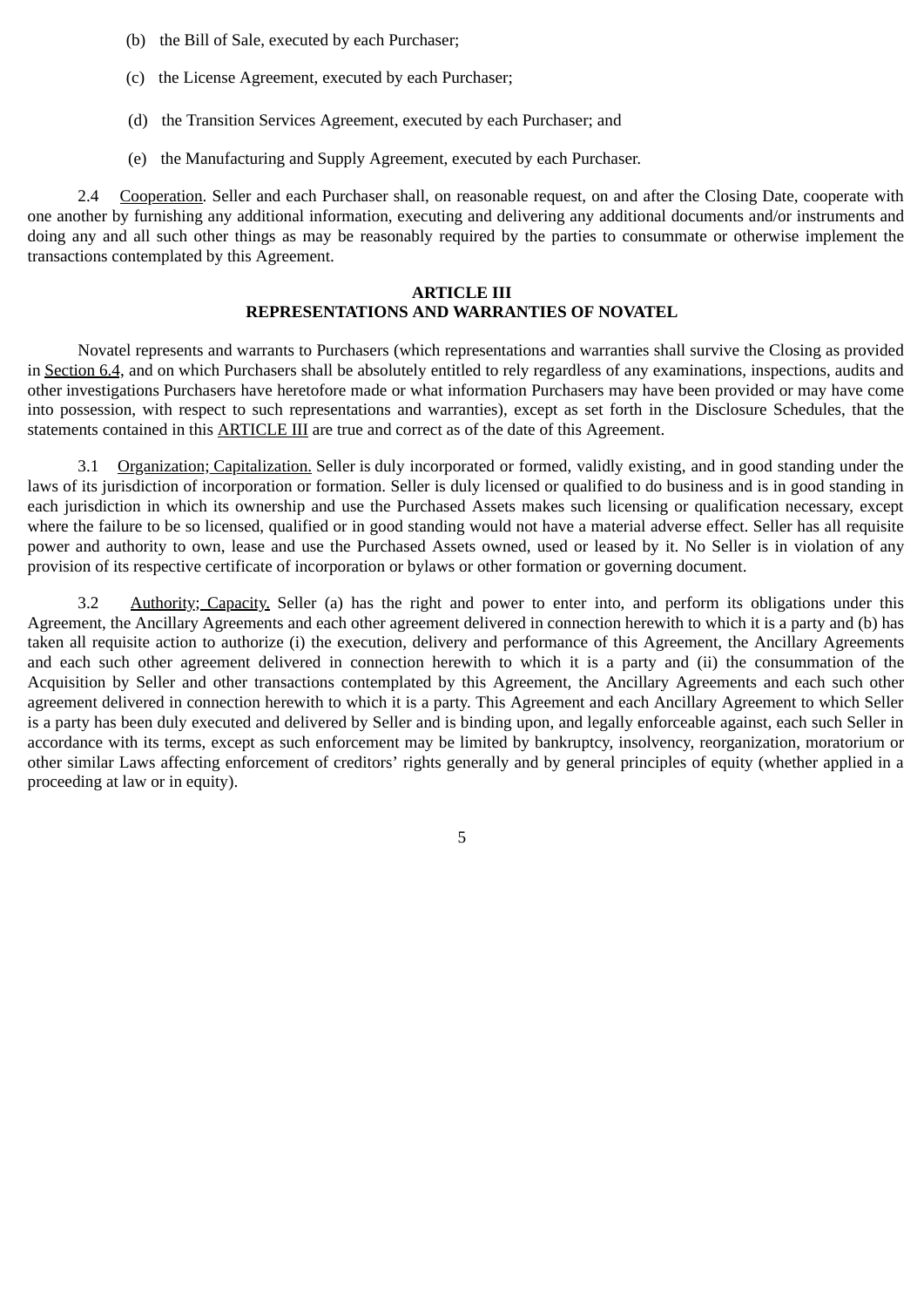#### 3.3 No Violations and Consents.

(a) Except as set forth on Schedule 3.3(a) of the Disclosure Schedules, neither the execution, delivery and performance of this Agreement, the Ancillary Agreements or any other agreement delivered in connection herewith by Seller, nor the consummation of the Acquisition by Seller or any other transaction contemplated by this Agreement or any other agreement delivered in connection herewith by Seller, does or will, after the giving of notice, or the lapse of time, or otherwise, (i) conflict with, result in a breach of, or constitute a default under, the formation or governing documents of Seller, any Law or Order, or any permit or Transferred Contract, to which Seller is a party or by which Seller or any of the Purchased Assets are subject or bound; (ii) result in the creation of any Lien or other adverse interest upon any of the Purchased Assets; (iii) terminate, amend or modify, or give any party the right to terminate, amend, modify, abandon, or refuse to perform, any Transferred Contract to which Seller is a party; or (iv) accelerate or modify, or give any party the right to accelerate or modify, the time within which, or the terms under which, any duties or obligations are to be performed, or any rights or benefits are to be received, under any Transferred Contract to which Seller is a party.

(b) Except as set forth in Schedule 3.3(b) of the Disclosure Schedules, no consent, authorization or approval of, filing or registration with or giving of notice to, any Governmental Authority or any other Person is necessary in connection with the execution, delivery and performance by Seller of this Agreement, the Ancillary Agreements or of any other agreement delivered in connection herewith by Seller or in connection with the consummation of the Acquisition.

3.4 Title to Assets. Seller has and shall convey to Purchasers at the Closing good and valid title to all of the Purchased Assets and Assumed Liabilities, free and clear of all Liens. No Person, as agent or otherwise, is entitled to or authorized to perform any action on behalf of Seller or its assigns with respect to the Purchased Assets or the Assumed Liabilities.

3.5 Inventory. Schedule 3.5 of the Disclosure Schedules sets forth an accurate and complete list of the Inventory of Module Products included in the Purchased Assets. Such Inventory meets the specifications in the product descriptions of the Module Products and is fit for its intended purpose.

3.6 Condition of Assets. Except as set forth in Schedule 3.6 of the Disclosure Schedules, each item of tangible personal property included in the Purchased Assets is in good operating condition and repair, and is suitable for use in the Ordinary Course; provided that Purchasers acknowledge that each item of tangible personal property may be subject to ordinary and routine maintenance and repair, all in the Ordinary Course.

## 3.7 Contracts.

(a) All of the Transferred Contracts are valid, binding and enforceable in accordance with their respective terms against the Seller party thereto and, to the Knowledge of Seller, against the other parties thereto, except, in each case, as such enforcement may be limited by bankruptcy, insolvency, reorganization, moratorium or other similar Laws affecting enforcement of creditors' rights generally and by general principles of equity (whether applied in a proceeding at law or in equity).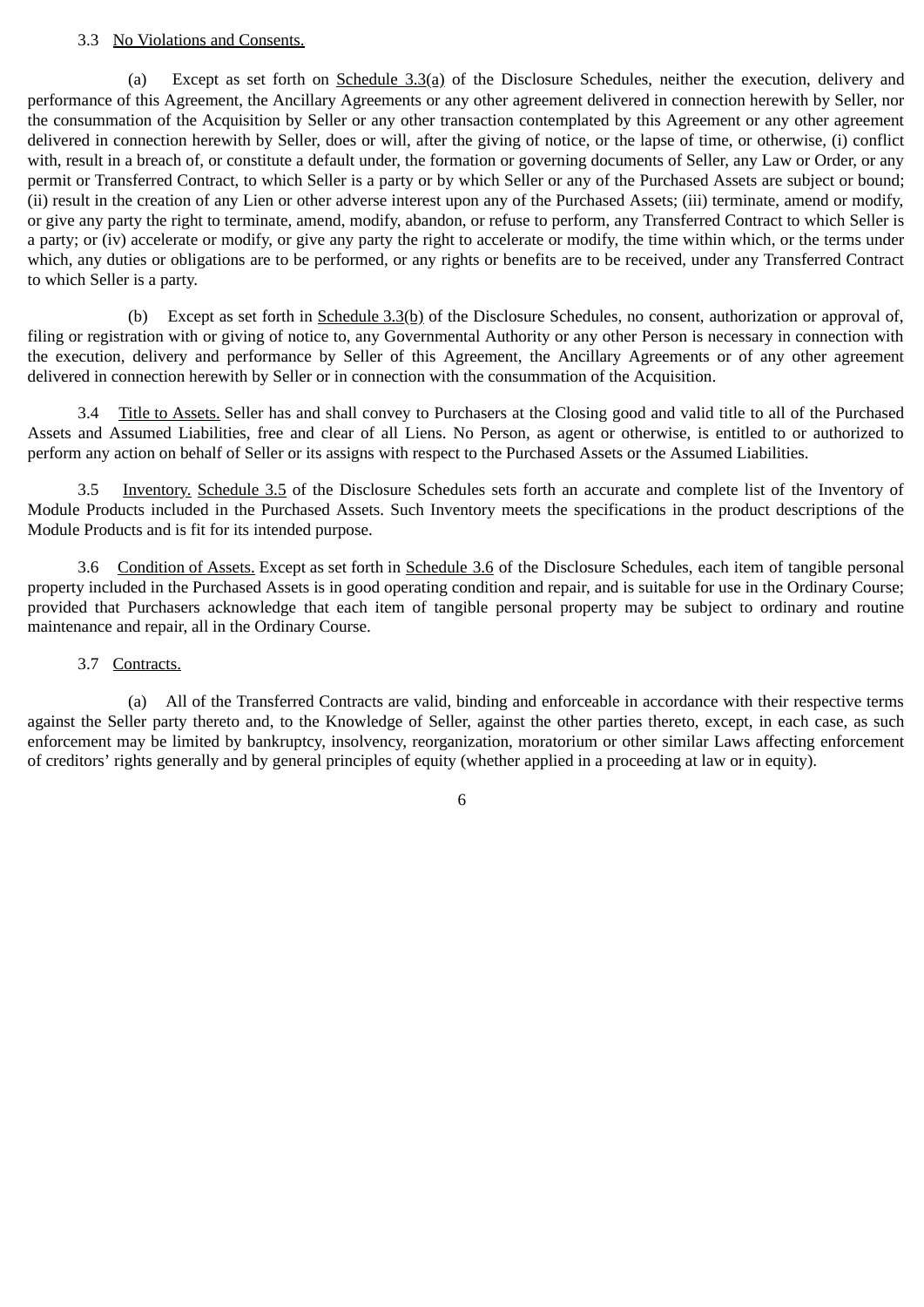(b) Schedule 3.7 of the Disclosure Schedule lists all material agreements, contracts and undertakings relating to the Purchased Assets or Module Products to which Seller is a party, and all agreements, contracts and undertakings by which any of the Purchased Assets are bound, including license agreements with respect to the Purchased Assets or Module Products. For the avoidance of doubt, no license agreements or other agreements, contracts or undertakings are to be transferred hereunder to Purchasers as Purchased Assets except for the Transferred Contracts.

(c) None of Seller, nor to the Knowledge of Seller, any other Person is in material breach of, or material default under, any Transferred Contract, and no event or action has occurred, is pending or threatened, which, after the giving of notice, or the lapse of time, or otherwise, would reasonably be expected to constitute or result in a material breach or default by Seller, or, to the Knowledge of Seller, any other Person, or a material default by Seller, or any other Person, under any Transferred Contract. There is no material claim, dispute, disagreement, controversy or litigation with respect to any Transferred Contract. There are no renegotiations, attempts to renegotiate or outstanding rights to negotiate any amount to be paid or payable to or by Seller under any Transferred Contract other than with respect to non-material amounts in the Ordinary Course, and no Person has made a written demand for such renegotiation. Seller has not released or waived any of its rights under any Transferred Contract.

3.8 Litigation. Other than as set forth on Schedule 3.8 hereto, Seller is not subject to any outstanding injunction, judgment, order, decree, ruling or charge and is not a party or, to Seller's Knowledge, threatened to be made a party to any action, suit, proceeding, hearing or investigation of, in, or before any court or quasi-judicial or administrative agency of any state, local, or foreign jurisdiction or before any arbitrator, in each case that relates to the Purchased Assets, Assumed Liabilities or the Module Products.

3.9 Tax Matters. Seller has filed, in a timely manner with the appropriate governmental agencies and Tax authorities in all jurisdictions in which such filings are required to be filed, all Tax returns that it was required to file in the three (3) years preceding the Closing. There are no Liens on any of the Purchased Assets, Module Products or Assumed Liabilities that arose in connection with any failure (or alleged failure) to pay Tax. There is no dispute, audit or claim of any kind concerning any Tax liability of the Seller claimed or raised by any authority.

3.10 Warranty. Each of the Purchased Assets and the Module Products produced, sold, leased or delivered by Seller pursuant to the Transferred Contracts has been in conformity with all applicable contractual commitments and all express and implied warranties, and Seller has no liability nor is there, to Seller's Knowledge, a basis for any future liability for replacement or repair thereof or other damages in connection therewith. Other than as set forth in Schedule 3.10 of the Disclosure Schedules, no Purchased Asset is subject to any guaranty, warranty, or other indemnity. Notwithstanding the foregoing, Schedule 3.10 of the Disclosure Schedules further sets forth all pending issues with respect to claims in writing for breaches of warranty or injuries (either to the individual or property) as a result of ownership, possession or use of the Purchased Assets or Module Products.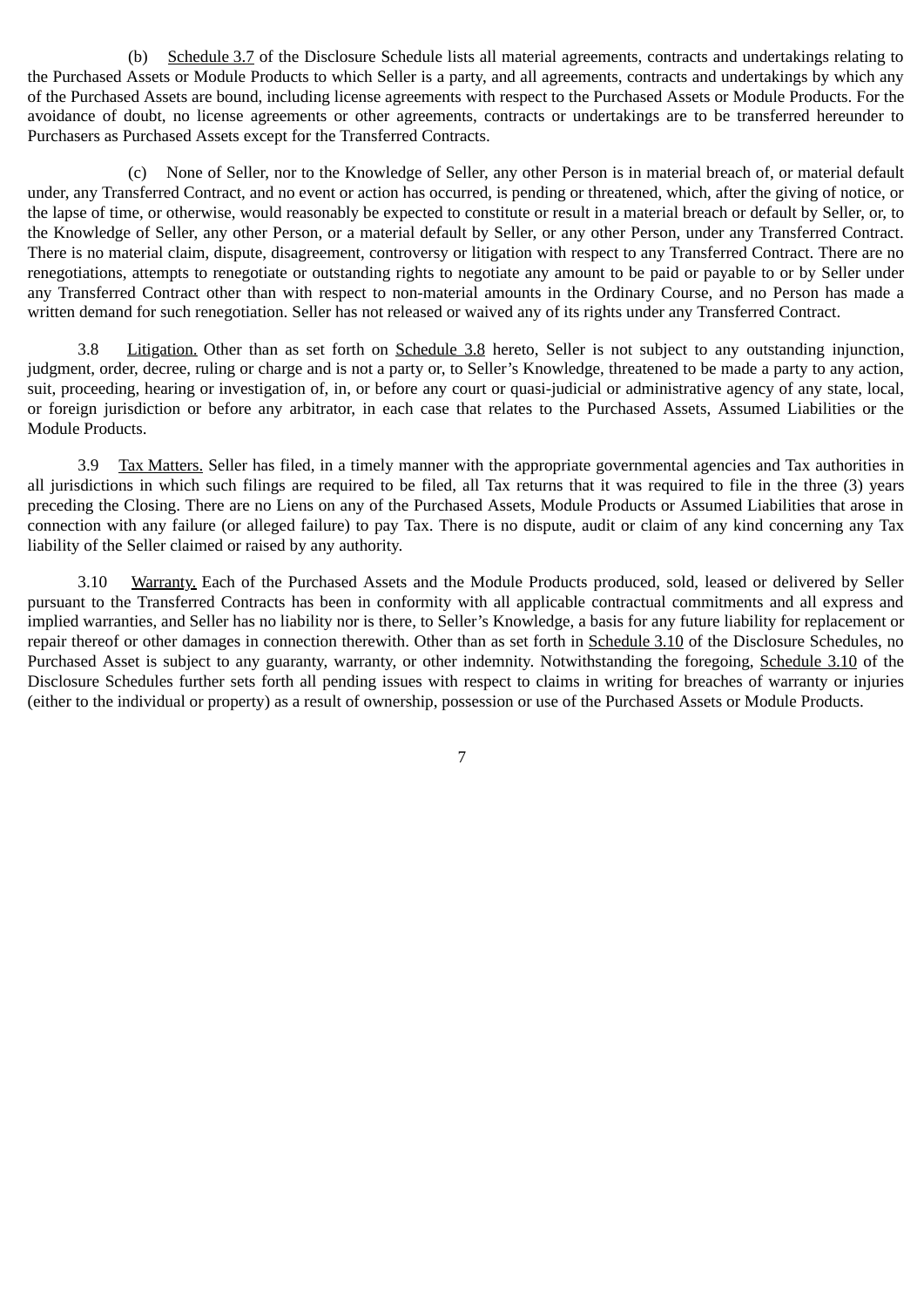3.11 Third Party Consents. Schedule 3.11 of the Disclosure Schedule contains a complete and accurate list of all Transferred Contracts to which Seller is a party that requires by their terms consent of any third party or parties thereto to avoid breach thereof as a consequence of the consummation of the transactions contemplated hereby.

3.12 Product Specifications/Components. Seller hereby represents and warrants that, in the one (1) year preceding Closing, (i) based on inquiries of Seller's sales personnel who have sold Module Products, Seller has no Knowledge of any customer complaints regarding the failure of the Module Products to meet the specifications that are attached as Exhibit E hereto, and (ii) Seller has not received notice from any supplier of components for the Purchased Assets or the Module Products that any components of the Purchased Assets or Module Products have been discontinued or are unavailable.

## 3.13 Intellectual Property.

(a) Each employee of Seller who took part in the conception, development, design or support of the Purchased Assets or Module Products (i) has executed and delivered to Seller a Proprietary Information and Invention Assignment or similar agreement or has otherwise assigned his or her rights in the intellectual property underlying the Purchased Assets or Module Products to Seller and (ii) has not made any claims to Seller in writing of rights in the intellectual property underlying the Purchased Assets or Module Products. Seller further represents and warrants that there are no outstanding disputes with any such employee regarding intellectual property rights related to the Purchased Assets or Module Products.

(b) Neither the Purchased Assets, nor the Module Products (including any Firmware (as defined in the License Agreement)), nor the Licensor Marks infringe upon or violate any right or claims of others, except as set forth in Schedule 3.13(b) of the Disclosure Schedule hereto. To Seller's Knowledge, there is no unauthorized use, infringement or misappropriation of the Purchased Assets, Module Products and the Licensor Marks by any third party and there is no action that is pending or threatened by Seller with respect thereto. Seller has no contractual obligations to pay royalties or license fees based on the sales of the Module Products other than with respect to the contracts with Qualcomm Incorporated and Innopath Software, Inc. set forth on Schedule 3.7 hereto.

3.14 Customers. Schedule 3.14(a) of the Disclosure Schedule sets forth a list of Seller's customers with respect to the Purchased Assets and Module Products and the dollar amount of each such customer's orders during the year ended December 31, 2015 and the quarter ended March 31, 2016. Other than as set forth on Schedule 3.14(b) of the Disclosure Schedule, Seller has not received written notice within the one (1) year preceding the Closing that any of such customers intends to terminate its business relationship with Seller as it relates to the Purchased Assets or Module Products.

3.15 No Shipments. Seller has not initiated any shipments of Inventory to any customer after March 31, 2016.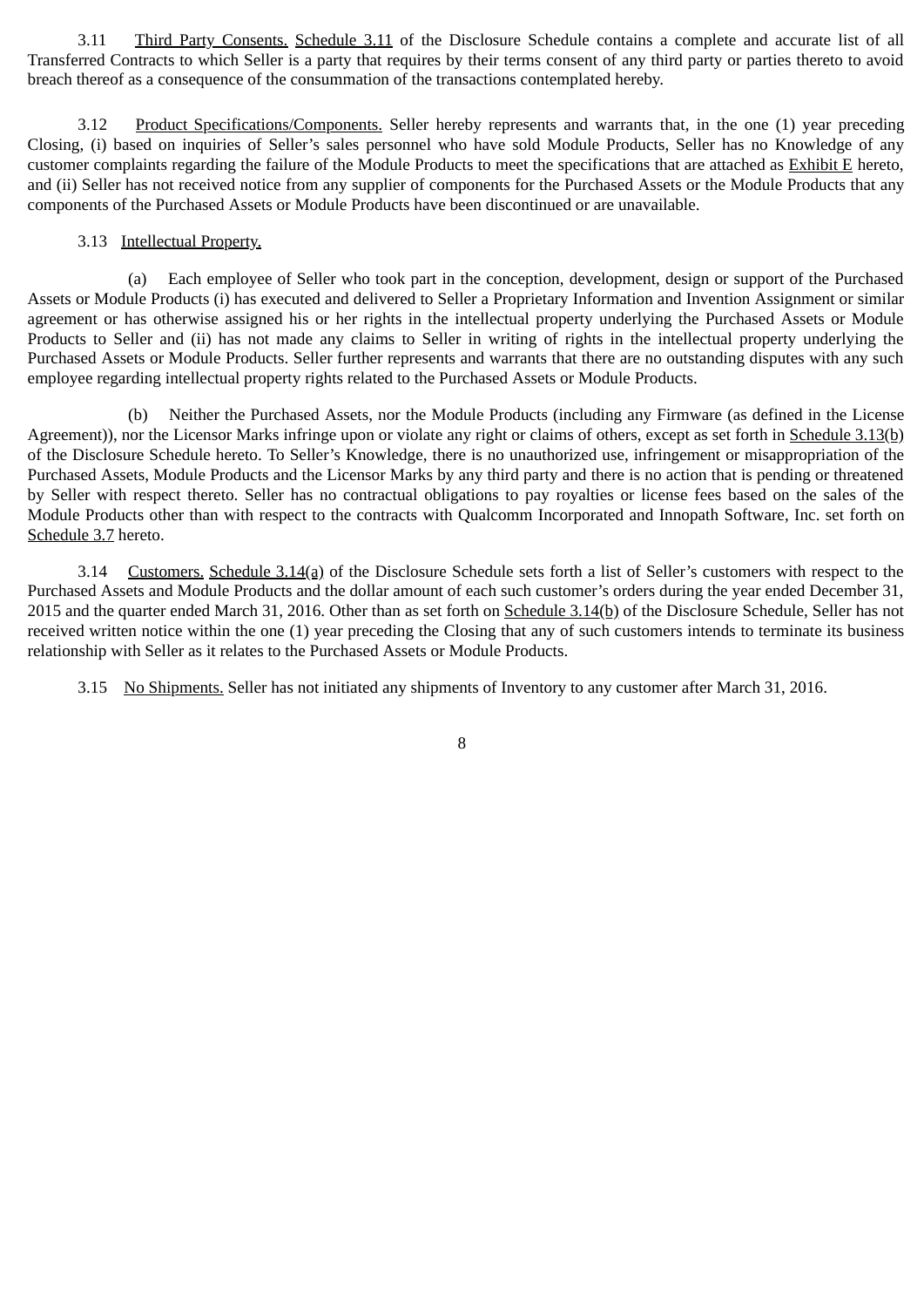3.16 Brokers. Seller does not have any Liability to pay any fees or commissions to any broker, finder or agent with respect to the Acquisition or any other transactions contemplated by this Agreement or the Ancillary Agreements.

3.17 Disclosure. The representations and warranties of Seller in this Agreement are accurate, and the Disclosure Schedules related thereto that are delivered herewith are complete. The representations and warranties of Seller contained in this Section 3, together with the information contained in the Disclosure Schedules and the due diligence information provided to Purchasers, do not omit material information that Seller reasonably believes Purchasers would deem material in order for Purchasers to have manufactured and sell the Module Products in the same manner that Seller currently has manufactured and sells the Module Products.

3.18 No Other Representations and Warranties. Except for the representations and warranties contained in this ARTICLE III (including the related portions of the Disclosure Schedules), neither Seller nor any other Person has made or makes any other express or implied representation or warranty, either written or oral, on behalf of Seller, including any representation or warranty as to the accuracy or completeness of any information regarding the Purchased Assets furnished or made available to Purchasers and their Representatives, or any representation or warranty arising from statute or otherwise in law.

## **ARTICLE IV REPRESENTATIONS AND WARRANTIES OF EACH PURCHASER**

Each Purchaser represents and warrants to Seller (which representations and warranties shall survive the Closing as provided in Section 6.4, and on which Seller shall be absolutely entitled to rely regardless of any examinations, inspections, audits and other investigations Seller has heretofore made or what information Seller may have been provided or may have come into possession, with respect to such representations and warranties), except as set forth in the Disclosure Schedules, that the statements contained in this ARTICLE IV are true and correct as of the date of this Agreement.

4.1 Due Formation. Telit Wireless is a corporation duly formed, validly existing and in good standing under the Laws of the State of Delaware. Telit Technologies is a limited company organized duly formed, validly existing and in good standing under the Laws of Cyprus. Each Purchaser is qualified as a foreign entity in all jurisdictions where such qualification is necessary, except where the failure to be so qualified would not have a material adverse effect on such Purchaser.

4.2 Authority. Each Purchaser (a) has the right and power to enter into, and perform its respective obligations under, this Agreement, the Ancillary Agreements and each other agreement delivered in connection herewith to which it is a party and (b) has taken all requisite action to authorize (i) the execution, delivery and performance of this Agreement, the Ancillary Agreements and each such other agreement delivered in connection herewith to which it is a party and (ii) the consummation of the Acquisition (including the assumption of the Assumed Liabilities) and other transactions contemplated by this Agreement, the Ancillary Agreements and each such other agreement delivered in connection herewith to which it is a party. This Agreement and each Ancillary Agreement to which each Purchaser is a party has been duly executed and delivered by each Purchaser and is binding upon, and legally enforceable against, each such Purchaser in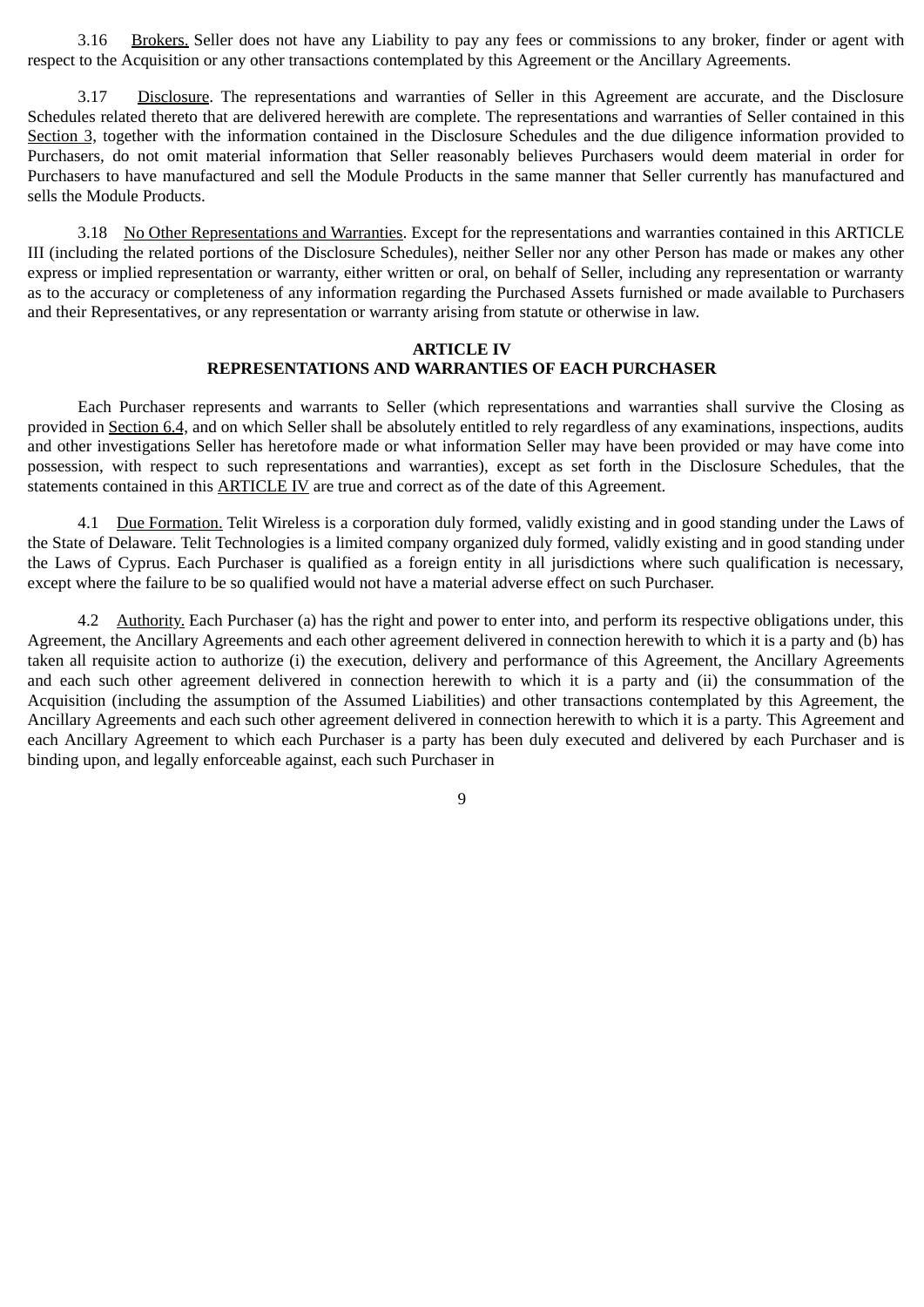accordance with its terms, except as such enforcement may be limited by bankruptcy, insolvency, reorganization, moratorium or other similar Laws affecting enforcement of creditors' rights generally and by general principles of equity (whether applied in a proceeding at law or in equity).

4.3 No Violations and Consents. Neither the execution, delivery or performance of this Agreement, the Ancillary Agreements or any other agreement delivered in connection herewith by each Purchaser, nor the consummation of the Acquisition or any other transaction contemplated by this Agreement or any other agreement delivered in connection herewith by any Purchaser, does or will, after the giving of notice, the lapse of time or otherwise, conflict with, result in a breach of or constitute a default under any Purchaser's or any of its Affiliates' respective certificate of formation or operating agreement or other formation or governing document, any Law or Order, or any Contract to which any Purchaser or any of its Affiliates is a party or by which any Purchaser or any of its Affiliates is subject or bound. No consent, authorization or approval of, filing or registration with or giving of notice to, any Governmental Authority or any other Person is necessary in connection with the execution, delivery and performance by each Purchaser of this Agreement, the Ancillary Agreements or of any other agreement delivered in connection herewith by each Purchaser or in connection with the consummation of the transactions contemplated hereby or by any other agreement delivered in connection herewith by each Purchaser.

4.4 Brokers. Purchasers do not have any Liability to pay any fees or commissions to any broker, finder or agent with respect to the transactions contemplated by this Agreement.

4.5 Applicable Licenses. Purchasers have all applicable licenses from Qualcomm Incorporated with respect to the commercialization of the Module Products (including, without limitation, the QSC110 and QSC6270 chipsets therein) by Purchasers such that no royalties will be due to Qualcomm Incorporated by Seller as a result of the sale of Inventory to Purchasers as contemplated herein.

### **ARTICLE V POST-CLOSING COVENANTS**

5.1 Bulk Sales Laws. The parties hereby waive compliance with the provisions of any bulk sales, bulk transfer or similar Laws of any jurisdiction that may otherwise be applicable with respect to the sale of any or all of the Purchased Assets to Purchasers.

5.2 Further Assurances. The parties shall execute such further documents, and perform such further acts, in each case on their own behalf or on behalf of any Persons they control, directly or indirectly, as may be reasonably necessary to transfer and convey the Purchased Assets and Assumed Liabilities to Purchasers (whether the Purchased Assets are owned or controlled by Seller or other Persons owned or controlled, directly or indirectly, by Seller) and to make available embodiments of the Licensed Intellectual Property (as that term is defined in the License Agreement) in the possession of Seller to Purchasers, in all cases on the terms herein contained, and to otherwise comply with the terms of this Agreement and consummate the transactions contemplated hereby. Seller covenants and agrees to take, or cause to be taken, all actions, and to do, or cause to be done, and to assist and cooperate with the other parties in doing, all things necessary, proper and advisable to achieve the satisfaction of all of the conditions set forth herein.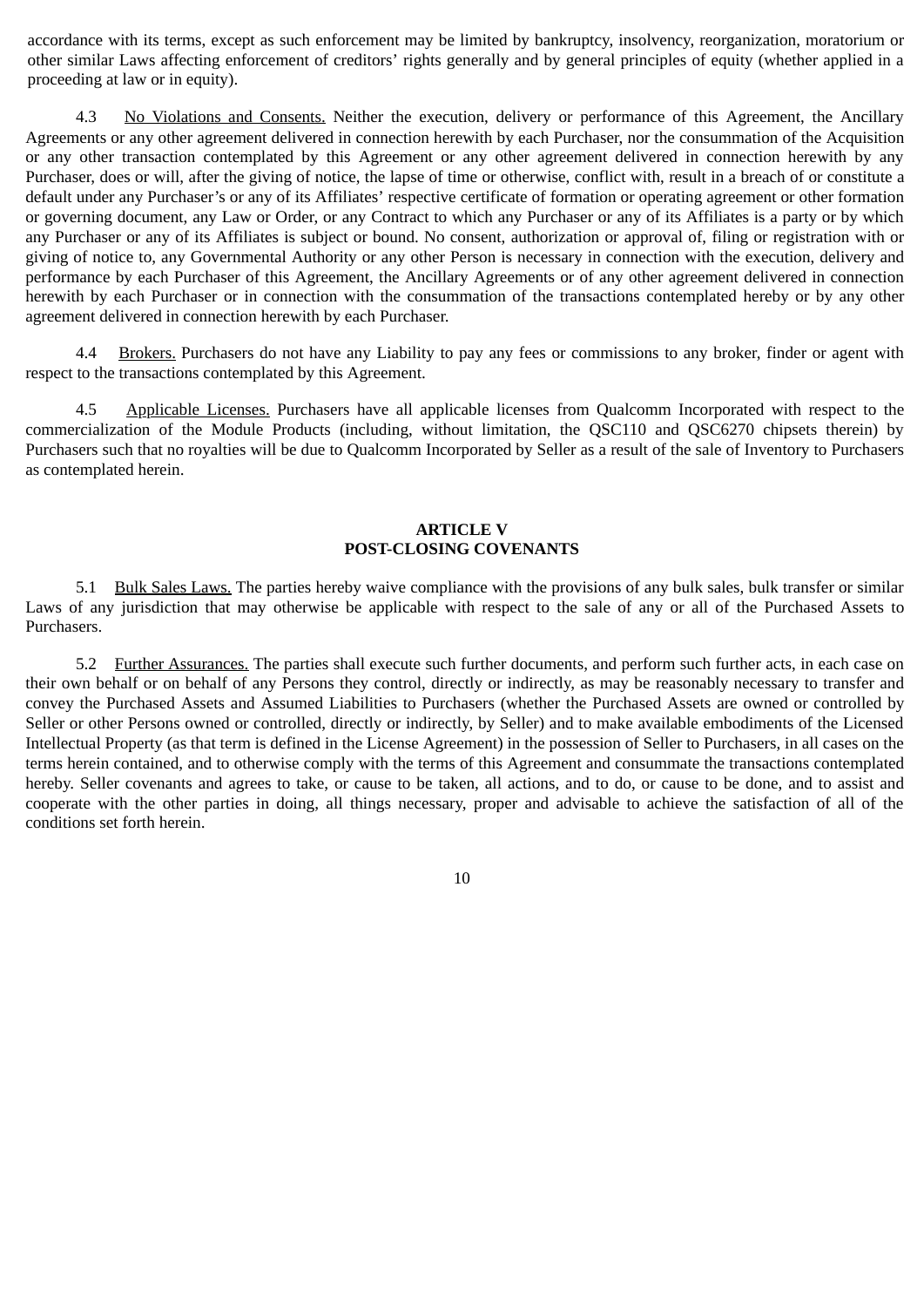#### 5.3 Tax Matters.

(a) Seller shall be liable for and shall pay all Taxes, whether assessed or unassessed, applicable to the Purchased Assets, in each case attributable to all periods prior to the Closing Date. Purchasers shall be liable for and shall pay all Taxes, whether assessed or unassessed, applicable to the Purchased Assets, in each case attributable to periods beginning on or after the Closing Date.

(b) Seller, on the one hand, or Purchasers, on the other hand, as the case may be, shall provide reimbursement for any Tax paid by the other that is the responsibility of Seller or Purchasers, respectively, in accordance with the terms of this Agreement. Within a reasonable time prior to the payment of any Tax by one party on behalf of any other party, but in no event less than fifteen (15) days prior to such payment, the party paying the Tax shall give notice to such other party of the Tax for which it is responsible, although failure to do so shall not relieve the other party from its Liability under this Agreement. Notwithstanding anything to the contrary in this Agreement, the obligation to provide reimbursement pursuant to the first sentence of this Section 5.3(b) shall not be subject to any of the limitations that apply to the general indemnification provisions under ARTICLE VI.

(c) Seller and each Purchaser shall (and shall cause their respective Affiliates to:

(i) provide timely written notices to the other parties hereto of any pending or threatened audits or other Tax proceedings relating to the Purchased Assets for taxable periods for which any other party hereto may have a responsibility under this **Section 5.3(c)** or otherwise; and

(ii) furnish the other parties hereto with copies of all correspondence received from any taxing authority in connection with any audit or other Tax proceeding or information request with respect to any taxable period for which any other party hereto may have a responsibility under this  $Section 5.3(c)$  or otherwise.

5.4 Trademark License. Subject to the terms and conditions of this Agreement, Seller (collectively, "Licensor") hereby grants to Purchasers a non-exclusive, non-transferable, fully- paid, limited transitional license (without the right to sublicense) to use Licensor's trademarks and/or service marks "Novatel" and "Enfora" ("Licensor Marks") solely (i) in connection with the sale of the Batch 1 Inventory and the Batch 2 Inventory and (ii) to permit Purchasers sufficient time (not to exceed twelve (12) months) after the Closing Date to remove the Licensor Marks from the other Purchased Assets. Other than as expressly permitted under this Section 5.4, Purchasers acknowledge and agree that after the expiration of the term of the transitional license granted hereunder, Purchasers will have no right (express or implied) in or to the Licensor Marks and upon the expiration of the term of such license, shall immediately cease any and all use of the Licensor Marks. Throughout the term of the transitional license granted hereunder, Purchasers shall take all commercially reasonable steps necessary to transition to new trademarks and/or service marks. Without limiting the generality of the foregoing, Purchasers will not adopt, use, or register any Licensor Marks or any other trademarks, service marks, logos, or name that is identical to or confusingly similar with any trademarks of Licensor. It is understood and agreed that Licensor shall retain all right, title and interest in and to Licensor Marks. Nothing contained in this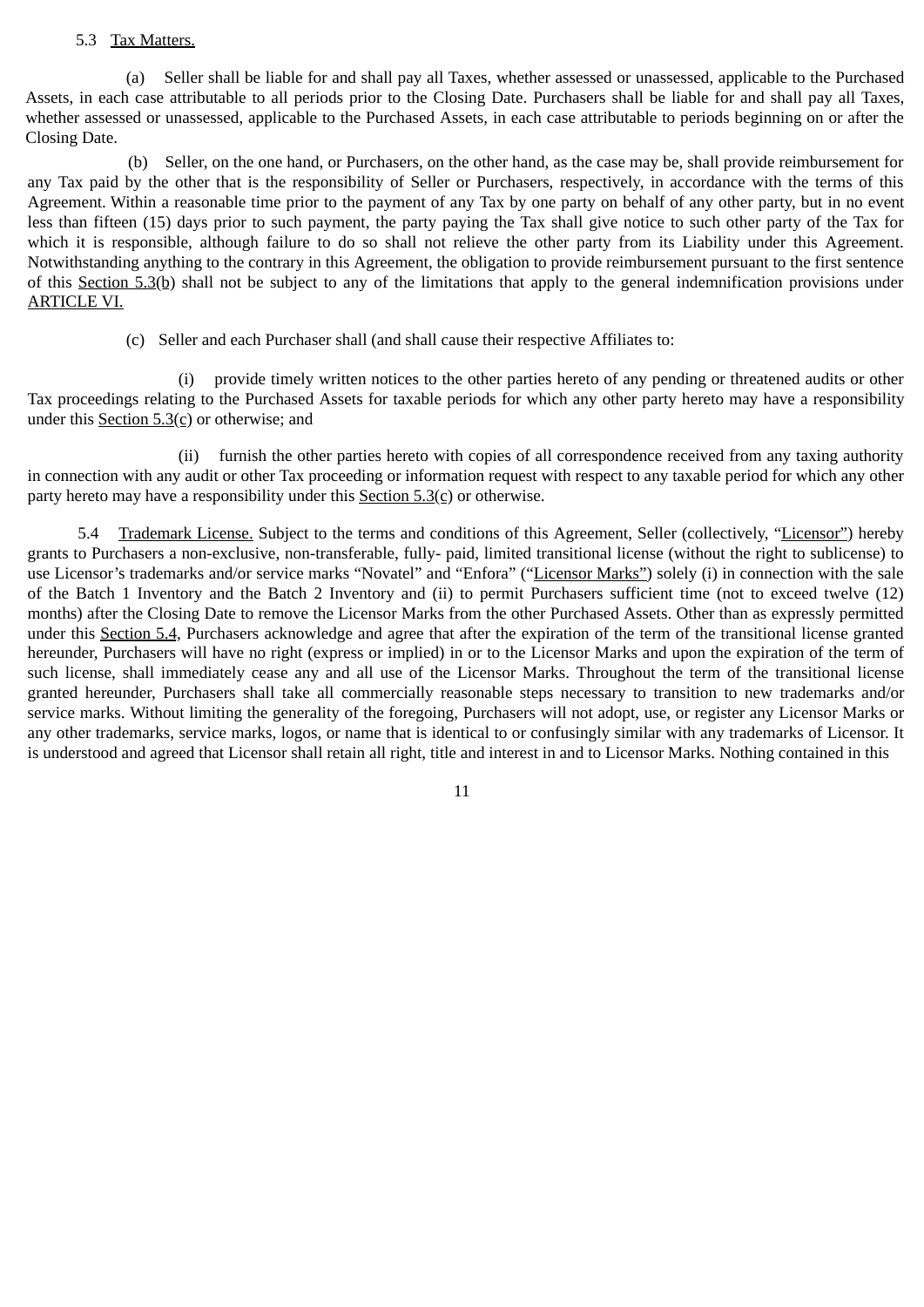Agreement will give Purchasers any interest in Licensor Marks. Purchasers agree that it will not, at any time during or after the term of the transitional license granted hereunder, assert or claim any interest in or do anything which may adversely affect the validity or enforceability of any Licensor Marks. Purchasers' use of Licensor Marks will not tarnish, blur, or dilute the quality associated with Licensor Marks or the associated goodwill. Any benefits (including, without limitation, goodwill) accruing from Purchasers' use of Licensor Marks will automatically vest in Licensor.

5.5 Manufacturing of Products. Seller shall complete the manufacturing of all products that they have committed to buy from their contract manufacturer and that are part of the Purchased Assets.

5.6 Warranty Claims. In the event any Purchaser is required to resolve any Warranty Claims, such Purchaser shall address and resolve all such Warranty Claims pursuant to Seller's documented policies and procedures set forth on Schedule 5.6 of the Disclosure Schedules. Such Purchaser shall reasonably consult with Novatel regarding the handling and resolution of such Warranty Claims. To the extent, after consulting with Novatel and adhering to the policies and procedures set forth on Schedule 5.6 of the Disclosure Schedules, such Purchaser is required to repair or replace any Purchased Assets, Novatel shall reimburse such Purchaser for (i) in the case of replacements, the cost of such replacement, (ii) in the case of repairs completed using such Purchaser's employees, 115% of the cost of such repair, or (iii) in the case of repairs completed by a third party contractor, the amount paid by such Purchaser to such third party.

5.7 Non-compete. Seller shall not, for a period of three (3) years following the Closing Date, manufacture or sell standalone cellular modules; *provided, however*, that the foregoing shall not prohibit Seller or Seller's Affiliates from designing, manufacturing or selling cellular modules that are incorporated into other products of Seller or Seller's Affiliates. The foregoing prohibition shall lapse and be of no further force or effect in the event a merger or acquisition of Seller occurs or Seller sells or disposes all or substantially all of its assets.

## **ARTICLE VI INDEMNIFICATION**

6.1 Indemnification by Novatel. Subject to the provisions of this ARTICLE VI, Novatel agrees to indemnify and hold harmless each Purchaser and its Affiliates, and each of their respective Representatives (collectively, the "Purchaser Indemnitees"), from and against any and all Losses incurred or suffered by Purchaser Indemnitees arising or resulting from any of the following:

(a) any inaccuracy in or breach of any representation or warranty of Novatel set forth in ARTICLE III of this Agreement (or the Disclosure Schedules);

- (b) any breach of any covenant or agreement of Seller set forth herein; and
- (c) the Taxes for which Seller is liable under Section 1.6 and Section 5.3.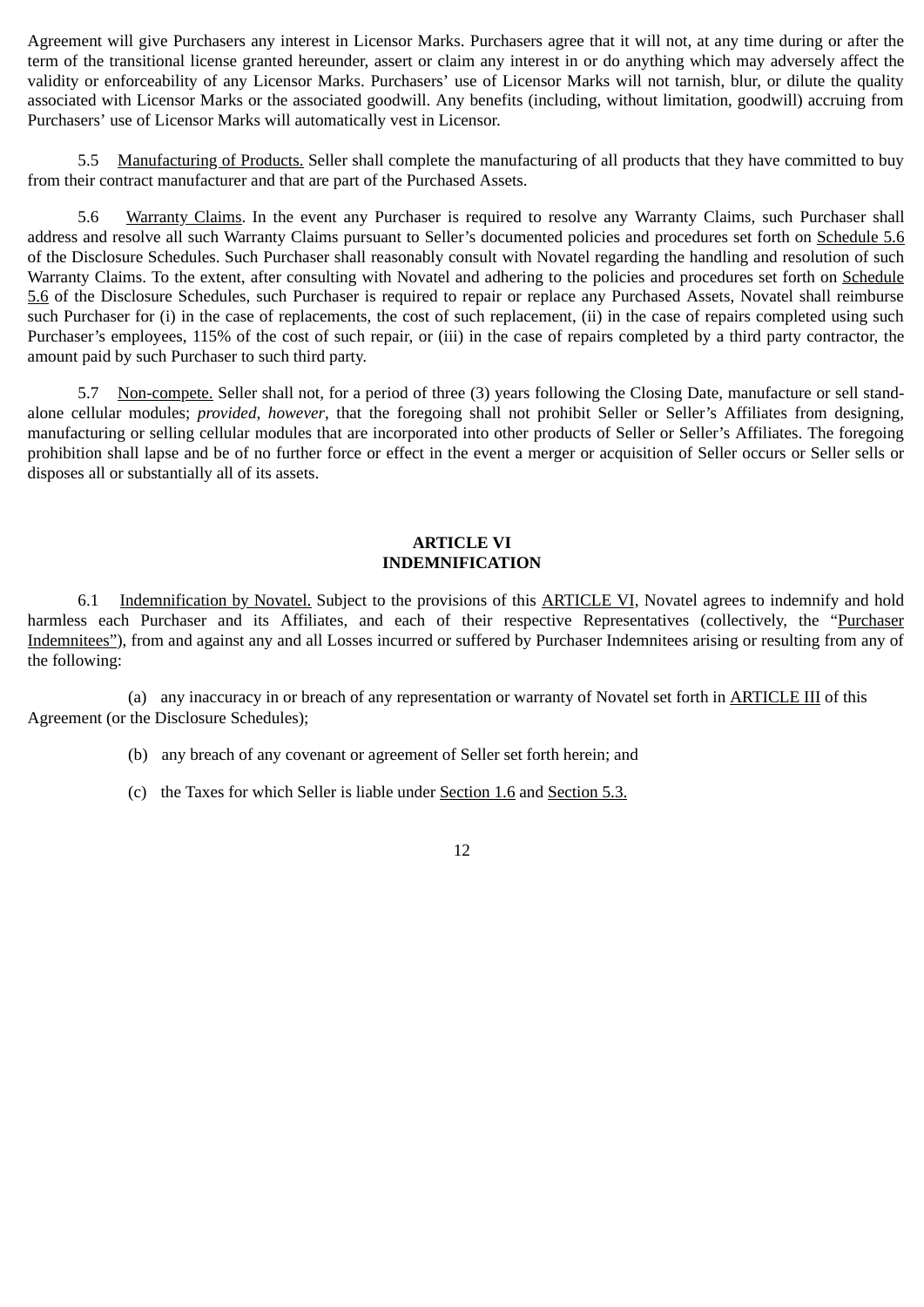6.2 Indemnification by Purchasers. Subject to the provisions of this ARTICLE VI, Purchasers covenant and agree to jointly and severally indemnify and hold harmless Novatel and its Affiliates, and each of their respective Representatives (collectively, the "Seller Indemnitees") from and against any and all Losses incurred or suffered by Seller Indemnitees arising or resulting from any of the following:

(a) any inaccuracy in or breach of any representation or warranty of any Purchaser set forth in ARTICLE IV of this Agreement;

- (b) any breach of any covenant or agreement of any Purchaser set forth herein;
- (c) any Assumed Liability; and
- (d) the Taxes for which any Purchaser is liable under Section 5.3.

#### 6.3 Claim Procedure/Notice of Claim.

(a) A party entitled or seeking to assert rights to indemnification under this ARTICLE VI (an "Indemnified Party") shall give prompt written notification (a "Claim Notice") to the party from whom indemnification is sought (an "Indemnifying Party") which contains (i) a description and the amount or estimation thereof (the "Claimed Amount"), if then known, of any Losses incurred or reasonably expected to be incurred by the Indemnified Party and (ii) a statement that the Indemnified Party is entitled to indemnification under this ARTICLE VI for such Losses and a reasonable explanation of the basis therefor.

(b) Within thirty (30) days after delivery of a Claim Notice, the Indemnifying Party shall deliver to the Indemnified Party a written response (the "Response") in which the Indemnifying Party shall either: (i) agree that the Indemnified Party is entitled to receive all of the Claimed Amount or (ii) dispute that the Indemnified Party is entitled to receive any or all of the Claimed Amount and the basis for such dispute (in such an event, the Response shall be referred to as an "Objection Notice"). If no Response is delivered by the Indemnifying Party to the Indemnified Party within such thirty (30) day period, the Indemnifying Party shall be deemed to have agreed that an amount equal to the entire Claimed Amount shall be payable to the Indemnified Party and such Claimed Amount shall be promptly paid to Purchaser Indemnitees or Seller Indemnitees, as applicable.

(c) In the event that the Indemnified Party is entitled or is seeking to assert rights to indemnification under this ARTICLE VI relating to a third-party claim, the Indemnified Party shall give written notification to the Indemnifying Party of the commencement of any Action relating to such third-party claim. Such notification shall be given promptly after receipt by the Indemnified Party of notice of such Action, shall be accompanied by reasonable supporting documentation submitted by such third-party (to the extent then in the possession of the Indemnified Party) and shall describe in reasonable detail (to the extent known by the Indemnified Party) the facts constituting the basis for such Action and the amount of the claimed Losses, if then known; *provided*, *however*, that no delay, deficiency or failure on the part of the Indemnified Party in so notifying the Indemnifying Party shall relieve the Indemnifying Party of any liability or obligation hereunder except to the extent the Indemnifying Party can demonstrate in writing that the defense of such Action has been materially prejudiced by such delay, deficiency or failure.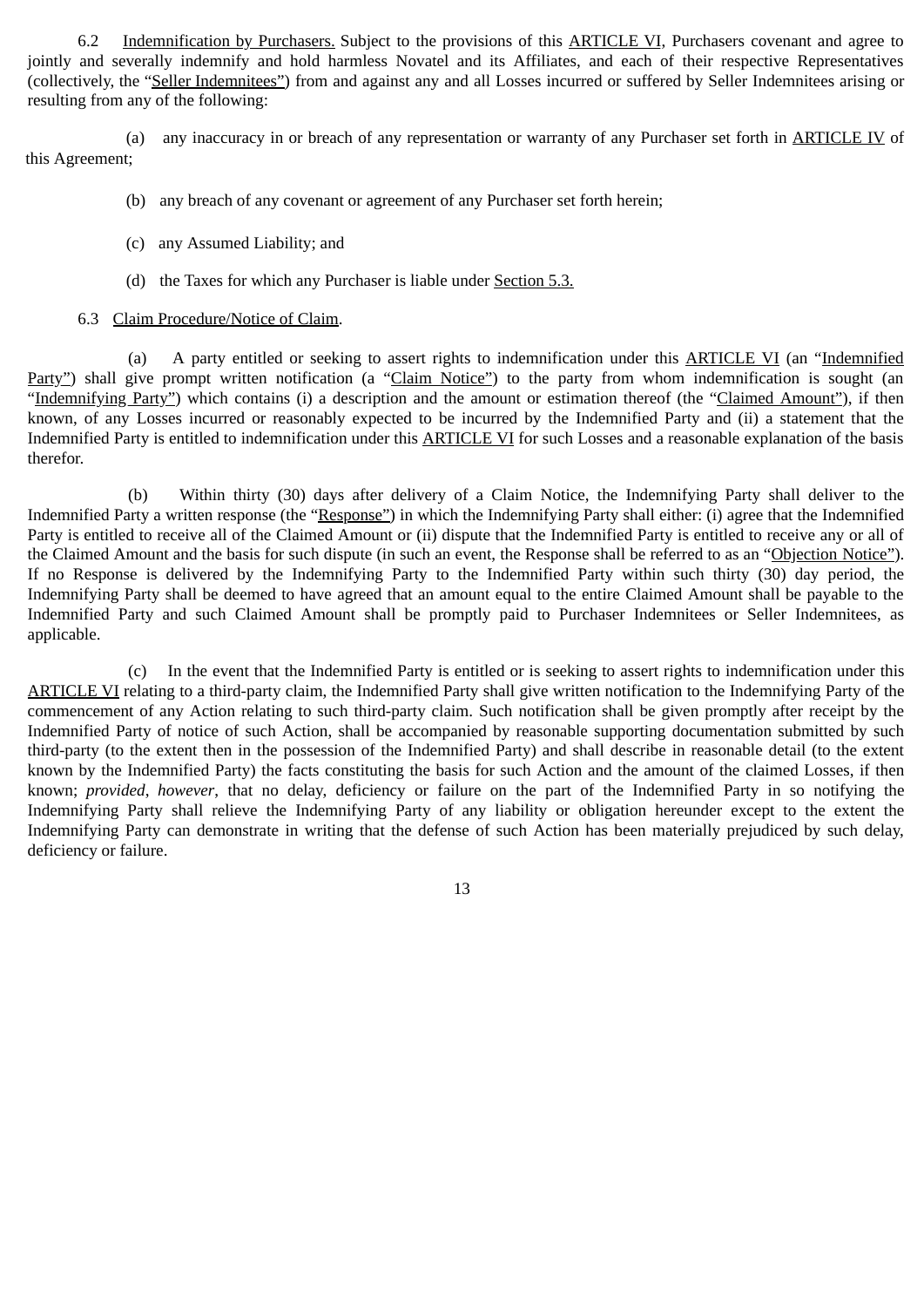Within thirty (30) days after delivery of such notification, the Indemnifying Party may, upon written notice thereof to the Indemnified Party, assume control of the defense of such Action with counsel reasonably satisfactory to the Indemnified Party; *provided*, *however*, that (i) the Indemnifying Party may assume control of such defense only if it acknowledges in writing to the Indemnified Party that any Losses that may be assessed against the Indemnified Party in connection with such Action constitute Losses for which the Indemnified Party shall be indemnified pursuant to this ARTICLE VI, and (ii) the Indemnifying Party may not assume control of the defense of an Action (A) involving criminal liability; (B) in which any relief other than monetary damages is sought against the Indemnified Party and the Indemnified Party reasonably determines that such non-monetary relief would materially and adversely affect the Indemnified Party; or (C) in which increased statutory, enhanced or treble damages are sought based on willful misconduct. In addition, notwithstanding anything to the contrary in the foregoing, in the event that an Indemnified Party reasonably determines that the conduct of the defense of any Action or any proposed settlement of any such Action by the Indemnifying Party might be expected to materially and adversely affect the Indemnified Party's Tax Liability or the ability of the Indemnified Party to conduct its business (including relationships with customers, suppliers or other Persons with whom the Indemnified Party conducts business), the Indemnified Party shall have the right at all times to take over and assume control over the defense, settlement or negotiations relating to any such Action at the sole cost of the Indemnifying Party. If the Indemnifying Party does not so assume control of such defense, the Indemnified Party shall control such defense at the Indemnified Party's expense subject to reimbursement as a part of a Claimed Amount. The party not controlling such defense (the "Non-controlling Party") may participate therein at its own expense; *provided*, *however*, that if the Indemnifying Party assumes control of such defense and the Indemnified Party reasonably concludes that the Indemnifying Party and the Indemnified Party have conflicting interests or different defenses available with respect to such Action, the reasonable fees and expenses of counsel to the Indemnified Party shall be considered "Losses" for purposes of this Agreement. The party controlling such defense (the "Controlling Party") shall keep the Non-controlling Party reasonably advised of the status of such Action and the defense thereof and shall consider in good faith recommendations made by the Non-controlling Party with respect thereto. The Non-controlling Party shall furnish the Controlling Party with such information as it may have with respect to such Action (including copies of any summons, complaint or other pleading which may have been served on such party and any written claim, demand, invoice, billing or other document evidencing or asserting the same) and shall otherwise cooperate with and assist the Controlling Party in the defense of such Action. The Indemnifying Party shall not agree to any settlement of, or the entry of any judgment arising from, any such Action without the prior written consent of the Indemnified Party, which shall not be unreasonably withheld, conditioned or delayed. The Indemnified Party shall not agree to any settlement of, or the entry of any judgment arising from, any such Action without the prior written consent of the Indemnifying Party, which shall not be unreasonably withheld, conditioned or delayed.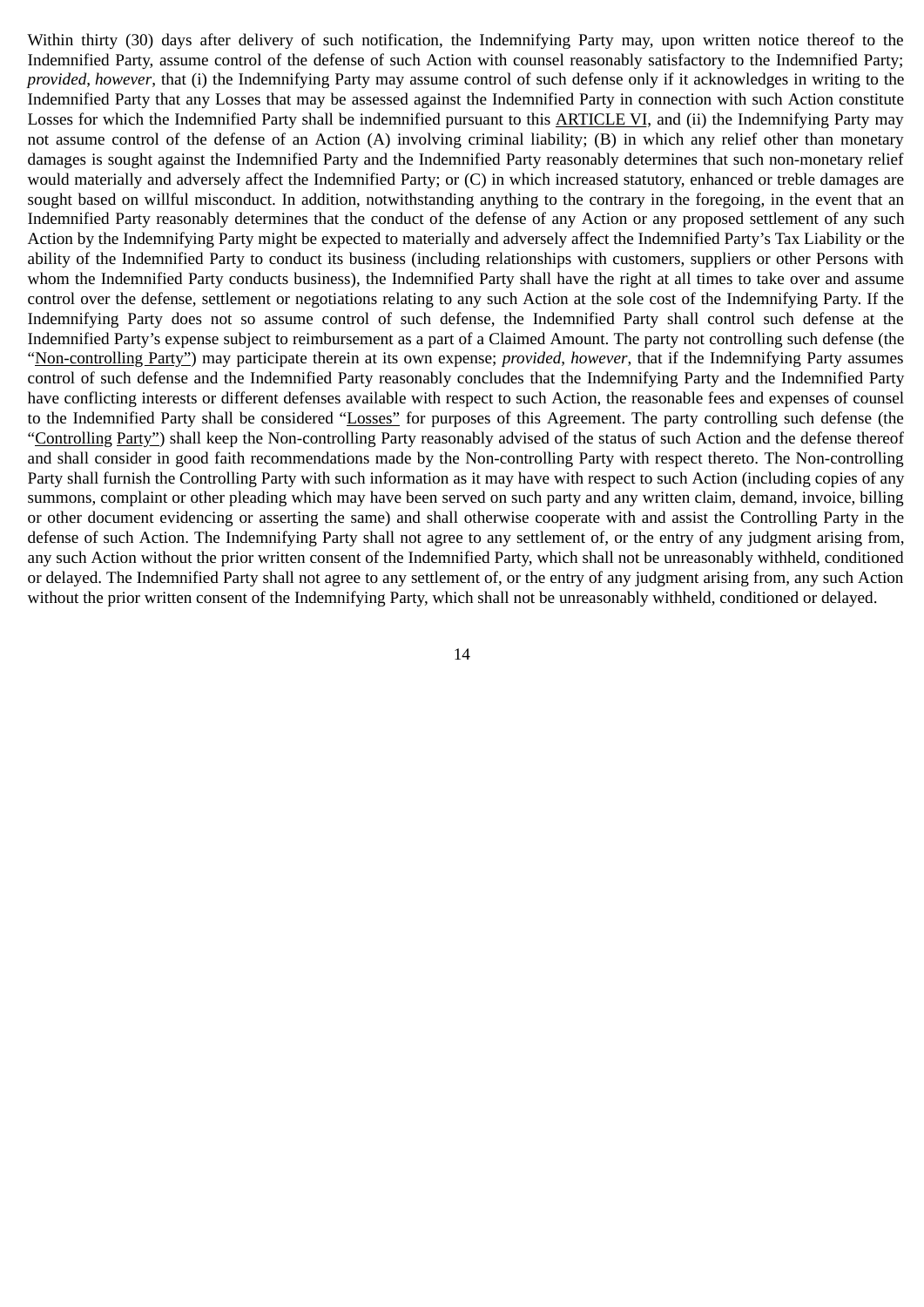#### 6.4 Survival of Representations, Warranties and Covenants; Determination of Losses.

(a) Except as set forth in <u>Section 6.4(b</u>) and Section 6.4(c), or otherwise specified therein, the representations and warranties of Novatel and each Purchaser contained in ARTICLE III and ARTICLE IV, respectively, of this Agreement shall survive for a period ending on the date that is twelve (12) months following the Closing Date, at which time such representations and warranties shall terminate.

(b) The representations and warranties of (i) each Purchaser contained in Section 4.1, Section 4.2, Section 4.3 and Section 4.4 and (ii) Novatel contained in Section 3.1, Section 3.2, Section 3.3, Section 3.4 and Section 3.16 shall survive for five (5) years.

(c) Notwithstanding anything to the contrary in this Agreement, if an Indemnified Party delivers to an Indemnifying Party, before termination or expiration of a representation or warranty, either a Claim Notice based upon a breach of such representation or warranty, or a notice that, as a result of any claim brought by a third party, the Indemnified Party reasonably expects to incur Losses, then the applicable representation or warranty shall survive until, but only for purposes of, the resolution of the matter covered by such notice.

(d) The representations and warranties of Novatel shall not be deemed waived by reason of any investigation made by or on behalf of Purchasers. The representations and warranties of each Purchaser shall not be deemed waived by reason of any investigation made by or on behalf of Novatel.

(e) Each covenant of each Purchaser or Seller set forth herein shall survive until such time as each such covenant has been fully performed and satisfied.

#### 6.5 Limitations on Indemnification Obligations.

(a) Novatel shall have no obligation to indemnify Purchaser Indemnitees with respect to Losses arising under Section 6.1(a) until the aggregate amount of all Losses arising thereunder exceeds \$50,000 (such amount, the "Basket"), in which case Seller, will be liable for all Losses arising thereunder including the Basket, subject to the other limitations in this Section 6.5; *provided*, *however*, that the Basket shall not apply to Losses arising from fraud, criminal conduct or willful misconduct by Novatel.

(b) Novatel shall have no obligation to indemnify Purchaser Indemnitees with respect to Losses arising under Section 6.1(a) in excess of the amounts actually paid to and received by Novatel under Section 1.3; provided that the aggregate amount of all Losses for which Novatel shall be obligated to indemnify the Purchaser Indemnitees shall not exceed \$1,000,000 (such amount, the "Cap"); *provided*, *however* that the Cap shall not apply to Losses from fraud, criminal conduct or willful misconduct by Novatel.

(c) Purchasers shall have no obligation to indemnify Seller Indemnitees with respect to Losses arising under Section 6.2(a) until the aggregate amount of all Losses arising thereunder exceeds the Basket, in which case each Purchaser will be liable for all Losses arising thereunder including the Basket, subject to the other limitations in this Section 6.5; *provided*, *however*, that the Basket shall not apply to Losses arising from fraud, criminal conduct or willful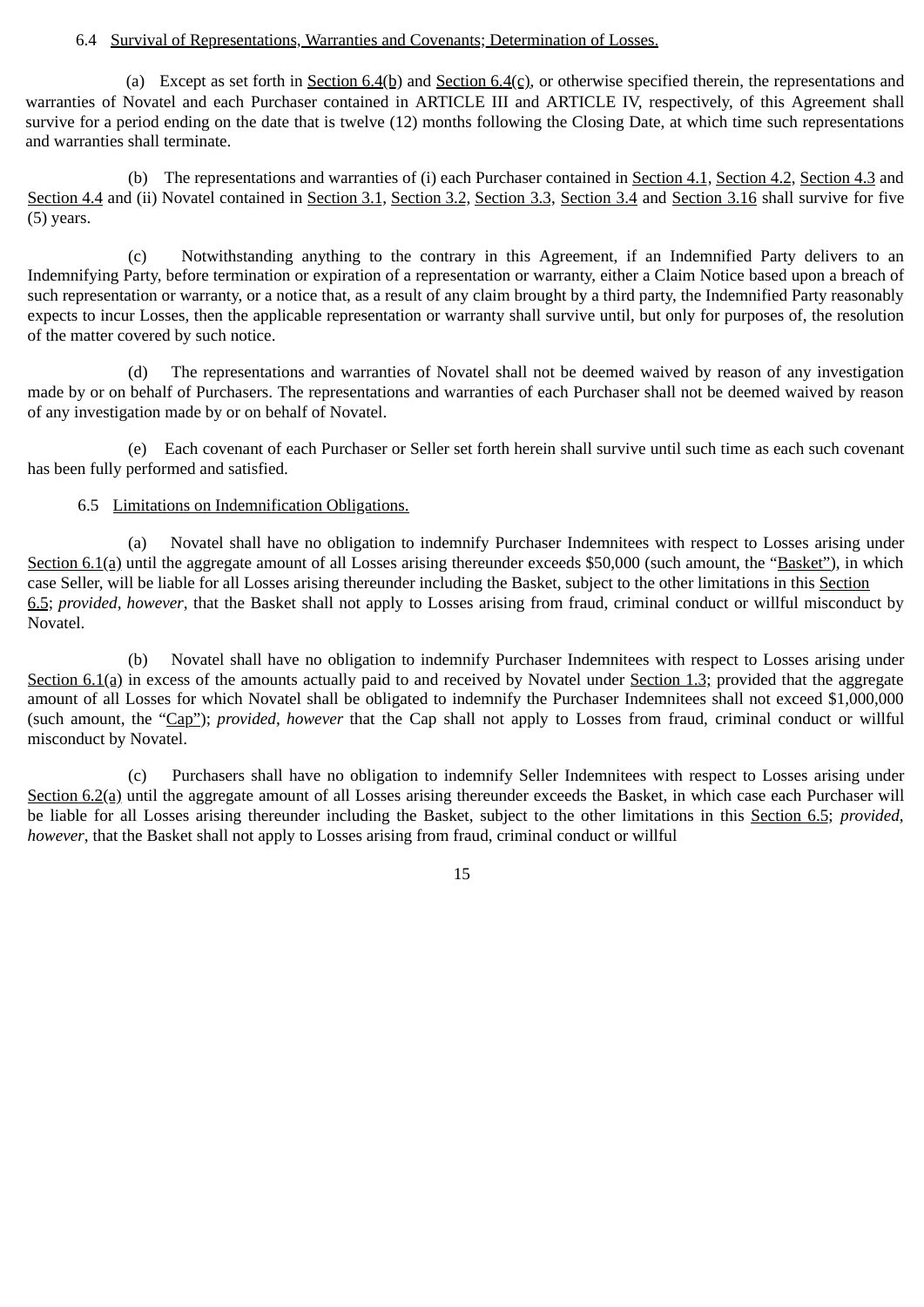misconduct by any Purchaser.

(d) Purchasers shall have no obligation to indemnify Seller Indemnitees under Section 6.2(a) with respect to Losses in an amount greater than the Cap.

Notwithstanding anything to the contrary in this Agreement, (i) Purchaser Indemnitees' rights to indemnification with respect to Losses arising under Sections  $6.1(b)$  through  $6.1(c)$ , or based upon fraud, criminal conduct or willful misconduct, shall not be subject to the limitations set forth in Sections  $6.5(a)$  and  $6.5(b)$ , regardless of whether such rights to indemnification could also have arisen under Section  $6.1(a)$  in absence of such limitations, and (ii) Seller Indemnitee's rights to indemnification with respect to Losses arising under Sections 6.2(b) through 6.2(d), or based upon fraud, criminal conduct or willful misconduct, shall not be subject to the limitations set forth in Sections 6.5(c) and 6.5(d).

(f) Any indemnity payments made pursuant to this ARTICLE VI shall be treated for all Tax purposes by the parties hereto as an adjustment to the Purchase Price.

(g) For purposes of determining whether a breach has occurred and calculating the amount of Losses in connection with a claim for indemnification under this ARTICLE VI, each of the representations and warranties that contains any qualifications as to "materiality" shall be deemed to have been given as though there were no such qualifications, and any such qualifications shall be disregarded for purposes of this ARTICLE VI.

6.6 Exclusive Remedy. Except with respect to (i) Losses based on fraud, criminal conduct or willful misconduct, and (ii) injunctive relief or other equitable relief (whether arising by statute or under common law) to restrain or otherwise remedy a breach or threatened breach of this Agreement or to specifically enforce this Agreement, the indemnification provisions in this ARTICLE VI will be the exclusive remedy of Purchasers and Novatel with respect to any and all monetary damages arising under this Agreement.

6.7 No Right of Set-Off. Notwithstanding anything herein to the contrary, Purchaser Indemnitees shall not be entitled to set off the amount of any such Losses finally determined in accordance with Section 6.3 above against any payment to Seller pursuant to Section 1.3 or Section 1.4.

## **ARTICLE VII MISCELLANEOUS**

7.1 Amendment and Modifications. This Agreement may be amended, modified or supplemented, only by the written agreement of Purchasers and Seller.

7.2 Waiver of Compliance; Consents. Any failure of Purchasers, on the one hand, or Seller, on the other hand, to comply with any obligation, covenant or agreement herein may be waived by Seller (with respect to any failure by Purchasers), or by Purchasers (with respect to any failure by Seller), respectively, only by a written instrument signed by the party granting such waiver, but such waiver or failure to insist upon strict compliance with such obligation, covenant or agreement shall not operate as a waiver of, or estoppel with respect to, any subsequent or other failure. Whenever this Agreement requires or permits consent by or on behalf of any party hereto,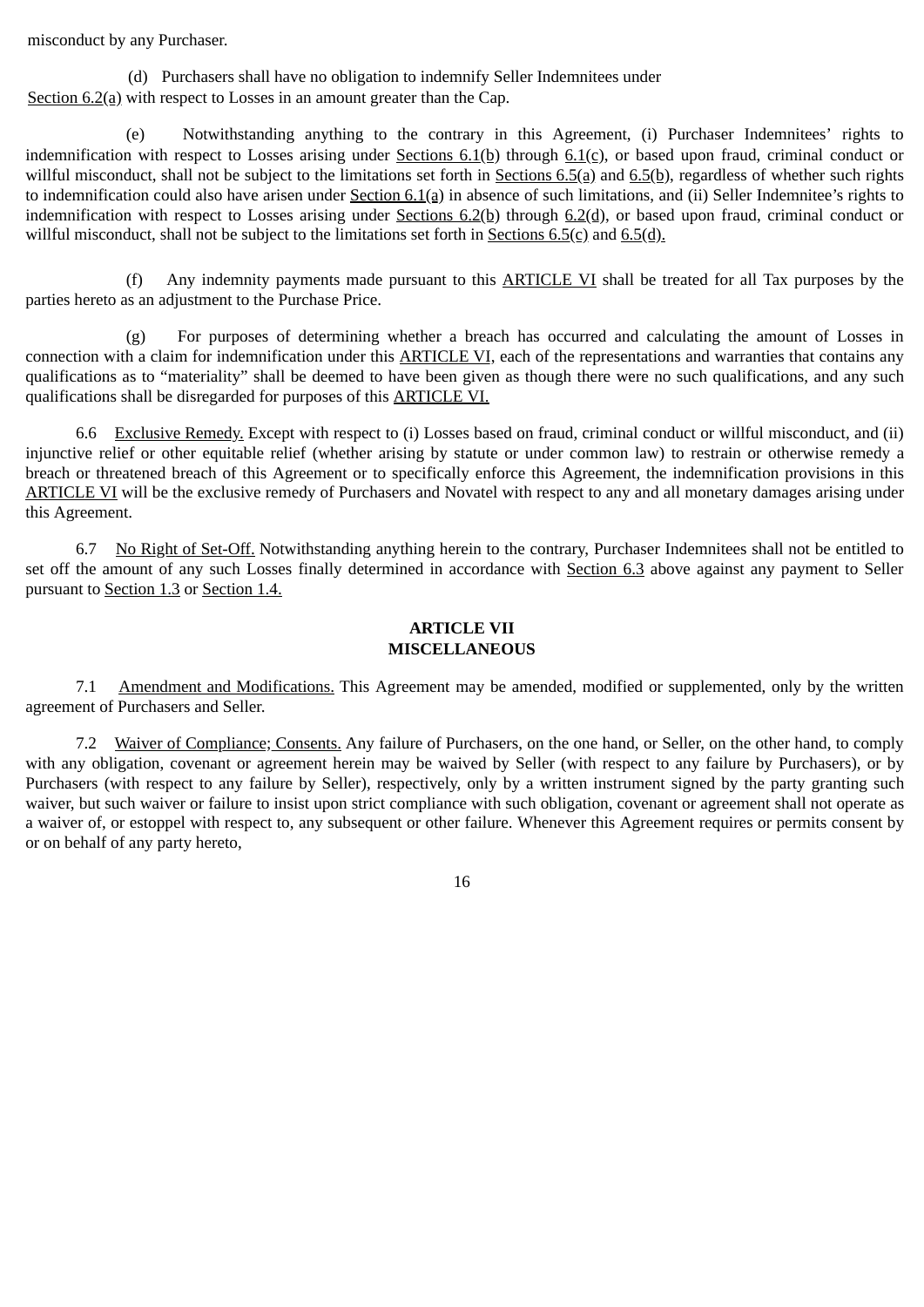such consent shall be deemed effective when given in a manner consistent with the requirements for a waiver of compliance as set forth in this Section 7.2.

#### 7.3 Notices.

(a) All notices, requests, demands and other communications under this Agreement shall be in writing and delivered in person, or sent by facsimile or e-mail or sent by reputable overnight delivery service and properly addressed as follows:

To Purchasers:

Telit Wireless Solutions, Inc. 3131 RDU Center Drive Suite 135 Morrisville, North Carolina Attention: Michael Galai, Chief Legal Officer E-mail: Michael.galai@telit.com

Telit Technologies (Cyprus) Limited 3-7 Arch. Makariou III Avenue 6017 Larnaca, Cyprus Attention: Michael Galai, Chief Legal Officer E-mail: Michael.galai@telit.com

With a copy to (which shall not constitute notice):

Pearl Cohen Zedek Latzer Baratz LLP 1500 Broadway # 12 New York, New York 10036 Attention: Oded Kadosh E-mail: okadosh@pearlcohen.com

To Seller:

Novatel Wireless, Inc. 9645 Scranton Road, Suite 205 San Diego, California 92121 Attention: Michael Newman E-mail: mnewman@nvtl.com

With a copy to (which shall not constitute notice):

Paul Hastings, LLP 4747 Executive Drive Suite 1200 San Diego, California 92121 Attention: Carl Sanchez E-mail: carlsanchez@paulhastings.com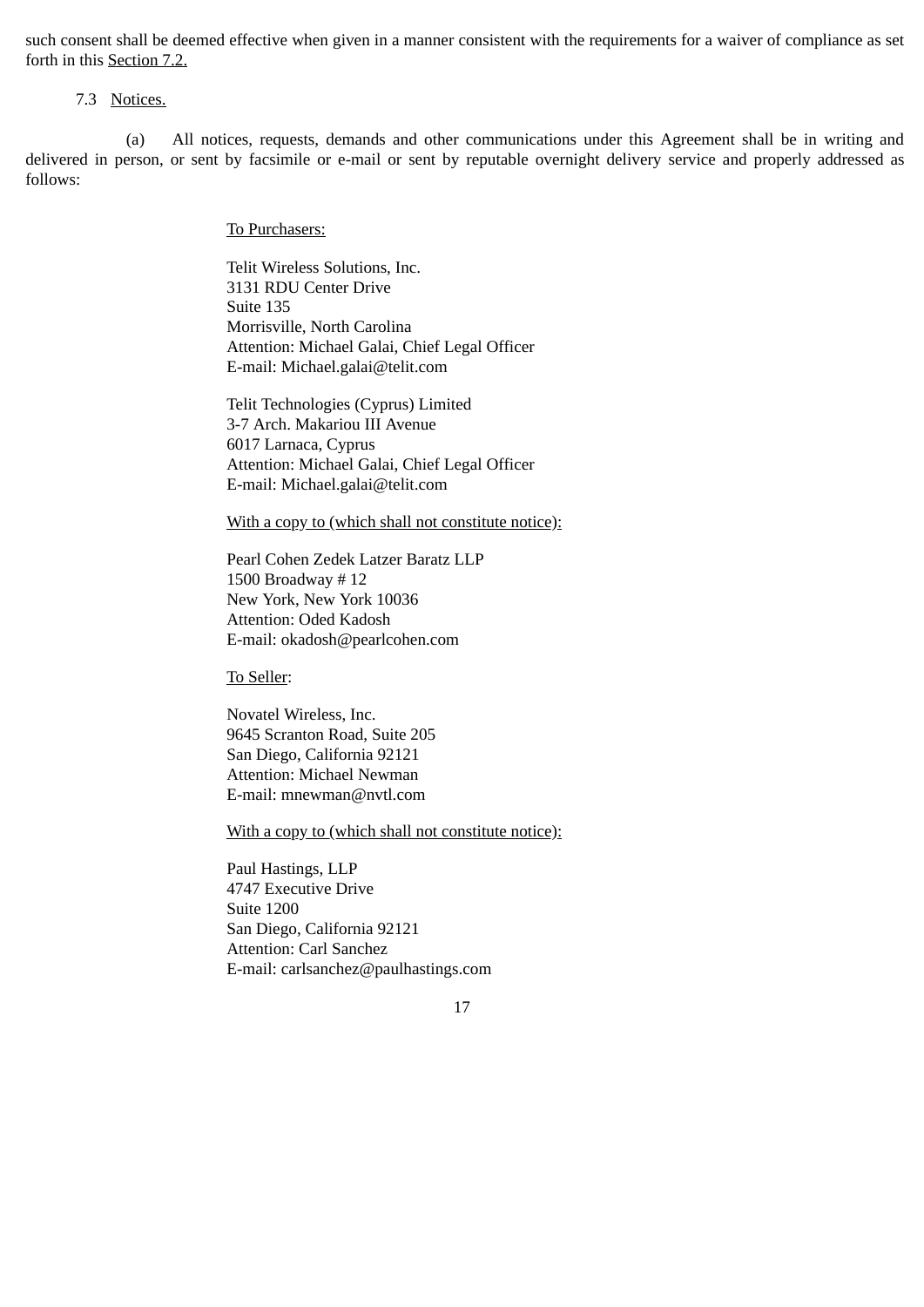(b) Any party may from time to time change its address for the purpose of notices to that party by a similar notice specifying a new address, but no such change shall be deemed to have been given until it is actually received by the party sought to be charged with its contents.

(c) All notices and other communications required or permitted under this Agreement which are addressed as provided in this Section 7.3 if delivered personally or by courier, shall be effective upon delivery; if sent by facsimile, shall be delivered upon receipt of proof of transmission.

7.4 Expenses. Except as otherwise set forth herein, Seller agrees that all fees and expenses incurred by Seller in connection with this Agreement and all related documents and transactions shall be borne by Seller, and Purchasers agree that all fees and expenses incurred by Purchasers in connection with this Agreement and all related documents and transactions shall be borne by Purchasers.

7.5 Assignment and Successors; Third-Party Beneficiaries. This Agreement binds and benefits the parties and their respective heirs, executors, administrators, successors and assigns, except that neither party shall be permitted to assign any rights under this Agreement or delegate to any Person such party's performance obligations under this Agreement without the prior written consent of the other party. This Agreement is not intended to confer any rights or remedies upon any Person other than the parties hereto.

7.6 Governing Law; Consent to Jurisdiction. This Agreement shall be governed by the laws of the State of Delaware without reference to principles of conflicts of laws that would result in the application of the laws of any other jurisdiction. In addition, each of the parties hereto: (i) consents to submit itself to the personal jurisdiction of any state or federal court located in the State of Delaware in the event that any dispute arises out of this Agreement or the transactions contemplated hereby; (ii) agrees that it will not attempt to deny or defeat such personal jurisdiction by motion or other request for leave from any such court; and (iii) agrees that it will not bring any action relating to this Agreement or the transactions contemplated hereby, in any court other than a state or federal court located in the State of Delaware.

7.7 Specific Enforcement. The parties hereto agree that irreparable damage for which monetary damages, even if available, would not be an adequate remedy would occur in the event that the parties hereto do not perform their obligations pursuant to this Agreement in accordance with its specified terms or otherwise breach such terms. Accordingly, the parties acknowledge and agree that the parties shall be entitled to an injunction, specific performance and other equitable relief (without posting a bond or other security) to prevent breaches of this Agreement and to enforce specifically the terms and provisions hereof, this being in addition to, and not in lieu of, any other remedy to which they are entitled at law or in equity. Each of the parties agrees that it will not oppose the granting of an injunction, specific performance and other equitable relief as provided herein on the basis that (i) any party has an adequate remedy at law or (ii) an award of specific performance is not an appropriate remedy for any reason at law or in equity.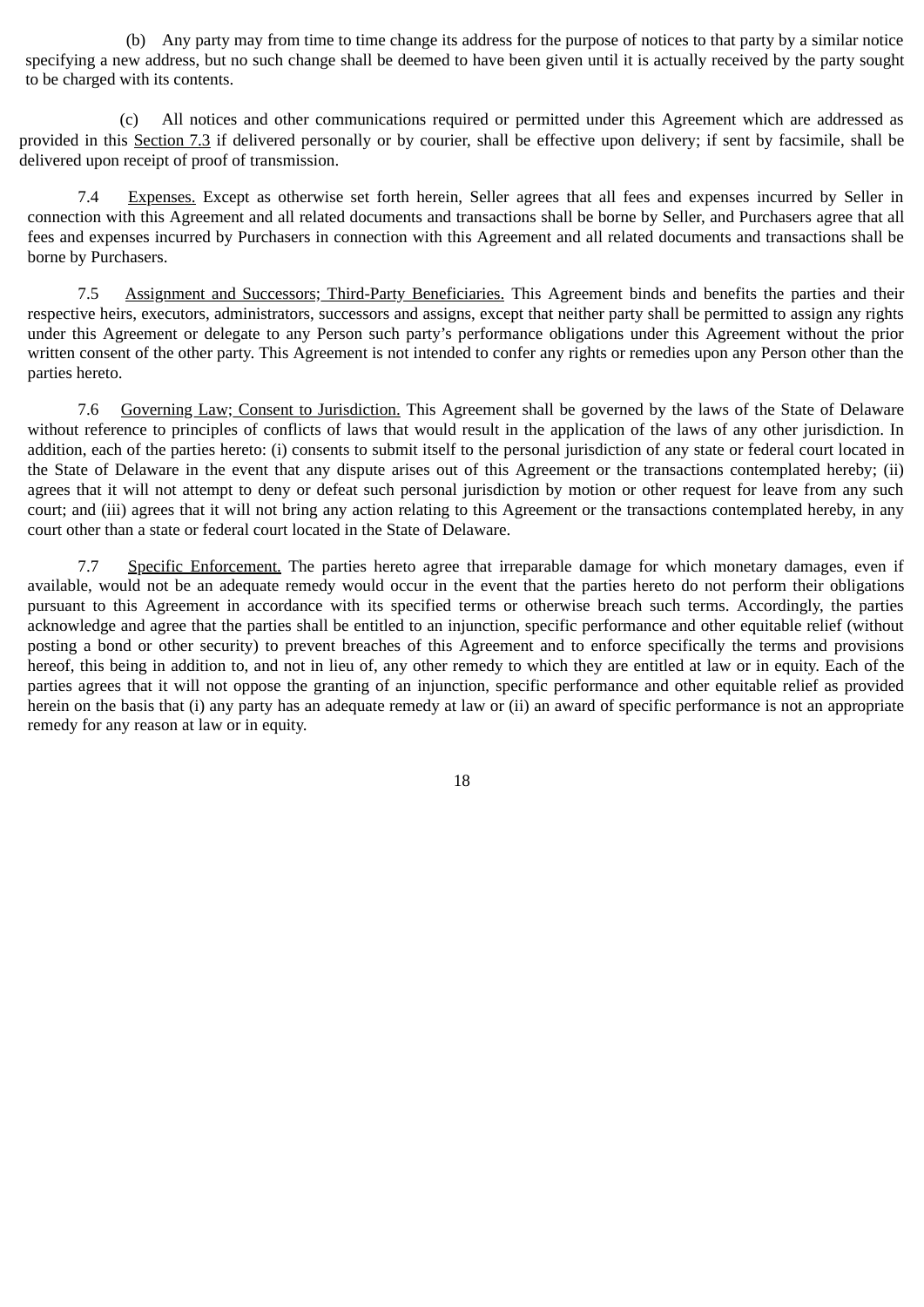## 7.8 WAIVER OF JURY TRIAL. EACH OF PURCHASERS AND SELLER HEREBY IRREVOCABLY WAIVES ALL RIGHT TO TRIAL BY JURY IN ANY PROCEEDING OR COUNTERCLAIM (WHETHER BASED ON CONTRACT, TORT OR OTHERWISE) ARISING OUT OF OR RELATING TO THIS AGREEMENT AND THE TRANSACTIONS CONTEMPLATED HEREBY, INCLUDING THE ACQUISITION.

7.9 Severability. Any term or provision of this Agreement that is invalid or unenforceable in any situation in any jurisdiction shall not affect the validity or enforceability of the remaining terms and provisions of this Agreement or the validity or enforceability of the offending term or provision in any other situation or in any other jurisdiction. If a final judgment of a court of competent jurisdiction declares that any term or provision of this Agreement is invalid or unenforceable, the parties hereto agree that the court making such determination shall have the power to limit such term or provision, to delete specific words or phrases or to replace such term or provision with a term or provision that is valid and enforceable and that comes closest to expressing the intention of the invalid or unenforceable term or provision, and this Agreement shall be valid and enforceable as so modified. In the event such court does not exercise the power granted to it in the prior sentence, the parties hereto agree to replace such invalid or unenforceable term or provision with a valid and enforceable term or provision that will achieve, to the extent possible, the economic, business and other purposes of such invalid or unenforceable term or provision.

## 7.10 Interpretation.

(a) For purposes of this Agreement, whenever the context requires, the singular number will include the plural, and vice versa, the masculine gender will include the feminine and neuter genders, the feminine gender will include the masculine and neuter genders, and the neuter gender will include the masculine and feminine genders.

(b) As used in this Agreement, the words "include" and "including" and variations thereof, will not be deemed to be terms of limitation, but rather will be deemed to be followed by the words "without limitation".

(c) All references in this Agreement to "Ancillary Agreements" will be deemed to be a reference to one or more Ancillary Agreements.

(d) Except as otherwise expressly indicated, all references in this Agreement to a "Section", "Article", "Preamble", "Recitals" or "Exhibit" are intended to refer to a Section, Article, the Preamble, the Recitals or an Exhibit of this Agreement, and all references to a "Schedule" are intended to refer to a Schedule of the Disclosure Schedules.

(e) As used in this Agreement, the terms "hereof", "hereunder", "herein" and words of similar import will refer to this Agreement as a whole and not to any particular provision, Section, Exhibit or Schedule of this Agreement.

(f) All references to this Agreement herein or to the Disclosure Schedules shall be deemed to refer to this entire Agreement, including the Disclosure Schedules; provided, however, that information furnished in one Section of the Disclosure Schedules shall be deemed to be included in another Section of the Disclosure Schedules to the extent such disclosure is reasonably apparent on the face thereof to be relevant to such other section, whether or not a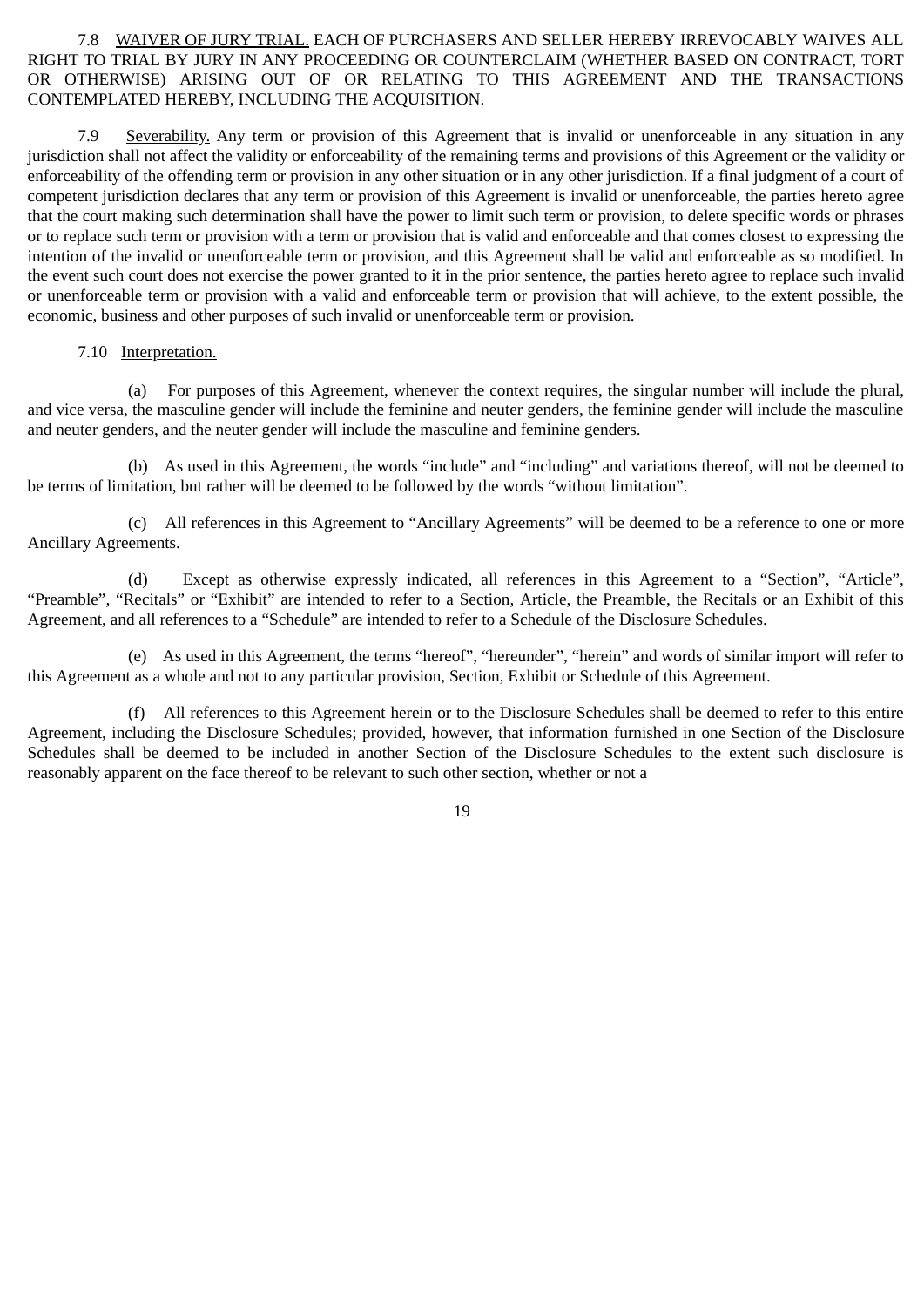specific cross-reference appears.

(g) Each party hereto has participated in the drafting of this Agreement, which each party hereto acknowledges is the result of extensive negotiations among the parties hereto. Consequently, this Agreement will be interpreted without reference to any rule or precept of Law that states that any ambiguity in a document be construed against the drafter.

(h) Any reference in this Agreement to "\$" or "dollars" will mean U.S. dollars.

(i) All references to any section of any law include any amendment of, and/or successor to, that section.

(j) The table of contents and Article and Section headings contained in this Agreement are for reference purposes only and do not limit or otherwise affect any of the substance of this Agreement.

(k) All terms defined in this Agreement shall have such defined meanings when used in the Disclosure Schedules or any certificate or other document made or delivered pursuant hereto or thereto unless otherwise defined therein.

7.11 Entire Agreement. This Agreement, including the exhibits hereto and the documents and instruments referred to herein (including the Disclosure Schedules), embody the entire agreement and understanding of the parties hereto in respect of the subject matter contained herein. There are no representations, promises, warranties, covenants or undertakings, other than those expressly set forth or referred to herein and therein.

7.12 Counterparts. This Agreement may be executed in any number of counterparts and by facsimile signatures, any one of which need not contain the signatures of more than one (1) party and each of which shall be an original, but all such counterparts taken together shall constitute one and the same instrument. The exchange of copies of this Agreement or amendments thereto and of signature pages by facsimile transmission or by e-mail transmission in portable document format (or similar format) shall constitute effective execution and delivery of such instrument(s) as to the parties and may be used in lieu of the original Agreement or amendment for all purposes. Signatures of the parties transmitted by facsimile or by e-mail transmission in portable document format (or similar format) shall be deemed to be their original signatures for all purposes.

[SIGNATURE PAGE FOLLOWS]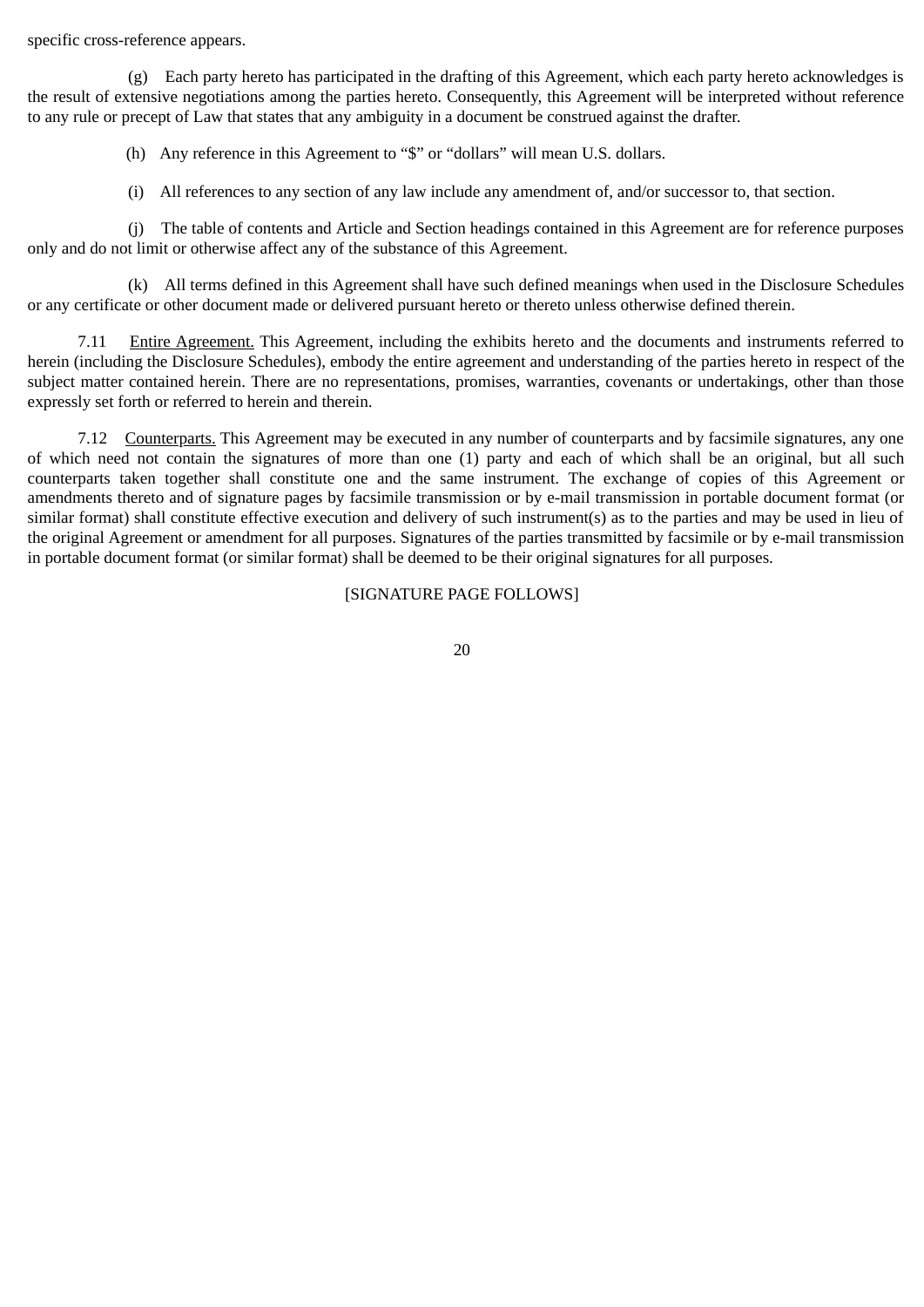IN WITNESS WHEREOF, the parties hereto have executed this Asset Purchase Agreement as of the date first written above.

### **PURCHASERS**:

TELIT TECHNOLOGIES (CYPRUS) LIMITED

By: /s/ Michael Gali

Name: Michael Gali

Title: CLO, Telit

TELIT WIRELESS SOLUTIONS, INC.

By: /s/ Michael Gali

Name: Michael Gali

Title: CLO, Telit

#### **SELLER:**

NOVATEL WIRELESS, INC.

By: /s/ Michael A. Newman

Name: Michael A. Newman Title: Executive Vice President, Chief Financial

Officer and Assistant Secretary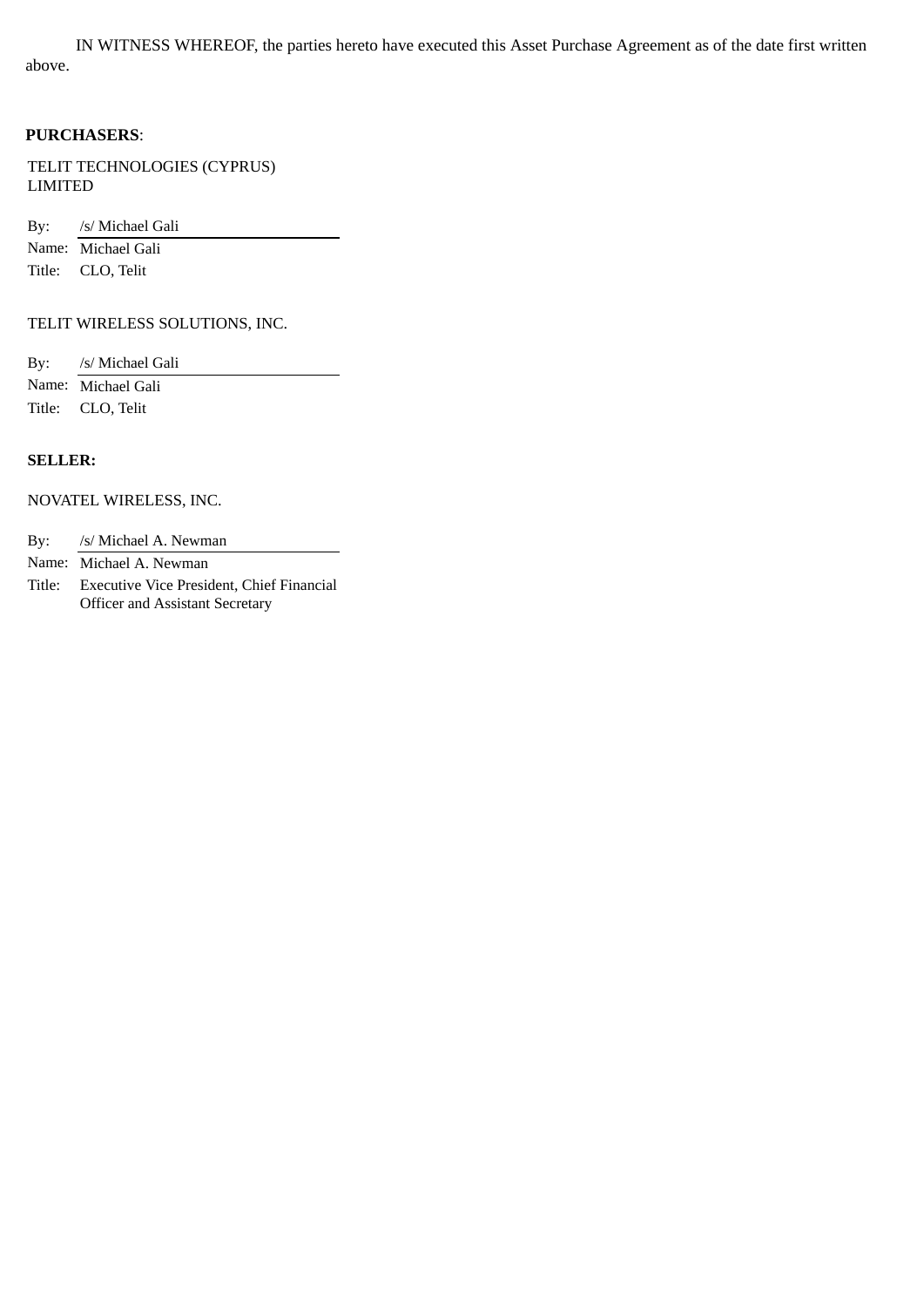[Signature Page to Asset Purchase Agreement]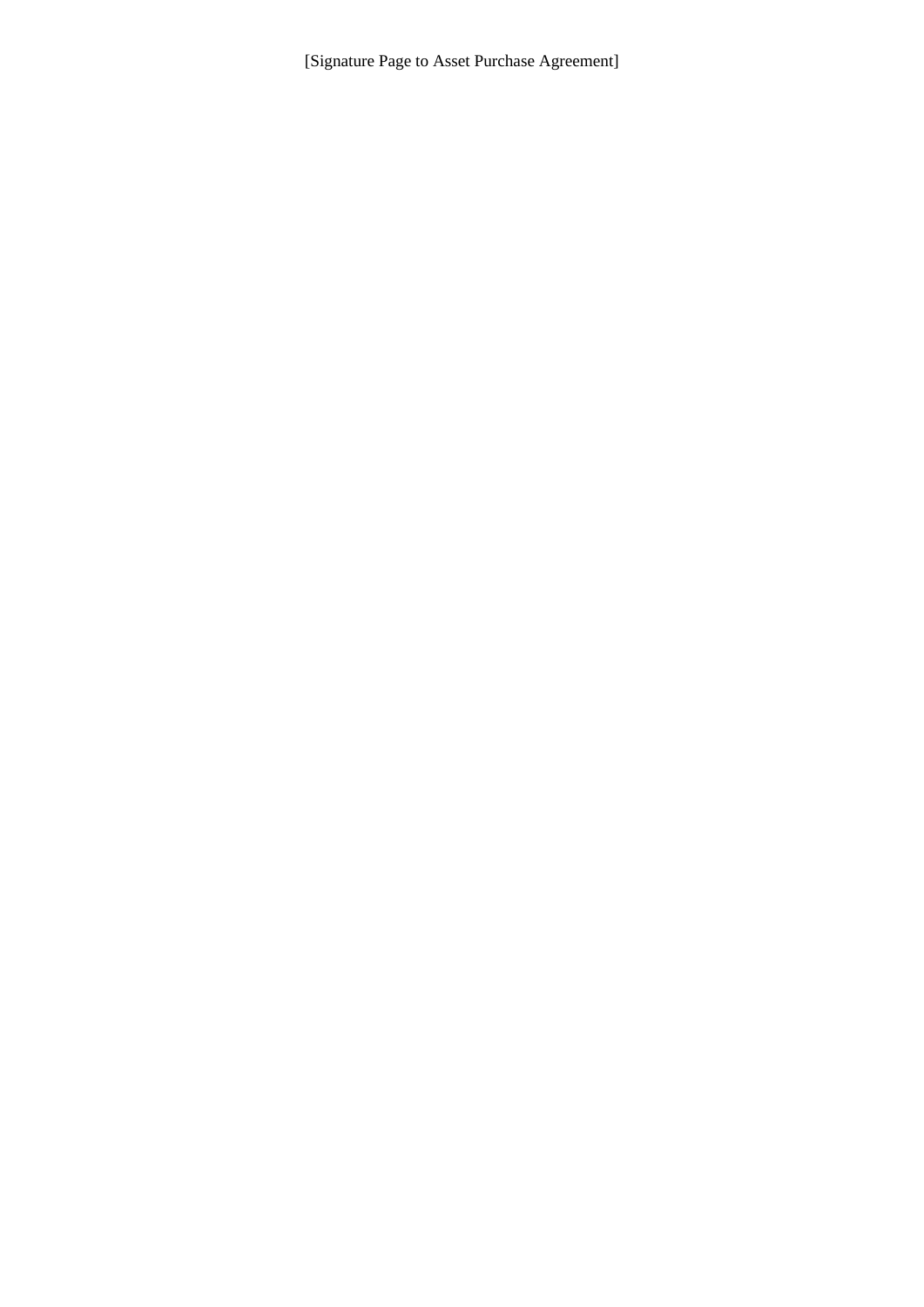#### **Annex I**

#### **Definitions**

Whenever used in the Agreement, the following terms shall have the meanings set forth in this Annex I, unless otherwise expressly provided:

"Acquisition" - As defined in Section 1.1.

"Action" means any action, administrative enforcement, appeal, petition, plea, charge, complaint, claim, suit, demand, litigation, arbitration, mediation, hearing, or other proceeding commenced, brought, or heard by or before any Governmental Authority.

"Additional Holdback Amount" - As defined in Section 1.3(b).

"Affiliate" means as to any Person, any other Person which, directly or indirectly, is controlled by, controls, or is under common control with, such Person. As used in the preceding sentence, "control" shall mean and include, but not necessarily be limited to, (i) with respect to Seller, the ownership of ten percent (10%) or more of the voting securities or other voting interest of such Seller, or (ii) the possession, directly or indirectly, of the power to direct or cause the direction of the management and policies of such Person, whether through the ownership of voting securities, by contract or otherwise. As to Seller, "Affiliate" includes without limitation each Key Individual.

"Agreement" - As defined in the caption.

"Ancillary Agreements" shall mean (i) the License Agreement; (ii) the Transition Services Agreement; (iii) the Bill of Sale; and (iv) the Manufacturing and Supply Agreement.

"Armstrong Holdback Amount" - As defined in Section 1.3(a).

"Assumed Liabilities" - As defined in Section 1.5(a).

"Basket" - As defined in Section 6.5(a).

"Batch 1 Inventory" means the Inventory identified on Annex II as Batch 1 Inventory.

"Batch 2 Inventory" means the Inventory identified on Annex II as Batch 2 Inventory.

"Bill of Sale" - As defined in Section 1.5.

"Business Day" means any day other than a Saturday or Sunday or other day on which banks in New York, New York are authorized or required to be closed.

"Cap" - As defined in Section 6.5(b).

"Claim Notice" - As defined in Section 6.3(a).

"Claimed Amount" - As defined in Section 6.3(a).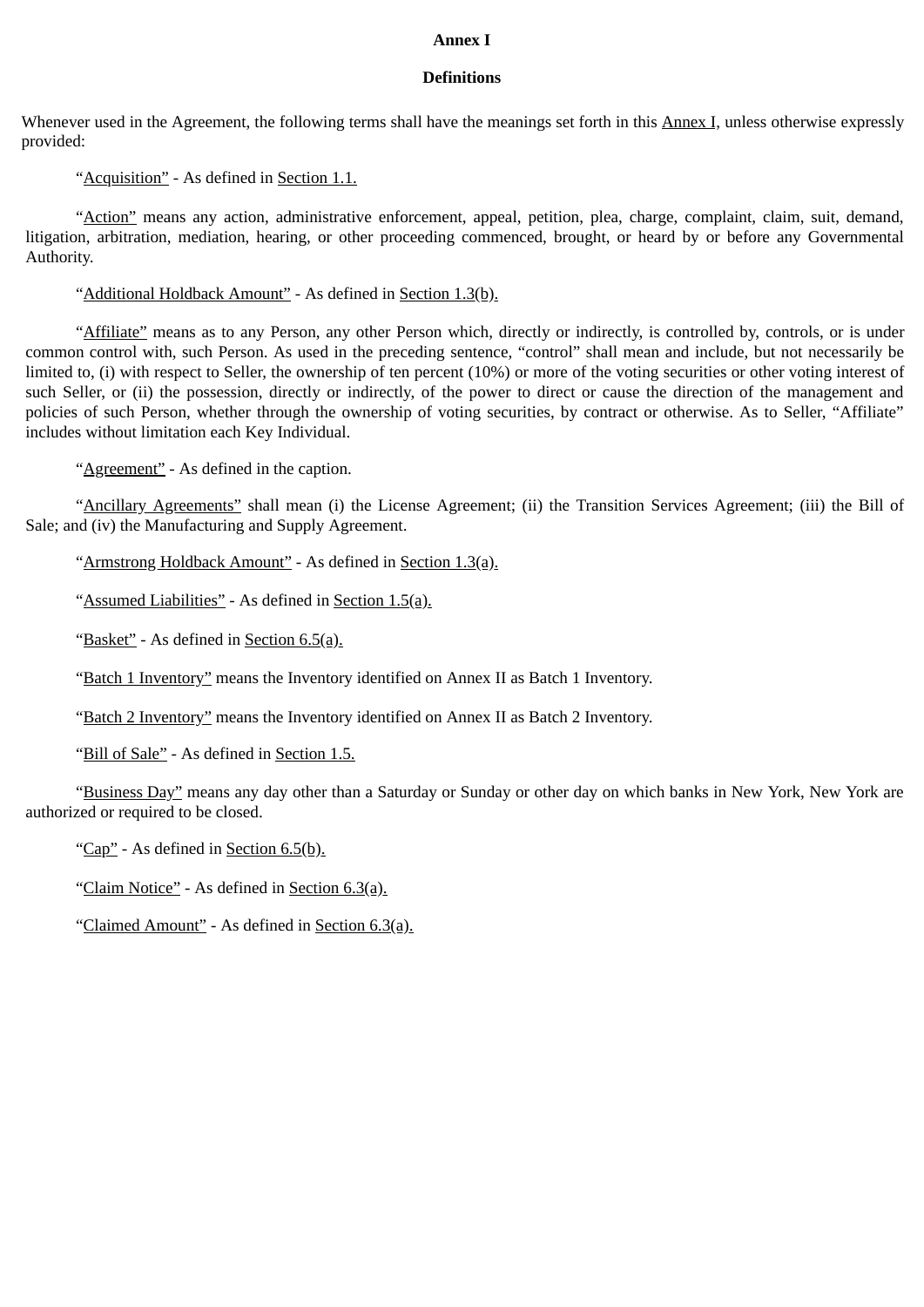"Closing" - As defined in Section 2.1.

"Closing Consideration" - As defined in Section 1.3(a).

"Closing Date" - As defined in Section 2.1.

"Closing Holdback Amount" - As defined in Section 1.3(a).

"Code" means the Internal Revenue Code of 1986, as amended.

"Contract" means, with respect to any Person, any contract, agreement, deed, mortgage, lease, license, purchase order, commitment, arrangement or undertaking, written or oral, or other document or instrument to which or by which such Person is a party or otherwise subject or bound or to which or by which any asset, property or right of such Person is subject or bound.

"Controlling Party" - As defined in Section 6.3(c).

"Disclosure Schedule" means the schedules delivered by Seller to Purchasers concurrently herewith and identified by the parties as the Disclosure Schedule.

"Dispute Notice" - As defined in Section 1.4(b).

"Earn-out Revenue Statement" - As defined in Section 1.4(a).

"Final Revenue Amount" - As defined in Section 1.4(a).

"GAAP" means United States generally accepted accounting principles, as amended and in effect from time to time, consistently applied.

"Governmental Authority" means the government of the United States or any foreign country or any state or political subdivision thereof and any entity, body or authority exercising executive, legislative, judicial, regulatory or administrative functions of or pertaining to government, including quasi-governmental entities established to perform such functions.

"Indemnified Party" - As defined in Section 6.3(a).

"Indemnifying Party" - As defined in Section 6.3(a).

"Independent Accountant" - As defined in Section 1.4(c).

"Inventory" means work-in-process and finished goods inventory of the Module Products.

"Knowledge" means, with respect to Seller, Seller will be deemed to have "Knowledge" of a particular fact or matter if any Key Individual (i) is actually aware of such fact or matter or (ii) would reasonably be expected to have knowledge of such fact or matter given such individual's position with Seller.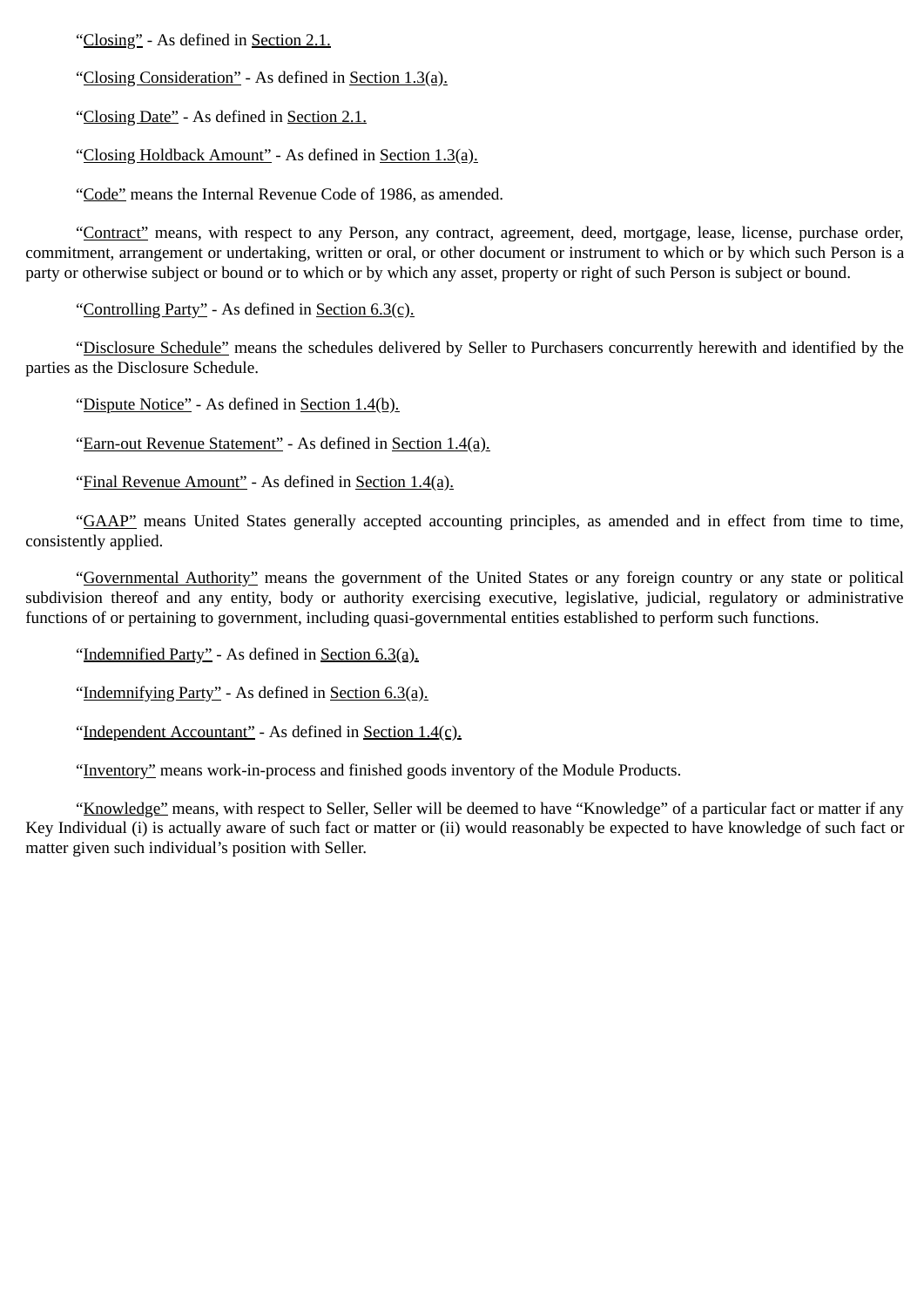"Key Individual" means Sue Swenson, Michael Newman, Michael Sklansky and Lance Bridges.

"Law" means any law, statute, code, regulation, ordinance, rule, common law, Order or governmental requirement enacted, promulgated, entered into, agreed, imposed or enforced by any Governmental Authority.

"Liabilities" means any obligation or liability (whether known or unknown, whether asserted or unasserted, whether absolute or contingent, whether accrued or unaccrued, whether liquidated or unliquidated and whether due or to become due), including any liability for Taxes.

"License Agreement" - As defined in the Recitals. "Licensor" - As defined in Section 5.4.

"Licensor Marks" - As defined in Section 5.4.

"Lien" means any mortgage, lien, charge, restriction, pledge, security interest, option, lease or sublease, claim, right of any third party, easement, encroachment or Lien or other charges or rights of others of any kind or nature, except non-exclusive intellectual property licenses granted in the Ordinary Course.

"Losses" means any claims, Liabilities, damages, losses, penalties, dues, fines, costs and expenses (including costs of investigation, all reasonable accounting, legal and consulting fees and court costs); provided that Losses shall specifically exclude consequential, incidental, indirect, special, exemplary and punitive damages.

"Manufacturing Files" - As defined below in the definition of Purchased Assets.

"Module Products" means (i) the module referred to as "HS 3001 (Gecko)" that incorporates the QUALCOMM QSC1110 chipset, (ii) the module referred to as "HS 3002 (Whiptail)" that incorporates the QUALCOMM QSC6270 chipset, and (iii) the module referred to as "SM 4101 (Armstrong)" that is currently in development and that incorporates the Sequans SQN3223 / SQN3241 chipset(s).

"Modules Related Rights" - As defined below in the definition of Purchased Assets.

"Non-controlling Party" - As defined in Section 6.3(c).

"Objection Notice" - As defined in Section 6.3(b).

"Order" means any decree, order, judgment, writ, award, injunction, stipulation or consent of or by, or settlement agreement with, a Governmental Authority.

"Ordinary Course" means the ordinary course of business consistent with past practice and custom.

"Person" means any natural person, corporation, limited liability company, partnership, firm, joint venture, joint-stock company, trust, association, unincorporated entity or organization of any kind, Governmental Authority or other entity of any kind.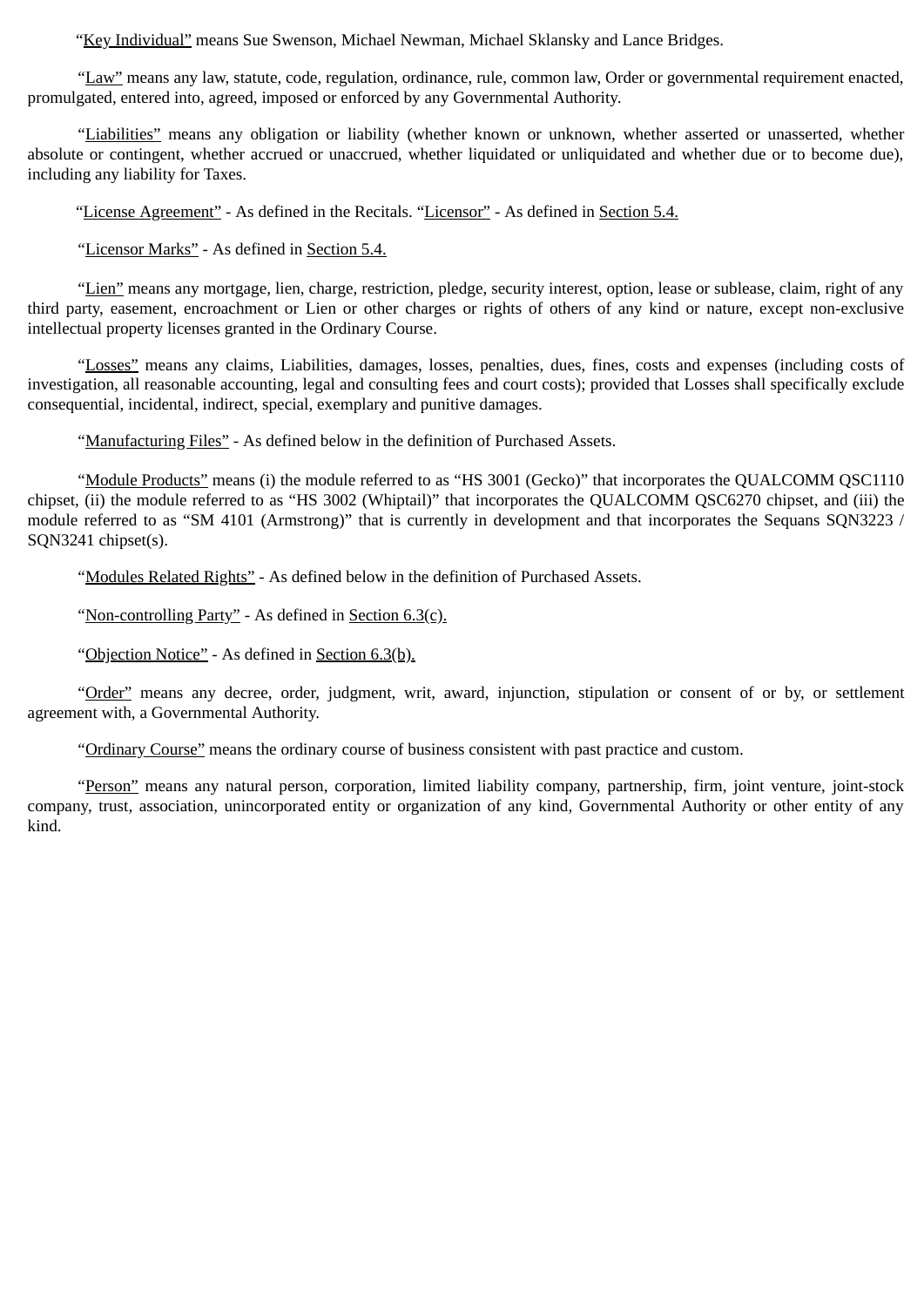"Purchase Price" - As defined in Section 1.2(a).

"Purchase Price Allocation Schedule" - As defined in Section 1.7.

"Purchased Assets" means all of Seller's right, title and interest in the following:

- (i) the tangible assets set forth on Annex II;
- (ii) the Contracts set forth on Annex II (collectively, the "Transferred Contracts");
- (iii) the Batch 1 Inventory;
- (iv) from and after the purchase and sale described in Section 1.1(b), the Batch 2 Inventory;

(v) copies of the manufacturing files of the Module Products, including without limitation, copies of any and all schematics, designs, component lists, testing protocols, vendor lists and supply terms, architecture, service, inspection and assembly instructions and procedures, quality tests and all other items required for the manufacturing of the Module Products (the "Manufacturing Files");

(vi) the items set forth under "Other Assets" in Annex II;

(vii) all of the Seller's open purchase orders from customers, rights, claims, credits, cause of action or rights of set off against any Person exclusively relating to the Module Products, including without limitation unliquidated rights under manufacturers' and vendors' warranties ("Modules Related Rights"); and

(viii) the items set forth in "Carrier Certifications" in Annex II.

"Purchasers" - As defined in the caption.

"Purchaser Indemnitees" - As defined in Section 6.1.

"Representative" means, with respect to any Person, any and all directors, officers, stockholders, managers, members, employees, consultants, financial advisors, counsel, accountants and other agents of such Person.

"Response" - As defined in Section 6.3(b).

"Seller" - As defined in the caption.

"Seller Indemnitees" - As defined in Section 6.2.

"Services Holdback Amount" - As defined in Section 1.3(b).

"Tax" or "Taxes" means all taxes, charges, fees, duties (including custom duties), levies,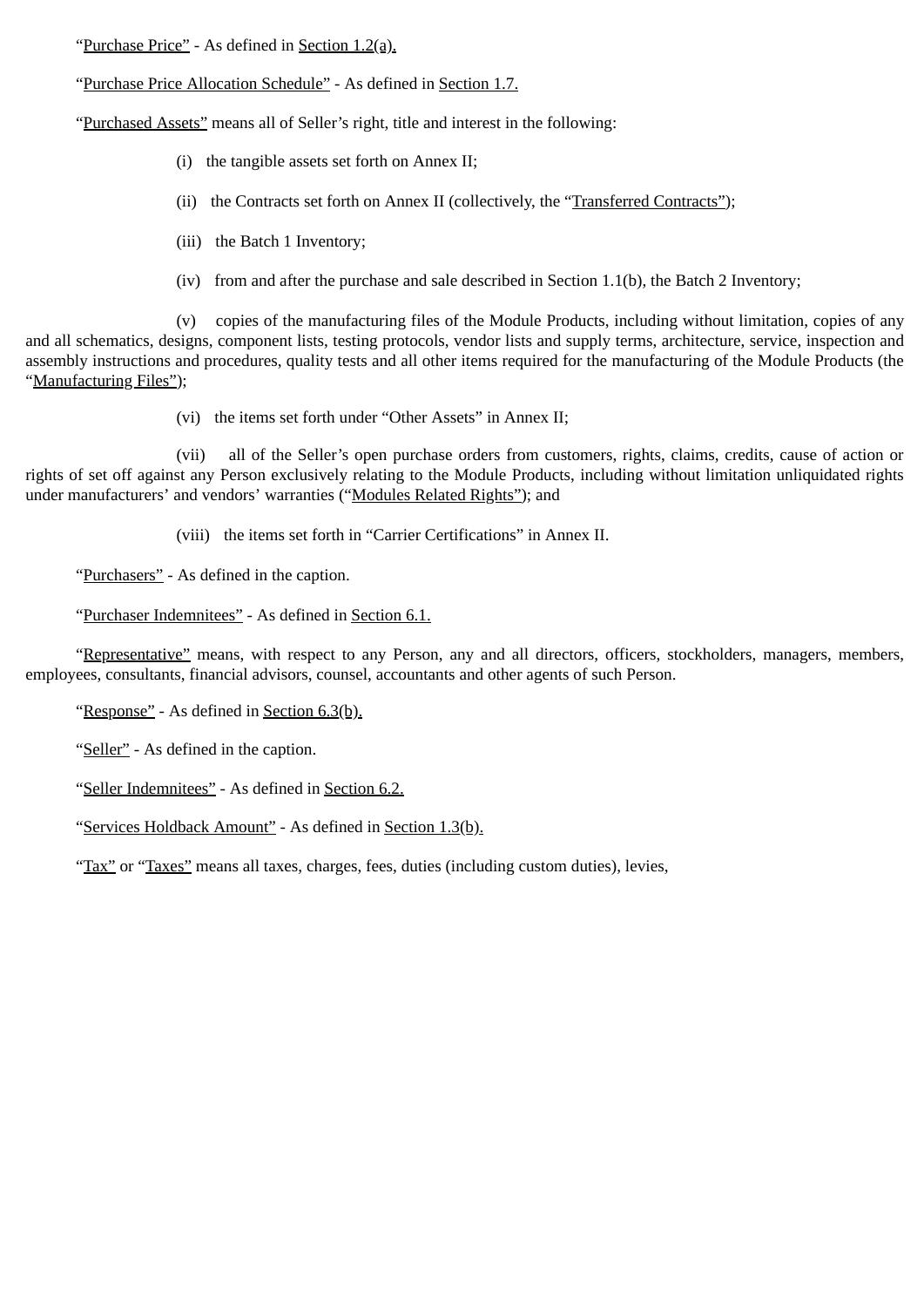or other assessments, including net income, gross income, capital gains, gross receipts, net receipts, gross proceeds, net proceeds, ad valorem, profits, real property, personal property (whether tangible or intangible), gaming, sales, use, franchise, capital, excise, estimated, value added, stamp, lease, transfer, occupational, equalization, license, payroll, employment, environmental, disability, severance, withholding, unemployment, or other taxes, charges or fees assessed by any Governmental Authority, including any interest, penalties, or additions to tax attributable thereto.

"Transfer Taxes" - As defined in Section 1.6.

"Transferred Contracts" - As defined the definition of Purchased Assets.

"Warranty Claims" - As defined in Section 1.5(a)(ii).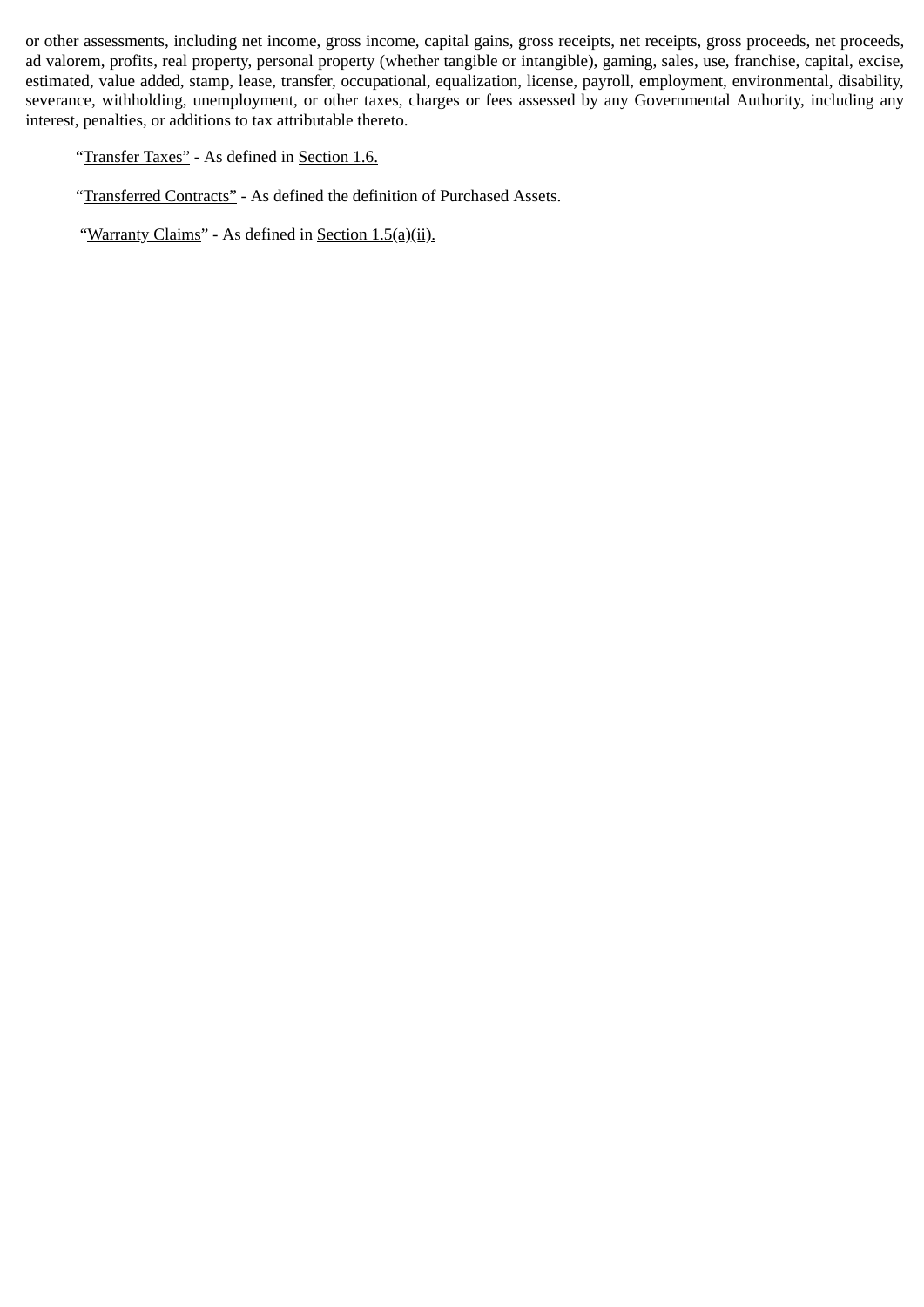# **Annex II**

# **Purchased Assets**

# **Batch 1 Inventory**

See description of Batch 1 Inventory on **Schedule 3.5** of the Disclosure Schedules.

# **Batch 2 Inventory**

See description of Batch 2 Inventory on Schedule 3.5 of the Disclosure Schedules.

## **Transferred Contracts**

- 1. Master Supply Agreement, dated as of July 2015, by and between Nortek Security & Control LLC and Novatel Wireless, Inc., as amended by that certain First Amendment to Master Supply Agreement, dated as of December 23, 2015 by and between Nortek Security & Control LLC and Novatel Wireless, Inc.
- 2. Each of the contracts described on Schedule 1.3(d) of the Disclosure Schedules shall be considered a "Transferred Contract" for all purposes hereunder from and after the time such contract is assigned by Seller pursuant to the terms of Section 1.3(d).

## **Hardware Tools**

The following hardware tools as they exist at the facilities of Asiatelco Technologies Co. and Hon Hai Precision Industry Co., Ltd., (dba Foxconn Technology Group) (for the avoidance of doubt, Novatel will not transfer physical possession of these assets, but will instruct the foregoing entities that title has transferred to Purchasers):

1. TFX boards for module interface to test fixture/stack of the Module Products

## **Software Tools**

The following items of software (including the source codes and object codes thereof) owned by Novatel as they exist at the facilities of Asiatelco Technologies Co. and Hon Hai Precision Industry Co., Ltd., (dba Foxconn Technology Group):

1. Test stations software to test fixture/stack of the Module Products

## **Carrier Certification**

The existing carrier certifications and type approvals related exclusively to the Module Products existing on the date hereof plus the carrier certifications and type approvals related exclusively to the Module Products in process of issuance will be deemed Purchased Assets. Upon first request of Purchasers, Seller will execute any and all forms or documents required by Purchasers or any carriers for the purpose of transferring the title, or if unavailable, change the beneficiary thereof to be the Purchasers.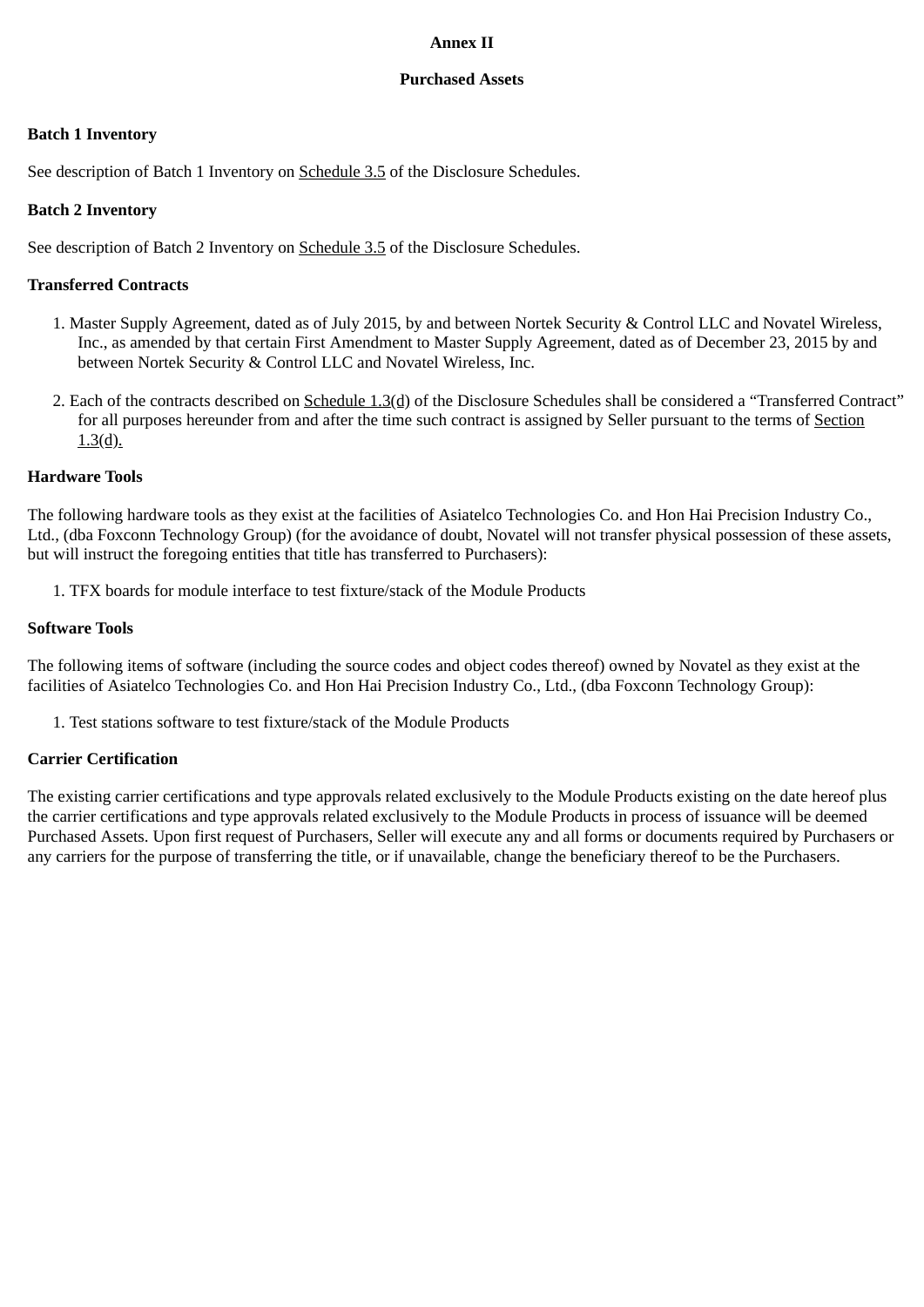# **Other Assets**

The Manufacturing Files

The Modules Related Rights

Copies of any and all manuals, training and support materials, designs, documentation, and schematics not otherwise listed hereinabove that relate exclusively to the Module Products, manufacturing, marketing, sale or support thereof.

An excel file of customer forecasts, order histories, and customer contact information, in each case that relate exclusively to the Module Products.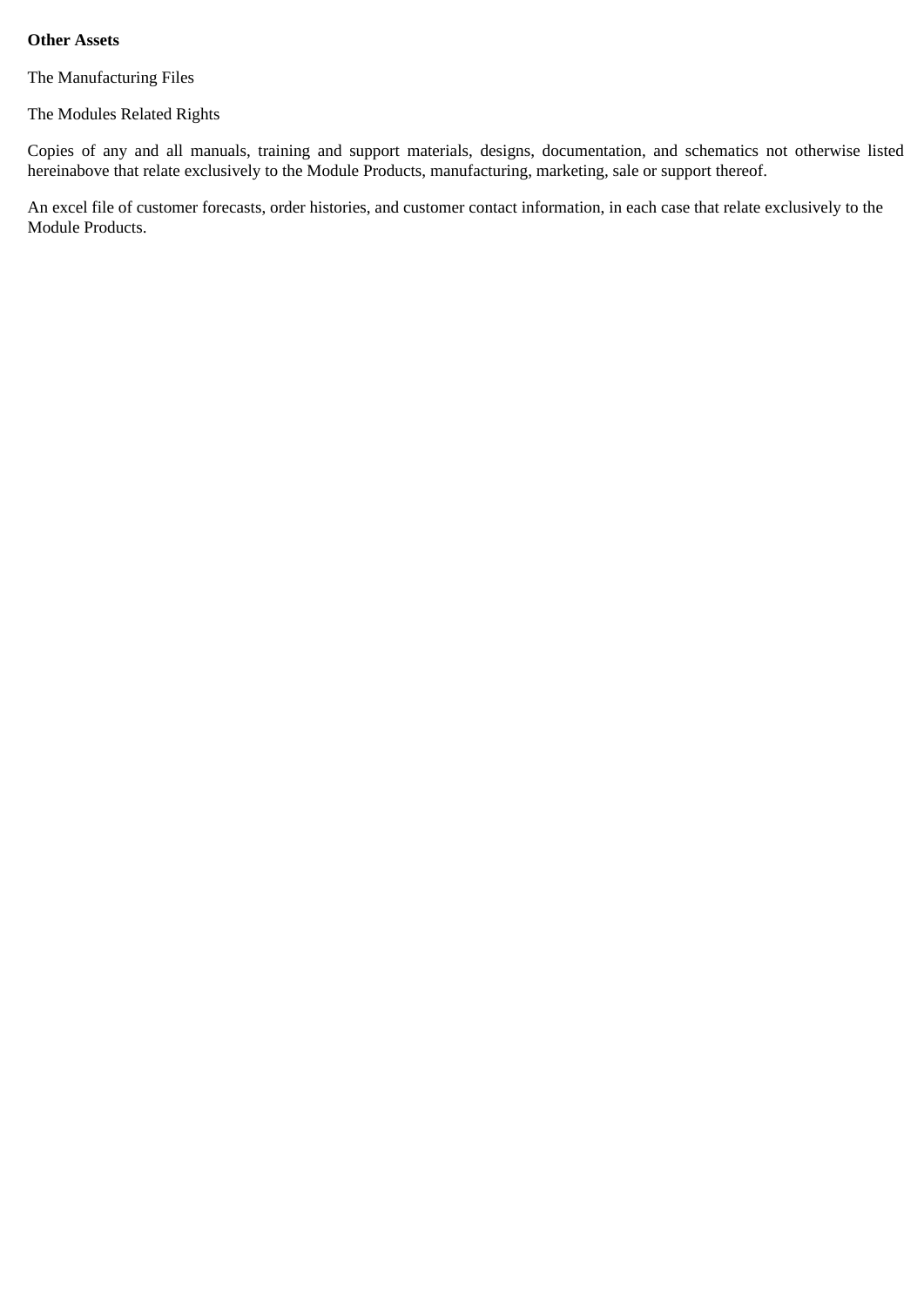# **EXHIBIT A**

# **License Agreement**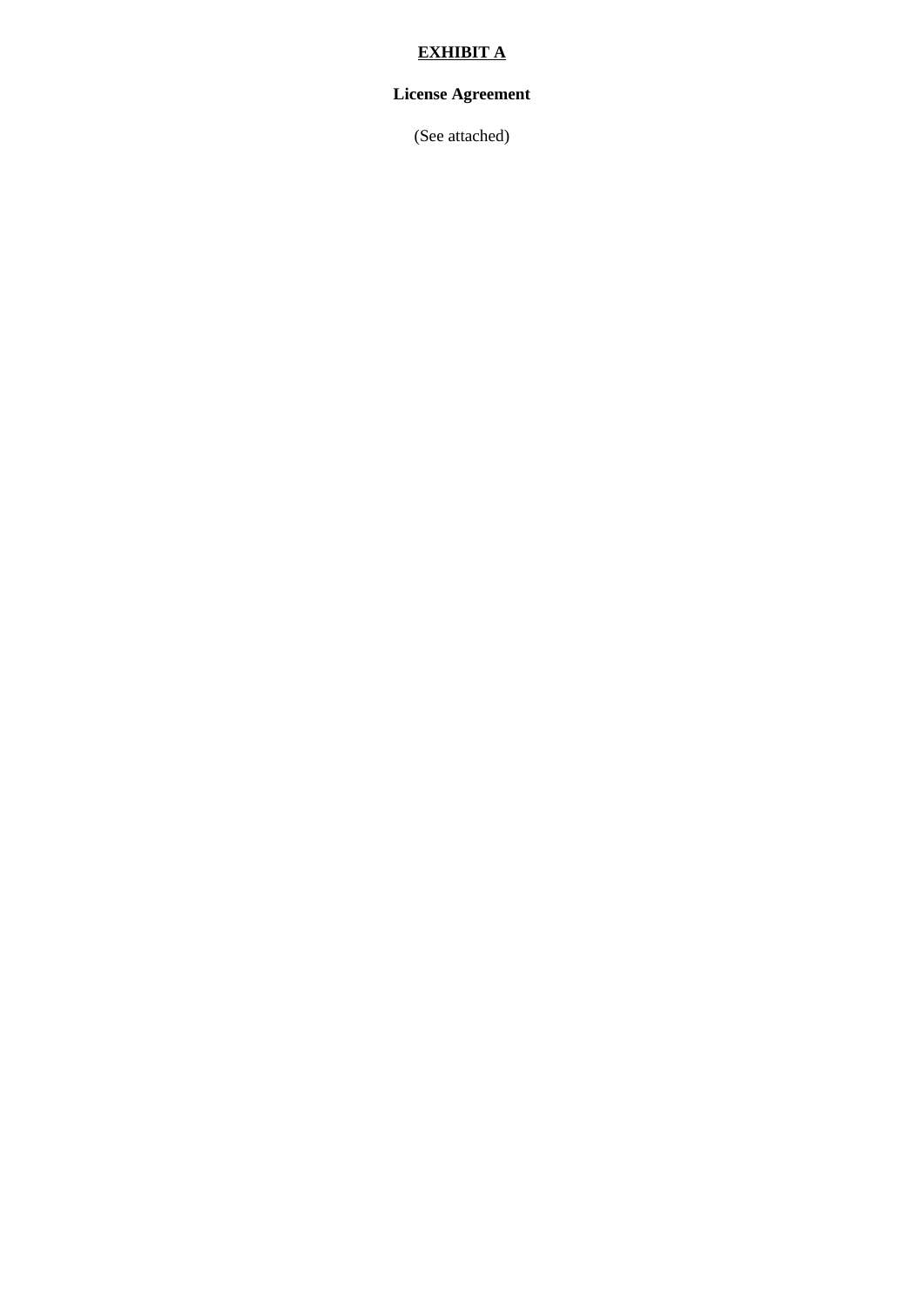# **EXHIBIT B**

# **Transition Services Agreement**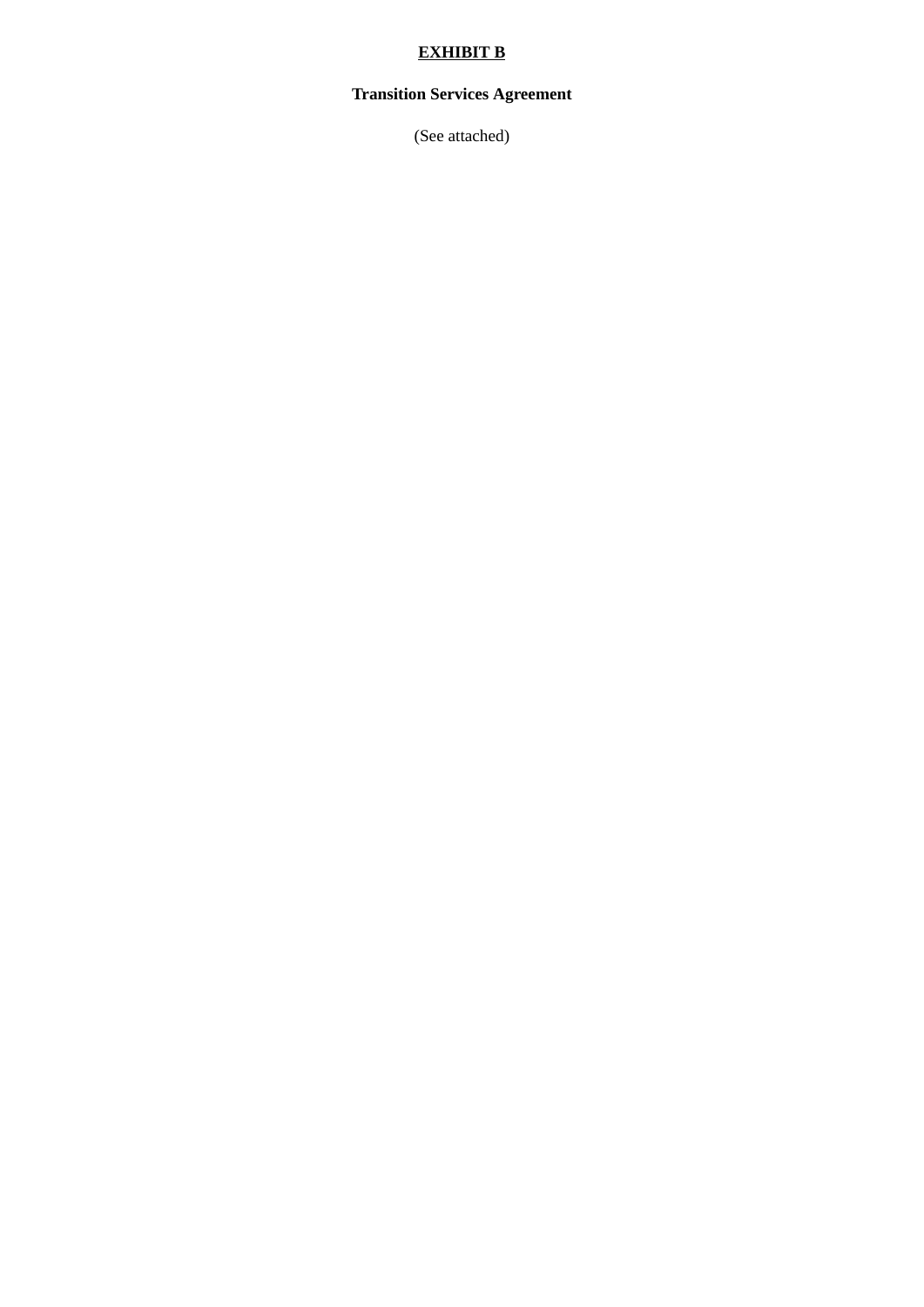# **EXHIBIT C**

# **Bill of Sale**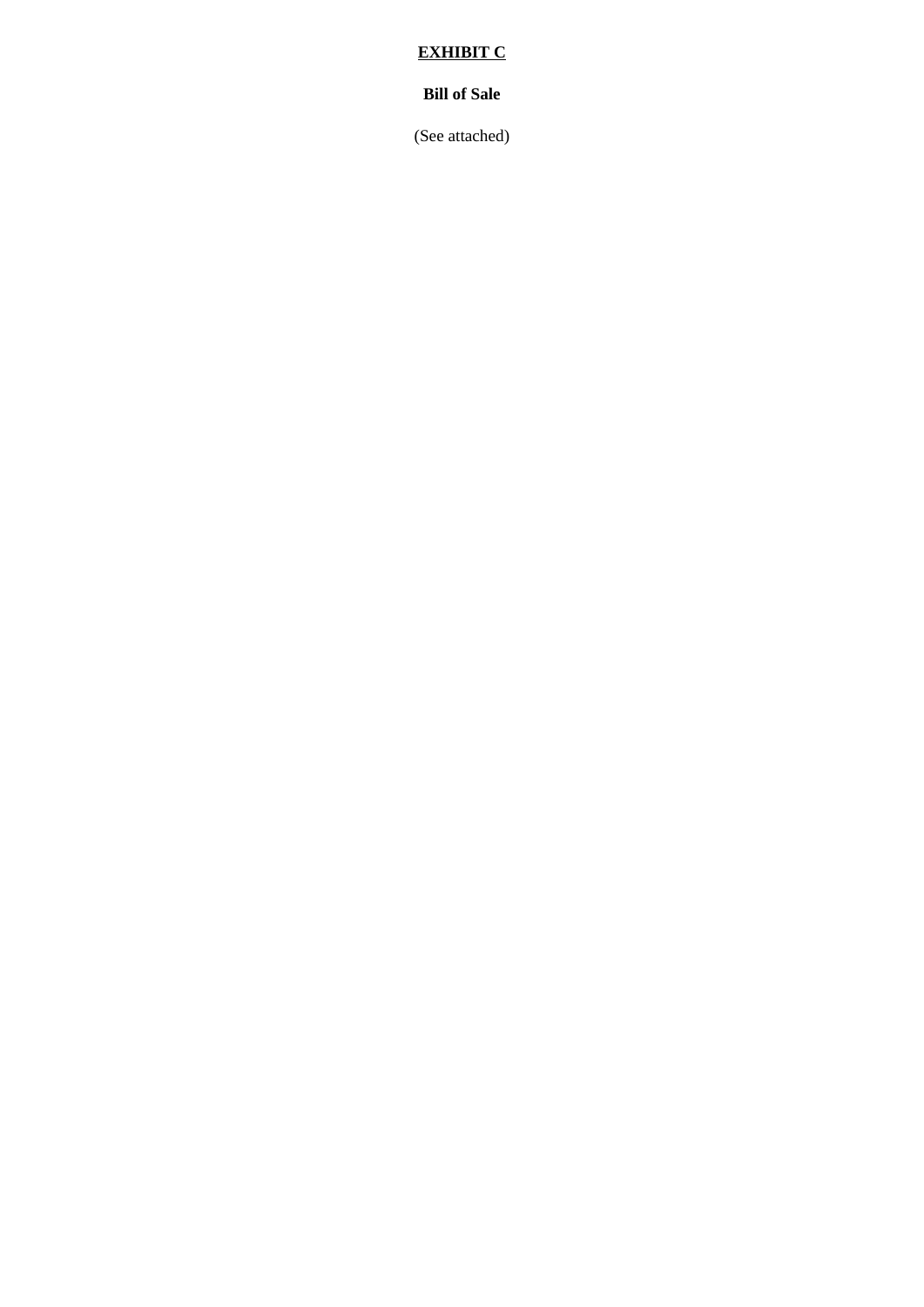# **EXHIBIT D**

# **Manufacturing and Supply Agreement**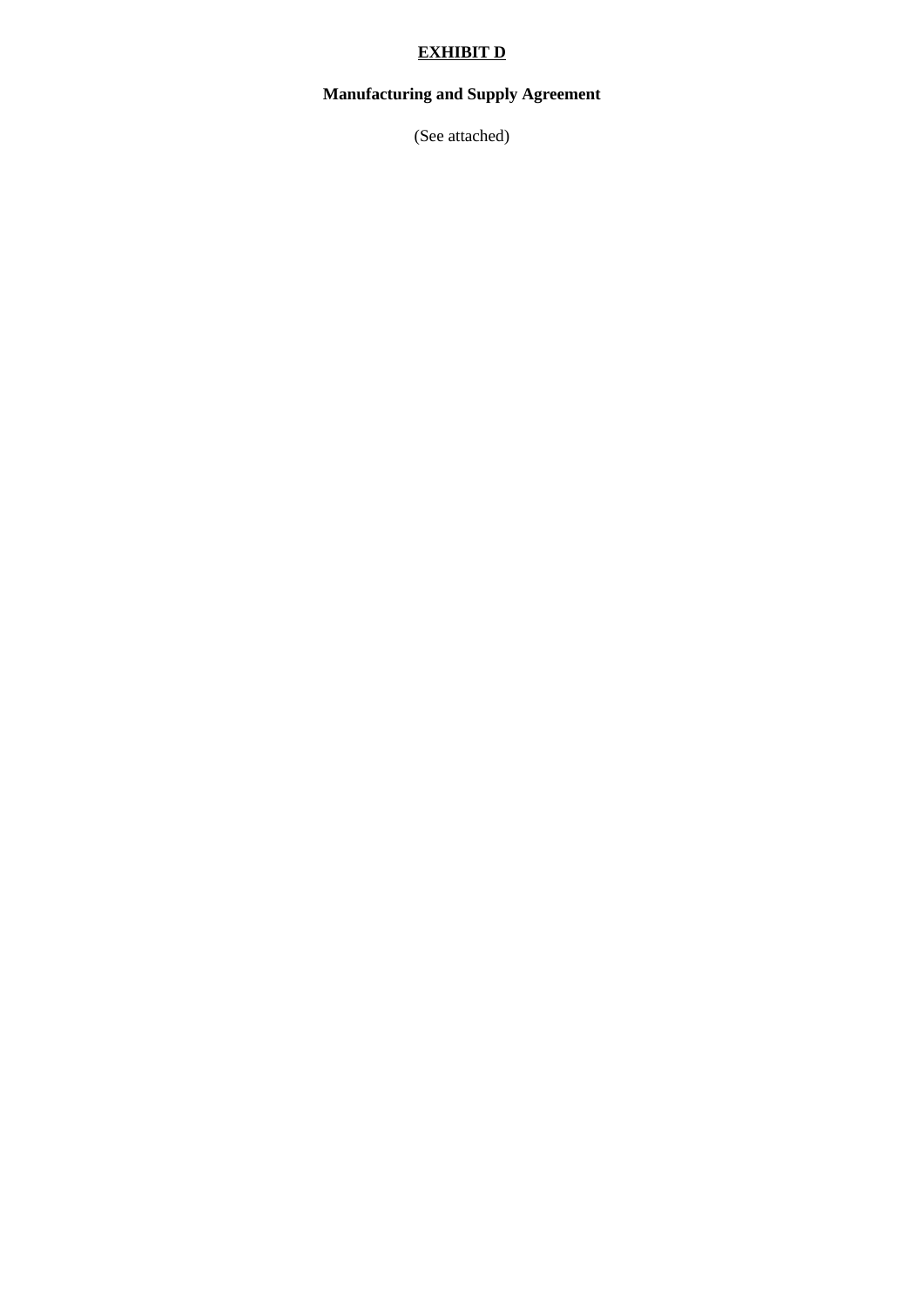# **EXHIBIT E**

# **Module Specifications**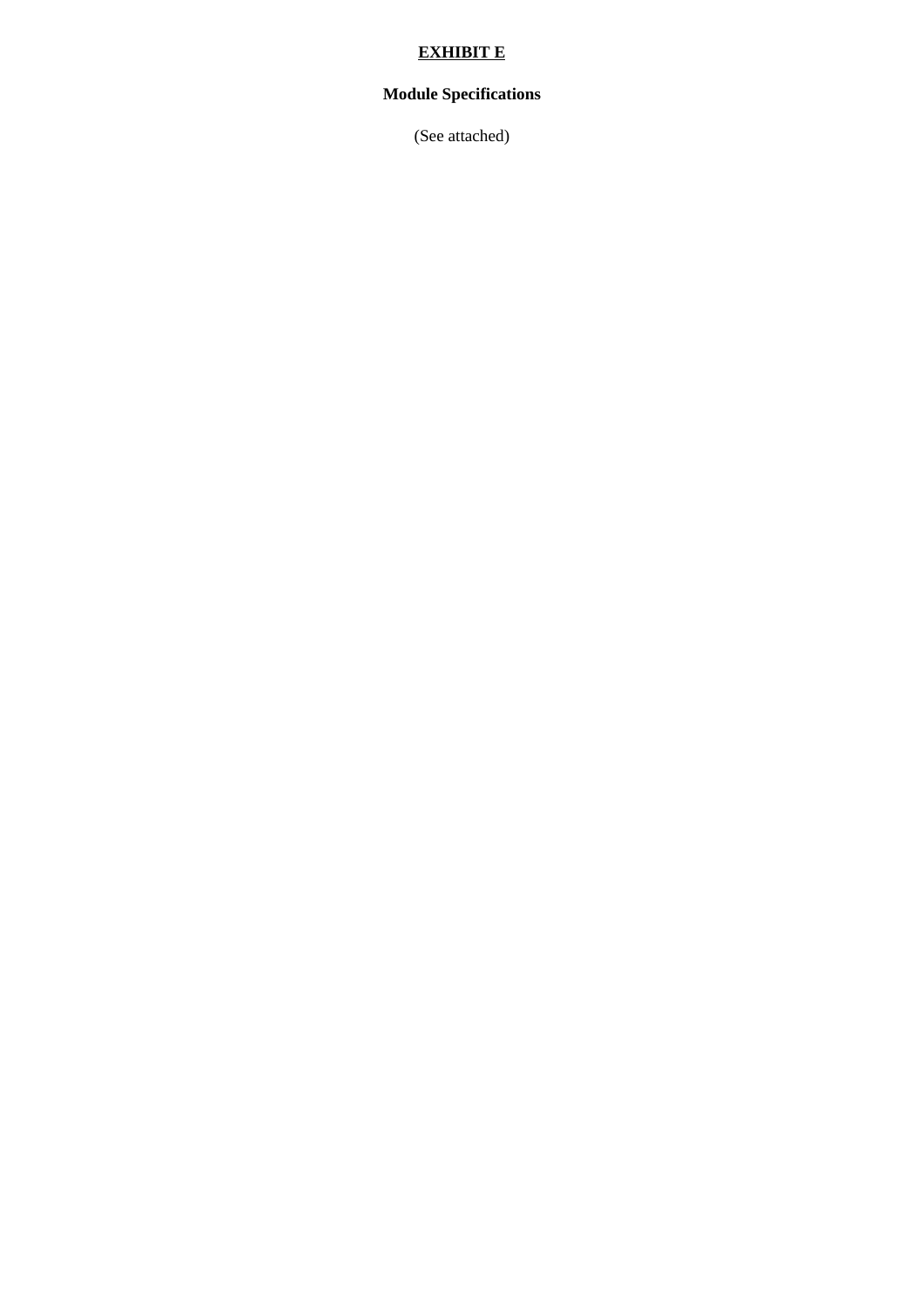## **2016 Corporate Bonus Plan**

Officers and employees ("Participants") of Novatel Wireless, Inc. (the "Company") will be eligible for bonuses under the 2016 Corporate Bonus Plan, with target bonus amounts set as a percentage of base salary based on rank or job title within the Company (the "Bonus Awards"). Commissioned employees are not covered by the Plan and are instead covered by their commission plans.

### **Performance Goals**

The Bonus Awards under this Plan are based upon the Company meeting its quarterly revenue and EBITDA objectives, as well as the Company's other 2016 Corporate Goals (the "Performance Goals"). The weightings of the Company's Performance Goals are as follows:

- Forty percent (40%) will be weighted to the Company's Revenue objectives.
- Forty percent (40%) will be weighted to the Company's EBITDA objectives.<br>• Twenty percent (20%) will be weighted to the Company's 2016 Corporate Go
- Twenty percent (20%) will be weighted to the Company's 2016 Corporate Goals.

Achievement of at least 85% of the revenue and/or EBITDA Performance Goal is required for any payment of bonuses based on achievement of that applicable Performance Goal. Should the Company achieve at least 85% of its Revenue or EBITDA Performance Goals, bonuses for the applicable Performance Goal will be paid as follows:

- 85% performance equating to 50% payout for each Performance Goal.
- 100% performance equating to 100% payout for each Performance Goal.<br>• 115% performance equating to 150% payout for each Performance Goal.
- 115% performance equating to 150% payout for each Performance Goal.
- Bonus Awards will be pro-rated for achievement between 85% and 115%.

Achievement of the Company's 2016 Corporate Goals will be determined by the Company's Compensation Committee in consultation with the Company's CEO because several of the 2016 Corporate Goals are subjective in nature.

### **Individual Performance**

Bonus Awards may be adjusted upward or downward by twenty-five percent (25%) based on individual performance during the Performance Period.

## **Eligibility**

Bonus Award amounts are based upon actual base salary paid during the performance period, exclusive of other payments or bonuses. A Participant must be an employee of the Company on the date of distribution of the Bonus Award payment in order to receive a Bonus Award payment.

Eligibility to receive a Bonus Award under the Plan shall not confer upon any Participant any right with respect to continued employment by the Company or continued participation in the Plan. The Company reaffirms its at-will relationship with its employees and expressly reserves the right at any time to dismiss an employee free from any liability or claim for benefits pursuant to the Bonus Awards or the Plan, except as provided under the Plan or other written plan adopted by the Company or written agreement between the Company and a Participant.

## **Award Payments**

After the end of the Performance Period, the Compensation Committee shall determine (i) whether the established Performance Goals were achieved and (ii) the amount of the aggregate Bonus Awards. Payment of each Bonus Award amount shall be made within 60 days following the determination by the Committee that the Performance Goals and other criteria for payment were satisfied. Payroll and other taxes shall be withheld as determined by the Company in accordance with law.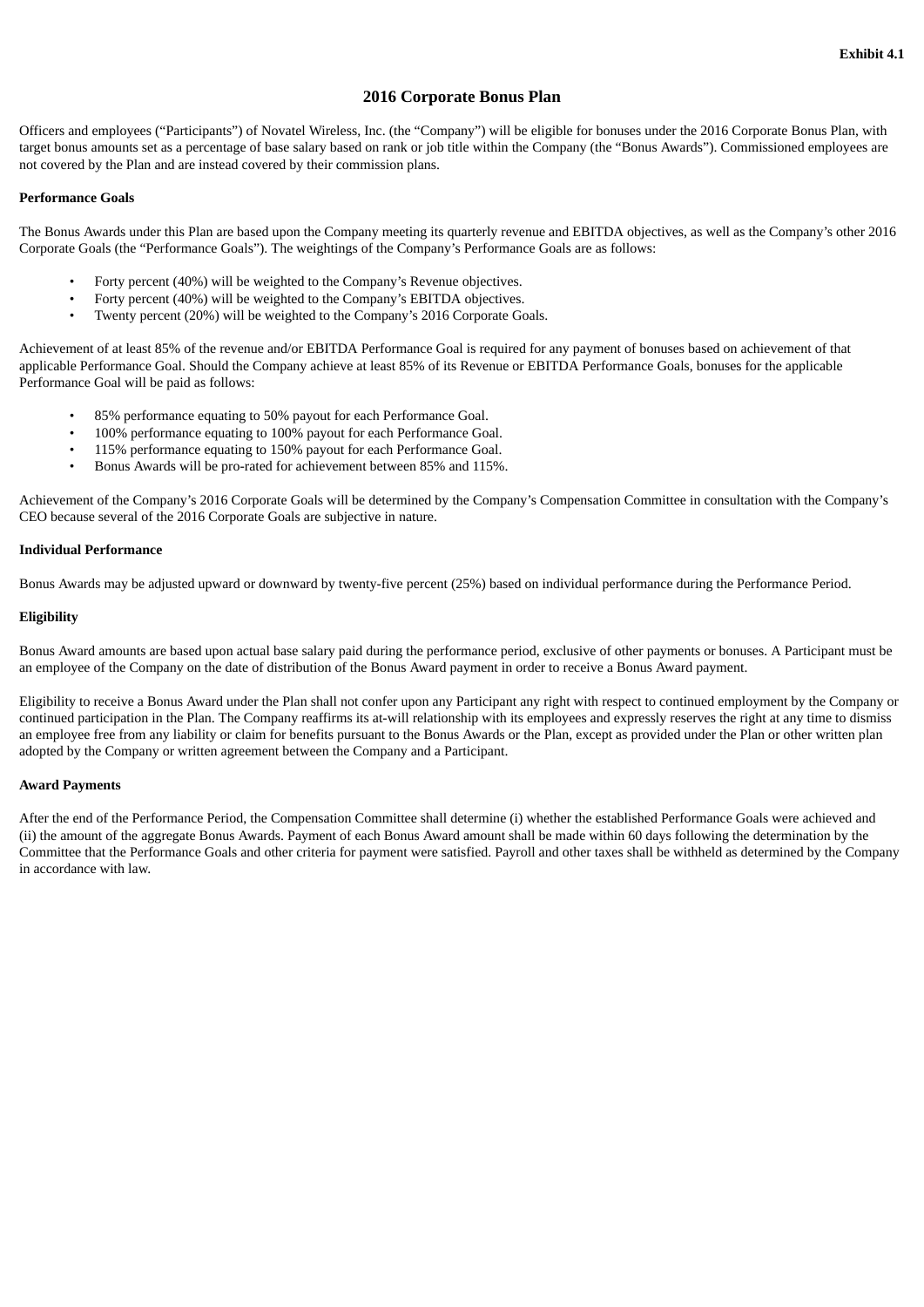Notwithstanding the Committee's determination that the Performance Goals were fully satisfied, the Committee shall have the discretion to reduce each Bonus Award amount as it considers appropriate, including as a result of market conditions, personnel, new or different product offerings and/or Company restructuring.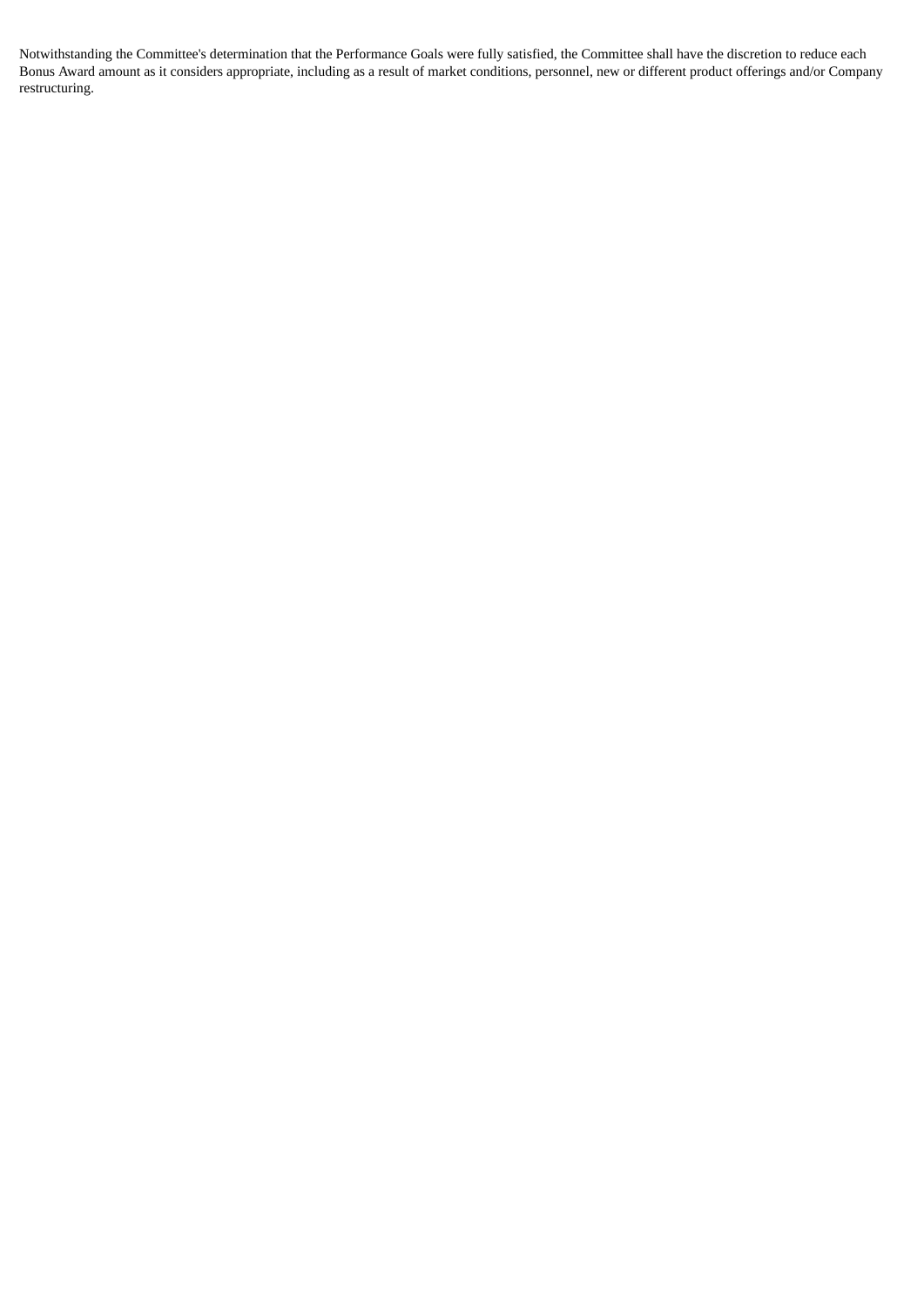### **CERTIFICATION OF PRINCIPAL EXECUTIVE OFFICER**

#### **Pursuant to Rule 13a-14(a) adopted pursuant to Section 302 of the Sarbanes-Oxley Act of 2002**

I, Sue Swenson, certify that:

1. I have reviewed this quarterly report on Form 10-Q of Novatel Wireless, Inc.;

2. Based on my knowledge, this report does not contain any untrue statement of a material fact or omit to state a material fact necessary to make the statements made, in light of the circumstances under which such statements were made, not misleading with respect to the period covered by this report;

3. Based on my knowledge, the financial statements, and other financial information included in this report, fairly present in all material respects the financial condition, results of operations and cash flows of the registrant as of, and for, the periods presented in this report;

4. The registrant's other certifying officer and I are responsible for establishing and maintaining disclosure controls and procedures (as defined in Exchange Act Rules 13a-15(e) and 15d-15(e)) and internal control over financial reporting (as defined in Exchange Act Rules 13a-15(f) and 15d-15(f)) for the registrant and have:

- (a) Designed such disclosure controls and procedures, or caused such disclosure controls and procedures to be designed under our supervision, to ensure that material information relating to the registrant, including its consolidated subsidiaries, is made known to us by others within those entities, particularly during the period in which this report is being prepared;
- (b) Designed such internal control over financial reporting, or caused such internal control over financial reporting to be designed under our supervision, to provide reasonable assurance regarding the reliability of financial reporting and the preparation of financial statements for external purposes in accordance with generally accepted accounting principles;
- (c) Evaluated the effectiveness of the registrant's disclosure controls and procedures and presented in this report our conclusions about the effectiveness of the disclosure controls and procedures, as of the end of the period covered by this report based on such evaluation; and
- (d) Disclosed in this report any change in the registrant's internal control over financial reporting that occurred during the registrant's most recent fiscal quarter (the registrant's fourth fiscal quarter in the case of an annual report) that has materially affected, or is reasonably likely to materially affect, the registrant's internal control over financial reporting; and

5. The registrant's other certifying officer and I have disclosed, based on our most recent evaluation of internal control over financial reporting, to the registrant's auditors and the audit committee of the registrant's board of directors (or persons performing the equivalent functions):

- (a) All significant deficiencies and material weaknesses in the design or operation of internal control over financial reporting which are reasonably likely to adversely affect the registrant's ability to record, process, summarize and report financial information; and
- (b) Any fraud, whether or not material, that involves management or other employees who have a significant role in the registrant's internal control over financial reporting.

Date: May 10, 2016

/s/ SUE SWENSON

**Sue Swenson**

*Chief Executive Officer (principal executive officer)*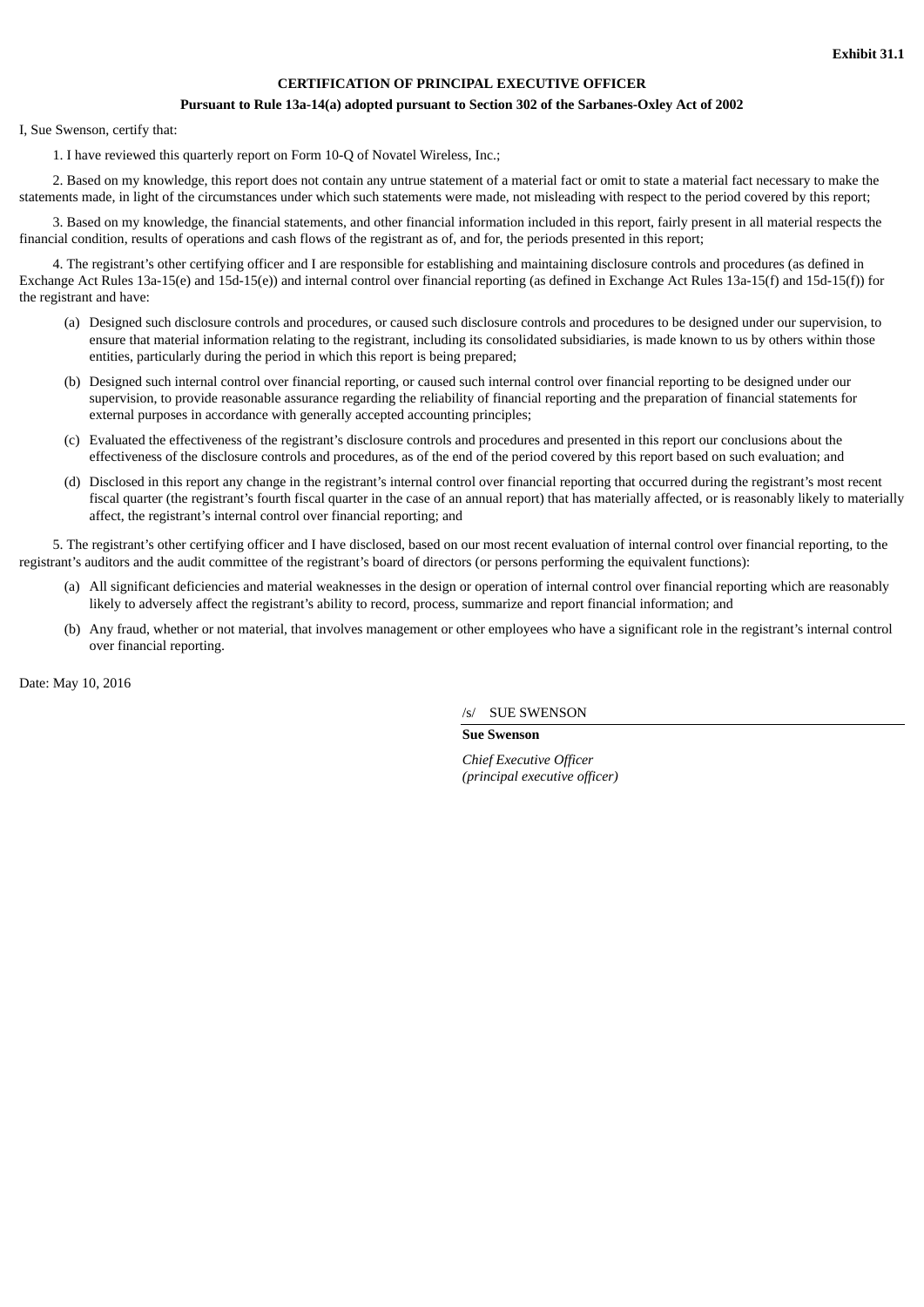### **CERTIFICATION OF PRINCIPAL FINANCIAL OFFICER**

#### **Pursuant to Rule 13a-14(a) adopted pursuant to Section 302 of the Sarbanes-Oxley Act of 2002**

I, Michael Newman, certify that:

1. I have reviewed this quarterly report on Form 10-Q of Novatel Wireless, Inc.;

2. Based on my knowledge, this report does not contain any untrue statement of a material fact or omit to state a material fact necessary to make the statements made, in light of the circumstances under which such statements were made, not misleading with respect to the period covered by this report;

3. Based on my knowledge, the financial statements, and other financial information included in this report, fairly present in all material respects the financial condition, results of operations and cash flows of the registrant as of, and for, the periods presented in this report;

4. The registrant's other certifying officer and I are responsible for establishing and maintaining disclosure controls and procedures (as defined in Exchange Act Rules 13a-15(e) and 15d-15(e)) and internal control over financial reporting (as defined in Exchange Act Rules 13a-15(f) and 15d-15(f)) for the registrant and have:

- (a) Designed such disclosure controls and procedures, or caused such disclosure controls and procedures to be designed under our supervision, to ensure that material information relating to the registrant, including its consolidated subsidiaries, is made known to us by others within those entities, particularly during the period in which this report is being prepared;
- (b) Designed such internal control over financial reporting, or caused such internal control over financial reporting to be designed under our supervision, to provide reasonable assurance regarding the reliability of financial reporting and the preparation of financial statements for external purposes in accordance with generally accepted accounting principles;
- (c) Evaluated the effectiveness of the registrant's disclosure controls and procedures and presented in this report our conclusions about the effectiveness of the disclosure controls and procedures, as of the end of the period covered by this report based on such evaluation; and
- (d) Disclosed in this report any change in the registrant's internal control over financial reporting that occurred during the registrant's most recent fiscal quarter (the registrant's fourth fiscal quarter in the case of an annual report) that has materially affected, or is reasonably likely to materially affect, the registrant's internal control over financial reporting; and

5. The registrant's other certifying officer and I have disclosed, based on our most recent evaluation of internal control over financial reporting, to the registrant's auditors and the audit committee of the registrant's board of directors (or persons performing the equivalent functions):

- (a) All significant deficiencies and material weaknesses in the design or operation of internal control over financial reporting which are reasonably likely to adversely affect the registrant's ability to record, process, summarize and report financial information; and
- (b) Any fraud, whether or not material, that involves management or other employees who have a significant role in the registrant's internal control over financial reporting.

Date: May 10, 2016

/s/ MICHAEL NEWMAN

## **Michael Newman**

*Chief Financial Officer (principal financial officer)*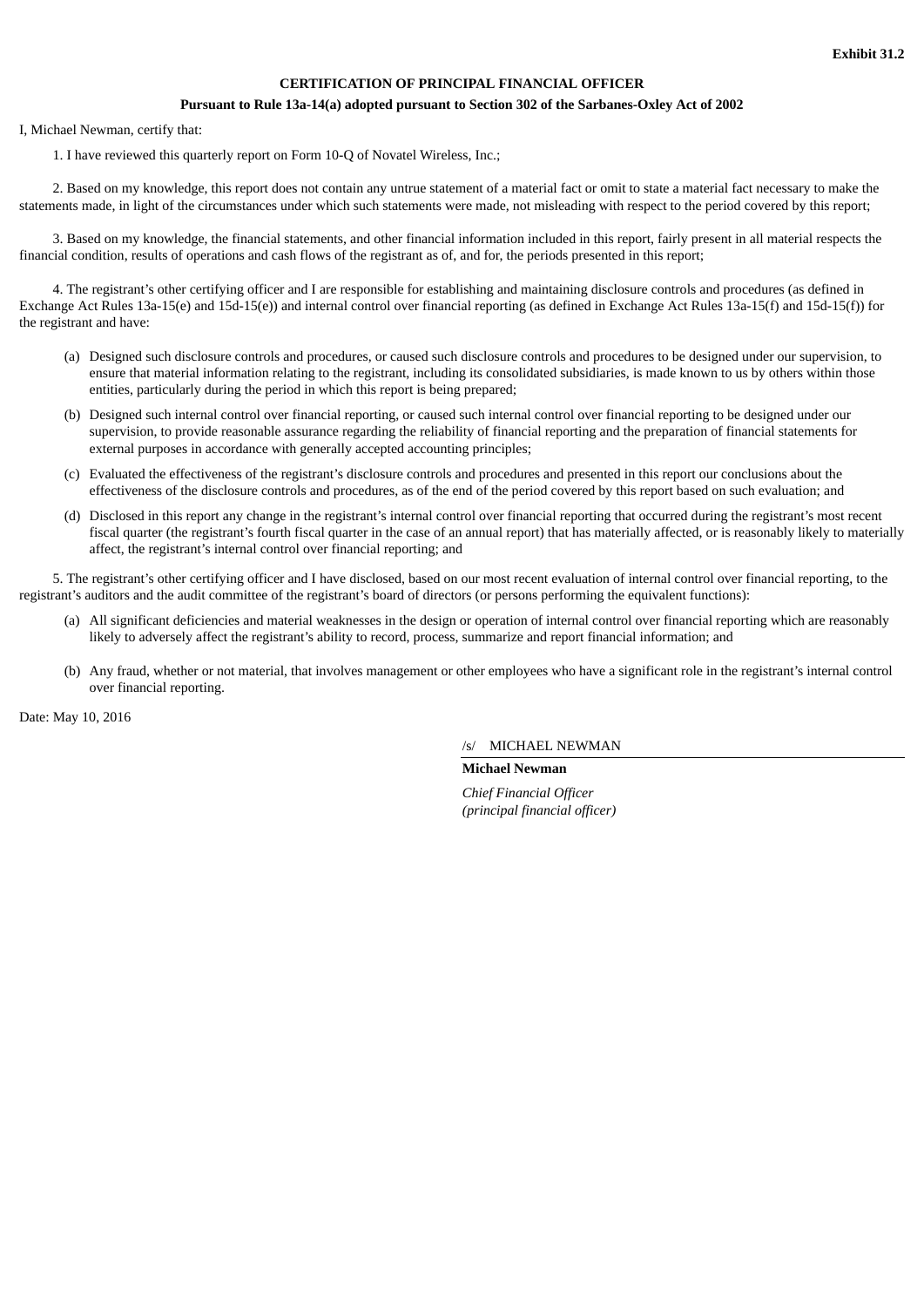# **CERTIFICATION PURSUANT TO 18 U.S.C. SECTION 1350 AS ADOPTED PURSUANT TO SECTION 906 OF THE SARBANES-OXLEY ACT OF 2002**

I, Michael Newman, Chief Financial Officer of Novatel Wireless, Inc. (the "Company"), do hereby certify, pursuant to 18 U.S.C. Section 1350, as adopted pursuant to Section 906 of the Sarbanes-Oxley Act of 2002, that to the best of my knowledge:

- the Quarterly Report on Form 10-Q of the Company for the quarter ended March 31, 2016 (the "Report") fully complies with the requirements of Section 13(a) or 15(d) of the Securities Exchange Act of 1934; and
- the information contained in the Report fairly presents, in all material respects, the financial condition and results of operations of the Company for the periods presented therein.

Date: May 10, 2016

/s/ MICHAEL NEWMAN

**Michael Newman** *Chief Financial Officer*